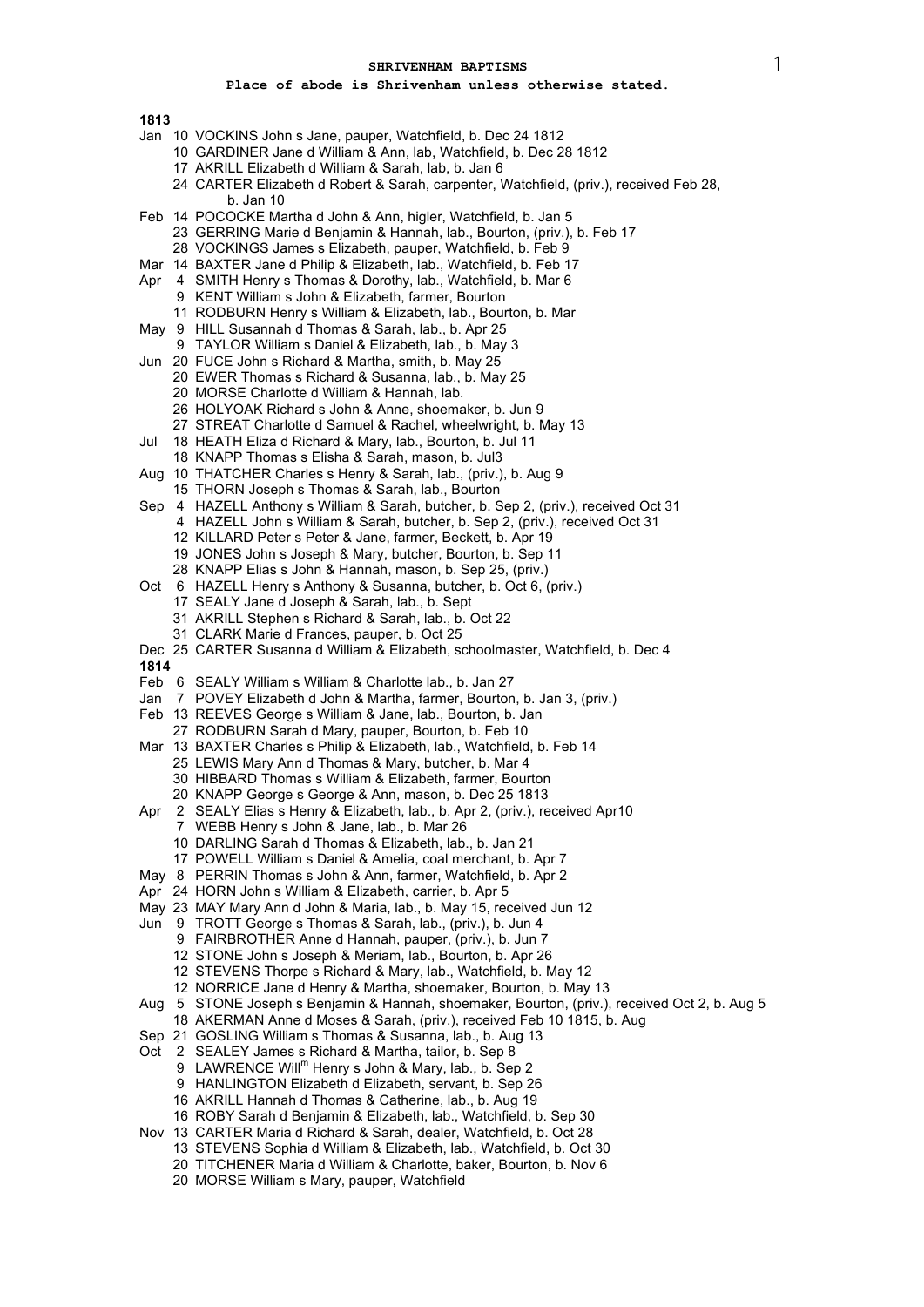- Dec 4 THATCHER Matilda d Henry & Sarah, lab., b. Nov 29 **1814 cont'd**
- Dec 11 KNAPP Martha d John & Hannah, mason, b. Dec 2
- RICH William s Thomas & Anne, dealer, Bourton, b. Oct 29
- 
- Jan 15 AKRILL Jane d William & Sarah, lab., b. Jan 4
	- GREEN William s Jonathan & Sophia, lab., b. Jan 5
- Feb 2 BADCOCK John s Joseph & Elizabeth, factor, (priv.), b. Feb 2
	- HINDER Anne d Elizabeth, pauper, Bourton, (priv.), b. Jan 26
	- STONE Lucy d Richard & Eleanor, lab., Bourton, (priv.), received Feb 12, b. Dec 27 1814
	- SAUNDERS Sarah d Robert & Mary, barge gent, b. Oct 17 1814
	- CAVEY William s Edward & Hannah, butcher's servant, b. Jan 30
	- THATCHER Mary d Thomas & Sophia, lab., b. Jan 29
- Mar 5 WALKER Charles s Henry & Ann, lab., Watchfield, b. Feb 5
	- HOLYOAK William s John & Ann, shoemaker, b. Feb 19
		- MARCHAM Susanna d Giles & Mary, lab., Bourton, b. Jan 3
		- SEALY Ann d William & Charlotte, lab., b. Feb 22
		- SMITH John s Thomas & Dorothy, bargeman, Watchfield, b. Mar 2
		- GREENWOOD James s Honor, pauper, (priv.), b. Mar 13
- Apr 2 DAVIS Jane d Henry & Theodora, lab., Bourton, b. Mar 2
	- WILKINS Priscilla d Elizabeth, pauper, Bourton, b. Mar 4
	- PAGE James s Hannah, pauper, b. Mar 8
	- ADAMS Charlotte d Hannah, pauper, b. Mar 27
- May 4 KNAPP Maria d Elisha & Sarah, mason, b. Apr 22
	- POCOCKE Charles s John & Anne, higler, Watchfield, (priv.), b. Apr 28
		- KENT Charles s John & Elizabeth, yeoman, Bourton
	- SLEY William s Robert & Jane, carpenter, Watchfield, b. Mar 29
- Jun 4 GARDINER Richard s William & Ann, lab., Watchfield, b. May 14
- Jul 9 KITCHENER Henry Charles s Ann, Bourton, b. Jun 10
- SKINNER William s Henry & Rachel, lab., Beckett, b. Jul 12 received Jul 23
- Aug 2 BALL William s John & Hannah, lab., (priv.), received Aug 13, b. Jul 10
- Oct 1 HILL Anne d Thomas & Sarah, lab., b. Aug 20
- 4 LEWIS Will<sup>m</sup> Henry s Thomas & Mary, dealer, (priv.), b. Sep 15
- Dec 10 RIVES John s William & Jane, lab., Bourton, b. Nov 17
	- BROCKSTONE Mary d Moses & Charlotte, lab., b. Nov 21
	- PAGE Rhoda d James & Catherine, lab., Bourton, b. Nov 28
	- AKERMAN Sarah d Moses & Sarah, farmer, (priv.), b. Dec 17
- 
- Jan 1 STONE Elizabeth d Joseph & Miriam, lab., Bourton, (priv.), received Jan 21, b. Dec 27
	- RODBURN Benjamin s Joseph & Catherine, lab., Bourton, (priv.), b. Dec 27
	- TROTT Anne d Thomas & Sarah, lab., received same day, b. Jul 26 1815
	- MORSE Maria d William & Hannah, lab., b. Jan 24
- Feb 22 FARMER Jane d Stephen & Mary, lab., (priv.), received Mar 3, b. Feb 13
	- SKINNER Anne d Thomas & Betty, lab., Bourton, (priv.), b. Feb 8
	- BAXTER Jane, twin d Philip & Elizabeth, lab., Watchfield, b. Feb 17
	- BAXTER Mary, twin d Philip & Elizabeth, lab., Watchfield, b. Feb 17
	- STREAT James s Samuel & Rachel, wheelwright, (priv.), b. Feb 16
- Mar 1 FAIRTHORN Edward s John & Lucy, farmer, b. Sep 6 1815
	- CAVEY John s Edward & Hannah, butcher, b. Feb 4
		- HIBBARD Joseph s William & Elizabeth, farmer, Bourton, b. Feb 20
		- DARLING Ann d Thomas & Elizabeth, lab., b. Jan 28
		- EBSWORTH Anne d Thomas & Sarah, lab., Bourton, b. Feb 20
- Apr 21 RODBURN Ambrose s William & Elizabeth, lab., Bourton, b. Apr 13
	- STRATTON James Shaylor s Sarah, Watchfield, b. Mar 8
	- GORTON Sophia d William & Martha, lab., b. Mar 23
	- SEALY Richard s Joseph & Sarah, lab., b. Mar 5
	- HEATH Eleanor d Richard & Mary, lab., Bourton, b. Apr 15
- May 5 HADERILL William s Thomas & Ann, lab., (priv.), b. May 5
- CLACK Jane d Charlotte, Watchfield, b. May 5, received May 12 THATCHER Eleanor d Henry & Sarah, lab., b. May 7
- 
- Jun 9 OSBORNE Elizabeth Mary d George & Jemima, dockyard lab., St. Paul's, Deptford, Kent, b. Dec 7 1809
	- WHEELER Thomas s Richard & Charlotte, higler, b. Jun 3
	- STONE William s Charles & Eleanor, lab., Bourton, b. Mar 1
	- HAINES Rhoda d Harriet, pauper, Bourton, (priv.), b. Jun 18
- Jul 1 COX Benjamin s George & Betty, servant, Watchfield, (priv.), received Jul 7, b. Jun 2
	- HADRILL Stephen s Abraham & Honor, lab., b. Jul 11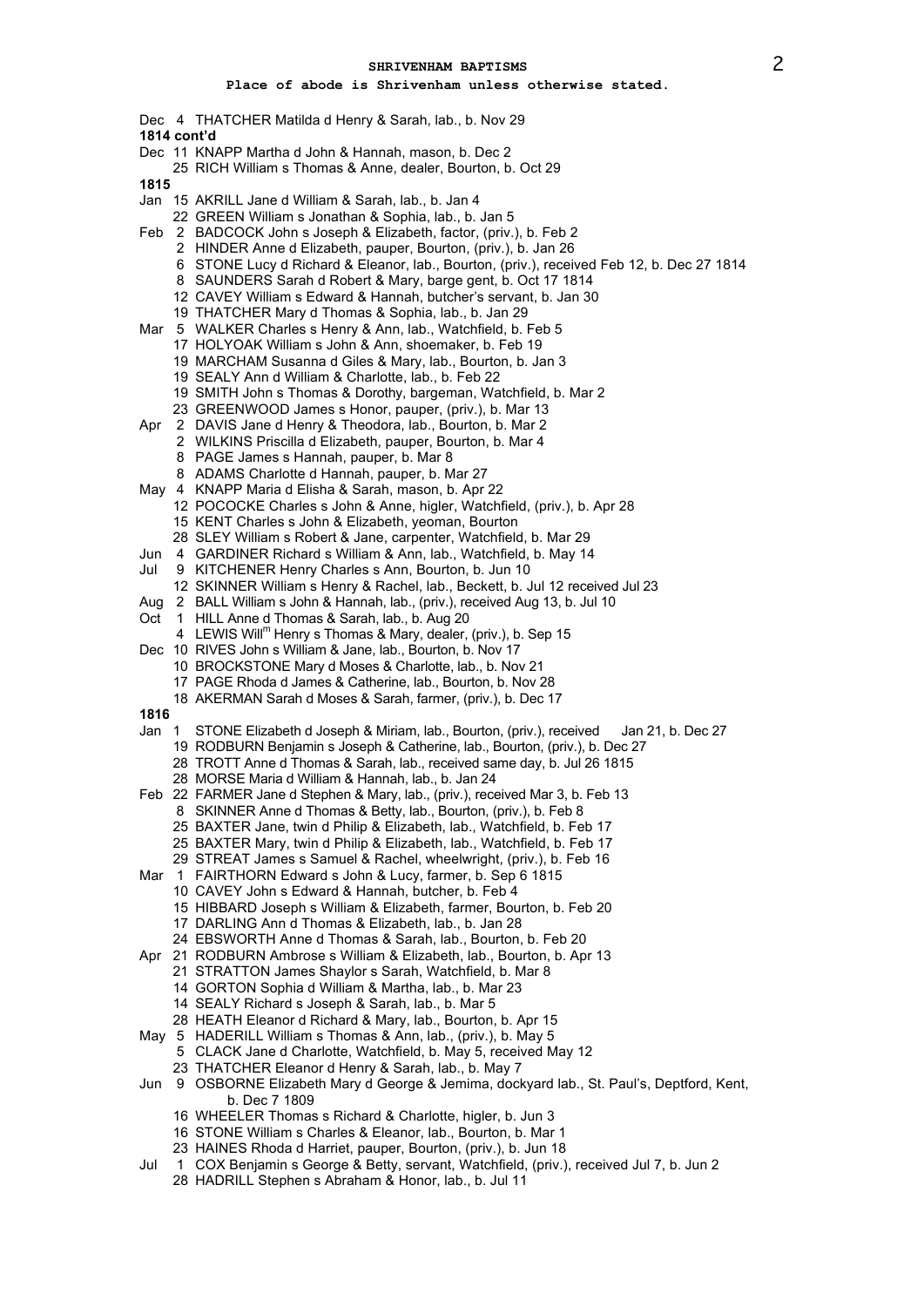- Aug 4 BOWDEN Anne d John & Mary, coachman to Hoskins Esq., Kingston, Surrey, (priv.), b. Jul 27
- MERRYWEATHER Juliet d George & Mary, steward to Ld Barrington, Beckett, b. May 16 **1816 cont'd**
- Sep 8 SEALY John s William & Charlotte, lab., (priv.), received Sep 15, b. Sep 8 SEALY Elisha s William & Charlotte, lab., b. Sep 8
	- LAURENCE Maria d John & Mary, lab., b. Aug 30
- Oct 6 AKERELL James s William & Sarah, lab., b. Sep 26
	- POCOCK Lucy d John & Anne, higler, Watchfield, b. Sep 19
	- GOSLING Robert s William & Anne, lab., b. Oct 19
	- SEALY William s Henry & Elizabeth, lab., b. Oct 22
	- CARTER Robert s Robert & Sarah, carpenter, Watchfield, b. Oct 5
- Nov 3 BADCOCK Mary Hughes d Joseph & Elizabeth, grocer, b. Sep 22
	- JEFFERIES Thomas s Thomas & Martha, lab., Bourton, b. Oct 10
		- BARKER Robert s John & Mary, brickmaker, Watchfield, b. Oct 18
		- WHITEMAN Elizabeth d Thomas & Frances, lab., Bourton, (priv.), b. Oct 6
- Dec 1 HEATH Joseph s John & Jane, lab., Watchfield, b. Nov 2
	- GOSLING Thomas s Thomas & Susan, lab., b. Nov 10
	- SMITH Anne d Thomas & Dorothy, higler, Watchfield, (priv.), received Dec 25, b. Dec 11
	- SAUNDERS Robert s Robert & Mary, maltster, b. Jul 28
	- KNAPP John s John & Hannah, mason, b. Dec 3
	- THATCHER Robert s Thomas & Sophia, sawyer, b. Dec 9
- **1817 (see also in the middle of 1818)**
- Jan 5 CHANDLER Sarah Anne d Martha, Watchfield, b. Dec 7
	- BURCHELL Mary d Thomas & Anne, lab., b. Dec 25
	- ROBY Henry s Benjamin & Elizabeth, lab., Watchfield, b. Dec 22
	- GARDNER William s Thomas & Jane, lab., b. Jan 10
	- LEWIS Charlotte d Thomas & Mary, dealer, b. Jan 6
	- JONES Benjamin s Joseph & Mary, butcher, Bourton, b. Dec 24
- Feb 2 WELLS Joseph s Richard & Mary, lab., Bourton, (priv.), b. Feb 1 HOLYOAK James s John & Anne, shoemaker, b. Jan 20 RICH Richard s Thomas & Anne, dealer, b. Jan 5
- Mar 2 POWELL Thomas s Daniel & Amelia, coal merchant, b. Jan 23
- 
- SEALY Anne d Richard & Martha, tailor, b. Feb 17
- Apr 20 GRIFFIN Martha d Sarah, pauper, b. Apr 11
- May 11 LUKER Robert s Richard & Sarah, lab., Watchfield, b. Mar 30
	- AKERMAN William s Moses & Sarah, farmer, (priv.),
- Jun 8 STEVENS Mary Anne d William & Elizabeth, lab., Watchfield, b. Mar 11 EWER Emma d Richard & Susanna, lab., b. Apr 8
	- WALKER Thomas s Henry & Anne, lab., Watchfield, b. Apr 26
	- DAVIS Anne d Henry & Theodora, lab., Bourton, b. May 24
- Jul 1 STREAT Elizabeth d Samuel & Rachel, wheelwright, (priv.), b. Jun 4
	- STEVENS Richard s Richard & Mary, lab., Watchfield, (priv.), b. Jun 8
		- GARDNER Sarah d William & Anne, lab., Watchfield, b. Jun 15
		- HADERILL Mary d Abraham & Honor, lab., b. Jun 30
- Aug 13 PAGE Henry s James & Hannah, lab., b. Jul 27
- LEA Enos s John & Anne, lab., Bourton, b. Jul 24
- Sep 21 KILLARD William s Peter & Jane, farmer, b. Aug 30
- KEACH Elizabeth d George & Sarah, miller, b. Sep 6
- Oct 12 HERMON William s William & Mary, lab., b. Sep 20
- RODBURN Christopher Ayers s Anne, Bourton, b. Oct 9 SLY Martha d William & Hannah, lab., (priv.), received Dec 25, b. Oct 23
- Nov 19 HAZEL Susanna d Anthony & Susanna, dealer, (priv.), received Dec 25, b. Nov 9
	- CAVEY Thomas s Edward & Hannah, butcher, (priv.), b. Nov 20
	- GREEN Charles s Jonathan & Sophia, lab., b. Nov 8
	- STONE Joseph s Joseph & Miriam, lab., Bourton, b. Oct 31
	- REASON William s Elizabeth, pauper, b. Nov 13
- Dec 7 AKERILL Mary d Thomas & Catharine, lab., b. Jul 31
	- KNAPP William s Elisha & Sarah, mason, b. Nov 27
		- STREAT Sarah d William & Catharine, farmer, b. Nov 24
		- GOSLING Anne d Thomas & Susanna, lab., b. Dec 17
		- DARLING Eliza d Thomas & Elizabeth, baker, b. Oct 24
- 
- Jan 25 AYERS Joseph s Thomas & Sarah, lab., b. Jan 17
	- WEBB Joseph s John & Jane, lab., b. Jan 17
	- PAIN Thomas s Mary, b. Dec 26 1817
- Feb 1 RODBURN Edwin s Thomas & Mary, lab., Bourton, b. Jan 23
	- TITCOMB Jane d William & Lucy, lab., Watchfield, b. Jan 25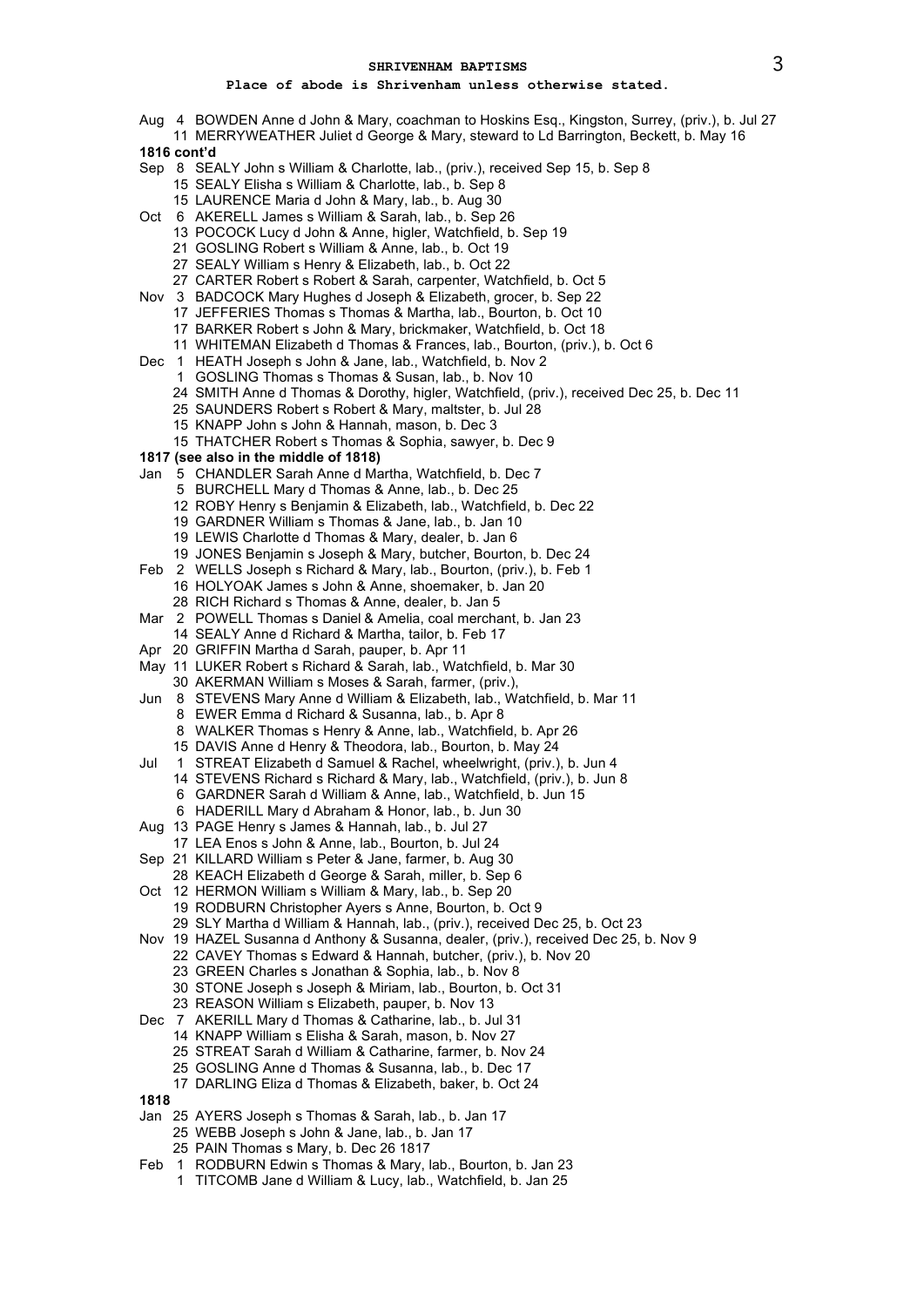- Jan 6 TITCHENER Jane d William & Charlotte, lab., Bourton, b. Dec 25 1817
- Feb 8 HARRIS Martha d James & Ann, lab., Watchfield, b. Dec 24 1817
- 15 EBSWORTH Elizabeth d Thomas & Sarah, lab., Bourton, b. Nov 22 1817 **1818 cont'd**
- Mar 15 BALL John s John & Hannah, lab., b. Jan 24
- Feb 25 KNAPP Susanna d George & Anne, mason, b. Jan 15
- Mar 8 ASHFIELD James s Elizabeth, b. Feb 28
	- 23 HILL Martha d Thomas & Sarah, lab., b. Mar 19
- Apr 12 POVEY Jane d John & Martha, farmer, Bourton, b. Mar 27 12 LEA William s Elizabeth, Bourton, b. Jan 2
	- 30 HOLYOAK John s John & Ann, cordwainer, b. Apr 4
- May 24 STONE John s Richard & Eleanor, lab., Bourton, b. May 7
- 24 POCOCK Joseph s John & Ann, carrier, Watchfield, b. May 10 **1817 (see also before 1818)**
- Jun 16 SMITH Thomas s William & Elizabeth, miller, Westmill, Watchfield, b. Feb 23 **1818 cont'd**
- May 31 AKRILL John s William & Sarah, lab., b. May 19
- Jun 13 TAYLOR William s Daniel & Elizabeth, lab., b. Jun 13
	- 14 MARCHAM Maria d Giles & Mary, lab., Bourton, b. May 9
	-
	- 27 HAZELL Joseph s John & Elizabeth, butcher, b. May 30 27 MORSE John s William & Hannah, lab., b. Jun 21
	- 27 CAVEY Thomas s Richard & Elizabeth, lab., b. Jun 16
	- 27 GARTON Charlotte d William & Martha, lab., b. Jun 10
	-
- Aug 2 SMITH Eleanor d William & Elizabeth, miller, Westmill, Watchfield, b. Jun 29
- 2 SMITH William s Thomas & Mary, lab., b. Jul 14
- Jun 7 GOSLING Henry s Robert & Sarah, lab.
- Aug 16 THATCHER Jane d Henry & Sarah, lab., b. Aug 7 23 JONES Peter s Joseph & Mary, butcher, Bourton, b. Aug 5 23 WARREN Stephen s Stephen & Phoebe, lab., b. Aug 12
	-
- Sep 8 FARMER Thomas s Stephen & Mary, lab., Watchfield, (priv.) 20 BAXTER Joseph s Philip & Elizabeth, lab., Watchfield, b. Aug 18
	- 27 MORTIMER Maria d Thomas & Sarah, lab., Bourton, b. Jul 15
- Oct 30 KINCH Richard s George & Sarah, miller, b. Oct 14
- Nov 15 RODBOURN Stephen s Mary, Bourton, b. Nov 7
	- - 29 SAUNDERS William Henry s Robert & Mary, barge agent, b. May 22
		- 25 SMITH Henry twin s Thomas & Dorothy, higler, Watchfield, (priv.), received Dec 25
		- 25 SMITH David twin s Thomas & Dorothy, higler, Watchfield, (priv.)
- Dec 12 CAVEY George s Edward & Hannah, butcher, (priv.), b. Dec 11
	- 13 SEALY Edwin s Henry & Elizabeth, lab., b. Nov 29
	- 18 ORPWOOD William s Thomas & Elizabeth, lab., (priv.), b. Dec 8
	- 23 WIRDNAM Elizabeth d James & Sarah, mason, Bourton, (priv.), b. Dec 22
	- 25 HEATH Mary d John & Jane, lab., b. Dec 15
	- 29 WIRDNAM George s James & Sarah, mason, Bourton, (priv.), b. Dec 22
- **1819**
- Jan 3 PERRIN Mary d John & Ann, farmer, Watchfield, b. Nov 21
	- 3 CARTER Amy d Robert & Sarah, baker, Watchfield, b. Dec 6
	- 10 WILSON Mary Anne d William & Mary, farmer, b. Dec 6
	- 10 TANNER John s Edward & Sarah, lab., b. Dec 27
	- 30 LOOKER Isaac s Richard & Sarah, lab., Watchfield, b. Dec 16
	- 17 JEFFERIES Caroline d Thomas & Martha, lab., b. Jan 3
- Feb 7 GARDINER Robert s Thomas & Jane, lab., b. Jan 7
	- 21 HEATH Mary Ann d John & Mary, lab., Bourton, b. Feb 7
	- 21 WHEELER Jasper s Rachel, Bourton, b. Feb 10
	- 24 RICH Ambrose s Thomas & Anne, dealer, b. Jan 26
	- 28 SEALY Dinah d Ann, b. Feb 21
- Mar 7 PAGE Thomas s James & Hannah, lab., b. Feb 14
- 28 SLY Adin s Robert & Jane, carpenter, Watchfield, b. Feb 19
- Apr 13 BADCOCK Lucy d Joseph & Elizabeth, grocer, b. Mar 16
- 14 TAYLOR Sarah d Daniel & Elizabeth, lab., (priv.), b. Apr 14
- May 23 ROUSE Charles Isles s Hannah, Bourton, b. May 12
- Jun 7 GOSLING Henry s Robert & Sarah, lab., b. May 26
- May 28 KNAPP Charlotte d John & Hannah, mason, b. May 19
- Jul 4 WALKER Charlotte d Henry & Ann, lab., b. Jun 19
- 11 LEA Amelia d John & Ann, lab., Bourton, b. Jun 21
- Aug 22 THATCHER Thomas s Thomas & Sophia, sawyer, (priv.), b. Aug 22
- Sep 5 LEWIS Joseph s Thomas & Mary, dealer, Blewberry, Berks, b. Jul 11
	- 19 STREAT William s William & Catherine, farmer, b. Jul 26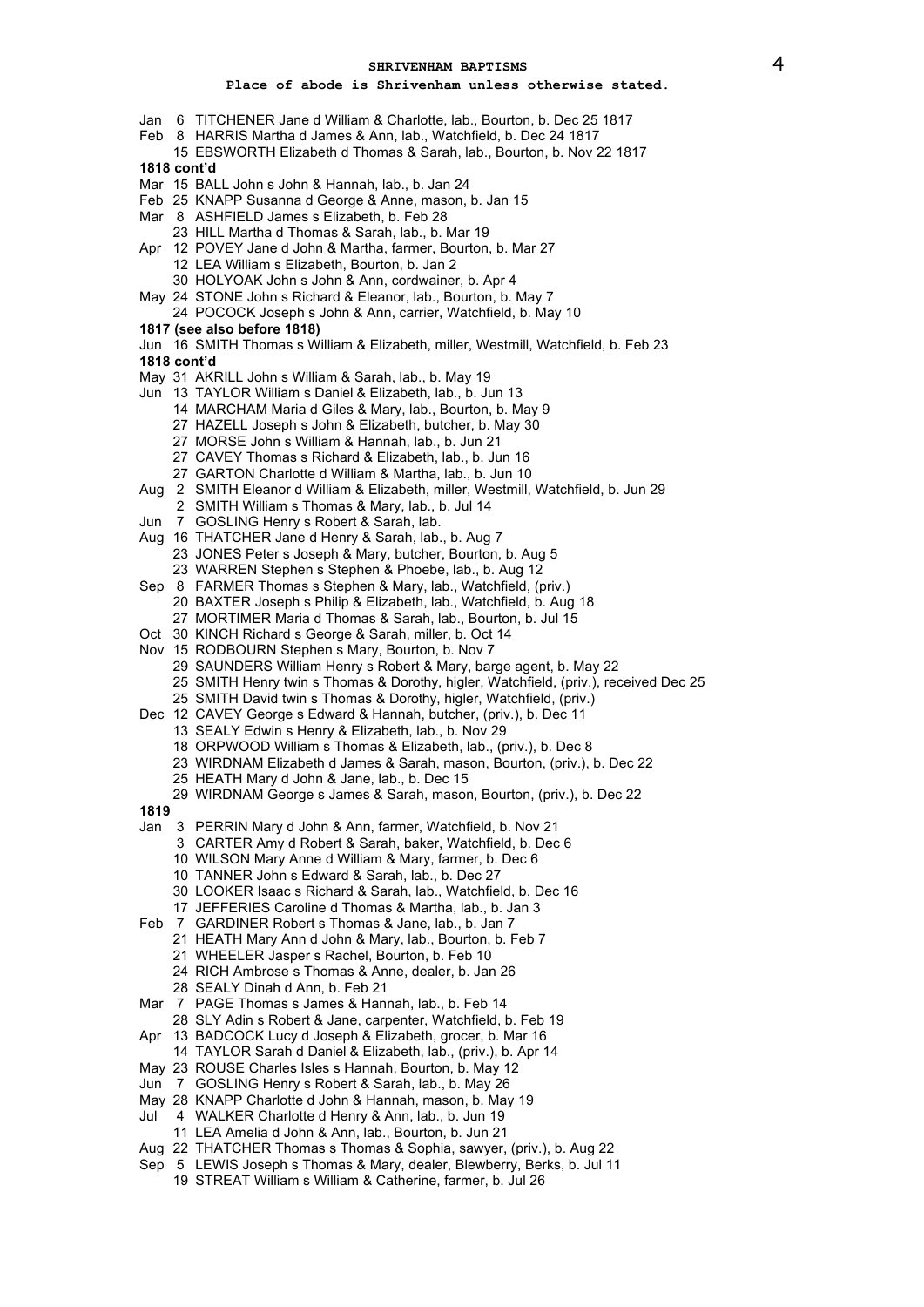- GOSLING (late CONSTABLE ) Jane d Martha, lab., Bourton, b. Aug 7
- Oct 17 OAKLEY Richard s Henry & Mary, lab., Bourton, b. Sep 4
	- BLANCHET Mary Anne d John & Dorothy, lab., Bourton, b. Sep 17
- Nov 7 RODBOURN George s Elizabeth & Thomas, lab., Bourton, b. Oct 8 **1819 cont'd**
- Nov 7 HERMON Mary Ann d William & Mary, (N.B. It appeared afterwards that they were not actually married at this time), smith, b. Oct 10
- DOULING Thomas s William & Mary, lab., Watchfield, b. Oct 28
- Nov 27 LAWRENCE Elizabeth twin d Mary, widow & pauper, (priv.), received Dec 5, b. Nov 27
- Dec 5 LAWRENCE Thomas twin s Mary, widow & pauper, b. Nov 27
	- SKINNER Charles s Henry & Rachel, lab., b. Dec 1
	- HAZEL Sarah d Thomas & Maria, dealer, b. Nov 24
	- HORTON John s Charles & Alice, lab., Bourton, b. Dec 4
	- STEVENS James s Richard & Mary, lab., Watchfield, b. Dec 25
- 
- Jan 2 AKRILL Charlotte d Thomas & Catharine, lab., b. Nov 27 1819
- FARMER Thomas s Stephen & Mary, lab., Watchfield, b. Jan 20
- Feb 13 CAVEY Richard s Richard & Elizabeth, lab., b. Jan 14 GARDENER William s William & Ann, lab., Watchfield, b. Feb 2
	- NICHOLS Eliza d James & Martha, lab., Watchfield, (priv.)
- Mar 12 SMITH Ann d Thomas & Dorothy, higler, Watchfield, b. Mar 8
	- KINCH George s George & Sarah, miller, b. Feb 21
	- CAVEY Elizabeth d Edward & Hannah, butcher, b. Feb 7
	- GILES John s Martha, Bourton, b. Mar 5
- Jan 30 AKRILL Hannah d William & Sarah, lab., b. Jan 1
- Apr 2 TAYLOR Charles s Daniel & Elizabeth, lab., b. Mar 7
	- MAISEY Betty d Hannah, b. Mar 29
	- HAZEL Ann Maria d John & Betty, butcher, (priv.), b. Apr 1
	- SMITH George s Charles & Ann, carrier, Bourton, b. Feb 29
	- JENNER Susanna Sarah d William & Sarah, gardener, b. Apr 8
- May 21 DAVIS George s Henry & Theodora, lab., Bourton, b. Apr 30
- Jun 2 TITCOMB Phebe d William & Lucy, lab., Watchfield, b. May 26
	- GOSLING Hannah d Robert & Sarah, lab., b. May 17
		- HILL Thomas s Thomas & Sarah, lab., b. May 19
	- SMITH John William s William & Elizabeth, miller, Westmill, b. Mar 3
	- WILSON Eliza d William & Mary, farmer, b. Mar 25
	- SHURY Joseph s John & Ann, carpenter, b. Jun 11
	- SHURY William s John & Ann, carpenter, b. Jun 11
- Jul 16 STONE Mary d Joseph & Miriam, lab., Bourton, b. Jun 28
	- POVEY Martha d John & Martha, farmer, Bourton, b. Jun 13 REED Sarah d Mary, sp., Watchfield
	- BAXTER Henry s Philip & Elizabeth, lab., Watchfield, b. Jul 18
- Sep 1 HORNE Mary d William & Ann, smith, b. Aug 29
- Oct 8 BOND John Simmons s Mary, pauper, b. Sep 20
	- KNAPP George s Elisha & Ann, mason, b. Sep 19
	- POCOCKE Elizabeth d John & Ann, higler, Watchfield, b. Sep 10
	- WHEATLY Joseph s David & Hannah, lab., Bourton, b. Oct 5
	- SLY John s William & Hannah, cordwainer, b. Sep 24
	- HEATH John s John & Jane, lab., b. Sep 12
	- FAIRBROTHER Richard s Hannah, pauper, b. Sep 6
- Sep 10 THATCHER Eliza d Thomas & Sophia, lab., b. Aug 29
	- PAGE Elizabeth d James & Hannah, lab., b. Sep 3
	- HOLYOAK Charles s John & Ann, cordwainer, b. Jul 27
- Oct 29 MARCHAM Harriet d Giles & Mary, lab., Bourton, b. Sep 24
	- JEFFRIES Mary Ann d Thomas & Martha, lab., b. Sep 23
- Nov 5 LEA Anne Elizabeth d Joseph & Hannah, lab., Bourton, b. Sep 30 RODBOURN Martha Anne d Mary, sp., Bourton, b. Oct 22
	- SAUNDERS Catharine d Robert & Mary, coal merchant, b. Oct 3
- Oct 29 ANGER Elizabeth d Anthony & Martha, farmer, Watchfield, b. Sep 20 AYERS Jane d James & Ann, lab., Bourton, b. Oct 2
	- WARREN Charles s Stephen & Phoebe, lab., b. Oct 20
- Nov 7 MORSE Charles s William & Hannah, lab., (priv.), b. Nov 4
- STONE Charles s Richard & Eleanor, lab., Bourton, b. Oct 14
- Dec 1 ROBY Maria d Benjamin & Elizabeth, lab., Watchfield, (priv.), b. Nov 29
	- ROBY William s Benjamin & Elizabeth, lab., Watchfield, (priv.), b. Nov 29
	- HAZEL William s Anthony & Susanna, butcher, (priv.), b. Dec 3
- Sep 24 SKINNER Emma d James & Mary, mason, b. Jun 28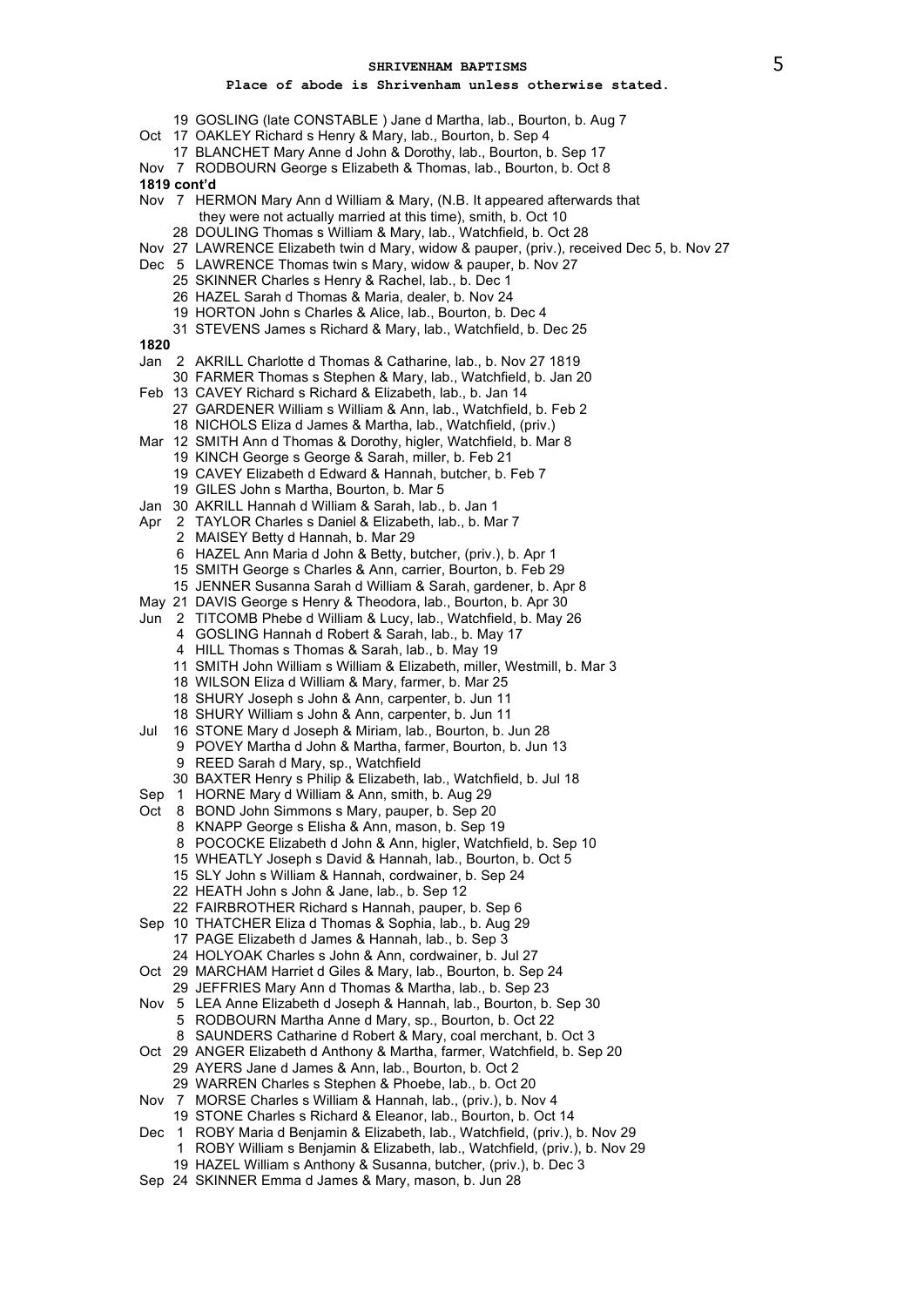- Jan 14 GOSLING Caroline d William & Anne, lab., b. Jan 10
	- 15 LOCKEY Eliza d John & Anne, lab., b. Jan 12
	- 22 STREAT Henry s William & Catharine, farmer, (priv.), received Apr 18, b. Jan 16
- Feb 4 BRINSDON Charles s Anne, b. Jan 22
- **1821 cont'd**
- Feb 11 CARTER Sarah Ann d Richard & Sarah, baker, Watchfield, b. Jan 12
	- 11 WARREN Joseph Hopwood s William & Charlotte, lab., b. Jan 28
		- 11 OAKLEY Elias s Henry & Mary, lab., Bourton, b. Feb 2
		- 18 SEALY Mary d Joseph & Sarah, lab., b. Jan 20
	- 25 HIGGES William s Henry & Mary, cordwainer, Watchfield, b. Feb 14
- Mar 4 GOSLING Charles s Thomas & Susanna, lab., b. Jan 31
	- 4 THATCHER Asenath d Henry & Sarah, lab., b. Feb 18
	- 11 BELLINGER Jane d Edmund & Mary, lab., b. Feb 3
	- 7 GREEN Jonathan s Jonathan & Sarah, lab., Beckett, b. Feb 6
	- 25 RICH Thomas s Thomas & Ann, butcher, b. Feb 9
	- 18 CLACK Joseph s Charlotte, pauper, Watchfield, b. Mar 2
- Apr 8 BALDING Elizabeth d Hannah, b. Mar 27
- 29 SMITH Eliza d Richard & Margaret, lab., b. Mar 26
- May 18 EBSWORTH William s Thomas & Sarah, lab., Bourton, (priv.), b. May 8
	- 25 RALPH William Henry s Richard & Fanny, butcher, b. May 24
- Jun 3 KNAPP James s John & Hannah, mason, b. May 15
	- 24 BALL Charles s John & Hannah, lab., b. Apr 1
		- 24 HARMAN Thomas s William & Mary, smith, b. May 5
		- 24 SEALY Charlotte d Henry & Elizabeth, lab., b. May 21
	- 24 WHEELER Henry s Susanna, Bourton, b. Jun 13
- Aug 5 GOSLING Elizabeth d Henry & Martha, lab., Bourton, b. Jul 6
- Sep 2 ORPWOOD Sarah d Thomas & Elizabeth, lab., b. Aug 22
- 23 SMITH William s Charles & Anne, carrier, Bourton, b. Sep 1
- Jul 1 LOOKER John s Richard & Sarah, lab., Watchfield, b. Jun 15
	- 1 SMITH Alfred s John Fallowfield, gypsy, b. Jun 26
- Oct 14 NICHOLLS Esther d James & Martha, lab., Watchfield, b. Sep 20
- Sep 30 KENCH Anne d George & Sarah, miller, b. Sep 4
- 30 LEWIS Susanna d Thomas & Sarah, butcher, b. Sep 20
- Oct 21 DOWLING Ann d William & Maria, lab., Watchfield, b. Oct 2 28 LOOKER Charles s Robert & Sarah, lab., Bourton, b. Sep 28
	- 31 BADCOCK William Thomas s Joseph & Elizabeth, grocer, b. Sep 2
- Nov 4 TANNER Joseph s Edward & Sarah, lab., b. Oct 2 8 LOCKEY William s Sarah, lab., (priv.), b. Nov 7
- Dec 9 MORTIMER Caroline d Thomas & Sarah, lab., Bourton, b. Nov 17
	- 3 PULBROOK George s John & Sarah, lab., b. Nov 23
- 30 HOLYOAK Thomas s John & Sarah Anne, lab., Watchfield, b. Nov 11 **1822**
- 
- Jan 6 HAZEL John s John & Betty, butcher, Bourton, b. Dec 12 20 RODBOURN Henry s Thos & Elizabeth, lab., Bourton, b. Dec 23 20 HIGGS Thomas s Henry & Mary, shoemaker, Watchfield, b. Jan 12
- Feb 24 STONE Maria d Joseph & Miriam, lab., Bourton, b. Feb 8
- 24 SEALY James s William & Mary, lab., b. Feb 3
- Mar 2 GARDINER John s William & Anne, lab., Watchfield, b. Feb 6
- 22 HAZEL Eliza d Charles & Anne, servant, b. Mar 2
- Apr 4 WILSON John s William & Mary, farmer, b. Mar 7
	- 14 WILKINS Louisa Wirdnam d Elizabeth, Bourton, b. Mar 25
- Mar 24 STONE Joseph s James & Frances, carpenter, Watchfield, b. Mar 8
- Apr 28 SMITH Isaac s William & Elizabeth, miller, Westmill, b. Dec 20 25 CAVEY Henry s Edward & Hannah, butcher, (priv.), b. Apr 25 28 TAYLOR Rhoda d Daniel & Elizabeth, lab., b. Apr 14 May 27 RALPH Henry s Richard & Frances, butcher, b. May 10
- Jun 30 HOLYOAK William May s Sarah, b. Jun 28
- Jul 21 HOLLICK John s Joseph & Martha, lab.
- Aug 11 GOSLING Ann d Robert & Sarah, lab., b. Aug 1
- Sep 1 STONE Charles s Susanna, Bourton, b. Jul 17
- 29 HEATH Thomas s John & Jane, lab., b. Aug 25
- Oct 20 MORSE Caroline d William & Hannah, lab., b. Oct 2
- 20 BAXTER George s Philip & Elizabeth, lab., Watchfield, b. Oct 5 Nov 3 LOCKEY William s John & Ann, lab., b. Sep 21
	- 3 FARMER Hannah d Stephen & Mary, lab., Watchfield, b. Sep 24
		- 10 HADRILL Elizabeth d Thomas & Ann, lab., Bourton, b. Aug 30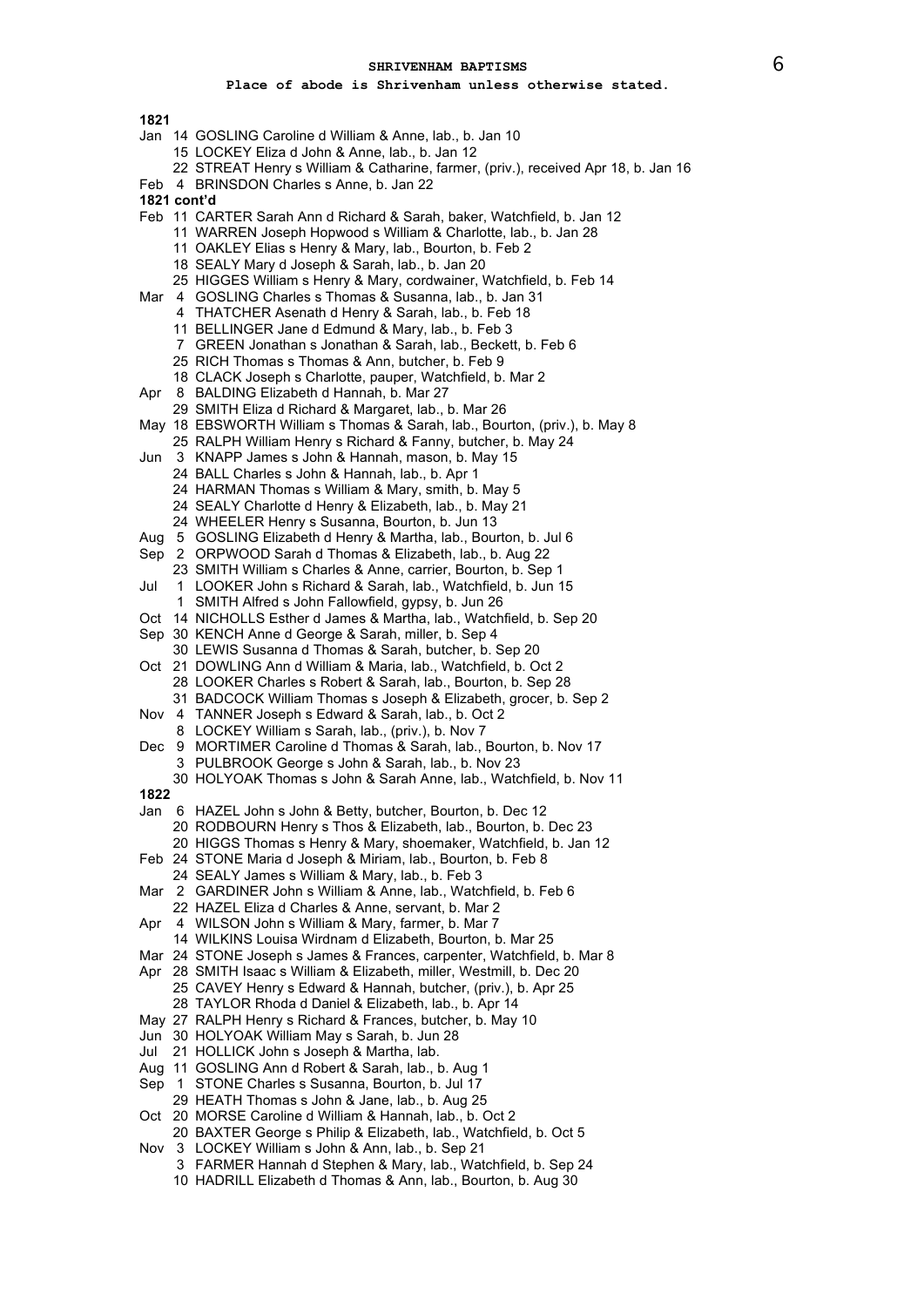- HILL Sarah d Thomas & Sarah, lab., b. Oct 14
- PAGE Sarah d James & Hannah, lab., b. Oct 27
- HORN Martha d William & Ann, smith, b. Oct 21
- AYERS William s Sarah, Bourton, b. Nov 8
- Dec 1 PLUMMER Sarah Anne d Thomas & Elizabeth, farmer, Stallpit Farm, b. Oct 27
- JEFFERIES Susanna d Thomas & Martha, lab., b. Nov 18
- **1822 cont'd**
- Dec 15 TITCOMB Thomas s William & Lucy, lab., Watchfield, b. Dec 2
	- WHEATLY Mary d David & Hannah, lab., Bourton, b. Dec 2
	- LEA Eliza d Joseph & Hannah, lab., Bourton, b. Nov 16
	- POCOCKE David s John & Anne, higler, Watchfield, b. Dec 1
	- SHURY John s John & Anne, carpenter, b. Nov 11
- 
- Jan 1 SEALY Moses s Henry & Elizabeth, lab., (priv.), b. Jan 1
	- CARTER Mary d Richard & Sarah, baker, Watchfield, b. Dec 27
	- HILLIER Charles s William & Amelia, shoemaker, Watchfield, (priv.), received Mar 21, b. Jan 10
- Feb 9 KNAPP Edward s Elisha & Sarah, mason, b. Jan 13
- HAYDON Charles s Richard & Susanna, carpenter, Bourton, b. Jan 14
- Mar 2 WARREN Edward s Stephen & Phoebe, lab., b. Feb 2
	- OAKLEY George s Henry & Mary, lab., Bourton, b. Feb 2
- Jan 19 HOLYOAK Mary Anne d John & Anne, shoemaker, b. Jan 2
- Mar 16 SMITH William s Richard & Margaret, lab., b. Feb 11
- HARMAN Joseph s William & Mary, smith, b. Feb 15
- Apr 13 EDNEY Charlotte d John & Jane, lab., b. Mar 25
- GORTON William s John & Anne, lab., b. Apr 24
- May 11 GERRING Elizabeth Anne d William & Sarah, lab., Watchfield, b. Apr 30 POCOCK William Henry Gearing s Henry & Hannah, higler, Watchfield, (priv.), b. May 14
	- SEALY Catharine d William & Mary, lab., b. May 2
	- SAUNDERS Mary d Robert & Mary, bargemaster, b. Mar 27
- Jun 1 WRIGHT Jane d Joseph & Susanna, farmer, Bourton, b. Apr 6
	- RICH Mary Ann d Thomas & Ann, butcher, b. Feb 29
	- CHANDLER John s Elizabeth, Watchfield, b. May 21
	- LEWIS Elizabeth d Thomas & Mary, lab., b. Apr 13
	- THATCHER Charles s Henry & Sarah, lab., b. Jun 4
	- KEMBLE Charles s Thomas & Maria, ostler, b. Jun 2
	- LOOKER Elizabeth d Richard & Sarah, lab., Watchfield, b. May 1
	- SMITH Edward s William & Elizabeth, miller, Westmill, b. Mar 14
	- GOSLING Anne d Henry & Martha, lab., Bourton, b. Jun 2
	- REASON Charles s Thomas & Hannah, lab., b. Jun 25
- Jul 6 BYE James s James & Sarah, baker, b. Mar 4
- Aug 3 GREEN Jane d Jonathan & Sophia, lab., b. Jul 13
- RODBOURN Joseph s Charles & Anne, mason, Bourton, b. Jul 13
- Jul 17 HADRILL William s William & Elizabeth, lab., Bourton, (priv.), received Aug 10, b. Jul 12
- Aug 24 WILSON William s William & Mary, farmer, b. Aug 8
	- HAZEL George s Henry & Sophia, butcher, b. Jul 4
		- DOWLING Thomas s William & Maria, lab., Watchfield, b. Aug 13
		- ORPWOOD Thomas s Thomas & Elizabeth, lab., b. Aug 10
- Sep 14 CARTER Stephen s John & Anne, lab., b. Aug 15
- THATCHER Sarah Ann d Thomas & Sophia, lab., b. Aug 11
- Oct 12 GARDNER Mary d Thomas & Jane, lab., b. Aug 10
	- MORSE Sarah d Mary, Watchfield, b. Sep 12
	- NOBES Mary Anne d George & Mary, lab., Ragnall, Ashbury, b. Oct 4
	- THATCHER Isaac s James & Elizabeth, lab., b. Oct 9
	- STREAT John s William & Catharine, farmer, b. Sep 18
- Nov 23 READE Maria d Mary, Watchfield, b. Nov 10
- Dec 1 CAVEY Anne d Edward & Hannah, butcher, (priv.), b. Dec 1
- Nov 21 RODBOURN Sarah Anne d Thomas & Elizabeth, lab., Hackron, Bourton, (priv.), b. Nov 10
- Dec 7 KNAPP Hannah d John & Hannah, mason, b. Nov 19
	- WARREN Jane d William & Charlotte, lab., b. Nov 22
		- BALL George s John & Hannah, lab., b. Oct 26
		- STONE William s Joseph & Miriam, lab., Bourton, b. Nov 23
		- HIGGS Lucy d Henry & Mary, shoemaker, Watchfield, b. Dec 15
- 
- Jan 4 WALKER David s Henry & Anne, lab.
- DAVIS Sarah d Harriet, Watchfield
- Feb 1 KINCH William Henry s George & Sarah, miller, Friars Mill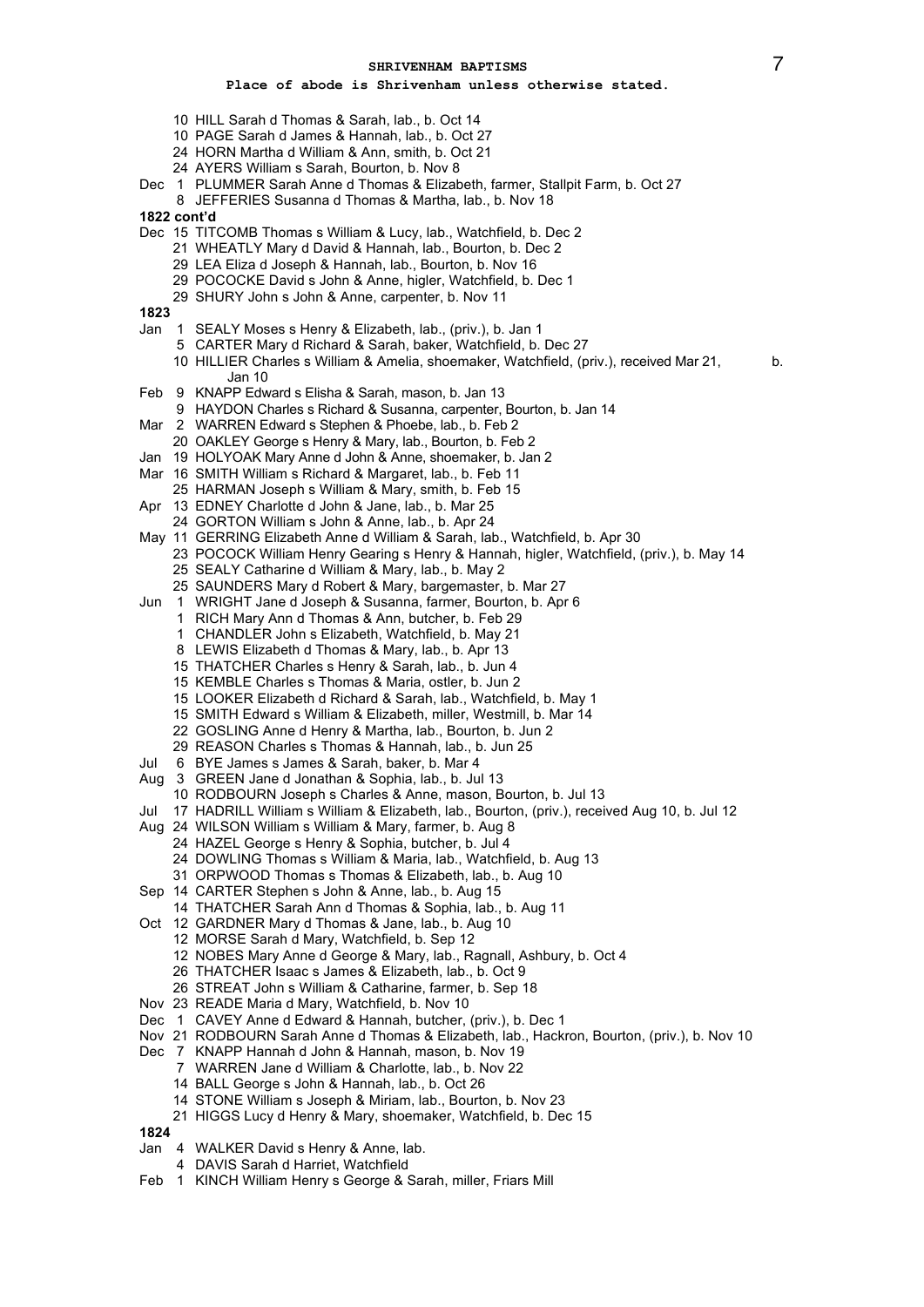- STONE Elizabeth d Richard & Eleanor, lab., Bourton
- Mar 7 HARGRAVE Mary Anne base born d Elizabeth, widow, Watchfield
	- TUCKEY John s Richard & Cordelia, farmer, Westmill Farm, Watchfield TAYLOR Mary Ann d Daniel & Elizabeth, lab.
	- HOLYOAK Esther Anne d John & Sarah Anne, lab., Watchfield
	- LOOKER Henry s Robert & Sarah, lab., Bourton
	-
- Apr 7 PAGE Joseph s James & Hannah, lab., (priv.), received Apr 25
- **1824 cont'd**
- May 2 SLY Henry s William & Hannah, lab.
	- TANNER William s Edward & Sarah, lab.
	- BALLENGER Ann d Edmund & Mary, lab.
- Jun 20 FAIRTHORN Amariah William s John & Lucy, yeoman
	- POCOCK Frances d John & Anne, higler, Watchfield
- May 30 GROVES Francis s Francis & Mary, smith, Sutton Courteney, Berks.
- Jul 11 JEFFERIES John s Thomas & Martha, lab.
- Aug 1 CAVEY George s Henry & Sarah, lab.
- GARDNER Charlotte d William & Anne, lab., Watchfield
- Sep 5 HAYDON Mary d Richard & Susanna, lab., Bourton
	- BAXTER Robert s Philip & Elizabeth, lab., Watchfield GORTON William s John & Anne, lab.
		- GERRING John s William & Sarah, lab., Watchfield
- Oct 3 CARTER Thomas s Thomas & Sarah, lab., Watchfield
	- CARTER Mary Anne d Richard & Sarah, baker, Watchfield
- Sep 25 PARTRIDGE Sarah Anne d John & Sarah, carpenter, (priv.)
- Oct 16 SEALY Sophia d Henry & Elizabeth, lab.
	- SMITH Robert s Henry & Charlotte, lab., Watchfield, (priv.)
	- THATCHER Thomas s James & Elizabeth, lab.
	- HAZEL Elizabeth d John & Elizabeth, butcher
- Nov 21 GOSLING Robert s Robert & Sarah, lab.
- HILL William s Thomas & Sarah, lab. FARMER Benjamin s Stephen & Marth, lab., Watchfield
- Dec 5 WILSON Lucy d William & Mary, farmer
	- TRUMAN Jane d James & Hannah, mason, Watchfield
		- HARMAN George s William & Mary, smith
		- HILLIER Mary d William & Amelia, shoemaker, Watchfield
		- HORN John s William & Ann, smith
	- THATCHER Richard s Henry & Sarah, lab.
- 
- Jan 2 JEFFERIES Anne d Isaac & Margaret, lab.
	- LAWRENCE Isaac s Jacob & Martha, lab.
	- LEA Maria d James & Phoebe, lab., Bourton
	- HOLLICK Thomas s Joseph & Martha, lab.
	- SMITH William s Richard & Margaret, lab.
- Feb 15 STONE George s Joseph & Miriam, lab., Bourton, (priv.)
- WHEATLEY Anne d David & Hannah, lab., Bourton ROSE James s James & Anne, lab.
- Mar 6 MORSE Joseph s William & Hannah, lab.
	- KENCH John Charles s George & Sarah, miller, Friars Mill GOSLING Susanna d Thomas & Susanna, lab.
		- ANGER Thomas s Anthony & Martha, farmer, Watchfield
- Apr 5 SAUNDERS Mary Anne d Robert & Mary, bargemaster
	- LOOKER Mary d Richard & Sarah, lab.
	- WARREN William s Stephen & Phebe, lab.
	- CHANDLER Mary d Thomas & Elizabeth, lab., Watchfield
- May 1 REASON Richard s Thomas & Hannah, lab.
	- TITCOMB David s William & Lucy, lab., Watchfield
	- WHITEHORN George Butler s Rebecca, Bourton
	- RICH Sarah d Thomas & Anne, butcher
	- BUCKNER Catharine d Elizabeth, sp., (priv.), b. Jul 23 1823
	- BUCKNER Frederick s Elizabeth, sp., b. Jun 23 1815
	- BUCKNER Isabella d Elizabeth, sp., b. Sep 8 1820
	- OAKLEY Rachel d Henry & Mary, lab., Bourton
	- SMITH Rachel d William & Elizabeth, lab., (priv.)
	- POCOCK Sarah d Henry & Harriet, higler, Watchfield
- Jun 5 GOSLING Mary d Henry & Martha, lab., Bourton
	- STONE Thomas s Richard & Eleanor, lab., Bourton
		- EDNEY Elizabeth d William & Jane, lab., Buckland, Berks.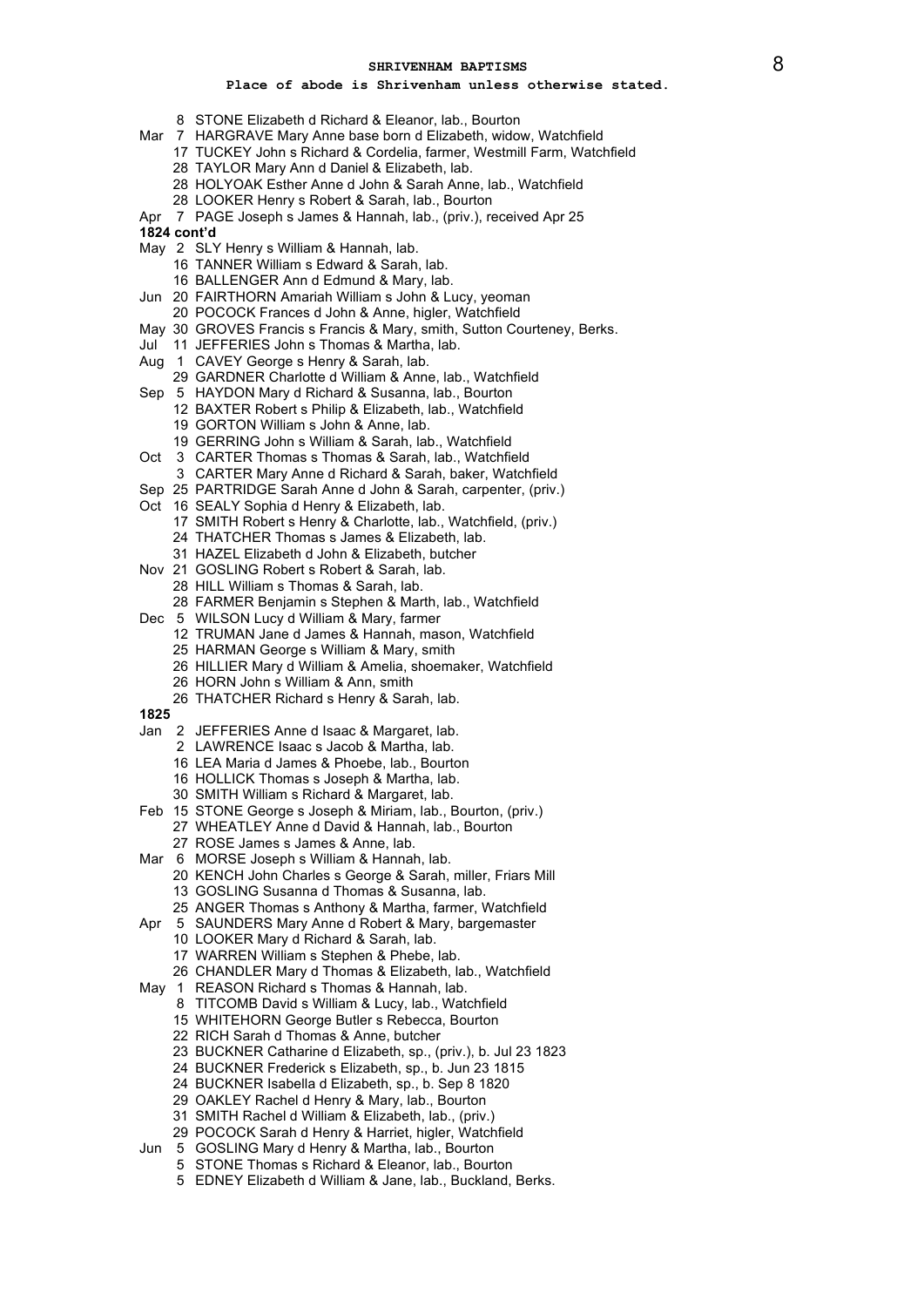- HADRILL Elizabeth d William & Elizabeth, lab., Bourton
- AIRES Jane d Sarah, sp., Bourton
- GREEN Catharine d Henry & Anne, lab., Bourton
- Jul 10 WARREN George s William & Charlotte, lab., Bourton FUCE Sarah d Henry & Anne, shopkeeper
	- BROAD Sarah Anne d George & Jane, lab.
- Aug 7 SEALY Elisha s William & Mary, lab.
- LEWIS Esther Jane d Thomas & Mary, lab.
- **1825 cont'd**
- Aug 14 BATT Henry s Thomas & Anne, farmer, Bourton
- Sep 18 STEVENS Mary Anne Anger d Elizabeth, Watchfield
- SMITH Mary d Charles & Anne, carrier, Bourton
- Oct 9 PAGE Charles Henry s James & Hannah, lab.
	- MAYOW Anne d Joseph & Mary, lab.
	- GRUNDY William s John & Maria, lab., Watchfield
	- STEVENS Tirzah d Anne (*or Elizth written in pencil*), Watchfield
- Nov 13 WEBB John s Thomas & Anne, lab., Beckett
	- HENEY Henry s John & Elizabeth, tailor, Ragnal DOWLING Richard s William & Maria, lab., Watchfield
- Dec 4 HEATH Richard s John & Jane, lab.
- 
- Jan 1 MERIFIELD Amos s Jane, sp.
	- BUTLER John s Richard & Anne, mason
	- RALPH Robert s Frances, widow
	- TAYLOR Thomas s Daniel & Elizabeth, lab.
- Feb 5 AVELING Thomas s William & Mary, shoemaker HIGGS Jonathan s Henry & Mary, shoemaker, Watchfield
	- RODBURN Mary d Thomas & Mary, lab., Hackron
- Mar 5 SMITH Rachel d Henry & Charlotte, lab., Watchfield ORPWOOD Eliza d Thomas & Elizabeth, lab. WALKER William s Henry & Anne, lab.
- Apr 8 STREAT Edwin s William & Catharine, farmer
	- LOCKEY Benjamin s John & Anne, lab.
	- GERRING Benjamin s William & Sarah, lab., Watchfield
		- WILLOUGHBY Anne d James & Elizabeth, lab.
		- GREEN Sarah Anne d Jonathan & Sarah, lab.
- May 14 SIMMONS William s John & Mary, mason, Watchfield
	- LEA Charles s Joseph & Hannah, lab., Bourton
	- WILSON William s William & Mary, farmer
- Jun 18 CARTER Thomas s William & Martha, lab., Watchfield KNAPP Robert s John & Hannah, mason
	- HAZEL Elizabeth d John & Elizabeth, butcher
- Jul 9 HAYDON Matilda d Richard & Susanna, carpenter, Bourton
	- WHEATLEY Maria d David & Hannah, lab., Bourton
	- CARTER Harriet d Robert & Sarah, baker, Watchfield
- Aug 14 THATCHER Sophia d Thomas & Sophia, lab.
- CAVEY James s Edward & Hannah, butcher, (priv.)
- Sep 3 GOSLING George s Robert & Sarah, lab.
	- REEVES Henry s Henry & Elizabeth, carpenter
	- HOLYOAK Caroline d John & Mary, lab., Watchfield
	- BAXTER James s Philip & Elizabeth, lab., Watchfield
	- WHITFIELD Anna Maria d Anne, sp.
- Oct 21 MORTIMER Francis s Thomas & Sarah, lab., Bourton HARMAN Charles s William & Mary, smith
	-
	- CAVEY Harriet d Henry & Sarah, lab.
	- STEVENS Isaac s Thomas & Charlotte, lab.
- Nov 19 WILLIAMS William s Phebe
- Dec 24 KEMBLE George s Thomas & Maria, ostler
- BELLINGER David s Edmund & Mary, lab., (priv.)
- 
- Jan 17 COOK Edward s John & Mary, lab., Bourton
	- FARMER Martha d Stephen & Mary, lab., Watchfield
- Feb 4 LAWRENCE William Henry s Anne
	- BALL James s John & Hannah, lab.
	- HEATH Mary Anne d John & Jane, lab.
	- CARTER Sarah Anne d John & Anne, lab.
	- STEVENS Eleanor d Anne, Watchfield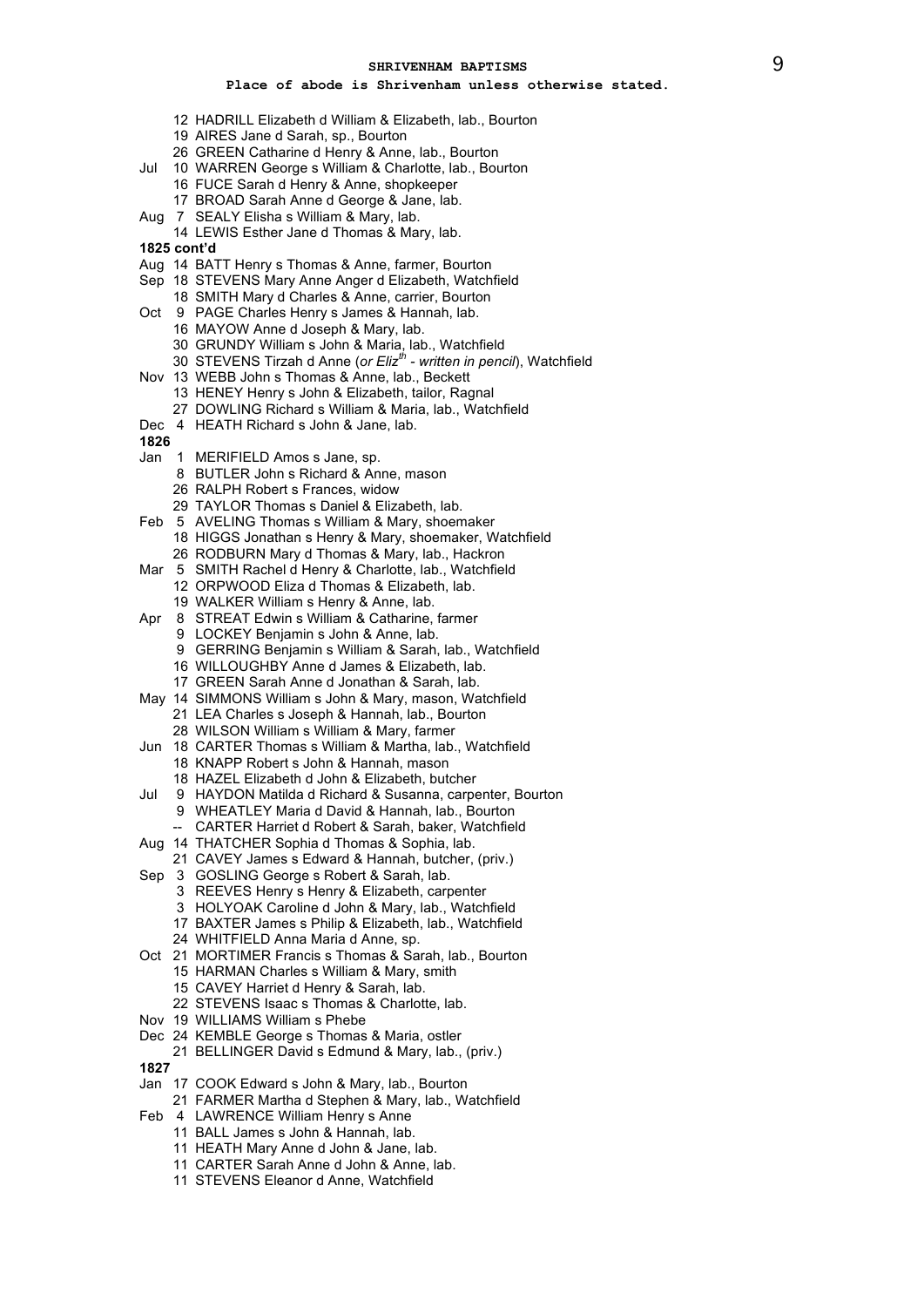- Mar 4 PEAPEL Charles s Richard & Anne, lab., Watchfield
- 30 GILES Alexander s Alexander & Anne, farmer, Friars Farm
- Apr 1 BELCHER John s Thomas & Elizabeth, lab.
	- 13 KNAPP Eliza d Elisha & Sarah, mason
	- 14 DASHWOOD Catharine Fanny d William & Louisa, Capt. R. N., Compton Beauchamp
	- 15 SMITH Charles s Richard & Margaret, lab., Bourton
	- 15 LEA Mary d James & Phebe, lab., Bourton
- Mar 21 BATT Elizabeth d Thomas & Anne, farmer, Bourton, (priv.)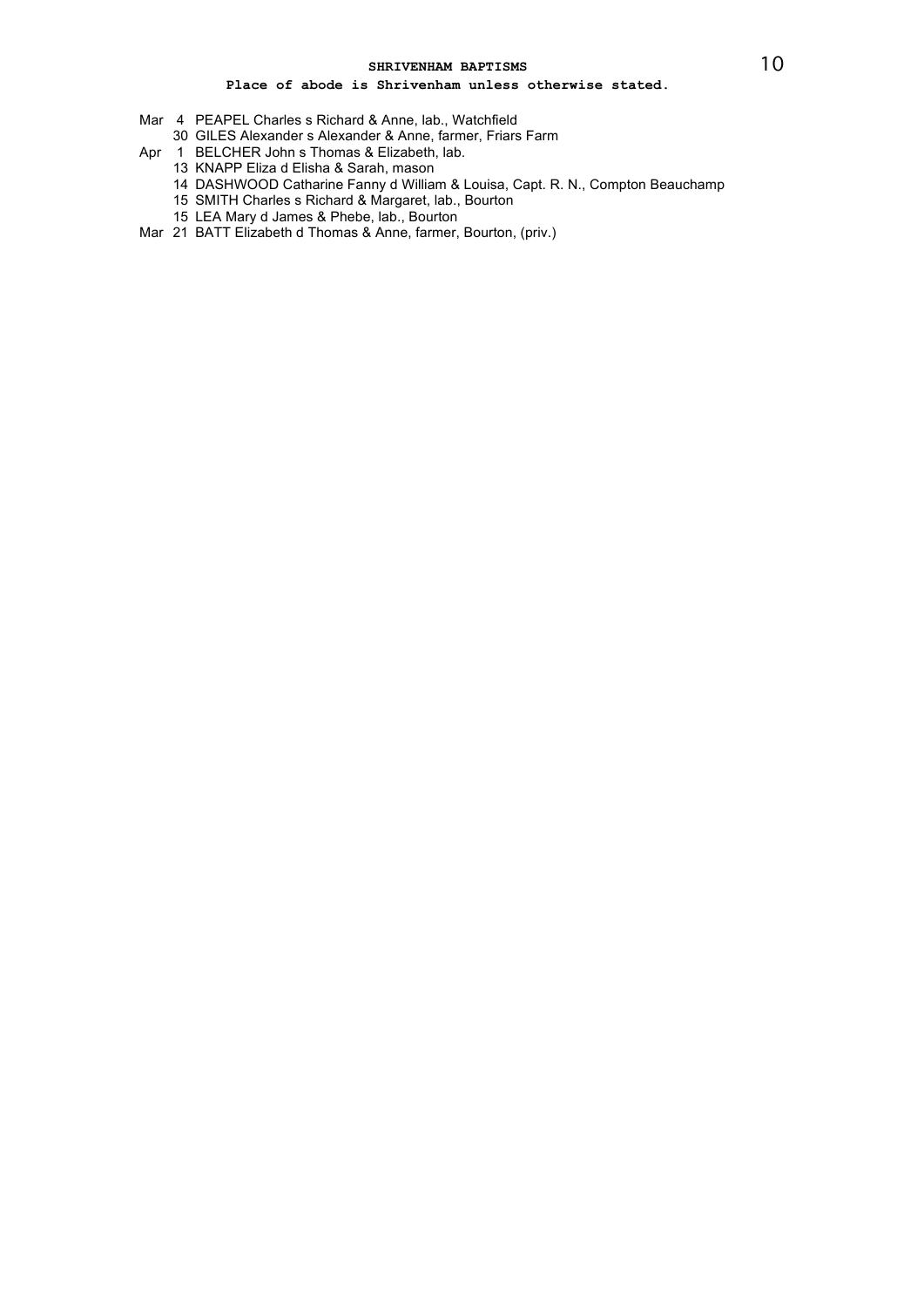# **Place of abode is Shrivenham unless otherwise stated.**

**1827 cont'd**

- Apr 28 TANNER Elizabeth d Edward & Sarah, sawyer
- May 20 MILES William s Thomas & Anne, lab., Hinton, Wilts
- Jun 3 GARDNER Anne d Thomas & Jane, lab.
	- 10 STEVENS William Henry s Elizabeth, sp., Watchfield
	- 10 HARDING Mary Ann d Richard & Sarah, taylor, Cheltenham
	- 17 WYAT Caroline d Alfred & Caroline, coachman
	- 17 COX Moses s William & Mary, lab., Bourton
	- 17 MORSE George s William & Hannah, lab.
	- 17 PAGE Anne d James & Hannah, lab.
	- 17 STONE George s Richard & Eleanor, lab., Bourton
- Jul 5 LOOKER Thomas s Richard & Sarah, lab.
- Aug 5 GOSLING Thomas s Henry & Martha, lab., Bourton
- Jul 17 GREEN Charles s Henry & Anne, lab., Bourton, (priv.), received Aug 12
- Aug 12 GRUNDY Mary Anne d John & Maria, lab., Watchfield 19 WARREN Maria d William & Charlotte, lab., Bourton
	- 19 FUCE William s Henry & Anne, gardener
	- 19 WARREN Hannah Anna d Stephen & Phebe, lab.
- Jul 28 SMITH Thomas s William & Elizabeth, lab., (priv.)
- Sep 2 REASON George s Thomas & Hannah, lab.
	- 2 ANGER Mary d Anthony & Martha, farmer, Watchfield
	- 9 SAUNDERS Louisa d Robert & Mary, bargemaster
	- 9 RICH Charles s Thomas & Anne, butcher
	- 23 STREAT Charles s Henry & Mary, baker
- Oct 7 LAWRENCE Meshach s Jacob & Martha, lab., Bourton
- Aug 19 CARTER Maria d William & Martha, lab., Watchfield, (priv.), received Oct 7
- Oct 21 WILSON Maria d William & Mary, farmer
- Nov 4 HILL Eliza d Thomas & Sarah, lab.
- 11 GERRING Thomas s William & Sarah, lab., Watchfield
- Dec 1 CULLY Harriet d William & Martha, lab., Watchfield
	- 1 DOWLING Elizabeth d William & Maria, lab., Watchfield
	- 2 REEVES James s William & Elizabeth, lab.
	- 23 KERBY Hannah d Hannah, Bourton
	- 30 CAVEY Mary Anne d Henry & Sarah, lab.
- **1828**
- Jan 13 HUGHES George s Thomas & Eleanor, shoemaker
	- 13 BUTLER William s Richard & Anne, mason
	- 20 SIMMONS John s John & Mary, mason, Watchfield
	- 27 TAYLOR William s Daniel & Elizabeth, lab.
- Feb 3 WEBB Letitia d Thomas & Anne, lab., Beckett
- Jan 31 CAVEY Moses s Edward & Hannah, butcher, (priv.)
- Feb 10 LEWIS Thomas baseborn s Mary, widow
- 24 LUKER John s Robert & Sarah, lab., Bourton
- Mar 2 OAKLEY Mary Anne d Henry & Mary, lab., Bourton
	- 2 GILBERT Henry Joseph s George & Sarah, lab., Bourton 9 RODBURN Martha d Thomas & Elizabeth, lab., Bourton
	- 23 STEVENS Thomas s Jane
	- 24 FRAMPTON Mary d James & Mary, lab., Bourton, (priv.)
- Apr 4 HOLYOAK Joseph s John & Sarah, lab., Watchfield
	- 23 HARMAN Jenny d William & Mary, smith, (priv.)
	-
- May 26 STREAT Catharine d William & Catharine, farmer
- 19 TITCOMB James s William & Lucy, lab., Watchfield, (priv.) Jun 8 NEW Thomas s David & Anne, shepherd, Watchfield
	- 15 SEALY Lucy d Henry & Elizabeth, lab.
		- 15 THATCHER Mary d James & Elizabeth, lab.
	- 22 HAGGARD Robert s Henry & Elizabeth, wharpinger, Bourton
- Jul 6 WALKER Anne d Henry & Anne, lab.
	- 27 SIMMONS Henry s Thomas & Milcah, lab.
	- 30 CANFIELD William Henry s George & Mary, grocer, (priv.)
- Aug 11 HAYDON Sarah Anne d Richard & Susanna, carpenter, Bourton, (priv.) 17 WILLOUGHBY Martha d Sarah, sp.
	- 17 READ Louisa d Mary, sp.
	- 17 MARCHAM Charles Hunt s Lucy, sp., Bourton
- Sep 1 CARTER Thomas Norris s Robert & Sarah, baker, Watchfield, (priv.)
- Aug 18 HAYDON Sarah Anne d Richard & Susanna, carpenter, Bourton, (priv.)
- Sep 21 BAXTER Eleanor d Philip & Elizabeth, lab., Watchfield
- Oct 5 ORPWOOD Anne d Thomas & Elizabeth, lab.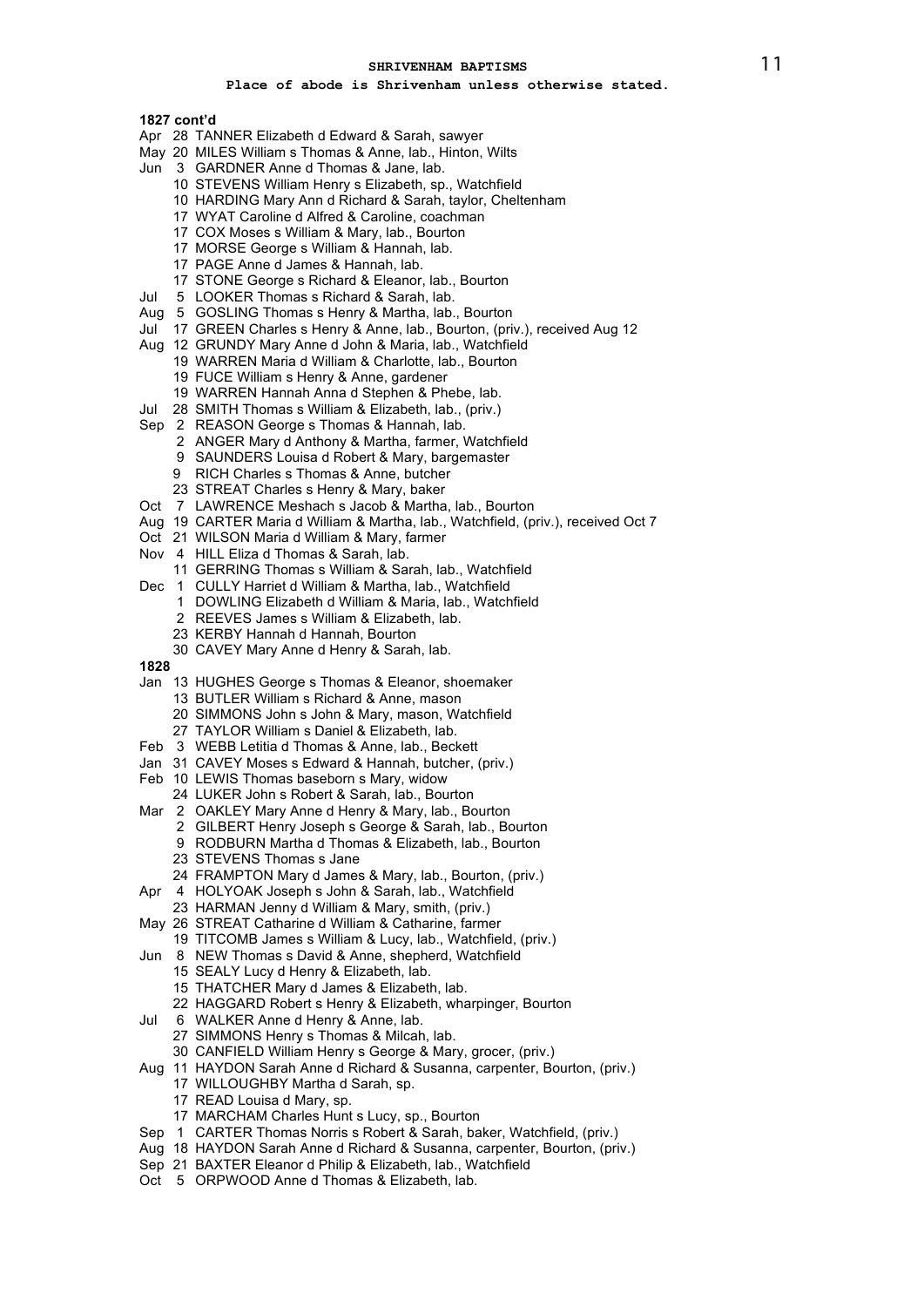## **Place of abode is Shrivenham unless otherwise stated.**

KNAPP Thomas s John & Hannah, mason

**1828 cont'd**

- Oct 26 GARDNER Sarah Anne d Anne, sp., Watchfield
- Nov 2 TOWNSEND John s William & Harriet, lab., Bourton
	- MOXHAM William s Charles & Anne, lab., Bourton
	- LAY Joseph s William & Elizabeth, lab., Watchfield
- Dec 17 KINCH Jonas s George & Sarah, miller, Friars Mill
- 
- Jan 11 GILES John s Alexander & Anne, farmer, Friars Farm
- Feb 8 THATCHER Peter s Thomas & Sophia, lab.
- Mar 1 MAY Maurice s Philip & Sarah, lab.
- CARTER Elizabeth d William & Martha, lab., Watchfield
- Apr 3 HARMAN Hannah d William & Mary, smith
	- ROBY Mary Anne d Anne, sp.
- May 17 FUCE Richard s Henry & Anne
	- ROBINSON Anne d Sarah, sp.
	- GREEN George s Henry & Anne, lab., Bourton, (priv.)
- Jun 2 WYATT Louisa d Alfred & Caroline, servant, (priv.)
	- KEMBLE Joseph s Thomas & Maria, ostler
	- HAZEL Robert s William & Elizabeth, lab.
	- WEBB James s John & Elizabeth, lab., Beckett
- Jul 5 HEATH William s John & Jane, lab.
- Aug 11 STONE Isabella d James & Frances, wheelwright, Watchfield
- Sep 6 WILSON Fanny d William & Mary, farmer
- STREAT Thomas s William & Catharine, farmer
- Aug 21 GERRING Ruth d William & Sarah, lab., Watchfield
- Oct 4 SMITH John s Richard & Mary, lab., Bourton
	- GOSLING Harriet d Robert & Sarah, lab.
		- WARREN Mary Anne d Stephen & Phebe, lab.
		- GERRING Charles s Maria, sp., Bourton
	- ANGER John s Thomas & Elizabeth, lab., Watchfield
- Nov 1 WARREN Henry s William & Charlotte, lab., Bourton
- POCOCKE Charlotte d Henry & Harriet, higler, Watchfield
- Dec 25 HILL Elizabeth d John & Martha, shoemaker
	- LANSLEY Anne d William & Isabella, excise officer
		- LEA Sarah d Joseph & Hannah, lab., Bourton
	- CHANDLER Sarah d Thomas & Elizabeth, lab., Watchfield, (priv.)
- 
- Jan 7 HADRILL George s William & Fanny, lab., (priv.)
	- OAKLEY Charles s Henry & Mary, lab., Bourton
	- WILSON Edward Howard s Henry & Jane, draper
	- LAWRENCE Mary Anne d Jacob & Martha, lab., Bourton
- Feb 15 STEVENS William s Richard & Sarah, lab.
	- HAYNES Lowther s John & Mary, carpenter
	- TANNER Edward s Edward & Sarah, sawyer
	- BUTLER Edmund s Richard & Anne, mason
	- HILL Elizabeth d Thomas & Sarah, lab.
- Mar 7 WIRDNAM Mary Anne d William & Elizabeth, lab., Bourton
	- KENCH Daniel s George & Sarah, miller, Friars Mill
	- RICH John s Thomas & Anne, butcher
	- STREAT Albert s Henry & Mary, baker
- Apr 11 GILBERT Mary Anne d George & Sarah, lab., Hinton Marsh late of Bourton
	- 18 ANGEL John s Anthony & Martha, lab., Watchfield
	- DOWLING Charles s William & Maria, lab., Watchfield
	- LUKER William s Richard & Sarah, lab.
	- GERRING George s John & Eliza, lab., Watchfield
- May 2 GARDNER Martha d Thomas & Jane, lab.
	- SMITH Charles s Henry & Charlotte, lab., Watchfield
	- REEVES Anne d William & Elizabeth, lab.
	- WEBB Elizabeth Anne Butler d Mary, sp.
	- COX Giles s William & Mary, lab., Bourton
	- RODBURN Ezra s Charles & Anne, mason, Bourton
	- STONE George s Richard & Eleanor, lab., Bourton
	- BATT Anne d Thomas & Martha, farmer, Bourton
	- HOLYOAK Mary d John & Sarah, lab., Watchfield, (priv.)
- Jun 6 REASON Isaac s Thomas & Hannah, lab.
	- GOSLING William s Henry & Martha, lab., Bourton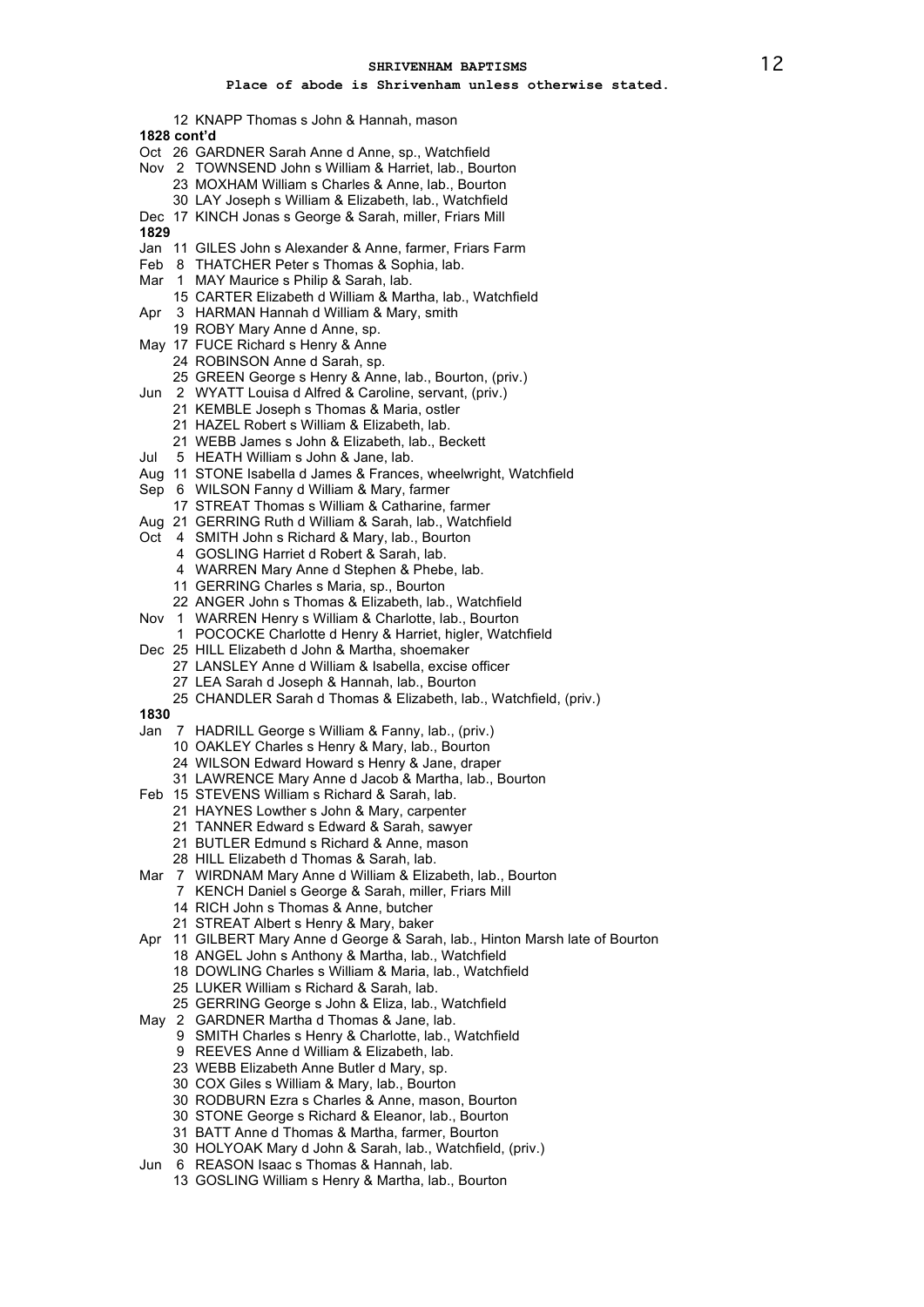- HAYDON John s Richard & Susanna, carpenter, Bourton
- HUGHES Elizabeth d Joseph & Harriet, lab.
- **1830 cont'd**
- Jun 13 PAGE Jonathan s James & Hannah, lab.
	- WEBB Joseph Rixon s Thomas & Anne, lab., Beckett
- Jul 4 LAWRENCE Alfred s Martha, sp.
	- HADRILL Henry s Thomas & Sophia, lab., Bourton
	- GRUNDY John s John & Maria, lab., Watchfield
- Aug 15 BALL Sarah d John & Anne, lab.
	- CAVEY Mary d William & Rachel, lab., Bourton
	- EDMONDS Jonathan s Charles & Elizabeth, mason, Watchfield
	- HONEYBONE Alfred s John & Sarah, stone cutter, Watchfield
- Sep 12 MAXWELL Anne d Henry & Mary Anne, lab., Bourton
	- CARTER Sarah d William & Martha, shepherd, Watchfield
- Oct 10 MAY William s Philip & Sarah, lab.
	- WALGRAVE Jasper s Martha, sp.
	- HIGGINS Jane d Edward & Sarah, taylor, Watchfield
	- KNAPP Anne d John & Sarah, mason
	- BELCHER Harriet d Maria, sp.
	- MORSE Esther d William & Hannah, lab.
	- CAVEY Charles s Henry & Sarah, lab.
- Nov 28 TAYLOR Harriet d Daniel & Elizabeth, lab.
- Dec 5 MARCHAM William s Lucy, sp., Bourton
	- LAY Elizabeth d William & Elizabeth, lab., Watchfield
	- LUKER William s Robert & Sarah, lab., Bourton
	- TITCHENER Sarah d Charles & Susanna, lab., Bourton
	- HILLIER George Waight s John & Amelia, shoemaker, Watchfield
	- MATTHEWS Rebecca d Joseph & Emma, carpenter
- 
- Jan 23 ORPWOOD Harriet d Thomas & Elizabeth, lab.
- Feb 12 PALMER James s Robert & Mary, brickmaker, Watchfield
	- PALMER Andrew s Robert & Mary, brickmaker, Watchfield
- Mar 13 WILLOUGHBY William s William & Elizabeth, dealer MORTIMER Jane d Thomas & Mary, lab., Bourton
- Apr 3 COX Sarah d James & Bathsheba, lab., Ragnal, Ashbury
	- STRATTON Elizabeth Anne d William & Elizabeth, lab., Watchfield
	- GILES George s Alexander & Anne, farmer, Fryers Farm
	- HARMAN Henry Richard s William & Mary, smith
	- KNAPP Lucy d John & Hannah, mason
	- LAWRENCE George s Mary, sp.
	- WALKER Elizabeth d Henry & Anne, lab.
- Jun 5 CARTER Richard s Robert & Sarah, farmer, Watchfield
- May 15 NEW Richard s David & Anne, pig dealer, Watchfield, received Jun 5
- TITCHENER William s John & Martha, lab., Bourton, (priv.)
- Jun 12 READ Thomas s James & Elizabeth, lab., Watchfield
- HOLYOAK Susanna d John & Sarah, lab., Watchfield
- Jul 3 GERRING Stephen s John & Sarah, lab., Watchfield
	- LEA Anne d James & Phebe, lab., Bourton
- Aug 21 GREEN Hannah d Henry & Anne, lab.
	- WYATT Jane d Alfred & Caroline, coachman SLY Mary Anne d Mary Anne, sp., Watchfield
	-
- Sep 11 SEALY Joseph s Henry & Elizabeth, lab.
	- BAXTER Mary Anne Partridge d Thomas & Mary Anne, lab., Watchfield
	- HAMMONDS Hannah Ford d Charles & Jane Maria, lab., Watchfield
	- LAWRENCE Joseph Sealy s Anne, sp.
	- ROBINSON William s Sarah, sp.
- Oct 2 WILSON Emily Hinxman, draper
	- HEATH Richard s John & Jane, lab.
	- GARRETT Edwin s William & Elizabeth, carpenter
	- STONE Sarah d James & Frances, carpenter, Watchfield
- Nov 3 PAGE Jane d James & Hannah, lab.
	- HAYNES Jane d John & Mary, carpenter
	- WIRDNAM Richard s William & Elizabeth, lab., Bourton
	- KNAPP Edwin s John & Sarah, mason
- Dec 4 HILL Anne d John & Martha, shoemaker
	- BUTLER Benjamin s John & Mary, lab., Watchfield
		- EMBLING Robert s Frances, sp., (priv.)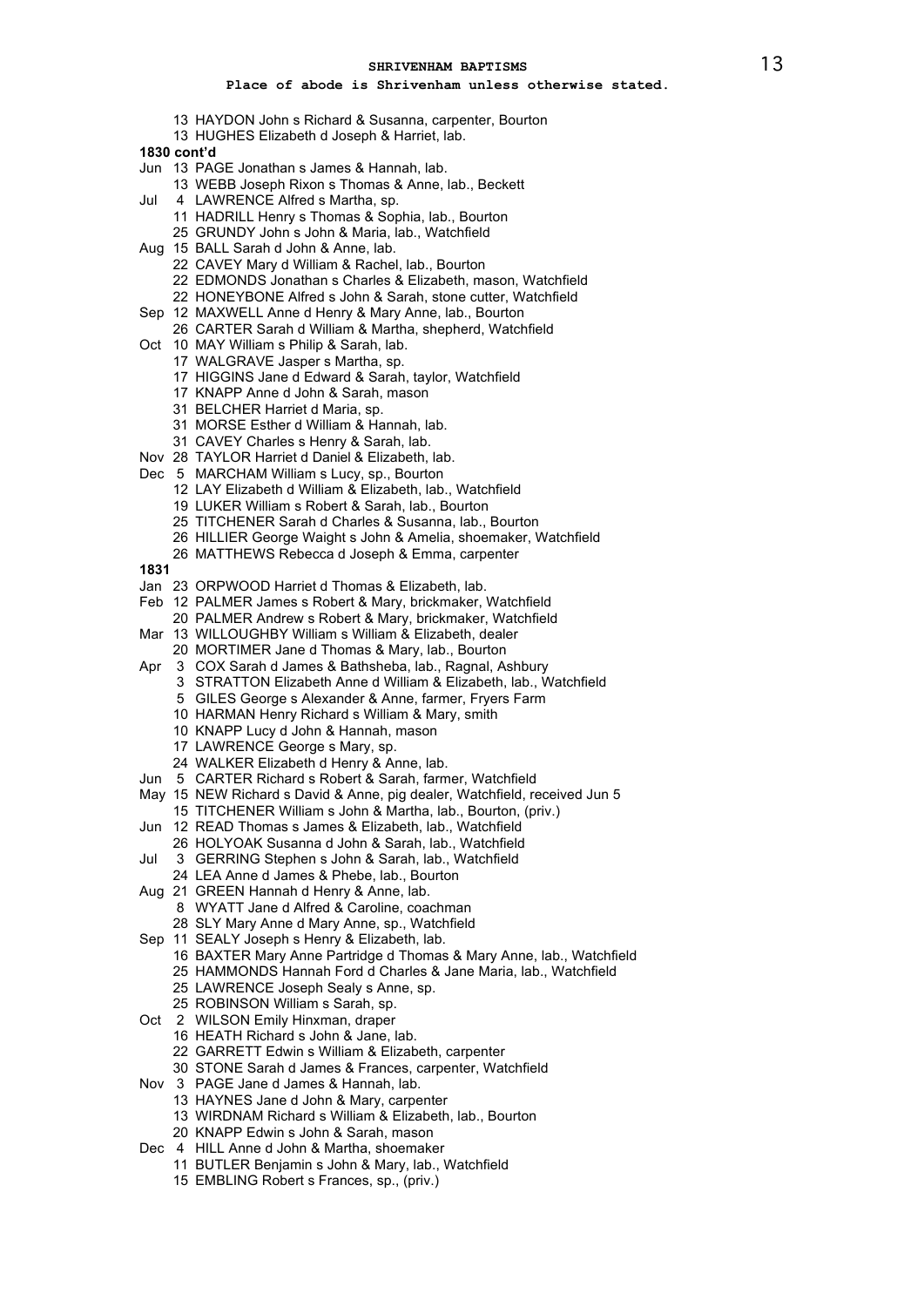# **Place of abode is Shrivenham unless otherwise stated.**

- EMBLING James s Frances, sp.
- STREAT Elizabeth d William & Catharine, farmer, (priv.)
- WARMAN Pelina Anne d William & Elizabeth, lab., Watchfield

**1831 cont'd**

- Dec 25 THATCHER Mark s Thomas & Sophia, lab.
	- GOSLING Charles s Robert & Sarah, lab.
- 
- Jan 8 CARTER Catharine Sophia d Thomas & Sarah, lab., Watchfield
	- EARLE Anne d George & Anne, servant, (priv.)
	- HONEYBONE Edwin William s William Henry & Jane, stone mason, Watchfield, (priv.)
	- LAWRENCE Daniel s Rachel, sp.
	- EWER Mary d Jonathan & Jane, lab.
	- HEATH Jane d Eliza, sp., Bourton
	- BUTLER Sarah d Richard & Anne, mason, (priv.)
- Feb 12 ANGEL Elizabeth d Thomas & Elizabeth, lab., Watchfield
	- POWELL Elizabeth d John & Maria
	- ROLLINSON James s George & Elizabeth, carpenter
	- HONEYBONE George s John & Sarah, mason, Watchfield
- Mar 11 LAWRENCE George s Jacob & Martha, lab., Bourton
	- OAKLEY Sarah d Henry & Mary, lab., Bourton
		- CARTER Joseph s William & Martha, lab., Watchfield
		- CANFIELD Mary Jane d George & Jane, grocer
		- DASHWOOD Barrington George s William & Louisa, Capt. R. N., Compton Beauchamp
		- MONK William Sly s William & Mary Ann, lab., Watchfield
- Apr 4 HAYNES Caroline Anne d George & Elizabeth, carpenter
	- HIPPISLEY John s John & Anne Elizabeth, esqre.
	- STREAT Sarah Anne d Henry & Mary, brewer
	- BUTLER Enos s John & Martha, lab.
- May 13 SMITH Stephen s Richard & Margaret, lab., Bourton BAXTER Charles s John & Mary, lab., Watchfield, (priv.)
	- COTTEREL Mary Anne d Edward & Hannah, lab., Woolston, (priv.)
- Jun 14 WALGROVE Thomas s Martha, sp.
- SMITH George s James & Elizabeth, draper, London GRUNDY Henry s John & Maria, lab., Watchfield
- Apr 29 COLLIER Elizabeth d William & Sarah, cordwainer, Watchfield *(entered from a detached memorandum in a handwriting with which I am not acquainted. E.B. )*
- Jun 24 GILBERT Elijah s George & Sarah, lab., Bourton
- Jul 19 GARRETT Harriet d William & Elizabeth, carpenter, (priv.)
	- GARRETT Charlotte d William & Elizabeth, carpenter, (priv.)
	- BATT Martha d Thomas & Martha, farmer, Bourton
	- KIRBY Maria d Hannah, sp., Bourton
- Aug 12 PAGE Mary d William & Rachel, lab.
- Sep 2 WYATT Jane d Alfred & Caroline, coachman
	- HAYDEN James s Richard & Susanna, carpenter, Bourton MAXWELL Sarah d Henry & Mary Anne, lab., Bourton
- Oct 7 TANNER George s Edward & Sarah, sawyer
	- KITCHENER John s Charles & Mary, lab.
	- KNAPP George s John & Hannah, mason
	- WEBB Elizabeth d Thomas & Anne, lab., Beckett
	- BOYLE Elizabeth d Robert & Charlotte, vagrant
	- MAY Jane d Philip & Sarah, lab.
- Nov 4 MORSE Thomas s Charlotte
	- SMITH Mary d Joseph & Elizabeth, smith
		- WARREN Anne d Stephen & Phebe, lab.
- Dec 2 LAY Elizabeth d William & Elizabeth, lab., Watchfield COX Sarah d William & Mary, lab., Bourton
	- GERRING Miriam d William & Sarah, lab., Watchfield
- 
- Jan 20 DOWLING Richard s William & Maria, lab., Watchfield
- Feb 24 CAVEY Catharine d John & Elizabeth, lab.
- Mar 3 HARMAN John s William & Mary, smith
	- HONEYBONE Mary d John & Sarah, free stone mason, Watchfield
	- HEATH Robert s John & Jane, lab.
	- THATCHER Harriet d Thomas & Sophia, sawyer
	- OGDEN Henry s Joseph & Harriet, groom
	- SIMONDS Mary Anne d John & Mary, mason, Watchfield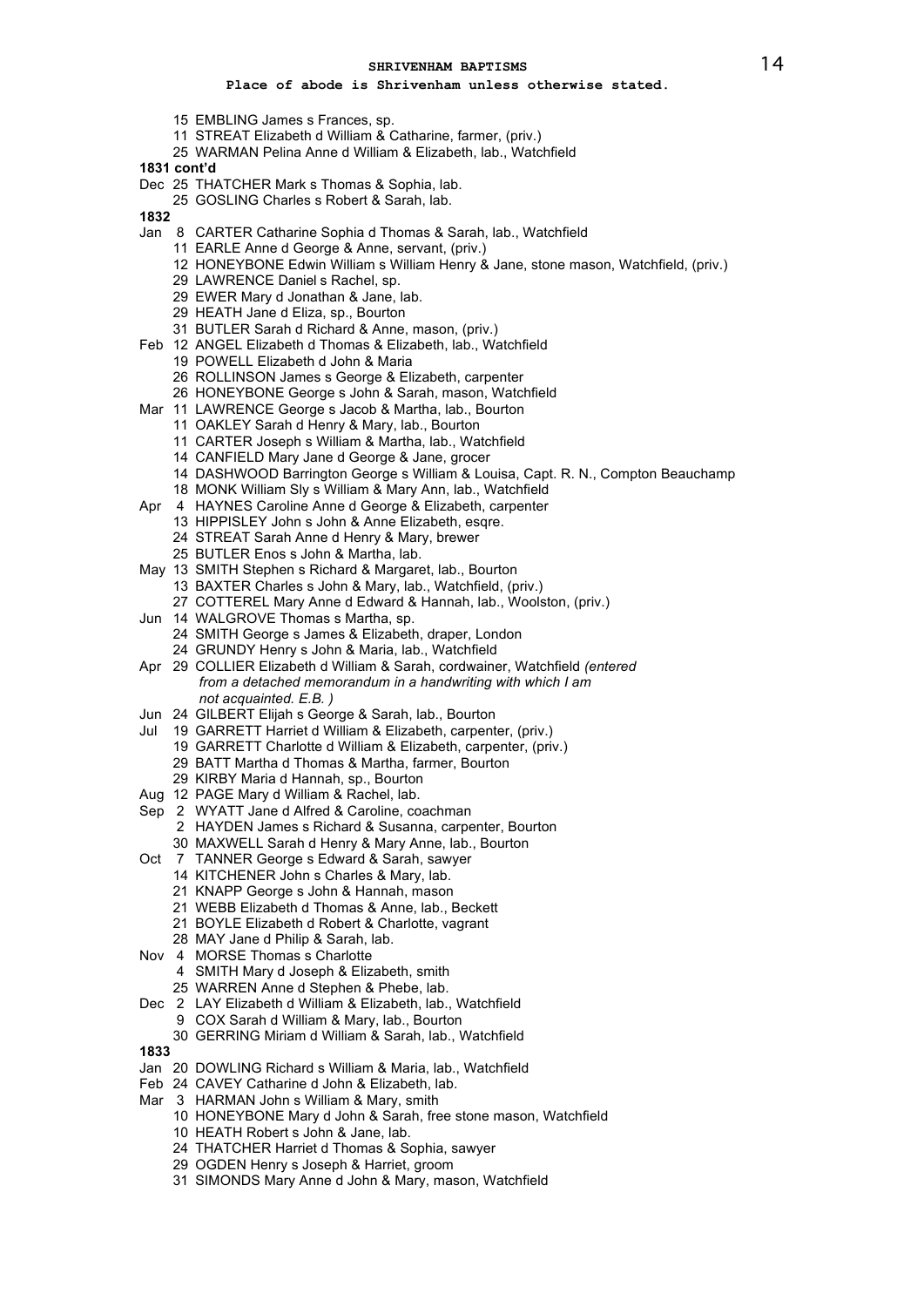- Apr 7 MOXHAM John s Charles & Anne, lab., Bourton
	- COX William s James & Bathsheba, lab., Ragnall, Ashbury
	- CARTER Thomas s John & Elizabeth, baker, Watchfield, (priv.)
- May 5 KINCH Sarah d George & Sarah, miller, Fryers Mill
- **1833 cont'd**
- May 5 HIGGINS Rachel d Edward & Sarah, tailor, Watchfield
	- KNAPP Susanna d William & Anne, mason
	- WEBB Eliza d William & Anne, lab.
	- REEVES Sarah d William & Elizabeth, lab.
- Jun 9 NEW Anne d Robert & Anne, lab., Watchfield CARTER John s Thomas & Sarah, lab., Watchfield
	- SLY Martha d Mary Anne, Watchfield
	- CHANDLER William s Thomas & Eliza, lab., Watchfield
	- ROSE Emily d James & Anne, gardener
- Jul 7 CANFIELD Sarah Augusta d George & Jane, grocer
	- CAVEY Harriet d Henry & Sarah, lab.
	- CAVEY Mary Anne d Edward & Hannah, butcher
	- LOCKEY Thomas s John & Anne, lab.
	- GARDNER Thomas s Thomas & Jane, lab.
	- GEARING Thomas s John & Eliza, lab., Watchfield *(After examining the Godfathers & Godmothers I find that ORPWOOD John s Thomas & Elizabeth was baptized some Sunday during the month of July in this year; but omitted to be registered. C.B. Colley, Curate)*
	- EWER Anne d Jonathan & Jane, lab., (priv.)
	- TITCHENER George s Jonathan & Martha, lab., Bourton
- Aug 2 BELLINGER Maria d Sarah
	- HAGGARD Charles s Henry & Elizabeth, wharfinger, Bourton
	- FUCE Mary Anne d Henry & Anne, gardener
	- BUTLER John s John & Mary, lab., Watchfield
- Sep 15 WEBB Henry s James & Jane, lab., Watchfield
	- HAYNES Thomas s George & Elizabeth, carpenter
	- MERRIFIELD James s William & Mary, lab.
	- WALTER Elisha s Elijah & Hannah, lab.
- Oct 6 GILES William s Alexander & Anne, farmer, Fryers Farm
- LOCKEY Martha d William & Anne, lab., (priv.)
- Nov 3 RODBOURN Joseph s Thomas & Elizabeth, lab., Bourton
	- GILBERT Isaac s George & Sarah, lab., Bourton
		- LEA William s James & Phebe, lab., Bourton, (priv.)
		- SEALY James s Henry & Anne, lab.
- Dec 8 HADRILL Fanny d Thomas & Sophia, lab., Bourton
	- LUKER Jasper s Robert & Elizabeth, lab., Bourton
	- GOSLING Elizabeth d Thomas & Susanna, lab., Bourton
	- HILL Henry s John & Jane, shoemaker
	- POWELL Martha d John & Maria, lab., Bourton
	- WILLOUGHBY Richard s William & Elizabeth, higler
- 
- Jan 4 HAMMONDS Sarah d Charles & Jane, lab., Watchfield, (priv.)
	- WILSON Richard s William & Mary, farmer, Beckett
	- BALL Joseph s George & Elizabeth, lab., Bourton
	- READ Sarah d James & Elizabeth, lab., Watchfield
	- WIRDNAM Sarah Anne d William & Elizabeth, lab., Bourton
	- HAYNES Mary Gerring d John & Mary, carpenter
	- WARREN Edwin s William & Amy, lab., Bourton, (priv.)
	- WARREN John s William & Amy, lab., Bourton, (priv.)
- Feb 16 BUTLER Benjamin s Richard & Anne, mason
	- HARMAN Frederick John s William & Mary, smith
		- MORTIMER John s Thomas & Sarah, lab., Bourton
		- BUTLER Anne Amelia d John & Martha, lab.
		- WARMAN Christopher s William & Elizabeth, lab., Watchfield, (priv.)
		- LAWRENCE William s Belcher & Harriet, gardener, (priv.)
- Mar 2 ROBINSON Edward Castle s Sarah, sp.
	- JONES George s Anne, sp., Bourton
	- HIPPISLEY Anne Catharine d John & Anne Elizabeth, Esq., Watchfield House
	- KNAPP Thomas s John & Sarah, mason, (priv.)
	- HURRELS John Daniel s Thomas John & Mary, medical practioner, 25 York St., London
	- ANGER Thomas s Thomas & Elizabeth, lab., Watchfield
	- GRUNDY Alfred s John & Maria, lab., Watchfield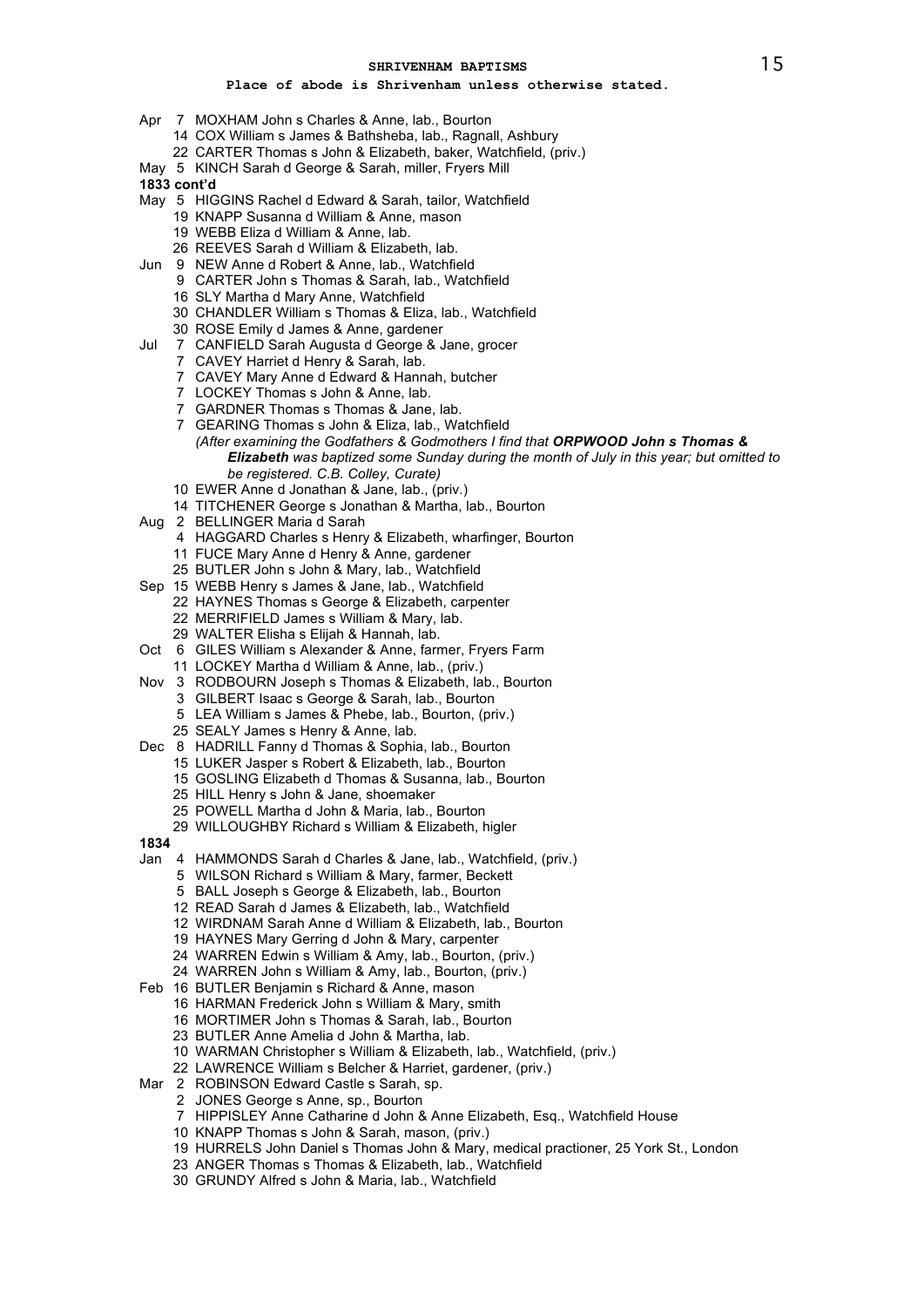- Apr 6 CHOULES Harriet d Robert & Mary, lab.
	- WHEELER Sarah d John & Anne, lab.
	- OAKLEY Jeremiah s Henry & Mary, lab., Bourton
- Apr 3 TUCKER Benjamin s Thomas & Lucy, farmer, Bourton
- KIRBY Albert Dane s Hannah, sp., Bourton
- **1834 cont'd**
- May 11 NEW Hannah d David & Anne, pig dealer, Watchfield PAGE Mary Anne d William & Rachel, lab.
	- GARRETT Anne d William & Elizabeth, carpenter
- Jun 1 LAWRENCE Sarah Anne d Jacob & Martha, lab., Bourton
	- SMITH Jane d Richard & Margaret, lab., Bourton
	- STONE Mary Anne d Richard & Eleanor, lab., Bourton
	- THEOBALDS William s William & Mary, lab., Watchfield
	- GREEN Henry s Henry & Anne, lab.
- Jul 8 TITCHENER Jane d Charles & Susanna, lab., Bourton, (priv.)
	- STREAT Nathaniel s Henry & Mary, brewer, (priv.)
		- WYATT Anne d Alfred & Caroline, coachman
	- HILLIER Elizabeth d William & Amelia, shoemaker, Watchfield
- Aug 31 MAY Daniel s Joseph & Hannah, lab.
- Sep 7 GERRING Stephen s Thomas & Mary, lab., Bourton
- Oct 5 CAVEY Mary d John & Elizabeth, lab.
	- BAXTER Anne d John & Mary, lab., Watchfield
	- SMITH John s Henry & Charlotte, lab., Watchfield
	- SEALY Edwin s Henry & Elizabeth, lab., (priv.)
	- BAXTER James s Thomas & Hannah, lab., Watchfield
	- READ William s John & Mary, carpenter, Watchfield
- Nov 9 BATT Anne d John & Susanna, farmer, Gally Kern Farm
	- WEBB Robert s Thomas & Anne, lab. MORTIMER Thomas s William & Maria, lab., Bourton
- Dec 25 STEVENS William Henry s James & Mary, lab., Watchfield
	- HAYDON Elizabeth d Richard & Susanna, carpenter
	- SMITH Elizabeth d Joseph & Elizabeth, smith
	- EWER John s Jonathan & Jane, lab.
- 
- Jan 5 CARTER Caroline d John & Elizabeth, baker, Watchfield
	- STANDLEY Mary Anne d Henry Macdonald & Martha, painter, Watchfield
- Feb 1 HAYNES Sarah Anne d George & Elizabeth, carpenter
	- DOWLING Sarah d William & Maria, lab., Watchfield
- Mar 1 KNAPP Mary Anne d William & Anne, mason
	- LAWRENCE John s Belcher & Harriet, lab.
	- BATT Jane d Thomas & Martha, farmer, Bourton
- Apr 1 BARRINGTON Caroline Susan Augusta d William Keppel & Jane, Viscount, Beckett House
	- HARMAN Martha d William & Mary, smith
	- BUTLER Mary Jane d John & Mary, lab.
	- HILLIER Maria d William & Amelia, shoemaker, Watchfield, received this day, (priv. bapt. Feb 20 1828
	- LAY Jane d William & Elizabeth, lab., Watchfield
	- MAY Richard s Philip & Sarah, lab.
	- LEA Prudence d James & Phebe, lab., Bourton
	- COX Maria d William & Mary, lab., Bourton
- May 24 FIDLER Frederick s Henry & Jane, coachman
	- RODBURN Fanny d Henry & Anne, lab., Bourton
		- HEATH James s Eliza, sp., Bourton
		- WILSON Caroline Rosa d Henry & Hannah Jane, maltster
		- WILLIS William s William & Harriet, grocer, Watchfield
		- WILLIS Adelaide d William & Harriet, grocer, Watchfield
		- WILLIS Cornelius s William & Harriet, grocer, Watchfield
	- WILLIS Agnes d William & Harriet, grocer, Watchfield
- Jun 1 HONEYBONE Ellen d John & Sarah, freestone mason, Watchfield
	- HAZEL John s Susanna, sp., Watchfield
	- REEVES Joseph s William & Elizabeth, lab.
- Apr 20 WEBB John s James & Jane, lab., Bourton, (priv.)
- Aug 2 CARTER William s Elizabeth, sp., Watchfield
	- MAXWELL John s Henry & Mary Anne, lab., Bourton
- Aug 16 GERRING Sarah Anne d William & Sarah, lab., Watchfield
	- KIRBY Edwin s Hannah, sp., Bourton
	- CARTER Richard s William & Mary, lab., Watchfield, (priv.)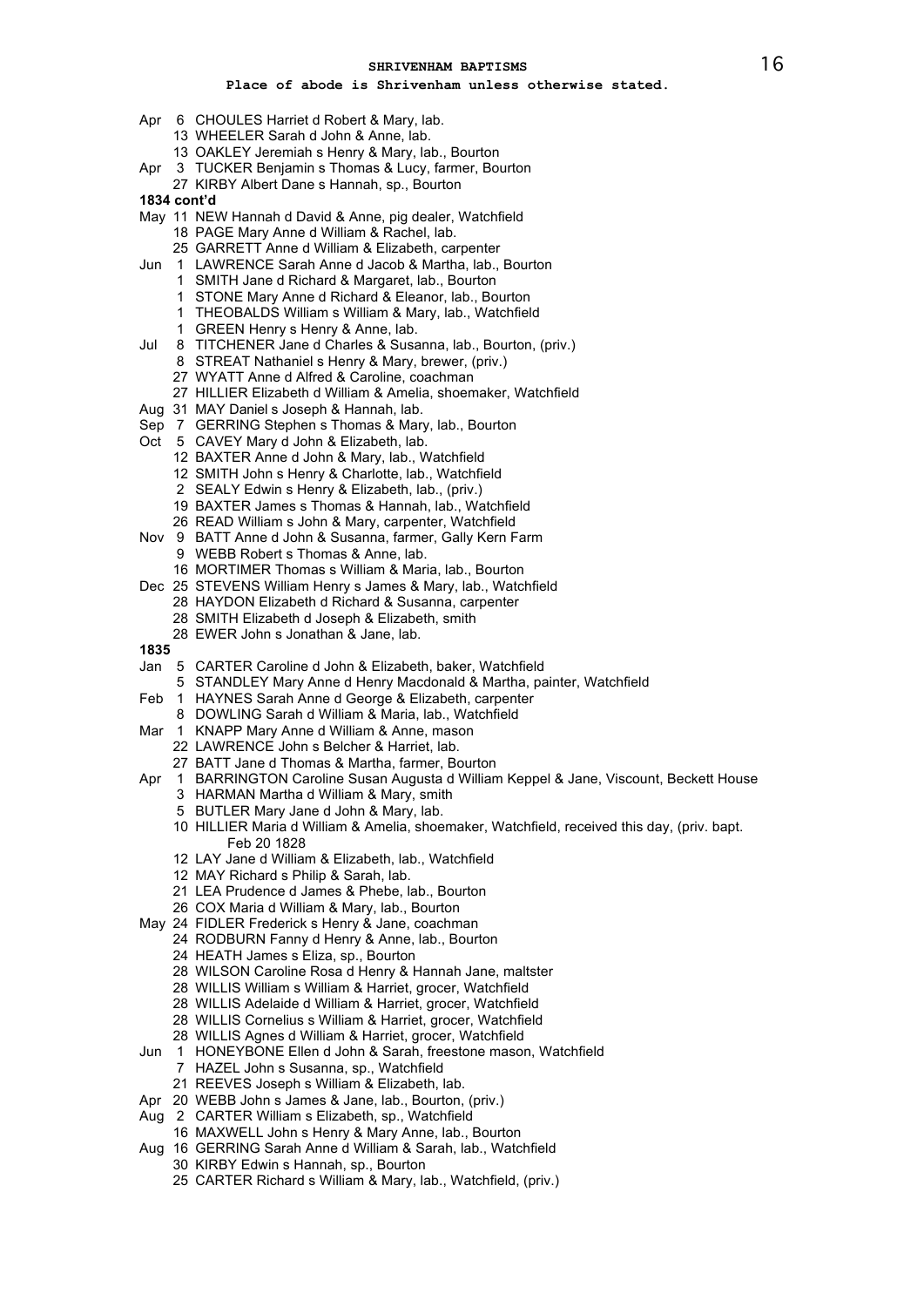- ROBY Alfred s Jane, sp., (priv.)
- Sep 6 TOWNSEND George s William & Harriet, lab., Bourton
	- HIGGINS Edwin s Edward & Sarah, tailor, Watchfield
	- TITCHENER Elizabeth d John & Martha, lab., Bourton
	- FUCE Henry Moulden s Henry & Anne, gardener
- Oct 6 LAWRENCE Benjamin s John & Anne, lab., (priv.)
- **1835 cont'd**
- Oct 11 WIRDNAM Jonathan s William & Elizabeth, lab., Bourton
	- GOSLING John s Henry & Martha, lab., Bourton
	- GORTON Ellen d Anne, pauper
- Nov 1 STEVENS Thomas s Richard & Sarah, miller, Wanborough, Wilts
	- MERRIFIELD Elizabeth d William & Mary, lab.
	- TANNER Jacob s Edward & Sarah, sawyer
- Dec 7 SEALY Richard s Henry & Charlotte, tailor, (priv.)
	- CAVEY Jane d Henry & Sarah, lab., (priv.)
	- WALTER Harvey s Elijah & Anne, lab.
	- SAUNDERS Harriet Hilyard d Robert & Harriet, wharfinger
	- LOCKEY Harriet d William & Anne, lab.
	- READ Mary d James & Elizabeth, lab., Watchfield
- 
- Jan 10 HAYNES Elizabeth Anne d John & Mary, carpenter
- Feb 14 BUTLER Elizabeth d John & Martha, lab.
	- ANGER Anthony s Anthony & Martha, farmer, Watchfield
	- MONK otherwise SLY William Sly s William & Mary Anne, lab., Watchfield
	- WARREN Martha d Stephen & Phebe, thatcher
- Mar 6 BAXTER Henry s Charles & Harriet, lab., Watchfield
	- DANDRIDGE Anne d Robert & Elizabeth, baker
	- POWELL Mary d John & Maria, lab., Bourton
	- HAMMOND Richard s Charles & Jane, lab., Watchfield
- Apr 24 ORPWOOD George s Thomas & Elizabeth, lab.
- May 8 STILES Anne d William & Maria, carpenter, Watchfield
- BUTLER Mary Jane d Richard & Anne, lab. ANGER Caroline d Thomas & Elizabeth, lab., Watchfield
- Apr 15 WILLOUGHBY Charlotte d William & Elizabeth, lab., (priv.)
- Jun 5 GERRING Louisa d John & Eliza, lab., Watchfield
	- EWER Susanna d Jonathan & Jane, lab.
	- WARMAN Jemima d William & Elizabeth, lab., Watchfield, (priv.)
	- WARMAN Elizabeth d William & Elizabeth, lab., Watchfield, (priv.)
- May 21 STEVENS Jacob s Mary Anne, sp., Watchfield, (priv.)
- Jul 12 BELCHER Thomas s Anne, sp., Watchfield
- BARRINGTON Augusta Anne d William Keppel & Jane Elizabeth, viscount, Beckett House
- Aug 7 PAGE Henry s William & Rachel, lab.
	- WHEELER Charles s John & Anne, lab., (priv.)
		- KNAPP Mark s George & Anne, mason
	- WILSON Sarah d William & Mary, farmer, Domleaze? Beckett
- Sep 11 SIMMONDS Charlotte d John & Mary, mason, Watchfield
	- CARTER Edwin s Sarah, sp., Watchfield
- Oct 9 HAYNES William Henry s George & Elizabeth, carpenter
	- MAY David s Joseph & Hannah, lab.
	- SMITH George s Richard & Margaret, lab., Bourton
	- CAVEY Thomas s Edward & Hannah, butcher
	- BALL John s George & Martha, lab.
	- HEATH Henry s John & Jane, lab.
- Nov 6 TITCHENER Martha d Charles & Susanna, lab., Bourton
	- GERRING Enos s Thomas & Mary, lab., Bourton, (priv.)
		- GREEN James s Henry & Anne, lab., (priv.)
		- SEALY Elizabeth d Henry & Anne, lab.
- PLUMMER Elizabeth d Richard & Agnes, farmer, Beckett
- Dec 25 LAWRENCE Henry s Belcher & Harriet, gardener
	- MORTIMER Joseph s William & Maria, lab., Bourton
	- KNAPP Elizabeth d William & Anne, mason
- 
- Jan 8 CAVEY Jane d John & Elizabeth, lab.
	- LUKER Eleanor d Robert & Sarah, lab., Bourton
	- GILBERT Jasper s George & Sarah, lab., Bourton
- Feb 5 JONES Joseph s William & Eliza, lab., Bourton
	- HAZEL Elizabeth d Temperance, sp., Watchfield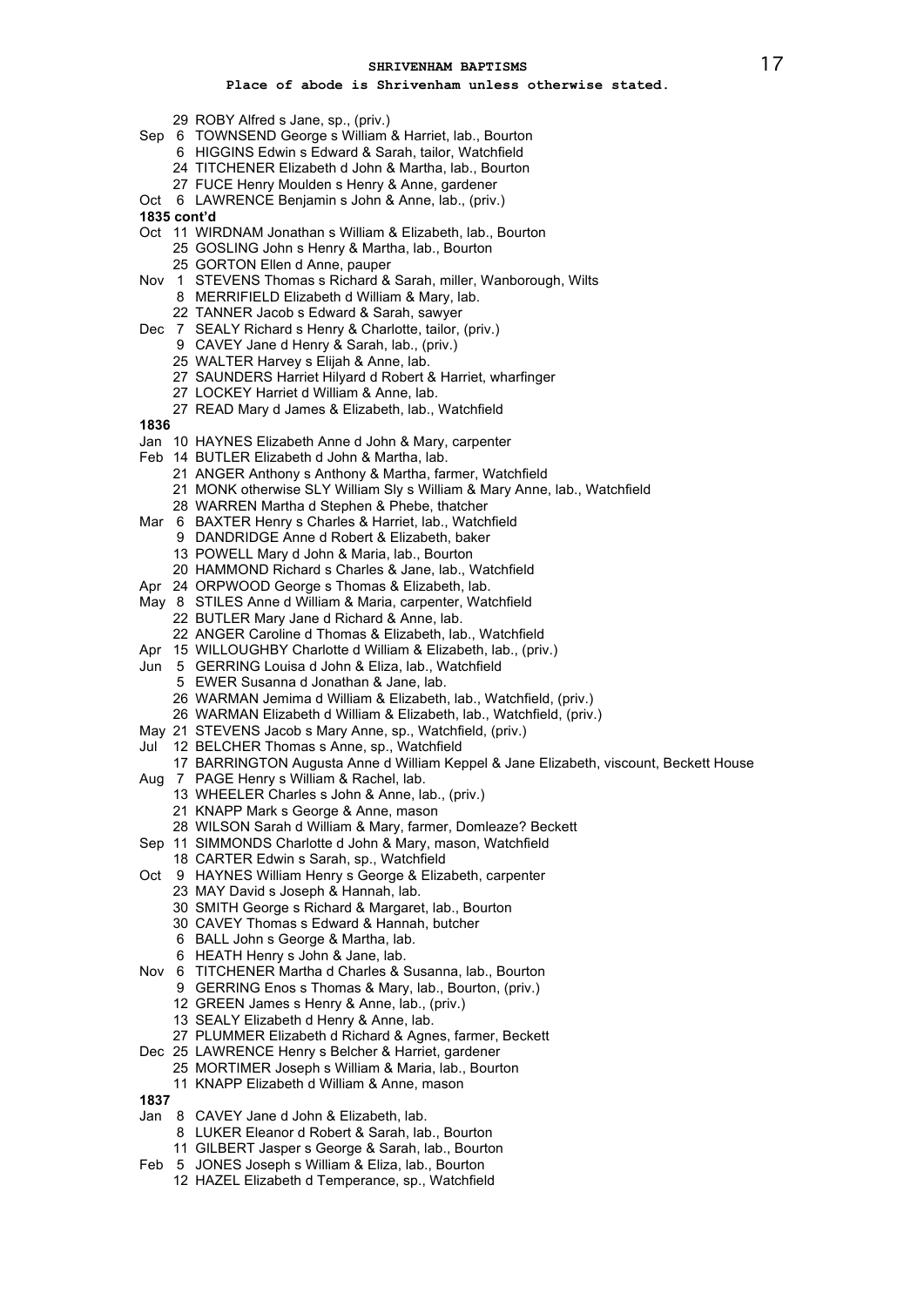- WYATT George s Alfred & Caroline, coachman
- THEOBALDS Mary Anne d William & Mary, Watchfield
- HAYDEN Richard s Richard & Susanna, carpenter, Bourton, (priv.)
- MARCHAM Ellen d Eliza, sp., Bourton
- SMITH Miriam d Joseph & Elizabeth, blacksmith
- Jan 30 PAGE Edmund s John & Sarah, lab., (priv.)
- Mar 5 WEBB Thomas s Thomas & Anne, lab.
- **1837 cont'd**
- Mar 10 MAY Joseph s Philip & Sarah, lab.
	- BUTLER Ellen d John & Mary, lab.
	- BAXTER Charles s Mary, sp., Watchfield
	- HORNE Henry s William & Anne, blacksmith
- Apr 2 EWER Thomas s Emma, sp.
	- LAWRENCE Abraham s Jacob & Martha, lab., Bourton
	- READ Alfred s John & Mary, sawyer, Watchfield
	- DANDRIDGE Frances d Robert & Elizabeth, baker, (priv.)
	- CARTER Richard s William & Mary, lab., Watchfield, (priv.)
- May 4 RICE Edmund s Richard & Mary, clergyman, Rector of Eaton Hastings, Watchfield House WARREN Harriet d William & Elizabeth, lab., Watchfield, (priv.)
	- BUTLER Harriet Elizabeth d Richard & Elizabeth, gardener
	- STONE Robert s William & Mary, lab., Bourton
- Jun 4 SEALY Mary d Henry & Charlotte, tailor
	- RODBURN Joseph s Henry & Anne, lab., Bourton, (priv.) BAXTER Joseph s Thomas & Hannah, lab., Watchfield
- Jul 12 NEW William s David & Anne, pig dealer, Watchfield, (priv.)
- HURRELS Frederick s Thomas John & Mary, medical man, 25 York St. London
- Aug 6 ROBINSON Jane d Sarah, sp.
	- BAXTER Jane d John & Mary, lab., Watchfield KNAPP Jane d John & Sarah, mason
	-
- Sep 3 BATT Louisa d Thomas & Martha, farmer, Bourton
	- MORSE George s Maria, sp.
	- LAY William s William & Elizabeth, lab., Watchfield
- Aug 17 COOK Jane d Levi & Mary, farmer, Bourton late of Wanborough, (priv.)
- Oct 21 WALKER William s Charles & Hannah, lab., Watchfield
- REEVES Alfred s William & Elizabeth, lab.
- Nov 5 ANGEL John s John & Jane, lab., Watchfield
	- CANFIELD Elizabeth d George & Jane, innkeeper
	- OGDEN Charles s Joseph & Harriet, groom, (priv.)
	- READ Hannah d James & Elizabeth, lab., Watchfield
- Dec 3 BUTLER Richard s Richard & Anne, mason
	- WALKER Charles s Charlotte, sp.
	- LEA James s James & Phebe, lab., Bourton
	- HAYNES Henry s John & Mary, carpenter
	- BUTLER John s John & Martha, gardener
- 
- Feb 4 HONEYBONE Clara d John & Sarah, mason, Watchfield
	- HAYNES Caroline Maria d George & Elizabeth, carpenter
		- HADRILL Samuel s Eliza, sp., Bourton
		- HEWER Martha d Jonathan & Jane, lab.
		- FUCE Jane d Henry & Anne, farmer
		- GERRING William s William & Sarah, lab., Watchfield
	- HARMAN Harriet d William & Mary, smith
- Mar 2 LAWRENCE Edward s Belcher & Harriet, lab.
	- BAXTER Alexander s Charles & Harriet, lab., Watchfield
		- PAGE Sarah Anne d Henry & Elizabeth, lab., Watchfield
		- SAUNDERS Catherine d Robert & Harriet, bargemaster
		- WEBB Mary d Stephen & Amy, lab.
		- COX John s William & Mary, lab., Bourton
- Apr 11 HIGGONS William s Edward, tailor, Watchfield
	- SEALY Elizabeth Anne d Richard & Charlotte, grocer
		- MARCHAM William s Harriet, sp., Bourton
		- MERIFIELD Jane d William & Mary, lab.
- May 4 CARTER Elizabeth d John & Elizabeth, farmer, Watchfield BAXTER Joseph s William & Martha, lab., Watchfield
- Jul 8 TANNER Sarah d Edward & Sarah, sawyer
	- ANGEL Arthur s Thomas & Elizabeth, lab., Watchfield
		- PAGE Rhoda d Rhoda, sp.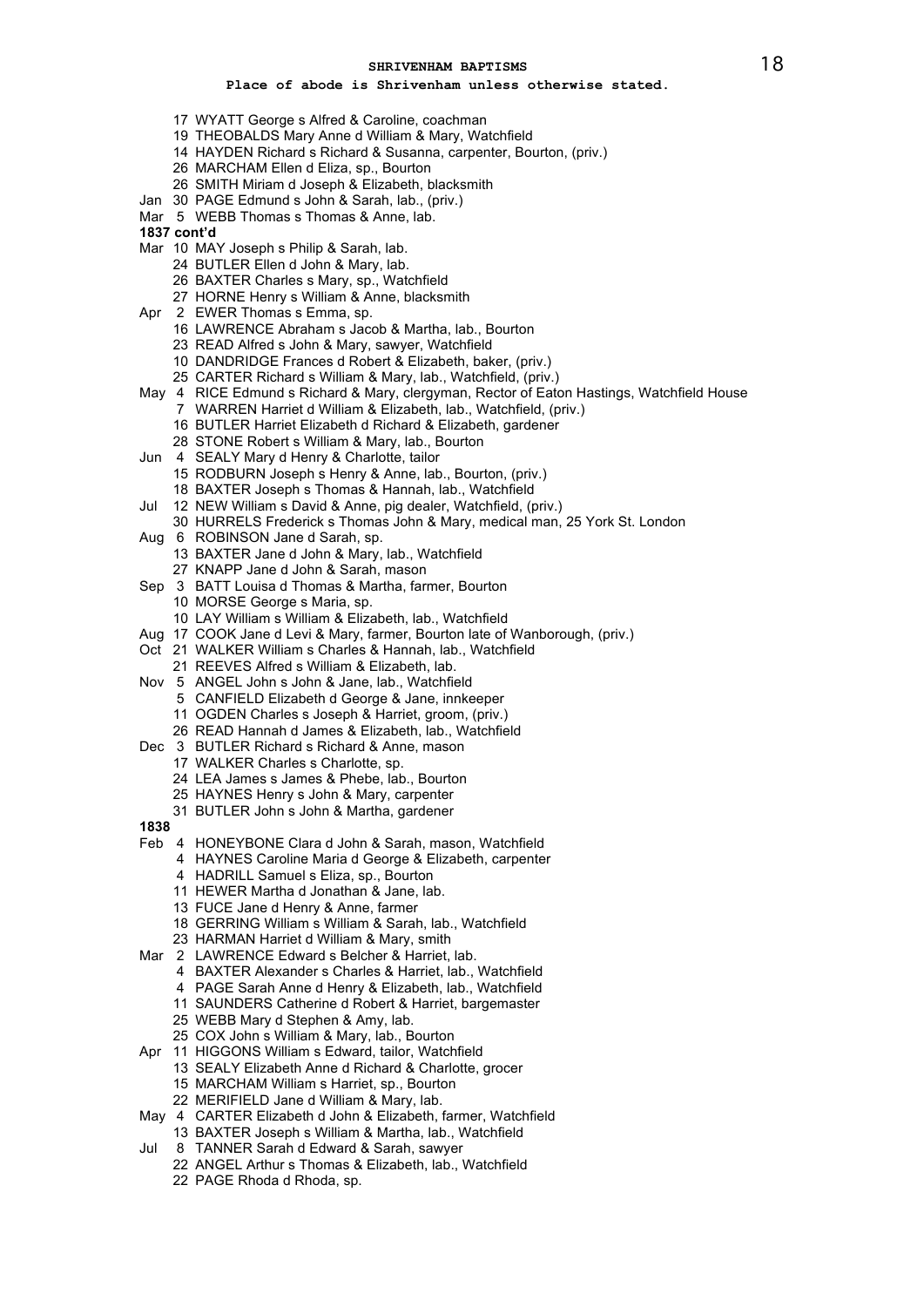- PLUMMER Agnes d Richard & Agnes, farmer, Beckett
- Sep 2 CARTER Richard s Thomas & Sarah, lab., Watchfield
	- CAVEY Ellen Elizabeth d Sarah, sp.
	- WILLOUGHBY Phebe d William & Elizabeth, dealer
	- HADRILL Mary Anne d William & Maria, lab.
- Aug 11 CAVEY Henry s Henry & Sarah, lab.
- Sep 28 KNAPP Anne d George & Anne, mason, (priv.)
	- KNAPP Henry s George & Anne, mason, (priv.)
- **1838 cont'd**
- Oct 7 BELCHER Michael s Anne, sp., Watchfield
	- SEALY Robert s Henry & Anne, lab.
	- MORTIMER Charlotte Rebecca d William & Maria, lab., Bourton
	- TITCHENER Charles s Jonathan & Martha, lab., Bourton
- Nov 4 STEVENS Mary Anne d James & Mary, lab., Watchfield
- HAMMAN otherwise HAMMOND Mary Anne d Charles & Jane, lab., Watchfield MAY Jesse s Philip & Mary, lab.
- TOWNSEND Mary d William & Harriet, lab., Bourton
- Dec 29 GODWIN Thomas s Thomas & Naomi, carpenter, (priv.)
- WALKER Jane d John & Elizabeth, lab.
- 
- Feb 3 BUTLER William s John & Martha, lab.
	- GREEN Jane d Henry & Anne, lab.
	- WARREN Elizabeth d Stephen & Phebe, lab.
	- SEALY Elizabeth d Henry & Charlotte, tailor
	- WILLIS Harriet d William & Harriet, grocer, Watchfield
	- WILLIS Arthur s William & Harriet, grocer, Watchfield
- Mar 3 REYNOLDS Thomas s Joseph & Phillis Anne, glazier
	- LAWRENCE Joseph s John & Anne, lab.
		- GOSLING George s Robert & Sarah, lab.
		- HOLYOAK William s William & Susanna, groom
		- GARRETT Harriet d William & Elizabeth, carpenter
		- SMITH Stephen s Richard & Margaret, lab.
- Apr 21 GERRING Reuben s John & Eliza, lab., Watchfield
- WHEELER Richard s John & Anne, lab.
- May 9 OGDEN George s Joseph & Harriet, groom ANGEL Mary Anne d John & Jane, lab., Watchfield, (priv.)
	-
- Jun 9 MAY Jane d David & Matilda, lab.
	- SMITH Hannah d Joseph & Elizabeth, blacksmith, Watchfield, (priv.)
- Jul 2 DAY Theresa Ann d Charles & Elizabeth, shoemaker, (priv.)
	- CAVEY Ann d John & Elizabeth, lab.
	- BUTLER Fanny d John & Mary, lab.
	- HAYNES George s George & Elizabeth, carpenter
	- HEATH Joseph s John & Jane, lab.
	- ORPWOOD Charles s Thomas & Elizabeth, lab.
	- MORTIMER Charles s Maria, Bourton
- Aug 4 WALKER Ann d Charlotte, sp.
- Sep 8 STREAT Mary d Henry & Mary, brewer
	- BALL James s George & Martha, lab.
	- RODBURN Joseph s Henry & Anne, lab., Bourton
	- MOXHAM Ezra s Charles & Ann, lab., Bourton
- Oct 27 SIMMONDS Thomas s John & Mary, lab., Watchfield
- Nov 3 PAGE Harriet d William & Rachel, lab.
	- WHEELER Jane d Thomas & Maria, lab., Bourton
	- TITCHENER Charlotte d Charles & Susanna, lab., Bourton
	- WILKINS Elizabeth Priscilla d Louisa, sp., Bourton, (priv.)
- Dec 15 EWER Anne d Thomas & Rhoda, lab.
	- WINTLEBURY Emily d John & Sarah, lab. on rail road, Bourton
	- HEWER George s Jonathan & Jane, lab.
	- LAY Eliza d William & Elizabeth, lab., Watchfield
	- HOLYOAK Jane d Thomas & Mary Anne, lab.
	- STONE Sarah Anne d William & Mary, lab., Bourton
- 
- Jan 5 HAYNES William Percy s John & Mary, carpenter
	- WARREN Agnes d William & Elizabeth, lab., Watchfield
		- LAWRENCE Jacob s Jacob & Martha, lab., Bourton
	- GOSLING Sarah d Henry & Anne, lab., (priv.), received Mar 1
- Feb 3 MAXWELL Elizabeth Priscilla d Henry & Mary Anne, lab., Bourton, (priv.), received Mar 1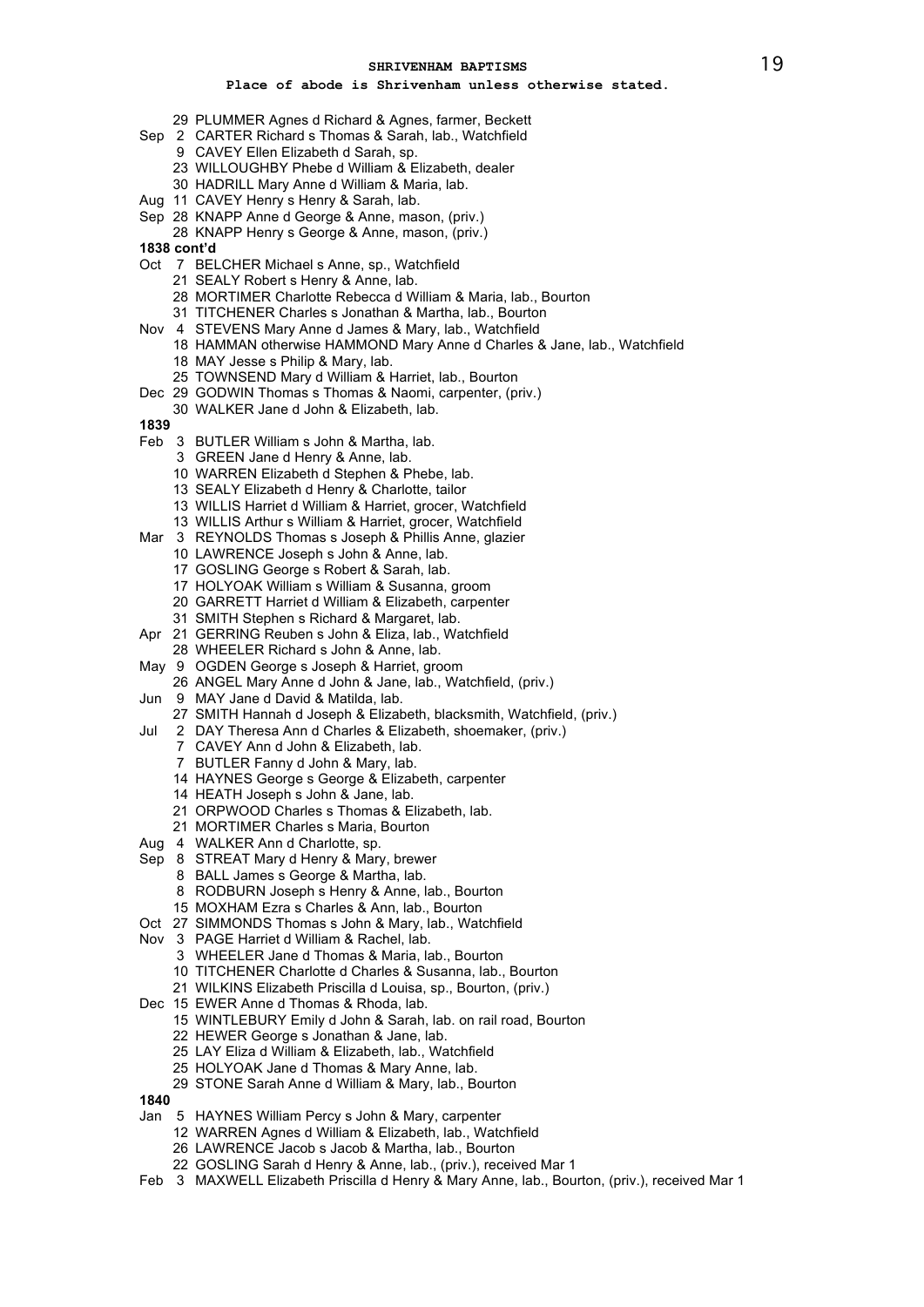- HILLIER William s William & Amelia, shoemaker, Watchfield, (priv.)
- RODBURN Charles s Thomas & Elizabeth, lab., Bourton
- POVEY Emma d Anne, Bourton
- HUGHES Thomas s Thomas & Martha, butcher
- Mar 1 BAXTER Emma d Thomas & Hannah, lab., Watchfield
	- BUTLER Maria d Richard & Anne, mason
	- PARKS Ellen d Benjamin & Sarah, rail road contractor, (priv.)
	- WALKER Jane d Charles & Hannah, lab.
	- POCOCK John s Henry & Harriet, dealer, Watchfield
- **1840 cont'd**
- Mar 16 GERRING Mary Anne d William & Sarah, lab., Watchfield
	- REEVES William s William & Elizabeth, lab.
- Apr 1 CANFIELD Charles s George & Jane, innkeeper
	- KENT Jane d John & Hannah, farmer, Bourton
- Feb -- CHANDLER Thomas s Thomas & Elizabeth, lab., Watchfield, (priv.), received Apr 12
- Apr 19 BELLINGER Thomas s Jane, sp.
- May 10 WALLACE Elizabeth Corn d Edward & Sarah, brickmaker, Bourton
	- REED Joseph s John & Mary, carpenter, Watchfield, (priv.)
	- HATHRILL Rebecca d William & Maria, lab.
- Apr 24 GARDNER Robert s William & Sarah, lab., (priv.)
- May 25 HAZEL William s Temperance, sp., Watchfield
- Jun 8 GODWIN Elizabeth d Thomas & Naomi, carpenter
	- OGDEN Mary d Joseph & Harriet, groom
	- WILSON Eliza Ruth d Henry & Jane, baker
	- WILSON Frances Jane d Henry & Jane, baker
	- GERRING Thomas s Thomas & Mary, lab., Bourton
	- HONEYBONE William s John & Sarah, stonemason, Watchfield
- Jul 19 KNAPP Jane d William & Ann, mason
	- MORTIMER Mary d Thomas & Sarah, lab., Bourton
- Aug 2 WEBB Martha d Stephen & Amy, lab.
	- NEW George s David & Ann, dealer, Watchfield
	- ANGEL Richard s Thomas & Elizabeth, lab., Watchfield
	- PAGE Charles s John & Sarah, lab., Watchfield
	- KNAPP Peter s John & Sarah, mason
	- MERIFIELD William Thomas s William & Mary, servant
	- WEBB William s Thomas & Ann, lab.
- Sep 27 JONES Sarah Ann d William & Eliza, lab., Bourton
	- HOLYOAK Eliza d William & Susanna, servant
	- DEACON Elizabeth d John & Lucy, shoemaker, Watchfield, (priv.)
- Oct 4 GILBERT Elias s George & Sarah, lab., Bourton
	- DORE Robert Aldridge s Robert & Nancy, beerhouse keeper, Bourton, (priv.)
- Nov 1 REYNOLDS David Godwin s Joseph & Phillis Ann, glazier
	- READ George s James & Elizabeth, lab., Watchfield
	- HAYNES Edward s Augusta, sp.
	- BELCHER Mary Ann d William & Sarah, lab., Watchfield
	- SEALY Jane d Henry & Jane, lab.
	- HADRILL Henry s Eliza, sp., Bourton
- Dec 6 MAY Susanna d Philip & Mary, lab.
- Nov 28 EBSWORTH John s Elizabeth, sp., Bourton
- Dec 11 MOSS Elizabeth d William & Maria, rail road inspector
	- WILLOUGHBY Martha d William & Elizabeth, higler
	- BAXTER John s William & Martha, lab., Watchfield
- 
- Jan 3 HEWER Mary d Emma, sp.
	- STREAT John Nathaniel s Henry & Mary, brewer, (priv.)
	- LAWRENCE Belcher s Joseph & Charlotte, lab.
	- MORSE Jane d Charlotte, sp.
- Feb 7 SMITH Alfred s Eliza, sp.
	- WYATT George s Alfred & Caroline, servant
	- ROUSE Henry s Charles & Lucy, lab., Bourton
	- WHEELER Harriet d Thomas & Maria, lab., Bourton
- Mar 14 GOSLING Henry s Robert& Sarah, lab.
	- HERBERT William s Joseph & Mary, rail road lab., Bourton
	- WHEATLEY Charles William s Mary, sp., Bourton
	- MORTIMER Emily Anne d Anne, sp., Bourton
- Apr 4 WYSE Mary d William & Ann, lab., Bourton
	- MORTIMER Martha d William & Maria, lab., Bourton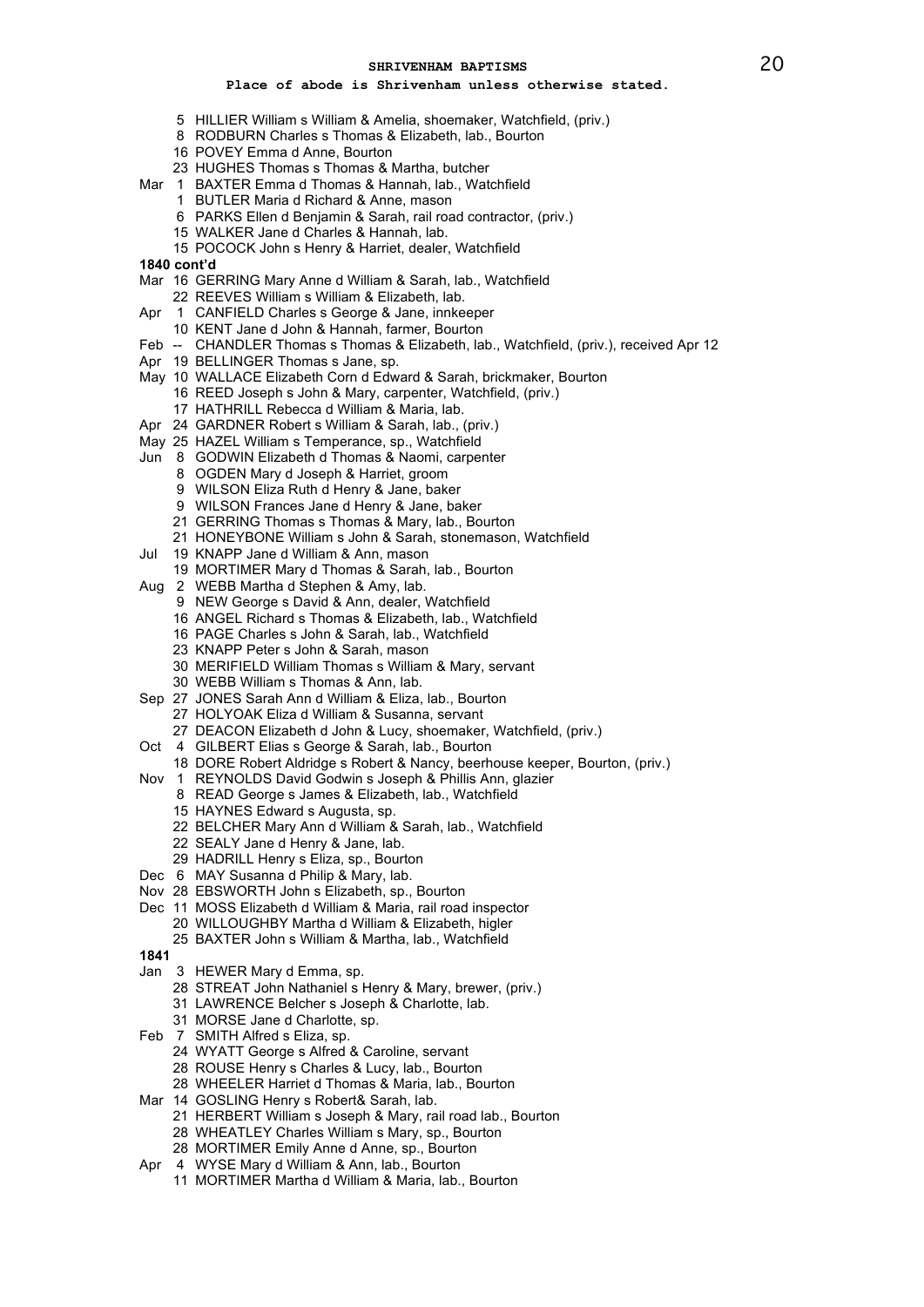- VINES Ellen Anne d Michael & Anne, lab., Watchfield
- LEA Henry s Phebe, widow, Bourton, (priv.)
- SMITH Maria d George & Maria, smith, (priv.)
- May 6 HAMMANS Alice d Charles & Jane, lab., Watchfield
	- HARRIS William s William & Elizabeth, railroad contractor, Bourton
		- SKINNER Daniel s Charles & Mary, mason
		- BUTLER Sarah Anne d Benjamin & Hannah, baker, Bourton, received Jun 6
- Jun 6 BUTLER Enos s John & Martha, gardener
	- WILLIAMS Joseph s Charles & Lucy, carpenter
	- ALLEN Lucy d George & Sarah, rail road lab., Watchfield
- **1841 cont'd**
- Jun 13 KNAPP James s James & Jane, mason, Watchfield
	- UNDERWOOD Ann Elizabeth d John & Anne, policeman CAVEY Ellen d Sarah, sp.
- Jul 4 TITCHENER Alfred s Jonathan & Martha, lab., Bourton
	- LAWRENCE Sarah d John & Mary-Ann, lab.
	- GREEN Emily d Henry & Ann, lab.
	- BUTLER Martha d John & Mary, lab.
- Aug 1 SMITH Mary d Richard & Margaret, lab.
- WHEELER Miriam d Charles & Mary, lab., Watchfield, (priv.) HORNE Robert Burnell s Thomas Burnell & Mira, carpenter
- Sep 5 KNAPP Eliza d George & Anne, mason
	- BAXTER Mary d John & Mary, lab., Watchfield CANFIELD Fanny d George & Jane, innkeeper
- Oct 3 TITCHENER Helen d Jane, sp., Bourton
	- HEWER Sarah d Jonathan & Jane, lab.
	- GARRETT William s William & Elizabeth, carpenter
- Nov 7 CAVY Elizabeth d Henry & Sarah, lab.
	- CARTER Hannah d John & Elizabeth, farmer, Watchfield
	- WALKER Mary d John & Elizabeth, lab.
	- ANGER Arthur s John & Phoebe, lab., Watchfield
	- POWELL Sarah Anne d John & Maria, lab., Bourton
- Dec 19 CAVEY Thomas s John & Elizabeth, lab.
- 
- Jan 2 BELCHER Caroline d William & Sarah, lab., Watchfield
	- HEATH Ellen d Eliza, sp., Bourton
	- LUCKER Ambrose s Robert & Sarah, lab., Bourton
	- EWER William s Thomas & Rhoda, lab.
	- DACON William s John & Lucy, shoemaker, Watchfield
- Feb 12 HARMAN Henry s William & Mary, smith, (priv.)
	- BUTLER Henry s Richard & Anne, mason
	- HONEYBONE Charlotte d John & Sarah, mason, Watchfield
	- JONES Peter s William & Eliza, lab., Bourton
- Mar 2 HORN Frederick s Mary, sp., Bourton
	- BAXTER Philip s William & Martha, lab., Watchfield
	- RODBOURN James s Henry & Ann, lab., Bourton
	- LAWRENCE Martha d Joseph Belcher & Harriet, lab.
- Apr 24 KNAPP David s William & Anne, mason
- Mar 27 ANGER Ann d Thomas & Elizabeth, farmer, Watchfield
	- MORSE Eliza d Thomas & Elizabeth, lab., Watchfield
		- GARDNER George s William & Sarah, lab.
		- FUCE Martha d Henry & Anne, farmer
		- BARRINGTON William Augustus Curzon s Jane Elizabeth & William Keppel, Viscount, Beckett House
- Apr 3 HAYNES Benjamin s John & Mary, carpenter
	- WILKINS Henry s Robert & Hannah, lab.
	- GOSLING Robert s Henry & Ann, lab.
	- READ Richard s John & Mary, carpenter, Watchfield
- May 7 GOSLING Eliza d Anne, sp., Bourton, (priv.)
	- HAYNES Elizabeth d George & Elizabeth, carpenter
	- HUGHES Sarah d Thomas & Martha, butcher
	- GRUNDY Elizabeth Maria d John & Maria, lab., Watchfield
	- WARMAN Sophia d William & Elizabeth, lab., Watchfield
	- WOOD Sarah Anne d William & Jane, lab., Bourton
	- SLY Jane d Adin & Anne, carpenter, Watchfield
- Jun 26 GROVER James Thomas s Edward & Susanna, servant
	- AUSTIN William George s George & Maria, gardener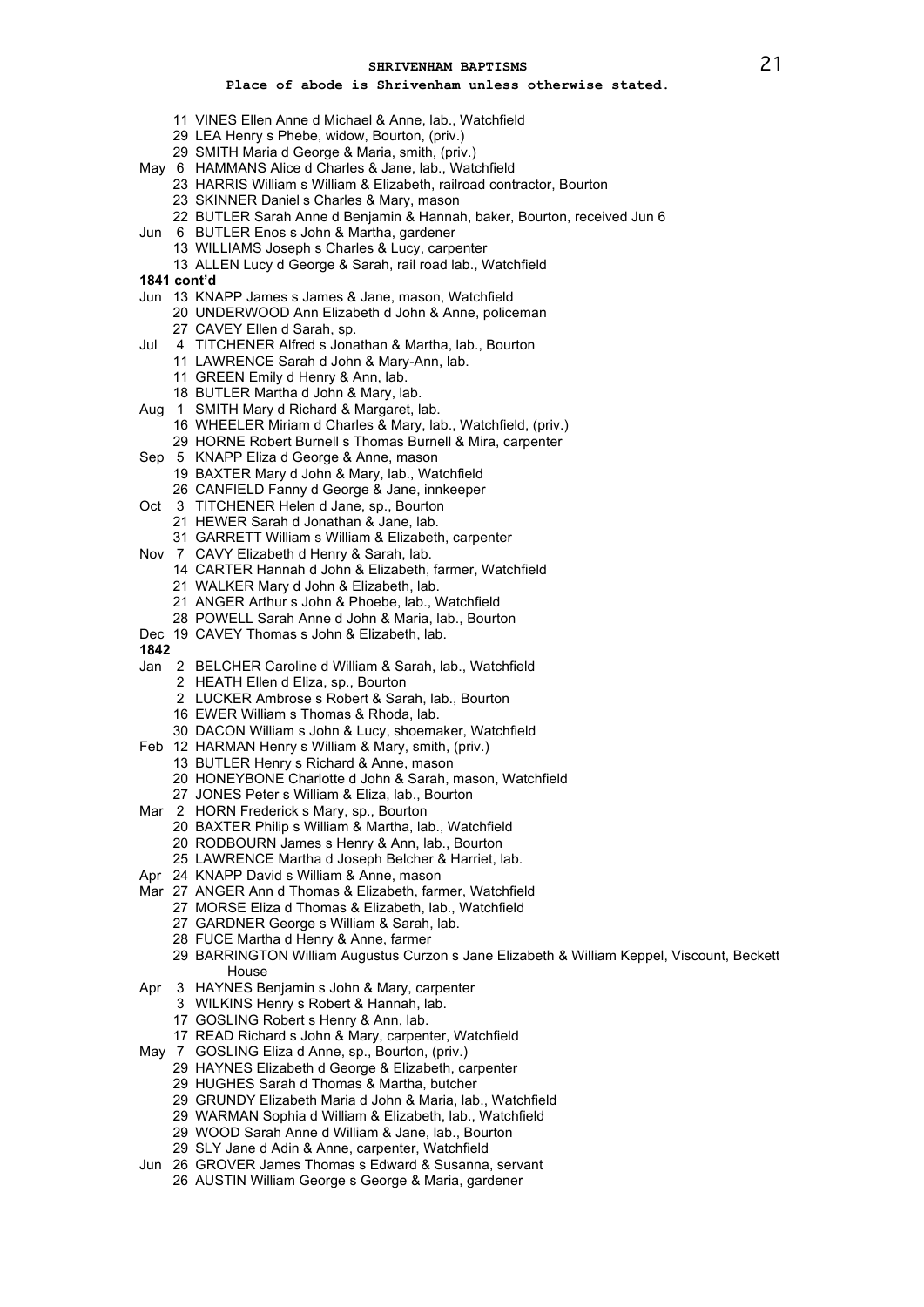- EMBLING Charles s Richard & Eliza, lab., Bourton
- Jul 3 PARSONS Sarah Maria d John & Eliza, driver
	- COPLEY Mary d Jeremiah & Eliza, railroad porter, Bourton
	- GERRING John s John & Eliza, lab., Watchfield
	- -- GERRING Ruth d William & Sarah, lab., Watchfield, (priv.)
	- POCOCK Joseph s Henry & Harriet, higler, Watchfield, (priv.)
	- HOLYOAK Robert s Thomas & Mary, lab.
- Aug 7 GILES John s Joseph & Anne, lab.
	- 14 HIPPISLEY Clare Robert s John & Anne Eliz<sup>th</sup>, Esq., Bath
	- STONE George s William & Mary, lab., Bourton
- Sep 4 LAWRENCE Vashti s/d? Jacob & Martha, lab., Bourton
- **1842 cont'd**
- Sep 4 REEVES Maria d William & Elizabeth, lab.
	- NEW Daniel s David & Anne, dealer, Watchfield
	- WESTBURY Robert s Anne, sp.
	- OGDEN Charles s Joseph & Harriet, groom
	- MAXWELL or MAXFIELD William s Henry & Mary Ann, lab., Bourton
- Oct 1 LEE Anna Maria d Thomas & Mary Ann, smith, (priv.)
	- LEE Sarah Jane d Thomas & Mary Ann, smith, (priv.)
	- HEATH Martha d Mary, sp., Bourton
	- KNAPP Hannah d John & Sarah, mason
	- JONES George s William & Caroline, lab., Bourton
	- WINTER Mary d Joseph & Elizabeth, gamekeeper, Beckett
- Nov 6 HART Henry s Charles & Maria, coachman WHEELER Anne d John & Anne, butcher, Watchfield
	- ORPWOOD David s William & Anne, lab., Watchfield
- Dec 14 WALKER Hannah d Charles & Hannah, lab.
- LAWRENCE Joseph s John & Mary Ann, lab.
	- LAY Esther d William & Elizabeth, lab., Watchfield
	- LAWRENCE Eliza d Joseph & Charlotte, lab.
	- HOLYOAK Anne d William & Susanna, groom
- 
- Jan 1 SMITH George s George & Maria, smith
- Feb 5 GOSLING Jane d Robert & Sarah, lab.
	- SEALY Charlotte d Henry & Ann, lab.
	- KITCHENER Joseph s Charles & Mary, lab., Bourton
	- KITCHENER Rosanna d Charles & Mary, lab., Bourton
	- BUTLER Henry s John & Mary, lab.
- Mar 5 SIMMONDS Elizabeth d Elizabeth, sp., Watchfield
	- EWER James s Jonathan & Jane, lab.
	- GOLDING Sarah d John & Eliza, servant
	- WILLIAMS Caroline Frances d Charles & Lucy, carpenter
- Apr 2 BAXTER Charles s Thomas & Hannah, lab., Watchfield
	- WEBB George s Stephen & Amy, lab.
	- HONYBONE James s John & Sarah, mason
	- DAVIS William s Thomas & Anne, lab., Bourton
	- LOCKEY Martha d William & Ann, lab.
- May 7 BUTLER George s John & Martha, gardener
	- WEBB George s Thomas & Ann, lab.
- Jun 4 PAGE Mary Jane d Henry & Elizabeth, lab., Watchfield
	- PAGE William s Rachel, widow, Bourton
	- JONES Martha d William & Eliza, lab., Bourton
	- POVEY James s Anne, sp., Bourton
	- GERRING Emma d Elizabeth, sp., Watchfield
	- MAY John s Philip & Mary, lab.
	- MORTIMER Henry s William & Maria, lab., Bourton, (priv.)
- Jul 10 SEALEY Harriet d William & Eliza, lab.
	- KNAPP Thomas s James & Jane, mason, Watchfield
	- SAUNDERS Charles Francis s Robert & Harriet Hilliard, coal merchant, Bourton, (priv.)
	- SKINNER Martha d Charles & Mary, lab.
	- WILLOUGHBY Mary-Ann d William & Elizabeth, lab.
- Aug 13 READ Elizabeth d James & Elizabeth, lab., Watchfield
	- DAVIS Mary Anne Anger d Mary, sp., Watchfield
	- FULCHER George Knapp s William & Martha, servant
- Sep 3 REASON Elizabeth d Jonathan & Anne, lab., Watchfield
- Oct 1 CARTER Elizabeth-Ann d William & Mary, dealer, Watchfield
	- POVEY Louisa d Anne, sp., Bourton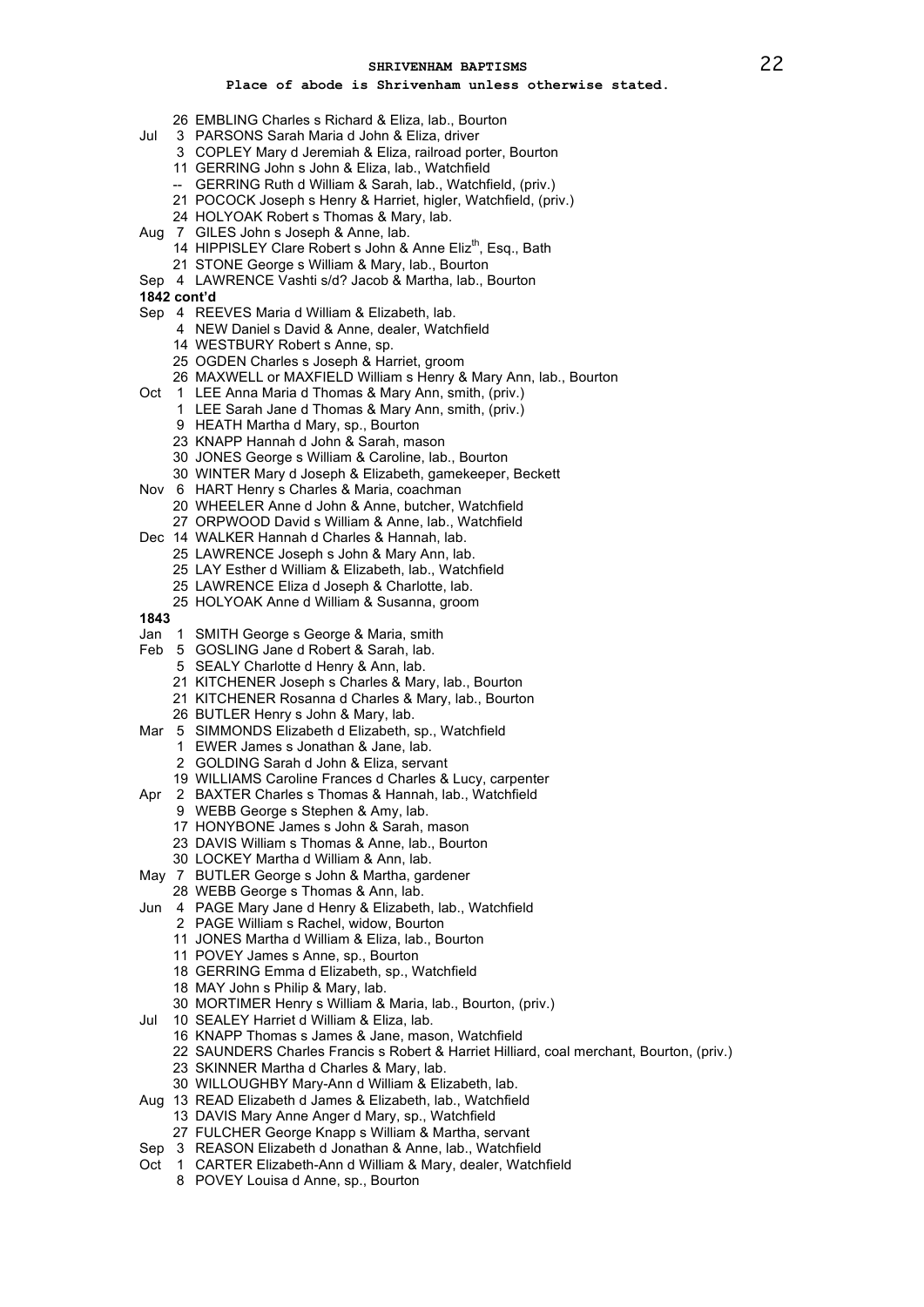## **Place of abode is Shrivenham unless otherwise stated.**

- HORNE Ellen d Martha, sp.
- HERBERT Edward Gordon s Edmund & Louisa, policeman
- DEACON Richard s John & Lucy, shoemaker, Watchfield, (priv.)
- Nov 5 HARENC Emily Frederica Louisa d Edward Alexander Frederick & Emily Letitia, Esq.
	- HORNE Rosanna d Thomas Barnett & Mira, carpenter
		- MOXHAM Elizabeth d Charles & Ann, lab., Bourton
		- KNAPP Peter s George & Anne, mason
	- TITCHENER or KITCHENER Jane d John & Martha, lab., Bourton
- Dec 3 VINES Elizabeth d Michael & Anne, lab., Watchfield
	- ANGER John s John & Phoebe, lab., Watchfield
	- LAWRENCE Lucy d Belcher & Harriet, gardener

- Feb 4 HUMPHRY Edmund s Edmund & Maria, gardener, (priv.)
	- WICKS Caroline d George & Mary-Ann, servant
	- HAYNES John Southern s John & Mary, carpenter
	- HEWER Thirza d Thomas & Rhoda, lab.
	- BELCHER Jane d William & Sarah, lab., Watchfield
	- CAVEY Eliza d Henry & Sarah, lab.
	- EWER William s Jonathan & Jane, lab.
	- PARSONS Elizabeth d Thomas & Eliza, driver
	- WHEATLEY George s Mary, sp., Bourton
- Mar 13 WHEATLEY Jane d Maria, sp., Bourton
	- SLY otherwise MONK Edwin s William & Mary Ann, lab., Watchfield
	- EWING Martha d Alexander & Emma, gardener
	- BUTLER Mary-Anne d Richard & Ann, mason
- Apr 9 CANFIELD Julia Harriet d George & Jane, innkeeper
	- THEOBALDS David s Anne, sp., Watchfield
	- ANGER Joseph s Thomas & Elizabeth, farmer, Watchfield
- May 19 GARDNER Mary d William & Sarah, lab.
- Jun 2 GOSLING William s Henry & Anne, lab., (priv.)
	- MORSE Anne d Thomas & Elizabeth, lab., Watchfield
		- POVEY John s William & Sarah, farmer, Bourton
	- SLY Elizabeth d Adin & Mary Ann, carpenter, Watchfield
	- LAWRENCE Charles s John & Mary Anne, policeman, (priv.)
	- LAWRENCE John s Thomas & Caroline, lab.
	- BAXTER Ellen d William & Martha, lab., Watchfield
- Jul 7 COPELEY Caroline d Jeremiah & Eliza, railway porter, Bourton
	- WHEATLEY Louisa Anne d Anne, sp., Bourton
		- CAVEY Anne d Elizabeth, sp.
		- CAVEY Ellen d Elizabeth, sp.
		- -- MORSE Sarah Ann d William & Jane, lab., Watchfield
	- DRAPER Thomas s John & Mary, lab.
- Aug 4 WILLIAMS William Robert s Catherine, sp., Watchfield
	- STEVENS Anne d James & Elizabeth, lab., Watchfield
- Sep 15 JONES William s Benjamin & Mary, lab., Bourton HOBBS John William s John & Mary Anne, servant
	- ROGERS William s Joseph & Anne, lab., Watchfield
	-
- Oct 20 BADCOCK John Joseph s John & Catherine, grocer
- Nov 10 POWELL Jane d John & Maria, lab., Bourton
	- WILLIS Ambrose s William & Harriet, grocer, Watchfield, (priv.)
	- BUTLER William s John & Mary, lab.
	- REASON Henry s Jonathan & Ann, lab., Watchfield
	- ORPWOOD George s William & Hannah, lab.
- Dec 1 KNAPP Francis s John & Sarah, mason
	- WARMAN Sarah d William & Elizabeth, lab., Watchfield
	- LAY Martha d William & Elizabeth, lab., Watchfield, (priv.)
	- NEW Mary d David & Anne, dealer
	- RODBURN Albert s Ambrose & Maria, lab., Bourton
- 
- Jan 5 CAVEY Emily d Sarah, sp.
	- WALKER Anne d John & Elizabeth, lab.
	- GOSLING Anne d Robert & Sarah, lab.
	- GILES James s Joseph & Anne, lab.
- May 9 JONES Maria d William & Eliza, lab., Bourton, (priv.)
- Jan 22 HAMMONS Enos s Charles & Jane, lab., Watchfield, (priv.)
	- LAWRENCE Maria d Belcher & Harriet, gardener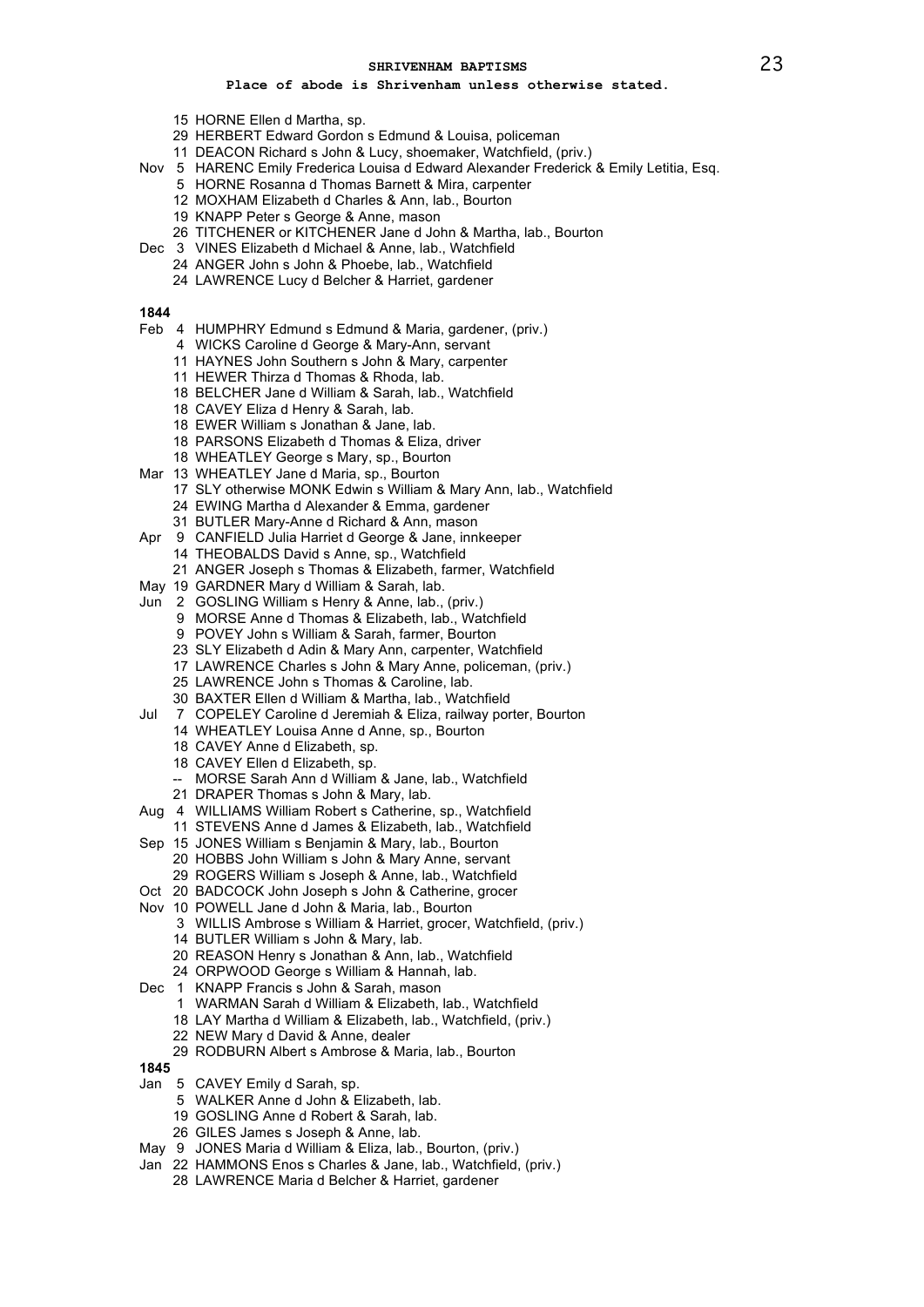- Feb 28 STEVENS Samuel s Henry & Mary Anne, servant
- Mar 5 HUMPHRY Frederic s Edmund & Maria, gardener
	- KNAPP Sarah d William & Anne, mason
	- KNAPP Maria d William & Anne, mason
	- ROWSE Jane d Charles & Lucy Iles, lab., Bourton
	- READ Edwin s John & Mary, carpenter, Watchfield
- Apr 13 STRATTON Mary Anne d James & Jane, lab., Watchfield
	- MAY Lucy d Philip & Mary, lab.
		- MAY Charlotte d Philip & Mary, lab.
- May 11 HOLYOAK John s Thomas & Mary Ann, lab.
	- HARENC Julia d Edward Alexander Frederick & Emily Letitia, clergyman OGDEN Margaret d Joseph & Harriet, groom
		- SEALEY Sarah Anne d Henry & Anne, sawyer
- **1845 cont'd**
- May 25 STONE Eleanor d William & Mary, lab.
- Jul 8 SEALY Mary d William & Eliza, lab., (priv.)
	- HILL Mary d Thomas & Leah, lab.
- Aug 10 SLAUGHTER William s John & Amelia, policeman on railway
	- MAXFIELD Sarah d Henry & Mary Anne, lab., Bourton
	- WHEATLEY Elizabeth d Joseph & Eliza, lab., Bourton
- Sep 9 MARTIN Eliza d William & Eliza, vagrant pedlar, Watham Abbey, Essex, (priv.)
	- MARTIN Essex s/d? William & Eliza, vagrant pedlar, Watham Abbey, Essex, (priv.)
	- HOLYOAK Edward s William & Susanna, servant
	- BREAKSPEARE Elizabeth d James & Anne, lab., Watchfield
	- SMITH John s (the late) George & Maria, blacksmith
	- LAWRENCE Esther Anne d Jacob & Martha, lab., Bourton
- Oct 12 LUKER Maria d Charles & Mary, lab., Bourton
- PAGE Maria d Henry & Elizabeth, lab., Watchfield
- Nov 16 KNAPP Lucy d James & Jane, mason, Watchfield
	- SKINNER David s Charles & Mary, mason HAYDEN Albert s William & Anne, lab., Bourton
- Dec 7 POCOCK David s David & Anne, dealer, Watchfield
- ANGER Christopher s Thomas & Elizabeth, farmer, Watchfield EWER Edward s Jonathan & Jane, lab.
- 
- Jun 3 WILLIAMS Lucy d Charles & Lucy, carpenter, (priv.)
- 
- Feb 8 SLY William s Adin & Mary Ann, carpenter, Watchfield
	- READE Martha d James & Elizabeth, lab., Watchfield
	- BAXTER Elizabeth d Thomas & Hannah, lab., Watchfield
	- TRAVERS Emma d George & Emma, groom
	- SEALY Mary d Moses & Elizabeth, lab.
- Mar 1 WHEATLEY James s Mary, Bourton
	- PACKER Mary Anne d Richard & Sarah, lab.
	- WARREN Charles s Joseph & Mary Anne, lab., Bourton
	- PARSONS Emily Marston d John & Eliza, ostler
	- ALLAWAY Anne d John & Susanna, farmer, Bourton
- Apr 12 RODBOURN Jane d Henry & Anne, lab., Bourton
- May 31 WILLOUGHBY John s William & Elizabeth, lab.
	- HADRILL Sarah Anne d Thomas & Maria, lab., Bourton
- Jun 4 HARBART Catherine Harriet d Edmund & Louisa, policeman, (priv.)
	- MORSE John s Thomas & Elizabeth, lab., Watchfield
	- MORSE Elizabeth d William & Jane, lab., Watchfield
	- STEVENS William s James & Elizabeth, lab., Watchfield
	- POVEY William s Thomas & Sarah, farmer, Bourton
- Jul 5 REEVES George s William & Elizabeth, carpenter
	- DEXTER Alice d Thomas & Anne, schoolmaster, Bourton
		- BEASANT James d Henry & Sarah, railway porter, Bourton
		- STONE Charles s John & Anne, lab., Bourton
		- HONIBONE Albert s John & Sarah, stonemason
- Aug 12 HORNE John Blake s Thomas Barnett & Mira, carpenter, (priv.)
	- OAKLEY George s George & Elizabeth, lab., Bourton
		- HARENC Sophia Edith Harriet d Edward Alexander Frederick & Emily Letitia, clergyman
		- ANGER William s John & Phebe, lab., Watchfield
		- MORTIMER George s William & Maria, lab., Marston
		- CANFIELD George s George & Jane, innkeeper
- Sep 20 COLES Emily d James & Harriet, lab., Bourton
	- WEBB Alfred s Stephen & Amy, lab.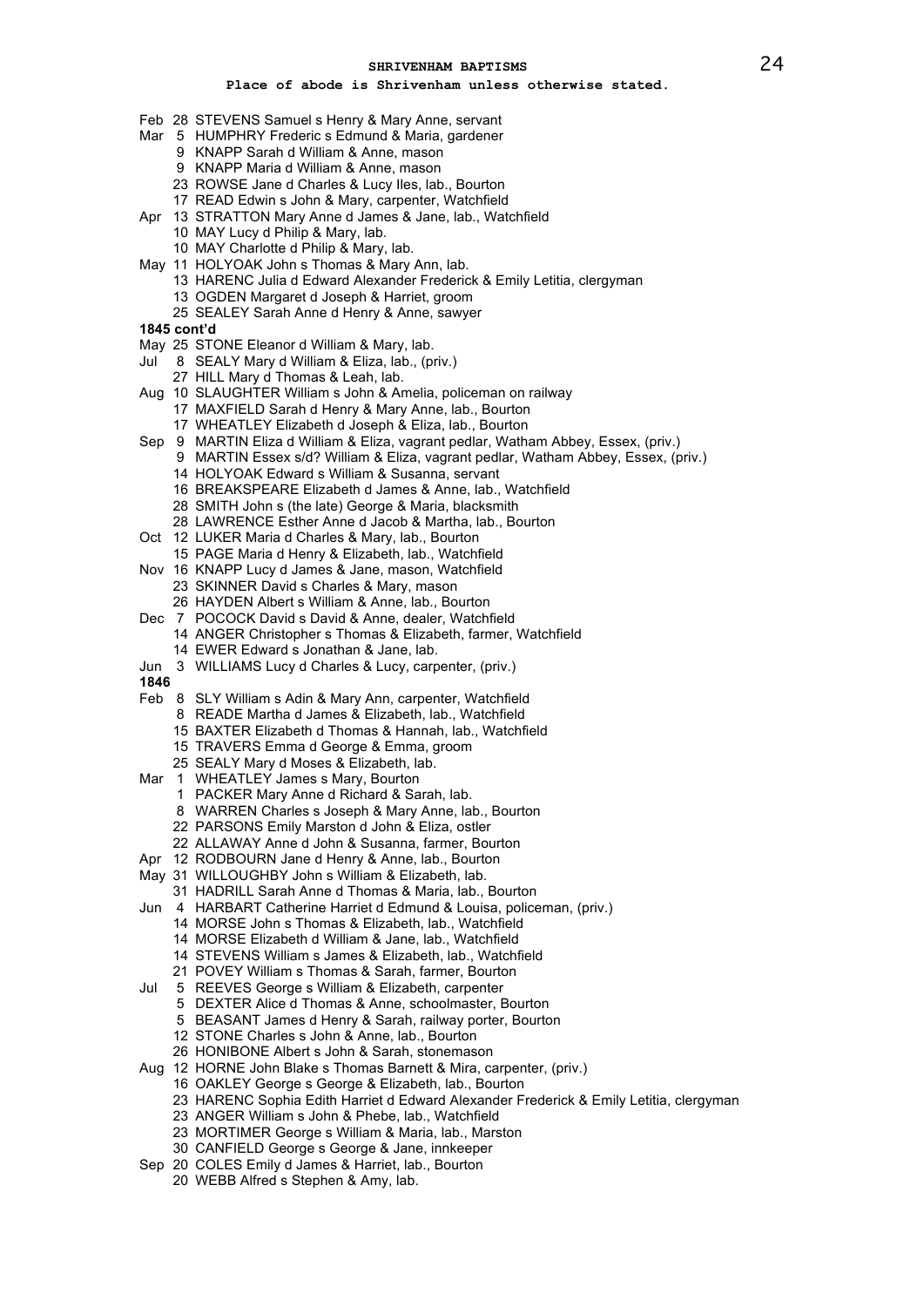# **Place of abode is Shrivenham unless otherwise stated.**

- EWER Elizabeth d Thomas & Rhoda, lab.
- Oct 11 GARDNER Anne d William & Sarah, lab.
	- TITCHENER Henry s Jonathan & Martha, lab., Bourton, (priv.)
- Nov 1 KNAPP George s John & Sarah, mason
	- BUTLER Thomas s John & Mary, lab.
		- KNAPP James s George & Caroline, mason
		- BELCHER George s William & Sarah, lab., Watchfield
	- BUTLER Jane d Richard & Ann, mason
- Dec 6 CAVEY Alfred s Henry & Sarah, lab.
	- GOSLING John s Henry & Anne, lab.
	- WEYBURG James s James & Sarah, railroad porter
	- ORPWOOD Alfred s William & Anne, lab.
	- MORSE Alfred s Joseph & Anne, lab.

# 

- Jan 3 CARTER Christopher s William & Elizabeth, lab., Watchfield
	- BUTLER Eliza d John & Martha, lab.
	- RASEY Henry s Jacob & Sarah, lab., Bourton, (priv.)
	- HAYNES Martha Jane d George & Elizabeth, carpenter
	- JONES Thomas s William & Eliza, lab., Bourton
	- SALT Emily d Mary, sp., Watchfield
	- CLACK Sarah Ann d Joseph & Eliza, lab., Watchfield
	- KNAPP George Thomas s George & Anne, mason
	- STRATTON Sarah d James & Jane, lab., Watchfield
	- GOSLING James s Mary, sp., Bourton
- Feb 12 DAVIS Anne d Thomas & Anne, lab., Bourton
	- CARTER William s Thomas & Tirzak, lab., Watchfield
	- GARDNER Jane d Charlotte, sp., Watchfield, (priv.)
- Mar 7 CAVEY Edward s John & Elizabeth, lab., (priv.)
	- SLY otherwise MONK Elizabeth Anne d William & Mary Ann, lab., Watchfield, (priv.)
		- CUE Sarah d Walter & Sarah, baker
		- LUCKETT John s James & Ann, glazier, (priv.)
		- HOLYOAK Charles s John & Martha, servant
- Apr 1 ROWSE Caroline Iles d Charles & Lucy Iles, lab., Bourton, (priv.)
	- BARRINGTON Constance Mary d George William & Isabel Elizabeth, Esq. & eldest son of Viscount Barrington, Beckett
	- GOSLING Robert s Robert & Sarah, lab.
- May 9 BRINSDON Mary d Charles & Anne, lab.
- HAYDEN Emma d Richard & Phoebe, carpenter, Bourton, (priv.)
- Jun 6 JONES Elizabeth d Benjamin & Mary, lab., Bourton
	- LEA George s Charles & Anne, lab., Bourton
		- WARMAN Mary d William & Elizabeth, lab., Watchfield
		- SEALY Louisa d Moses & Elizabeth, lab., (priv.)
		- LAWRENCE Lucy d Joseph & Charlotte, lab.
		- BAXTER Jane d Henry & Mary, lab., Watchfield
		- EWER James Thomas s Jonathan & Jane, lab., (priv.)
		- OGDEN Harriet Ellen d Joseph & Harriet, groom
- Jul 4 WALKER Sarah d John & Elizabeth, lab.

 TITCOMB William s David & Elizabeth, lab., Watchfield, (priv.) SEALY Anne d William & Eliza, lab.

- Aug 1 WIRDNAM James s Mary, sp., Bourton
- HILL Thomas s Thomas & Leah, lab.
- 
- Sep 5 LEE Richard s William & Elizabeth, smith
	- HOUGHTON Reuben s John & Mary, servant, Roehampton
	- ANGER Mary Ann d Thomas & Elizabeth, lab., Watchfield
	- CROMWELL Matilda d James & Susanna, painter
	- NEW Jemima Ann d David & Ann, farmer
- Oct 3 FRAMPTON Ellen d James & Eliza, lab., Bourton
	- SAUNDERS Mary d Catharine, sp., Watchfield
- Nov 14 GOODWAY John s Robert & Susanna, smith
	- VINES Richard s Michael & Anne, lab., Watchfield
	- ROGERS Thomas s Joseph & Ann, lab., Watchfield
	- HEAVENS David s Elijah & Elizabeth, lab., Watchfield
- Dec 5 HOLYOAK Emily d William & Susanna, groom
	- SLY Mary d Adin & Ann, carpenter, Watchfield
	- REEVES Dorothy d Henry & Martha, lab.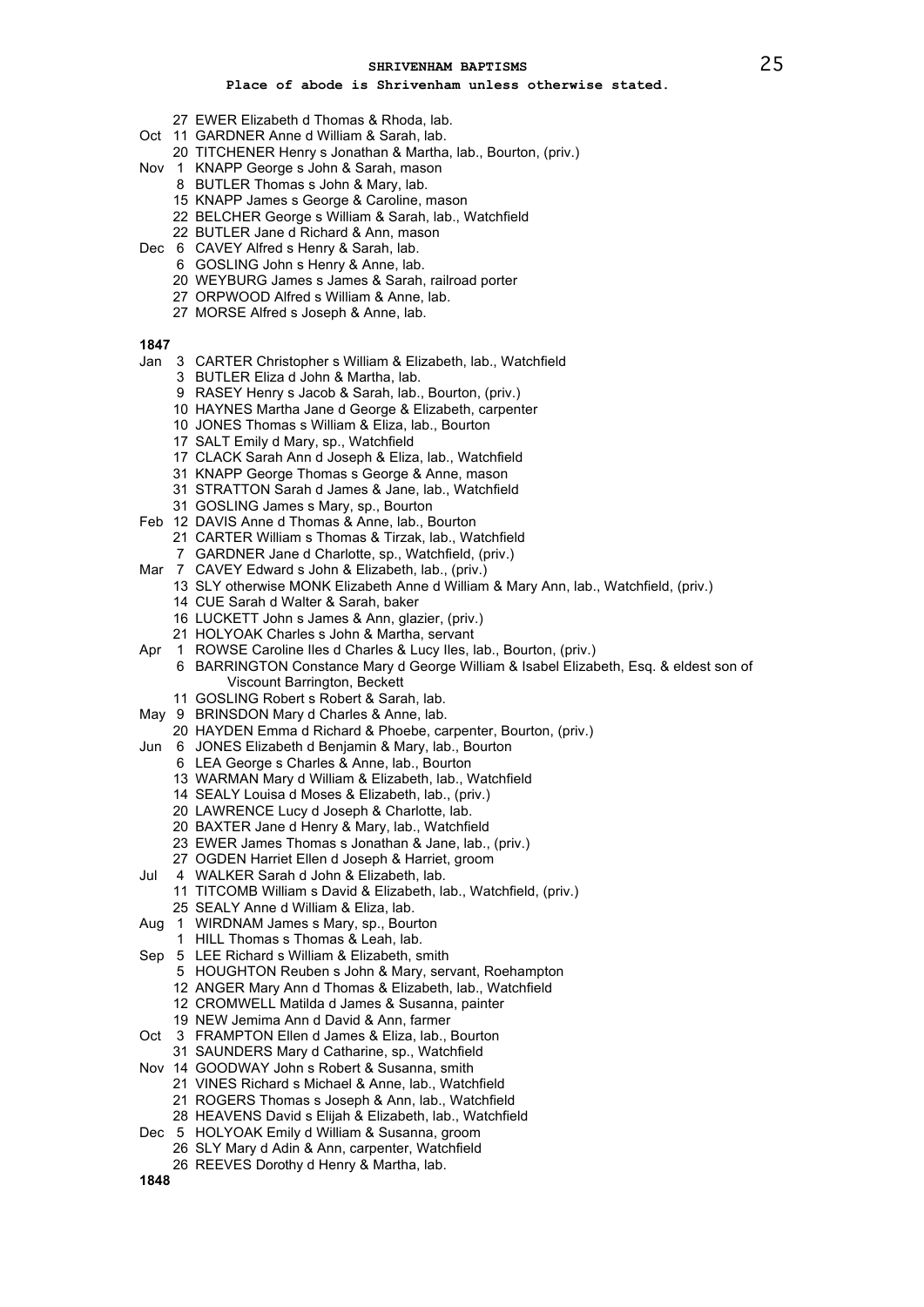- Jan 30 ALLAWAY Maria d John & Prudence, farmer, Bourton
- Feb 6 SEALY Thomas s Henry & Anne, lab.
- Mar 6 GOSLING Charles s Henry & Anne, lab., (priv.)
	- LUCKETT Charles s James & Ann, glazier
	- LUCKETT Alfred s James & Ann, glazier
	- FERRIS Selina Maria d George & Selina, yeoman
- Apr 2 COX George s James & Prudence, lab., Bourton
	- BUTLER Edward s Richard & Lucy, railway police, (priv.)
	- CARTER Thomas s Thomas & Thirza, lab., Watchfield
	- PARSONS Frederick s John & Eliza, ostler
- May 14 HADRILL William s Thomas & Maria, lab., Bourton
	- STEVENS Eliza d John & Eliza, lab., Watchfield
	- READ George s John & Mary, carpenter, Watchfield, (priv.)
- Jun 18 STEVENS Mary d James & Elizabeth, lab., Watchfield
- DRAPER William s John & Mary, lab.
- **1848 cont'd**
- Jun 25 KNAPP William Henry s John & Sarah, mason
	- BAXTER George s Thomas & Hannah, lab., Watchfield
- Jul 16 MORSE Edward s Thomas & Elizabeth, lab., Watchfield
	- POVEY William s Jane, sp., Bourton
	- WYATT Mary Anne d William & Sarah, lab., Watchfield
	- READE William s Anne, sp., Watchfield
	- REASON Daniel s William & Sarah, lab.
	- LUKER Harriet d Charles& Mary, lab., Bourton
- Aug 20 BARRINGTON Evelyn Laura d George William & Isabel Elizabeth, Esq. & eldest son of Viscount Barrington, b. Jul 16
	- SIMMONDS James s William & Sarah, lab., Watchfield
	- BAXTER William s Robert & Isabella, lab., Watchfield
	- JARVIS William Henry Barnet s William & Elizabeth, smith, Hannington, Wilts
- Sep 3 CARTER John s William & Elizabeth, lab., Watchfield
	- MORSE Mary d William & Jane, lab., Watchfield
	- HARMAN Elizabeth d George & Sophia, smith, Marston, Highworth
- Oct 8 POVEY Thomas s Thomas & Mary, farmer, Bourton
	- LAWRENCE John s Belcher & Harriet, lab., (priv.)
	- HOLYOAK Elizabeth d John & Martha, lab.
	- WEBB Sarah Anne d Letitia, sp.
- Nov 5 HADRILL John s William & Mary, lab., Bourton
	- PAGE Charles s Henry & Elizabeth, lab., Watchfield
	- HAZELL William Henry s George & Sophia, butcher, (priv.)
- Dec 3 MORTIMER Sarah d William & Maria, lab., Bourton
	- -- CANFIELD Harry s George & Jane, innkeeper, (priv.)
	- BUTLER Mary d John & Mary, lab.
	- LEA Albert s Mary, sp., Bourton
- 
- Jan 1 FOWLER William Mark s William & Maria, lab., Watchfield, (priv.)
	- JONES Alfred s William & Eliza, lab., Bourton
	- ANGER David s John & Phebe, lab., Watchfield
	- WILLOUGHBY Diana d William & Elizabeth, lab.
	- ORPWOOD Edwin s William & Hannah, lab.
- Feb 11 BELCHER Emma d William & Sarah, lab., Watchfield
- EWER Richard James s Thomas & Rhoda, lab., (priv.)
- Mar 15 LEA George s Charles & Anne, lab., Bourton, (priv.)
- HAYDEN Fanny d William & Anne, lab., Bourton
- Apr 6 STONE Sarah d John & Anne, lab., Bourton, (priv.)
	- MAY Edward s Philip & Mary, lab.
- May 6 STONE Jane d Ann, sp., Bourton
	- WEBB Eliza d Stephen & Amy, lab.
	-
	- HOLYOAK Mary Anne d Thomas & Mary Anne, lab.
	- OAKLEY John s Henry & Lucy, lab., Bourton
- Jun 10 JONES Charles s Benjamin & Mary, lab., Bourton
	- KNAPP Charles s George & Ann, mason
	- CARTER Sarah Ann d Stephen & Jane, lab.
	- REEVES Alfred s John & Ann, lab.
	- EWER Joseph s Jonathan & Jane, lab.
	- LEA George s Charles & Ann, lab., Bourton
	- REEVES Rosa d William & Elizabeth, farmer
	- GARDNER William s William & Sarah, lab.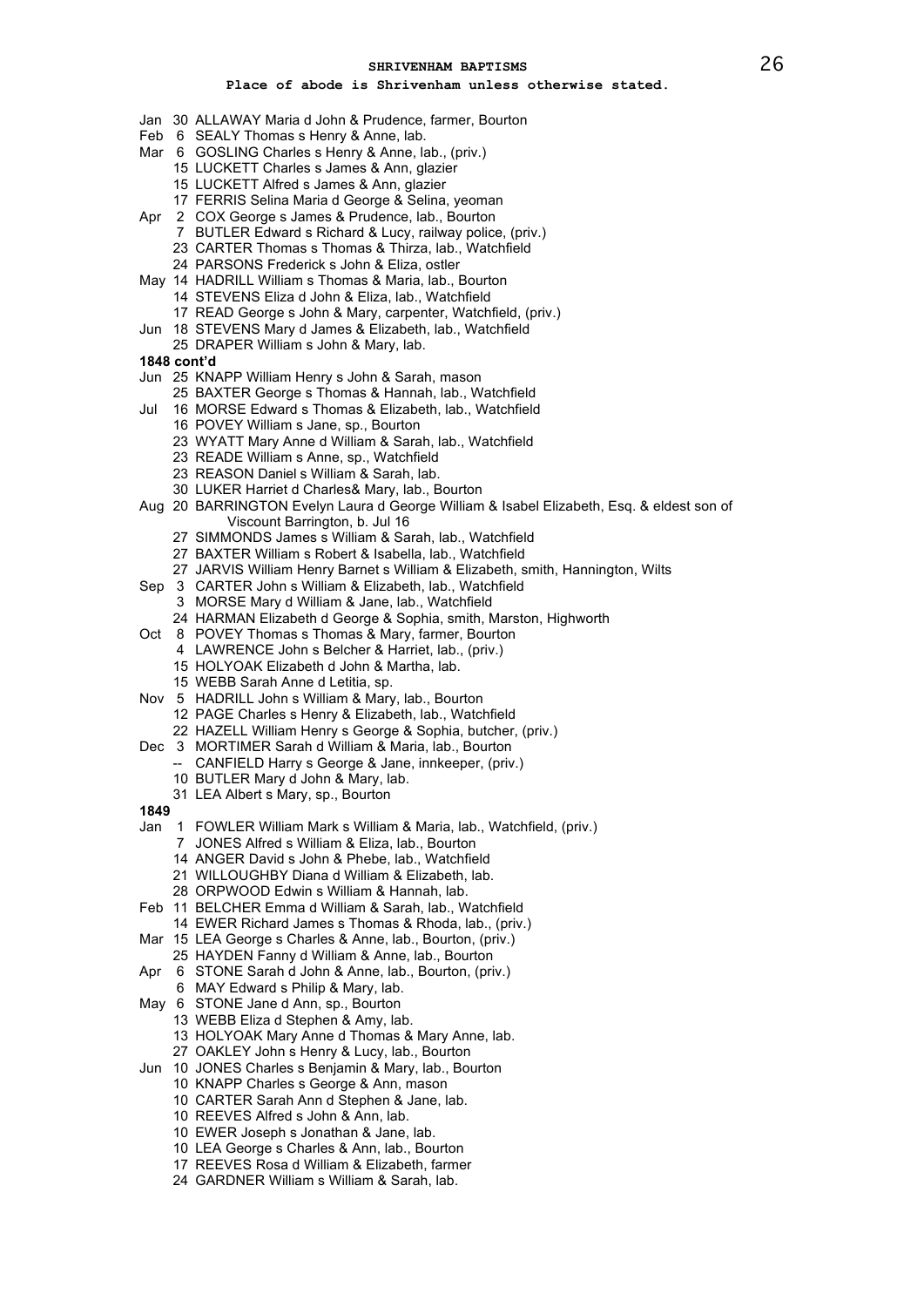- Jul 1 SEALY William Henry s Elijah & Charlotte, lab.
	- FRASER Alexander Thomas s Alexander & Harriet Helen, station clerk on railway, Bourton
	- LAWRENCE John s Joseph & Charlotte, lab.
	- KNAPP Martha d Thomas & Anne, mason, Watchfield
	- FERRIS Sarah Jane Alice d George & Selina, farmer, Stainswick
- Aug 5 SKINNER Rachel d Charles & Mary, mason
	- GOSLING Anne d Robert & Sarah, lab.
- Sep 16 READE James s James & Elizabeth, lab., Watchfield
	- LAWRENCE Job s William & Susanna, lab.
- Oct 7 CALLEY John Henry s Charles Benet & Julia Susanna, clergyman
	- GOODWAY William s Robert & Susanna, smith
	- KNAPP John s James & Jane, mason, Watchfield
	- POWELL Charlotte d Thomas & Susanna, coal merchant
	- KNAPP Eliza Ann d George & Caroline, mason
	- SLY Sarah Ann d Adin & Mary Ann, carpenter, Watchfield
- Nov 4 GERRING William s Benjamin & Elizabeth, lab., Watchfield
- **1849 cont'd**
- Nov 18 MOXHAM Anne d William & Elizabeth, lab., Bourton
	- SEALY Elias s William & Eliza, lab.
- Dec 2 PLUMMER Joseph s Joseph & Jane, farmer, Stallpits Farm
	- HOLIFIELD Sarah Elizabeth d John & Eliza, glazier
	- RODBURN Mary d Henry & Eliza, lab., Bourton
	- FOWLER Sophia d John & Charlotte, lab., Watchfield
	- CARTER Jane d Thomas & Thirza, lab., Watchfield
	- SEALY Fanny d Moses & Elizabeth, plasterer
	- HARMAN William Henry s George & Sophia, smith
- 
- Jan 13 CLACK Jane d Joseph & Eliza, lab., Watchfield
	- GREEN John s Harriet, lab.
	- CARTER Mary Ann d Edward & Sarah, lab., Swanhill
- Feb 3 SELBY Rosanna d John & Anne, beerhouse keeper, Friars Mill
- BULFORD Agnes Lucy d Edmund Oswald & Elizabeth Charlotte Emily, engineer, Bourton HATHRILL George s William & Mary Ann, lab., Bourton
- Mar 3 STRATTON Thomas s James & Jane, lab., Watchfield
	- STEVENS Sarah d John & Fanny, lab., Watchfield
	- CAVEY Charlotte d John & Elizabeth, lab.
	- BAXTER Frederick s Henry & Mary Ann, lab., Watchfield
	- HICKMAN Emily d William & Miriam, farmer, Bourton
- Apr 3 HAYDON Charles s Sarah Ann, sp., Bourton, (priv.)
	- POVEY John s Thomas & Mary, farmer, Bourton
	- FOWLER Mary Anne d William & Maria, lab., Watchfield
	- POCOCK George Albert s Charlotte, sp., Watchfield
	- EAST Martha Anne d Robert & Martha, carpenter, Watchfield
	- LEA Anne d Mary, sp., Bourton
	- ROGERS John s Joseph & Anne, lab., Watchfield
- May 9 TANNER Jane d Elizabeth, sp.
	- MORSE Mary Ann d Thomas & Elizabeth, lab., Watchfield
- Jun 2 KNAPP Sarah d John & Sarah, mason
	- HAZELL David Thomas s George & Sophia, colt breaker
	- BAXTER David s Robert & Isabella, lab., Watchfield
	- HADRILL Susan d Thomas & Maria, lab., Bourton
	- COX Sarah Ann d Sarah, sp., Bourton
	- WARMAN Jane Elizabeth d Jane, sp., Watchfield, (priv.)
- Jul 7 RAISEY Arthur s Jacob & Jane, lab., Bourton
	- VINES William s Michael & Anne, miller, Watchfield
		- STONE Charlotte d Charles & Anne, lab., Bourton
		- HOLYOAK Anne d John & Martha, lab.
	- FARMER Stephen s Thomas & Emma, lab., Bourton
- Aug 4 DRAPER Henry Owen s Mary Ann, lab., Bourton
	- CARTER Richard s William & Elizabeth, lab., Watchfield
- Sep 15 COUSINS Sarah Ann d Richard & Eliza, porter, Shrivenham Station
	- REASON George s William & Sarah, lab.
	- REASON Harriet d Charles & Jane, lab., (priv.)
	- COX Jane d James & Prudence, lab., Bourton
	- HOLYOAK Thirza Anne d William & Susanna, servant
- Oct 27 BAXTER John s Thomas & Hannah, lab., Watchfield
	- TUCKER Elizabeth Argill d William & Amelia, Esq., Bourton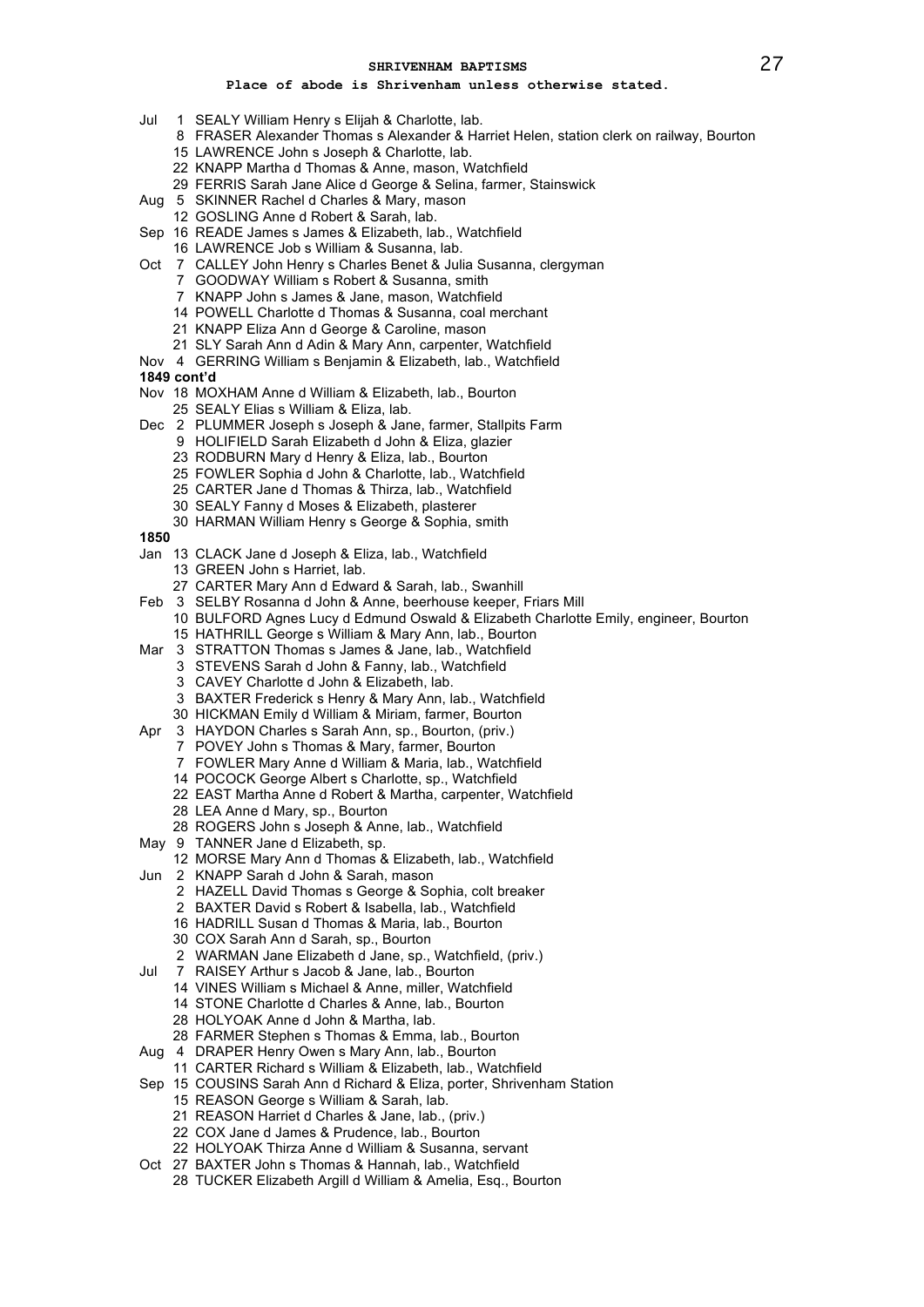# **Place of abode is Shrivenham unless otherwise stated.**

- TUCKER Joseph Baker s William & Amelia, Esq., Bourton
- Nov 3 LAWRENCE William Henry s William & Susanna, lab.
	- STEVENS Thomas s James & Elizabeth, lab., Watchfield
	- LAWRENCE Mary Ann d Joseph Belcher & Harriet, lab., (priv.), received Feb 2
	- MORSE George s William & Jane, lab., Watchfield
- Dec 22 BARRINGTON Florence d Honble George William & Mabel Elizabeth, son of Viscount **Barrington** 
	- WARREN Mary d William & Anne, servant
	- LUKER Lucilla d Charles & Mary, lab., Bourton
- 
- Jan 12 BEACH Francis Henry s James & Charlotte, shopman
	- LEA James s Charles & Ann, lab., Bourton
- Feb 2 LUCAS Leonard John s John & Anne, railway porter, Shrivenham Station
- HADRILL Louisa d William & Mary, lab., Bourton
- Mar 2 FRAMPTON John s James & Eliza, lab., Bourton
- Feb 27 MOORHOUSE Louisa d William & Martha, servant, Bourton, (priv.)
- Mar 7 MOORHOUSE Mary d William & Martha, servant, Bourton
- **1851 cont'd**
- Mar 7 TAYLOR Thomas s John & Anne, smith, Bourton
	- FERRIS George s George & Selina, yeoman, Stainswick
	- FRASER Anne Allen d Alexander & Harriet Helen, station clerk, Bourton
	- READE Mary d John & Mary, carpenter, Watchfield, (priv.)
- Apr 10 SIMMONDS William s John & Welmot, lab., Watchfield, (priv.)
	- WYATT Thomas s William & Sarah, lab., Watchfield, (priv.)
		- WALKER Albert Luker s Elizabeth, sp.
- May 11 SIMONDS Henry s William & Sarah, lab., Watchfield
	- BUTLER Alfred s Richard & Ann, lab.
	- BAXTER Emily d William & Martha, lab., Watchfield
	- RODBOURN Edwin s Henry & Eliza, lab., Bourton
	- OGDEN George s Joseph & Harriet, lab.
- Jun 1 GOODWAY Elizabeth d Robert & Susanna, smith, (priv.)
	- CARTER Maria d Edward & Sarah, lab.
		- GOODWAY Emma d John & Charlotte, carpenter
		- ORPWOOD Edward s William & Hannah, lab.
		- OAKLEY Elizabeth d Henry & Lucy, lab., Bourton
		- PLUMMER Frederick Thomas s Joseph & Jane, farmer, Stall Pits Farm
		- MAY Philip s Philip & Mary, lab.
- Jul 6 GOSLING Emily Jane d George & Harriet, lab., Beckett Leaze
	- BALDWIN Emily Jane d Jonathan & Caroline, sadler
	- BULFORD John Edmund s Edmund Oswald & Elizabeth Charlotte Emily, engineer, Bourton
	- WALKER Emma d John & Elizabeth, lab.
- Aug 3 TITCOMB Lucy Ann d David & Elizabeth, lab., Watchfield
	- HOLIFIELD John s John & Elizabeth, glazier
	- HARMAN Louisa d George & Sophia, smith
- Sep 28 ROBEY Elizabeth d Henry & Jane, lab.
- Oct 5 ASHLEY Louisa d Ambrose & Sarah, itinerant
	- SEALY Henry s William & Eliza, lab.
		- WHEATLEY Susan d Joseph & Eliza, lab., Bourton
	- ALLAWAY Thomas s John & Prudence, farmer, Bourton, (priv.)
	- KEMBLE Thomas s George & Harriet, lab.
	- WHEATLEY Anne d Elijah & Anne, lab., Bourton
- Nov 2 GARDNER Thomas s William & Sarah, lab.
	- POVEY William s Thomas & Mary, farmer, Bourton
	- EWER Jane d Jonathan & Jane, lab.
	- SHAIL Agnes Sadler d Elizabeth, sp., Watchfield
	- HELL Caroline d Thomas & Leah, lab.
	- HAZEL Elizabeth d Joseph & Ellen, butcher, (priv.)
- Dec 7 KNAPP Elizabeth d Thomas & Anne, mason, Watchfield
	- KNAPP Mary Jane d George & Anne, mason
		- HOLYOAK Eliza d John & Martha, lab.
	- CLACK Mary Ann d Joseph & Elizabeth, lab., Watchfield
	- SEALY Thomas s Elisha & Charlotte, lab., (priv.)
	- HICKMAN Miriam d William & Miriam, farmer, Bourton, (priv.)

- Jan 4 FEREMAN James Albert s James & Agnes, farmer, Strattonboro' Castle, Watchfield
	- HOLYOAK Richard s Thomas & Mary Ann, lab.
		- WEBB Jane d Stephen & Amy, lab.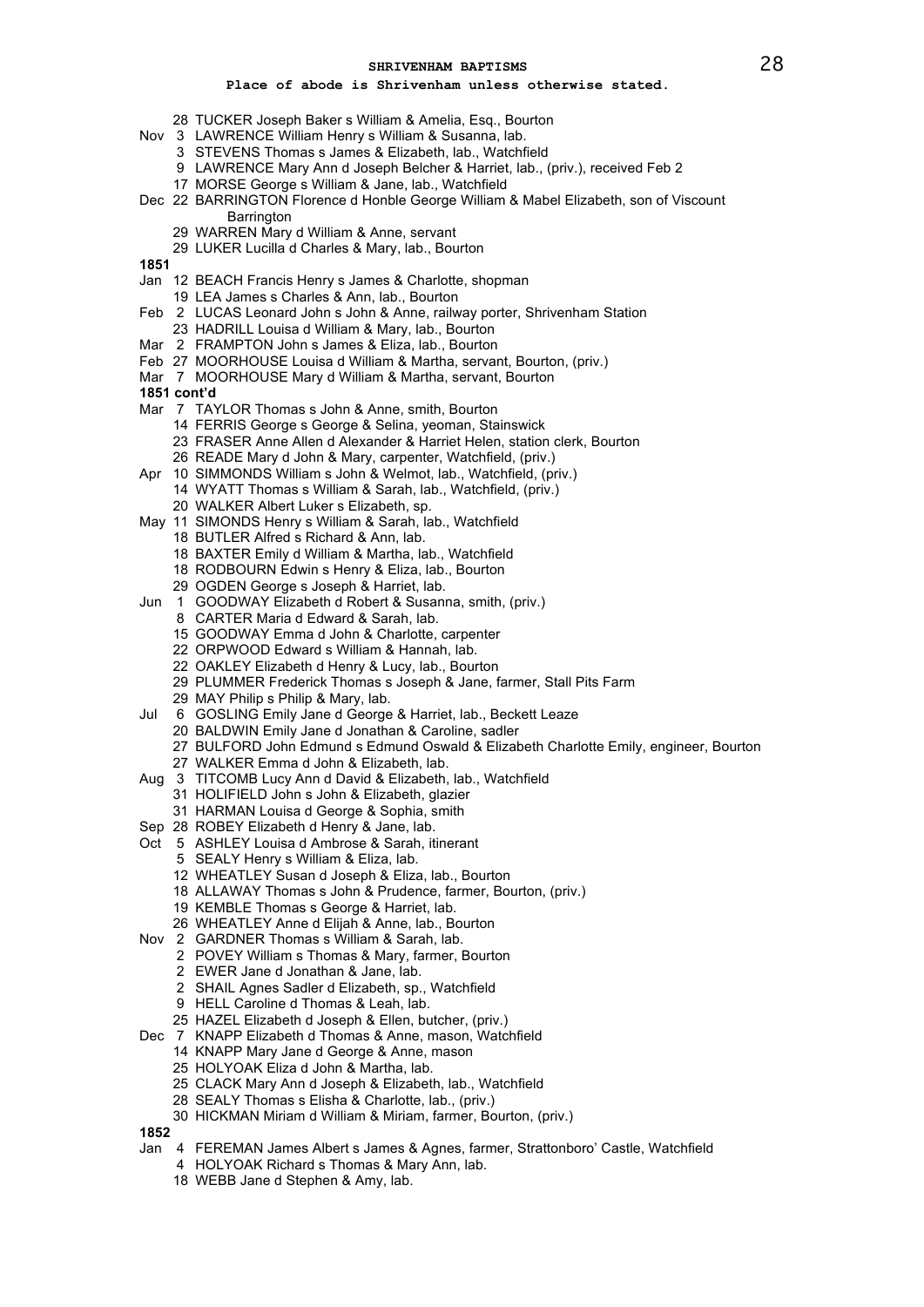- -- SEALY Elisha s Elisha & Charlotte, lab., (priv.)
- Feb 1 CALLEY Legh Charles s Charles Benet & Julia Susanna, clergyman
	- RICKARDS Elizabeth Eleanor d Richard & Mary, farmer, Watchfield
	- BELLINGER Edmund Henry s Thomas & Elizabeth, lab., Watchfield
	- PAGE Elizabeth Anne d Henry & Elizabeth, lab., Watchfield
	- BAXTER Susannah d Robert & Isabella, lab., Watchfield
	- GEARING Mary Ann d Mary, sp., Watchfield
	- LAWRENCE Susanna d William & Susanna, lab.
- Mar 7 HOLYOAK Frederick s William & Susanna, servant
	- STONE Albert s John & Winifred, lab., Bourton, (priv.)
	- FARMER Susanna d Thomas & Emma, lab., Bourton, (priv.)
- Apr 2 HARRADINE Hannah d George & Elizabeth, servant
	- WOODBRIDGE William George s George & Elizabeth, sadler
	- WARREN Sarah d William & Anne, servant, Stainswick
	- BUTLER Selina d John & Martha, gardener
- May 9 HAZELL George Frederic s George & Sophia, horse breaker
	- -- SIMMONDS Thomas s John & Welmot, lab., Watchfield, (priv.)
- BOURNE Zechariah, an adult aged 32yrs, farm bailiff, Barkham, Berks **1852 cont'd**
- 
- May 23 FOWLER Sarah Anne d John & Charlotte, lab., Watchfield
- ROGERS George s Joseph & Anne, lab., Watchfield
- Jun 13 SEALY Mary Anne d Henry & Ann, lab.
- SLY Mary d Adin & Mary Ann, carpenter, Watchfield Jul 11 CANNON Walter s Isaac & Jane, tailor
- MORSE Elizabeth d Thomas & Elizabeth, lab., Watchfield CAREY Edward s Henry & Caroline, lab.
- Aug 1 WYATT George s William & Sarah, lab., Watchfield
	- STEVENS Mary Ann d James & Elizabeth, lab., Watchfield
		- NEWPORT Mary Ann d John & Jane, lab., Watchfield
		- LAWRENCE Henry s Joseph & Charlotte, lab.
	- LUCAS Sarah Ann d John & Ann Maria, railway porter, Bourton
- Sep 12 FRAMPTON Richard John s James & Eliza, lab., Bourton KNAPP George s James & Jane, mason, Watchfield
	- MORTIMER Ann d Francis & Ann, lab.
	- DAVIS Henry s Thomas & Ann, lab., Bourton
- Oct 10 HADRIL Charles s William & Mary, lab., Bourton
	- READ John s Sarah, Bourton
	- WARNER Samuel s George & Mary Ann, railway porter
	- BELCHER John Henry s George & Ann, butcher, Watchfield
	- REASON Anne d George & Sarah, lab.
- Nov 14 LAWRENCE Frederick s John & Sarah, lab., Shrivenham Station
	- STEVENS Mary d John & Fanny, lab., Watchfield
- Dec 5 EAST Henry s Robert & Martha, carpenter, Watchfield
	- POWELL Anne d Thomas & Susanna, boatman
	- CARTER Elizabeth d Edwin & Sarah, lab., Swanhill, (priv.)
	- POCOCK Caroline d John & Elizabeth, lab., Watchfield
	- COUSINS Emily d Richard & Eliza, railway porter, Bourton
	- TITCHENER Agnes d Martha, sp., Bourton
	- LUKER Charles s Charles & Mary, lab., Bourton, (priv.)
- 
- Jan 9 FEREMAN George Frederick s James & Agnes, farmer, Strattonboro' Castle, Watchfield PLUMMER Elizabeth Jane d Joseph & Jane, farmer, Stallpits, (priv.)
	- VANE Alice d Henry & Maria, groom
	- BAXTER Anne d Henry & Mary Ann, lab., Watchfield
	- COX William s James & Prudence, lab., Swanhill, Bourton
- Feb 6 ASHLEY Charles Ambrose s Ambrose & Sarah, Shrivenham Station
	- MOORHOUSE Emily d William & Martha, servant, Bourton
	- NEW Frederick Thomas s Thomas & Sarah, baker
- Mar 6 FOWLER William Mark s William & Maria, lab., Watchfield
	- LEA Richard s Thomas & Mary Ann, lab., Bourton
		- REID Edward s Ann, Watchfield
		- TAYLOR Louisa d John & Anne, smith, Bourton
- Apr 17 WOODBRIDGE Bartlett s George & Elizabeth, collarmaker
	- SMITH Martha Jane d William & Maria, lab.
	- LEA Elizabeth Anne d Charles & Anne, lab., Bourton
	- LEA Mary d Mary, Bourton
- May 1 STONE Ellen d Sarah, sp., Watchfield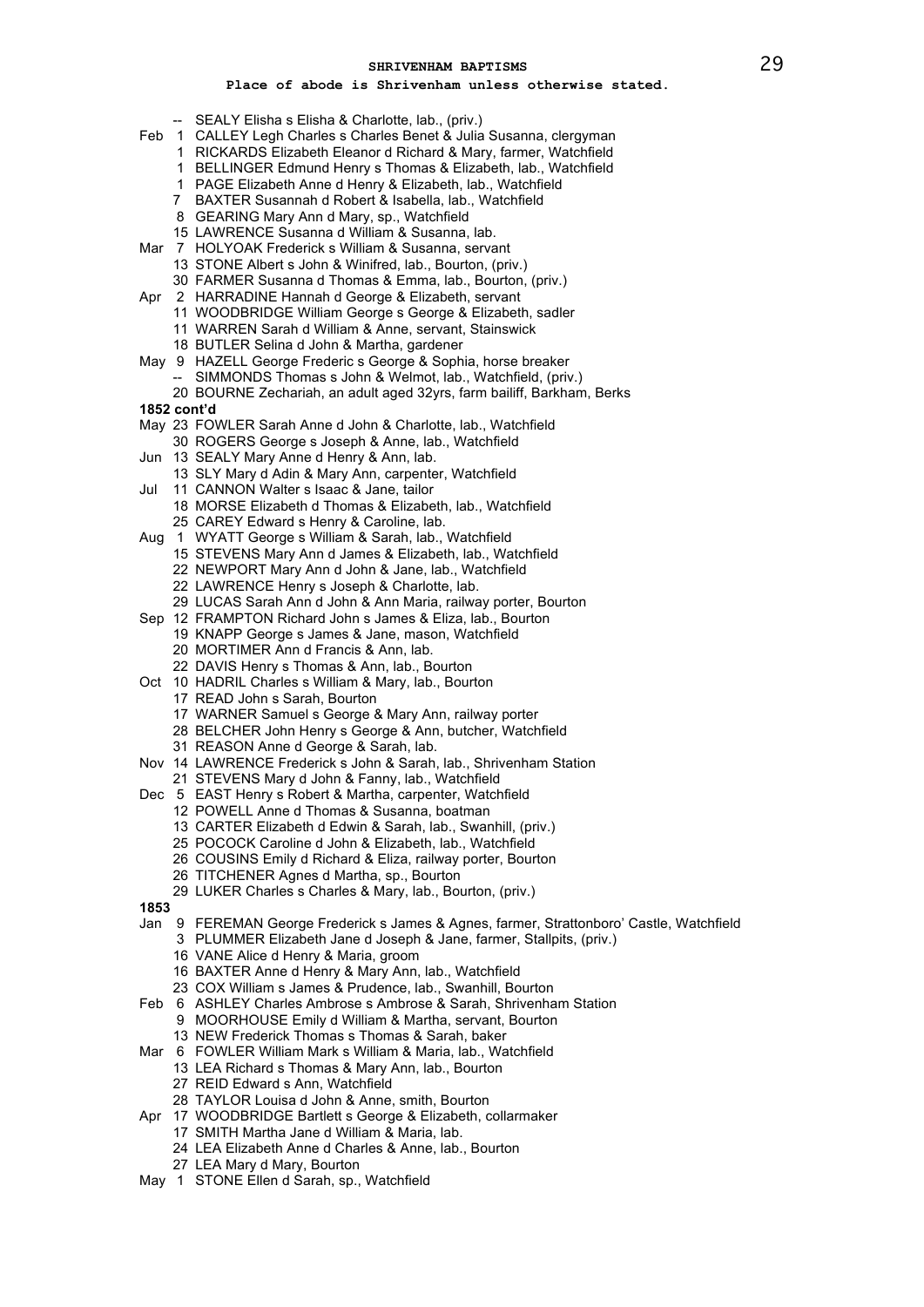- FRASER Agnes Jane d Alexander & Harriet Helen, station clerk G.W.R., Bourton
- RICKARDS Charles s Richard & Mary, farmer, Watchfield
- MUNDAY Walwin John s William James & Mary, schoolmaster, Bourton
- PLUMMER Percy Edwin s Edwin & Maria, farmer, Broad Leaze Farm, (priv.)
- RIDER Louisa d Henry & Jane, lab., Watchfield
- Jun 12 LAWRENCE Helen d William & Margaret, lab.
	- KEMBLE Eliza d George & Harriet, lab.
	- LAWRENCE Alfred s William & Susannah, lab.
	- HOLYOAK Mary d John & Martha, lab.
- Jul 3 HAZELL John s Joseph & Ellen, butcher
	- SLY Thomas s William & Mary Ann, lab., Watchfield
	- HACK John Henry s Benjamin & Charlotte, paper stainer, Cheltenham
	- BAXTER William s Thomas & Hannah, lab., Watchfield
	- SEALY Sophia d William & Eliza, lab.
- Aug 7 BAXTER Rebecca Stone d Robert & Isabella, lab., Watchfield HOLIFIELD Robert s John & Elizabeth, glazier, (priv.)
	- COX Catherine Theresa d William & Maria, Watchfield, (priv.)
- Jul 7 ORPWOOD Ellen d William & Hannah, lab., (priv.)
- Sep 25 LEA Emma d Mary, Bourton
- **1853 cont'd**
- Oct 8 CAVEY Jane d Mary
	- SIMMONDS William s John & Welmoth, lab., Watchfield HEWER Elizabeth Jane d Jonathan & Jane, lab.,
- Nov 6 GOSLING Alfred s George & Harriett, lab., Beckett Leaze
	- KNAPP Mary Ann d Thomas & Ann, bricklayer
- Dec 7 CULLEY Gertrude Margaret d Charles Benet & Julia Susanna, clergyman
- 
- Jan 1 BALLINGER Thomas Edward s Thomas & Elizabeth, lab., Watchfield
- CARTER John s Edward & Sarah, lab., Bourton
- Feb 19 JARRETT Clorinda d William & Clorinda, carpenter
	- KNAPP Martha d Jane & James, bricklayer, Watchfield
- Mar 5 WARREN William s Ann & William, servant, Stainswick
	- HONEYBONE Edward s Alfred & Anne, mason
		- MORTIMER John s Francis & Anne, lab.
		- TOWNSEND George William s Charles & Anne, lab., Bourton
	- LAWRENCE George s Joseph & Charlotte, lab.
	- NURSEY Henry George s Maria
- Apr 5 ASHLEY Adelaide d Ambrose & Sarah, Shrivenham Station
	- HICKMAN Mercy d William & Miriam, farmer, Bourton
	- HICKMAN Thomas s William & Miriam, farmer, Bourton
	- HATHERILL Sarah Elizabeth d William & Marianne, lab., Bourton
	- PAGE Maria d John & Sarah, lab.
- Jun 5 FEREMAN Mary Elizabeth d James & Agnes, farmer, Stattonborough Castle, Watchfield SEALY William Henry s Elisha & Charlotte, lab.
	-
	- LUKER Martha Elizabeth d Charles & Mary, lab., Bourton
	- MORTIMER Martha Sarah d William & Maria, lab., Bourton
- Jul 2 HICKMAN Caroline d William & Miriam, farmer, Bourton
	- SIMMONDS Mary Anne d William & Sarah, lab., Watchfield
	- CARTER Martha Anne d William & Elizabeth, lab., Watchfield
- Aug 6 PAGE Martha d Henry & Elizabeth, lab., Watchfield
	- WOODBRIDGE Agnes Kate d George & Elizabeth, collarmaker
	- LUCAS Joseph Bridgman s John Valentine & Ann Maria, railway porter, Bourton
- Sep 10 MOSS Thomas s Thomas & Elizabeth, lab., Watchfield
	- HARRADINE James s George & Elizabeth, servant
		- LAWRENCE Harriett d William & Susanna, lab.
		- KNAPP William s George & Ann, bricklayer
		- CAVEY Charles s Henry & Catherine, lab., Shrivenham Station
- Oct 8 BAXTER Rebecca d Robert & Sibella, lab., Watchfield
- Nov 5 MULCOCK Thirza d William & Charlotte, shepherd, Watchfield
	- PLUMMER Mary Florence d Edwin & Maria, farmer, Broad Leaze
	- YOUNG Mary Elizabeth d George & Elizabeth, gardener
	- SMITH Charles s William & Maria, lab.
- Dec 24 SLY Henry Adin s Adin & Mary Ann, carpenter, Watchfield
	- WEBB Maria s Stephen & Amy, lab.
	- GERRING Jane d Miriam, Watchfield
	- TOWNSEND Elizabeth Jane d James & Sophia, wheelwright
	- LEE George s Thomas & Mary, lab., Bourton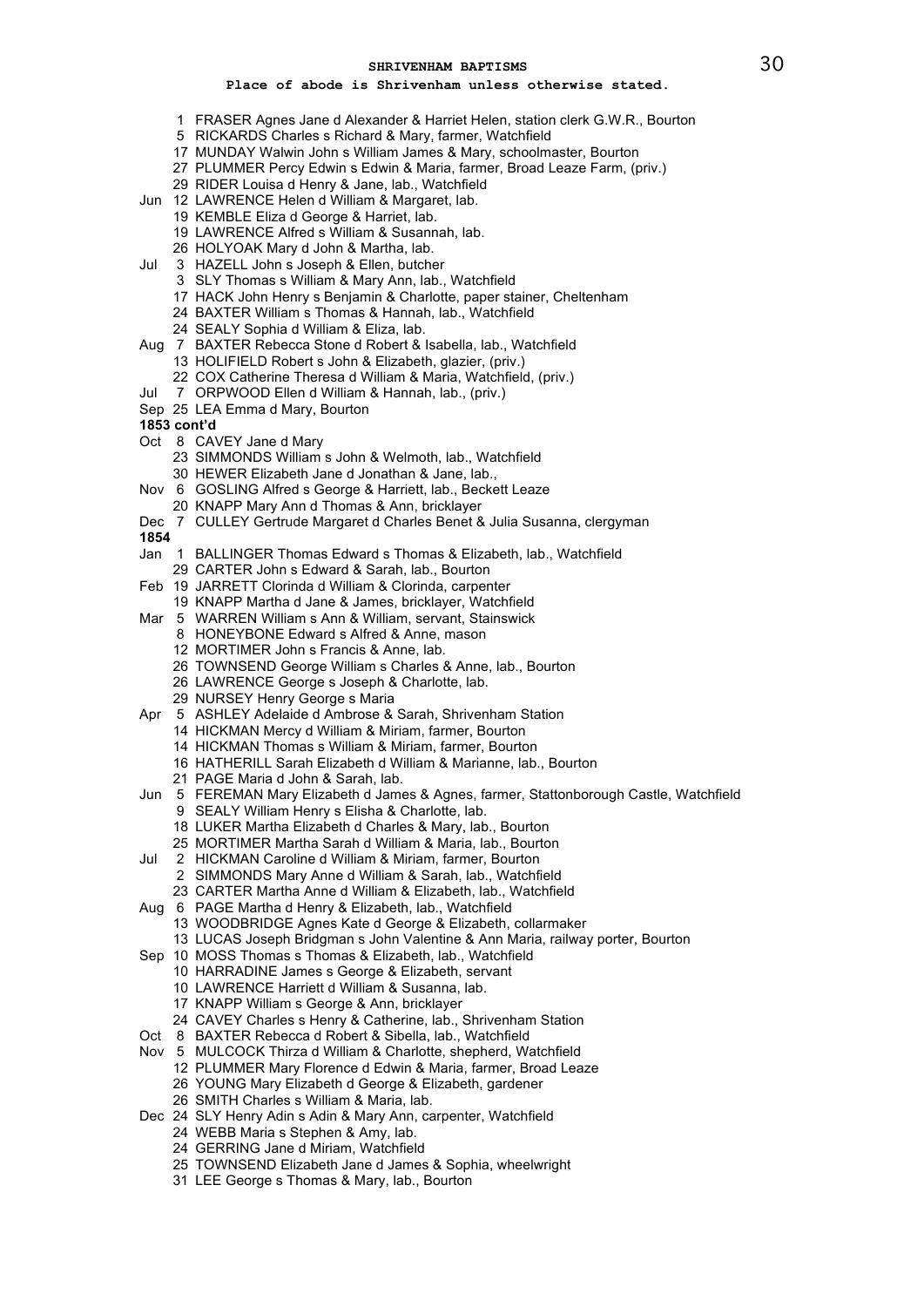# **Place of abode is Shrivenham unless otherwise stated.**

- Jan 7 PLUMMER William s Joseph & Jane, farmer, Stall Pitts Farm
	- HAZELL William Russell s Joseph & Ellen, butcher
	- JACKSON James s William & Mary Anne, bricklayer, Bourton
	- JACKSON Sarah Ann d William & Mary Anne, bricklayer, Bourton
- Feb 28 HILLIER George William, aged 14yrs, s William & Amelia, cordwainer
	- RICKARDS John s Richard & Mary, farmer, Watchfield
	- HOLYOAK Arthur s William & Susanna, servant
- Mar 20 HICKMAN Joseph s William & Miriam, farmer, Bourton
- HICKMAN Benjamin s William & Miriam, farmer, Bourton
- Apr 1 COLLEY Agnes Elizabeth d Charles Benet & Julia Susanna, clergyman
	- REASON John s William & Sarah, lab.
	- HOLYOAK Elizabeth Anne d John & Martha, lab.
	- LEWIS Marianne d Joseph & Martha, lab.
	- FOWLER Jane d John & Charlotte, lab., Watchfield
- May 6 BUTLER Edward s Richard & Lucy, railway policeman
	- LAWRENCE Henry James s Isaac & Mary, lab., Bourton
		- BUTLER Sophia d Martha, Bourton
		- BUTLER William s Sarah
	- POWELL Sarah d Thomas & Susanna, boatman
- **1855 cont'd**
- Jun 3 LEA Thomas s Mary, Bourton
	- FEREMAN William Henry s James & Agnes, farmer, Stattenboro Castle, Watchfield NEW Emily d Thomas & Sarah, baker
	- POCOCKE Charlotte d John & Elizabeth, lab., Watchfield
	- SIMMONDS John s John & Welmot, lab., Watchfield
	- OSBORNE Mary d John & Ann, shepherd, Bourton
- Jul 15 KEMBLE William s George & Harriett, lab., Shrivenham Station
	- OAKLEY Ruth d Henry & Lucy, lab., Bourton
	- WEBB Hannah d Frederick & Eliza, blacksmith, Watchfield
	- HALL James William s William Nathaniell & Mary Ann, yeoman
- Aug 19 BUTLER Elizabeth d Enock & Lydia, servant
	- GOSLING Albert s George & Harriett, lab., Beckett Leaze FRAMPTON William Henry s James & Eliza, lab., Bourton
		- REASON William s George & Sarah, lab.
- Sep 16 EVANS Francis William s John & Elizabeth, lab.
- ASHLEY Arthur s Ambrose & Sarah, Shrivenham Station ORPWOOD Henry s William & Maria, lab.
- Nov 4 RIDER Henry s Henry & Jane, lab.
	- MILES Thomas s Edward & Ann, lab., Watchfield
	- TOWNSEND Alfred s Charles & Ann, lab., Bourton
	- WYATT Charlotte d William & Sarah, lab., Watchfield
	- LAWRENCE Mary Jane d William & Margaret, lab.
	- READ Thomas s William & Sarah, lab., Watchfield
- Dec 2 CARTER Edward s Edward & Sarah, lab., Bourton
- BAXTER Elijah s Robert & Sibella, lab., Watchfield
	-
	- BAXTER Sarah Jane d Henry & Mary Ann, lab., Watchfield POVEY Martha d Thomas & Mary, farmer, Bourton
	- ROBY William s Henry & Jane, lab.
- 
- Jan 6 HESTER John s George & Maria, sawyer
	- HAZELL Mary Sophia d George & Sophia, horsebreaker
- Feb 27 WARREN Martha d William & Ann, estate bailiff
- Mar 2 BAXTER George s Thomas & Hannah, lab., Watchfield
	- SIMMONDS Jane Elizabeth d Charlotte, Watchfield
		- WALKER Thomas s Charles & Hannah, lab.
		- GOODCHILD Fanny d William & Jane, lab.
		- YOUNG Arthur s George & Elizabeth, gardener
		- LEWIS Thomas s Joseph & Martha, lab.
- Apr 6 GERRING George s Charles & Sarah, lab., Bourton
	- BAXTER Jane d Anne, Watchfield
	- SLY Joseph Edward Hibbard s Martha, Watchfield
	- LAWRENCE George s William & Susanna, lab.
	- SKINNER Charles s Charles & Mary, lab., (priv.)
- May 6 HIGGS Sarah d John & Mary, lab., (priv.)
	- HIGGS Dinah d John & Mary, lab., (priv.)
	- WOOLFORD John Archer s Thomas & Emma, lab., Shrivenham Station & Cricklade, Wilts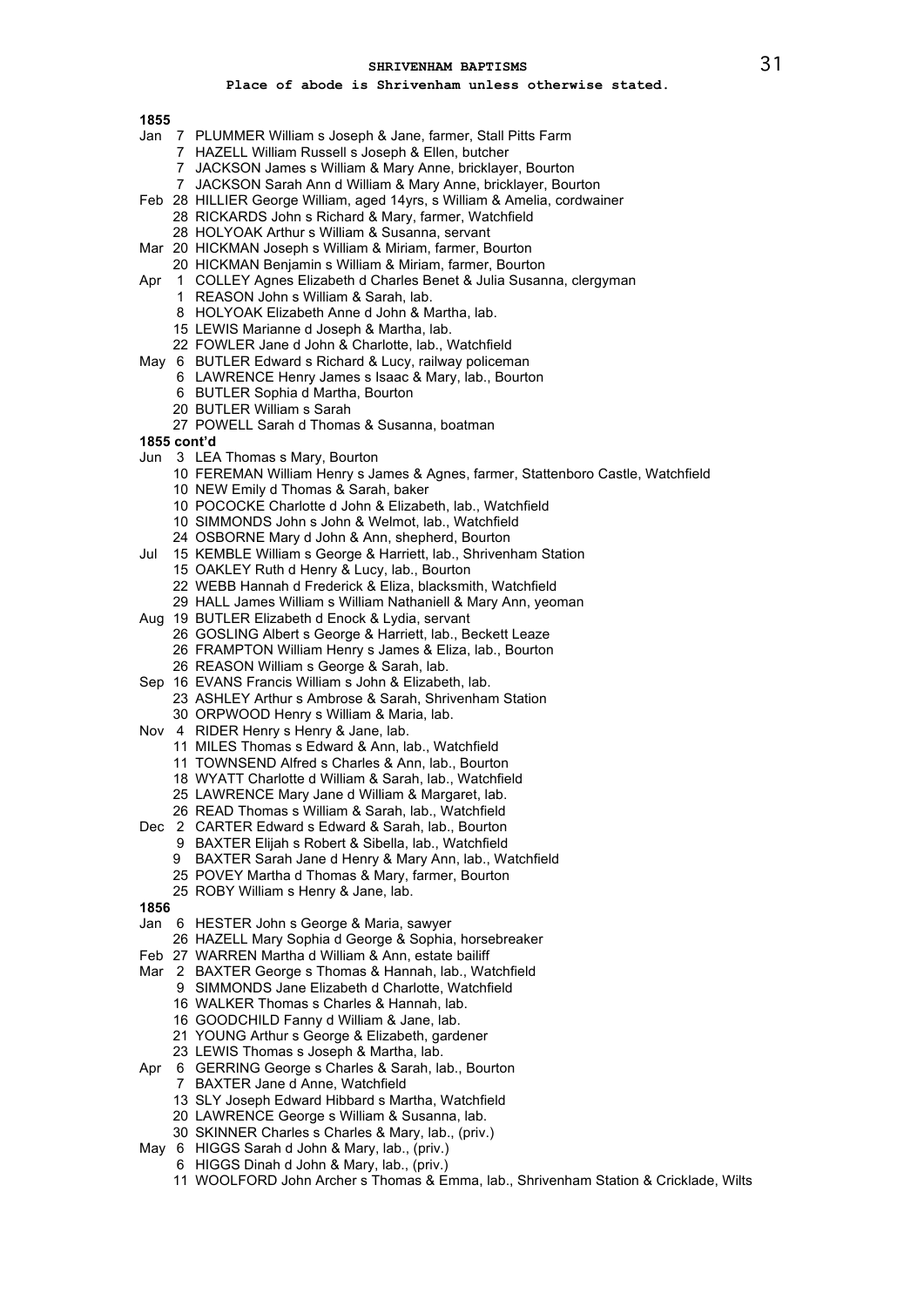- YOUNG Edward James s James & Sarah Anne, butcher
- HICKMAN Sarah d William & Miriam, farmer, Bourton
- MOSS John s William & Jane, lab., Watchfield, (priv.)
- PEACHY or BEACHY Elizabeth d Joseph & Caroline, lab., Watchfield
- CARTER Adelaide d William & Marianne, dealer, Watchfield
- Jun 15 HACK Charlotte Martha d Benjamin & Charlotte, paper stainer, Cheltenham & Watchfield
- Jul 6 DIXON Laura Lester d Claegar & Louisa, blacksmith, Bourton
- MORSE Elizabeth d William & Jane, lab., Watchfield
- Aug 3 KNAPP William s James & Jane, mason, Watchfield
	- SERBY John Thomas Francis s John Charles & Annie, cabinet maker, Shrivenham & **Paddington**
	- SERBY Annie Sophia d John Charles & Annie, cabinet maker, Shrivenham & Paddington
	- STEVENS William s James & Elizabeth, lab., Watchfield
	- READ Jane Elizabeth d Thomas & Elizabeth, lab., Watchfield
	- WOODBRIDGE Alice d George & Elizabeth, harness maker
- Sep 7 SEALEY William s William & Eliza, lab.
	- FEREMAN Thomas Anger s James & Agnes, farmer, Strattenbow Castle
	- HARRADINE George s George & Elizabeth, servant
	- CARTER Antony Thomas s William & Elizabeth, lab., Watchfield
	- HONEYBONE Alice d Thomas & Elizabeth, mason
	- SMITH Lavina d William & Maria, lab.
- **1856 cont'd**
- Sep 28 POCOCK Emily Maria d Charlotte, Watchfield
	- WARNER James s George & Mary Ann, porter, Shrivenham Station
	- THEOBALDS William s Mary Anne, Watchfield
- Oct 19 HATHERILL Jonathan s William & Marianne, lab., Bourton
- Nov 2 BIRCHALL Thomas s Peter & Sarah, lab.
	- HOLYOAK Charles s Thomas & Mary Ann, lab.
	- MORTIMER Sarah d Francis & Ann, lab.
	- HUDSON William Henry s William & Jane, servant
- Dec 21 FARMER Anne Mary Cullen d John Cullen & Maria, lab. CARTER Jane d Richard & Anne, lab., Watchfield
	- LUKER Sarah Anne d Charles & Mary, lab., Bourton
- 
- Jan 14 WELLS William s Robert & Harriett, licenced hawker, Watchfield
	- LEA Marianne d Mary, Bourton
	- CAVEY George s Charles & Martha, lab.
- Feb 1 HAZELL Joseph s Joseph & Ellen, butcher
	- GOSLING Elizabeth Emily d George & Harriett, lab., Beckett Leaze
	- CAVEY George s Henry & Catherine, lab.
- Mar 1 TITCOMBE James John s John & Harriot, lab., Watchfield
	- ROUSE William s Charles Iles & Lucy, lab., Bourton'
	- OAKLEY James s Henry & Lucy, lab., Bourton
	- PLUMMER Gertrude Maria d Edwin & Maria, farmer, Broad Leaze
		- ASHLEY Ellen d Ambrose & Sarah
		- HEATH Mark s Emma, Bourton
- Apr 3 HAYDEN Joseph s Richard & Phebe, carpenter, Bourton
	- LAWRENCE Harriett d William & Eliz Jane, gardener
	- ANGER Elizabeth Anne d Thomas & Jane, lab., Watchfield
- May 3 BALLINGER George s Thomas & Elizabeth, lab., Watchfield
	- PAGE Leah d Henry & Elizabeth, lab., Watchfield
	- MOSS Fanny d Thomas & Elizabeth, lab., Watchfield
	- BUTLER Mary Lydia d Giles Enock & Lydia Mary, servant
	- PLUMMER Sidney s Joseph & Jane, farmer, Stallpits Farm
	- GODDARD Thomas Richard s Edwin & Martha, coal merchant, Bourton
- Jun 14 CHIVERS Caroline d John & Harriett, lab., Bourton
	- HOLYOAK Harriett d William & Susanna, servant
		- NEW Martha d Thomas & Sarah, baker
	- BAXTER Sophia d Robert & Sibella, lab., Watchfield
	- SMITH Sarah Sophia d William & Matilda, shepherd, Watchfield
- Jul 5 GERRING Elizabeth Anne d Miriam, Watchfield
	- JACKSON William s William & Mary Anne, mason, Bourton
- Aug 2 GERRING George s Benjamin & Elizabeth, lab., Watchfield
- SIMMONDS Thomas s William & Sarah, lab., Watchfield
- Sep 6 SLY Marianne d William & Jane, lab., Watchfield
	- HAYDEN Marianne d John & Ann, lab., Bourton
	- BAXTER Edwin s Henry & Mary, lab., Watchfield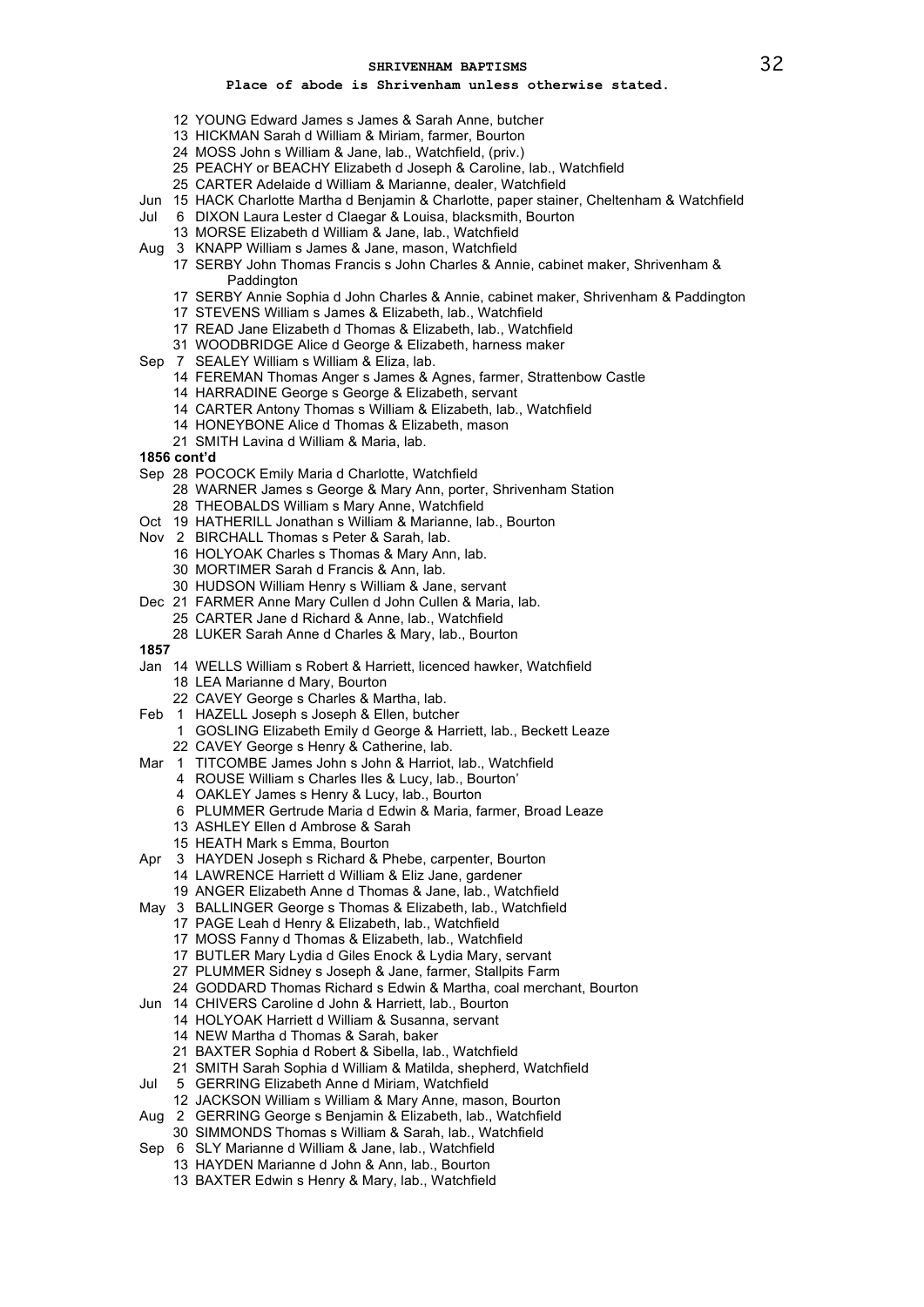- Oct 11 KEMBLE Jane d George & Harriet, ostler, Shrivenham Station
	- HICKMAN George s William & Miriam, farmer, Bourton
- Nov 1 POCOCK Elizabeth d John & Elizabeth, lab., Watchfield
	- FOWLER Anne d John & Charlotte, lab., Watchfield
	- CARTER Stephen s Edward & Sarah, lab., Bourton
	- TOWNSEND Sarah Anne d Charles & Anne, lab., Bourton
	- YOUNG Emily d George & Elizabeth, gardener
	- CARTER Mary Jane d John & Louisa, lab., Watchfield
	- CARTER Jane Elizabeth d Thursa, Watchfield
- Dec 25 PAGE William s Thomas & Mary, lab.
	- FEREMAN George Gerring s James & Agnes, farmer, Stattenbow Castle
	- CLACK Annie Maria d John & Elizabeth, carpenter
- 
- Jan 3 WALKER John s John & Elizabeth, lab.
	- LAWRENCE Joseph s Joseph & Charlotte, lab.
	- MANSELL Frederick Richard s William & Maria, policeman, Watchfield
	- MILES John s Edward & Anne, lab., Watchfield, (priv.)
- Feb 7 SIMMONDS Elizabeth Anne d John & Wilmot, lab., Watchfield
	- PHILLIPPS William Joseph s James & Marianne, engineer, 3 Milton Rd., Brighton, Sussex
	- HARRISON Fanny Elizabeth d Raymond & Elizabeth, railway porter, Shrivenham Station
	- TITCOMBE Charles s John & Hannah, lab., Watchfield
	- CLARK Charles s Thomas & Dinah, lab.
- **1858 cont'd**
- Mar 21 HATHERILL Elizabeth d William & Marianne, lab., Bourton
- May 2 WARNER Harry s George & Mary Anne, porter, Shrivenham Station POVEY Henry s Thomas & Mary, farmer, Bourton
	- WARREN George s William & Anne, estate bailiff, Stainswick
- Jun 6 WEBB Thomas Keen s Mary
	- COX Sarah Ann d James & Prudence, lab., Bourton
	- COX Harriett d Henry & Mary, lab., Watchfield
	- MAY Martha Jane Titchener d Susannah
	- BIRCHALL William s Peter & Sarah, lab.
- Jul 11 REASON Mary d George & Sarah, gardener
	- HONEYBONE Ellen d Alfred & Anne, stone mason
- Aug 8 LAWRENCE William s William Henry & Margaret, lab.
- Sep 5 CHIVERS Louisa Elizabeth d John & Harriett, lab., Bourton REEVES Sarah Jane d James & Mary Anne, lab.
	- ROBY Jane d Henry & Jane, lab.
- Oct 31 HAZELL George s George & Sophia, servant
	- HAZELL Eleanor d Joseph & Ellen, butcher
- Nov 7 ORPWOOD Frederick s William & Maria, lab.
	- WOODBRIDGE Charles s George & Elizabeth, harness maker
		- LEE Martha Jane d Mary, Bourton
	- COX William s John & Mary, lab.
- 
- Jan 2 MACNATT Frances Catherine d Joseph & Catherine, servant
	- GOSLING George s George & Harriett, lab., Beckett Leaze
		- EDMONDS Alice d William & Anne, servant
		- YOUNG Elizabeth d George & Elizabeth, gardener
	- TOWNSEND William s Charles & Ann, lab., Bourton
- Feb 13 PLUMMER George Ernest s Edwin & Maria, farmer, Broad Leaze Farm
	- HILL Sarah d Thomas & Leah, sextone
	- PARTRIDGE Henry Maxwell s James & Elizabeth Priscilla, servant
	- RODBOURNE James s Christopher & Ellen, lab., Bourton, (priv.)
	- RODBOURNE John s Christopher & Ellen, lab., Bourton, (priv.)
- Mar 27 FEREMAN Agnes Caroline d James & Agnes, farmer, Stattenbow Castle, Watchfield
- Apr 3 HIGGS William s John & Mary, lab.
	- BUTLER George s George & Elizabeth, schoolmaster
	- DIXON Louisa Matilda d Eleeger? & Louisa, blacksmith, Bourton
	- RYDER Sarah d Henry & Jane, lab.
- May 8 LAWRENCE Elizabeth Anne d Joseph & Charlotte, lab.
- MORTIMER William s Francis & Anne, lab.
- Jun 2 TITCHENER Emily Elisabeth d William & Emma, policeman
- NEW Arthur John s Thomas & Sarah, baker
- May 13 LUKER Alice d Charles & Mary, lab., Bourton
- Jul 3 BUTLER Emily Jane d Enock & Mary Lydia, groom, Stainswick
	- CLARK Henry s Thomas & Dinah, lab.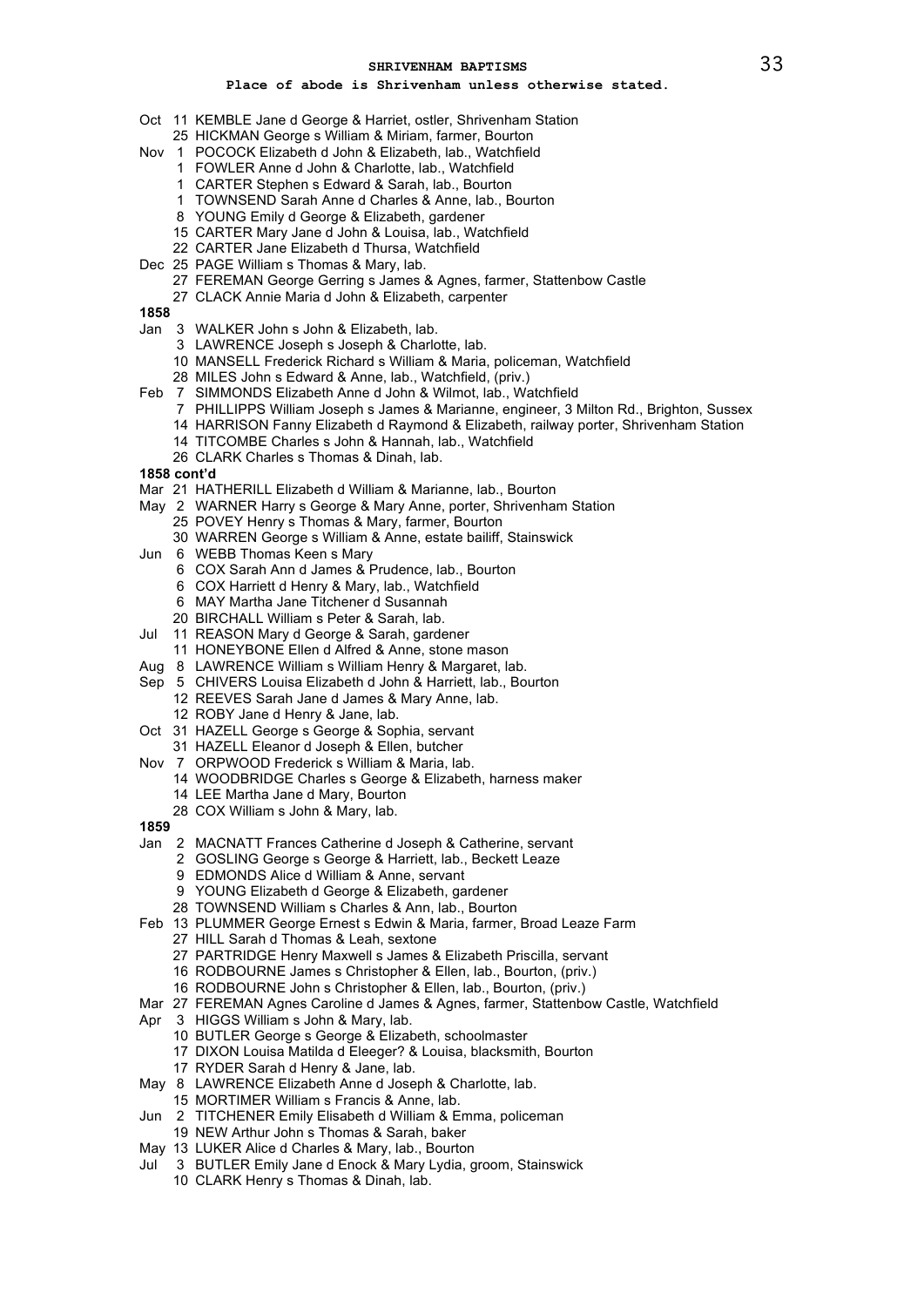- Oct 11 SLY George William s William & Jane, lab., (priv.)
- 16 CARTER Jane d Stephen & Jane, lab.
- Nov 6 FUCE Mary Ann d Martha
	- 9 BUTLER Sarah d Richard & Lucy, railway policeman
	- 11 WOODBRIDGE George s George & Elizabeth
	- 20 TITCHENER Alfred George s George & Susannah, lab., Bourton
	- 20 CARVY James s Henry & Catherine, lab.
- Dec 18 LAWRANCE Sarah d William & Susanna, lab.
- 18 HAYDEN Jane d John & Ann, lab., Bourton
- **1860**
- Jan 15 JACKSON John s William & Mary Ann, mason, Bourton
	- 15 SEALY Ann Maria Matilda d Jane
- Feb 28 CARTER William s Edward & Sarah, lab., Bourton
- 29 WARREN Charles s William & Ann, bailiff, Stainswick
- Mar 18 GODDARD Henry James s Edwin & Martha, coal merchant, Bourton
- 21 PLUMMER George s Joseph & Jane, farmer
- Jan 20 HATHERILL William s William & Mary Ann, lab., Bourton
- May 1 TOWNSEND Annie Mary d Charles & Ann, lab., Bourton
- 17 POWELL Thomas s Sarah, Bourton
- Jun 11 KEMBLE George s George & Harriet, lab.
	- 11 GOSLING Arthur Henry s George & Harriet, lab.
	- 17 HAZELL Ann d George & Sophia, servant
	- 17 YOUNG Henry s George & Elizabeth, gardener
- **1860 cont'd**
- Aug 20 HAZELL Walter s Joseph & Ellen, butcher, (priv.), b. Mar 1
- Oct 21 HONEYBONE Fanny d Alfred & Ann, stonemason
- Nov 18 GREEN Jane d Emily
	- 18 SMITH George s William & Maria, lab.
	- 18 HEWER William Curtis s Martha
- Dec 16 REASON George s George & Sarah, gardener
- **1861**
- Jan 25 RICH Lydia Ann d Thomas & Sarah, dealer
- Feb 17 BUTLER Charles s Richard & Ann, gardener 17 LAWRENCE Arthur s Joseph & Charlotte, lab.
	-
- Mar 17 ALLEN Louisa d William & Caroline, lab.
	- 17 MAY Emily d William & Jane, lab.
	- 17 SLY Albert James s William & Jane, lab.
	- 17 REASON Elizabeth d William & Sarah, lab.
- Apr 21 CAVEY Fanny d Charles & Martha, lab.
- Jun 20 EAGLES Fanny d George & Mary, cordwainer
- Jul 7 PACKER Mary Ann d Joseph & Priscilla, lab.
- 18 COX Sarah Jane d Uriah & Caroline, Police Constable 21 CLACK John s Thomas & Dinah, lab.
- Aug 18 COX Emma Jane d John & Mary, lab.
- Sep 15 BUTLER Charles Richard s Giles Enock & Mary Lydia, groom
- 15 MORTIMER Henry s Francis & Ann, lab.
- Nov 17 WARREN William s William & Ann, estate bailiff
- Dec 22 OSBORNE John s Robert & Susannah, lab.
- **1862**
- Jan 6 SMITH John s William & Maria, lab.
- 19 HOLYOAK George s William & Susannah, postman
- Feb 13 LAWFORD Henry s Joseph & Mary, police constable
- 19 PLUMMER Henry s Joseph & Jane, farmer
- May 4 COX Sophia Williams d Matthew & Mary, carpenter 18 COX James s James & Prudence, lab., Bourton 18 HAYWOOD Susan d Joseph & Sophia, lab.
- Jun 6 PRICE Sarah Jane d Charles & Martha, gardener, Pottingstone, Suffollk
	- 15 HAZELL Henry s George & Sophia, servant
	- 15 REEVES Alice d James & Mary Anne, lab.
	- 15 WICKS Stephen s William & Anne, lab., Drayton, Nr. Abingdon, (priv.)
	- 22 HIGGS Henry s John & Mary, lab.
- Jul 20 SEALY George s William & Eliza, lab.
- Aug 17 LAWRENCE Fanny d William & Susannah, lab.
- Sep 14 LAWRENCE Ellen d William Henry & Margaret, lab.
- 21 ALLEN George s William & Caroline, lab.
- Oct 5 BUTLER Charles s George & Elizabeth, schoolmaster
	- 5 LAWRENCE William Charles s Ann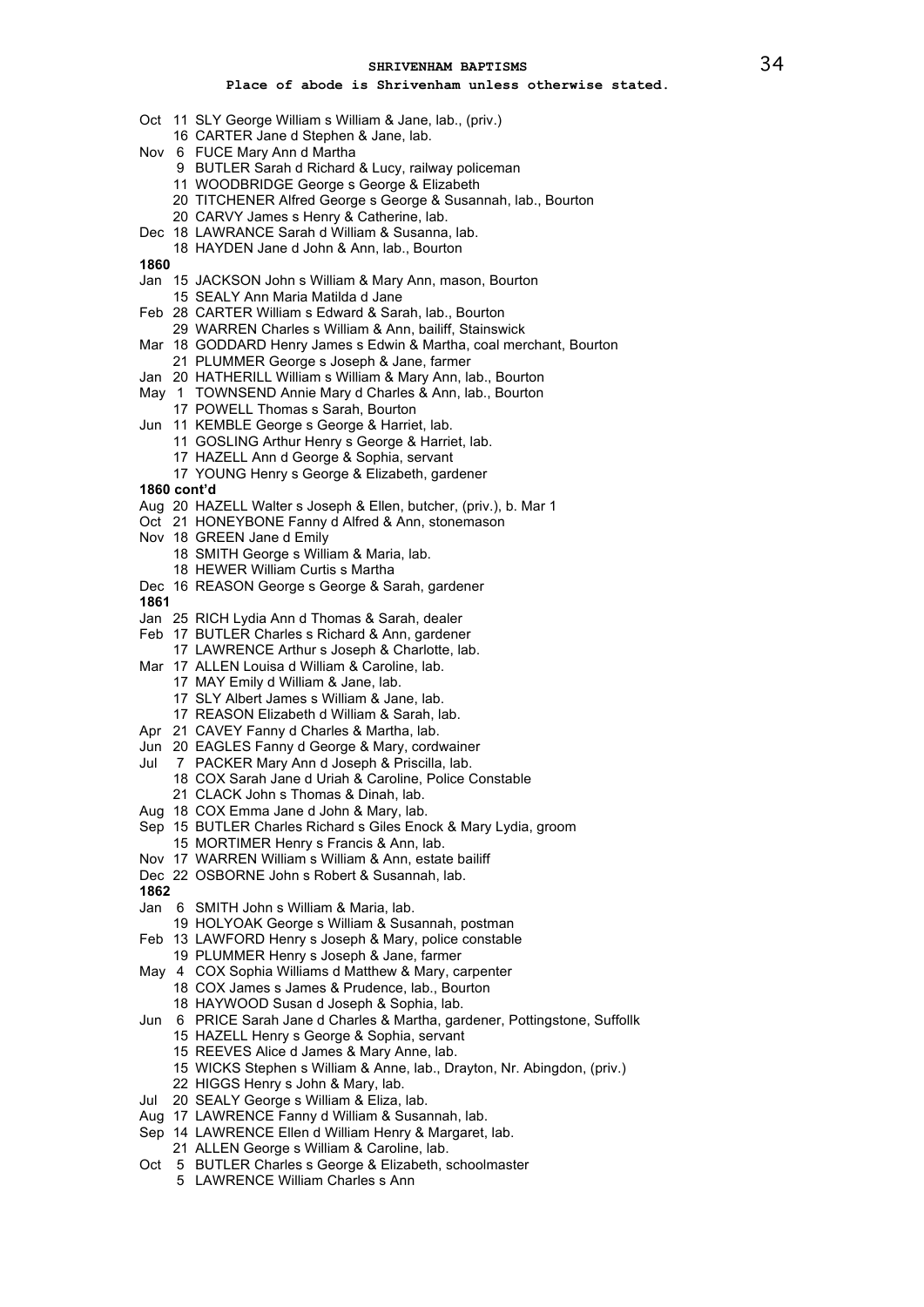- 17 GOSLING Sarah Jane d George & Harriet, lab.
- Nov 16 NEW Oliver s Thomas & Sarah, baker

- Jan 29 RICH William s Thomas & Sarah, cattle dealer
- Feb 5 CROSS Harry s Thomas & Charlotte, shoemaker, (priv.), b. Dec 9
- Mar 19 KEMBLE Henry s George & Harriett, servant
- Apr 19 SARTORIS Lionel Charles George s Alfred & Mary, London, b. Feb 22 19 EAGLES Alice Annie d George & Mary, shoemaker 20 TILLING William s James & Charlotte, lab., (priv.)
- May 6 OSBORNE Thomas s Robert & Susanna, policeman 7 RODBOURNE Thirza d Stephen & Jane, lab., Bourton, (priv.)
	- 23 READ Elizabeth Anne d Joseph & Elizabeth, lab., Watchfield
- Jun 7 HONEYBONE Fred s Alfred & Ann, stonemason
	- 7 CLARK Charlotte d Thomas & Dinah, lab.
- Jul 19 RYDER Elizabeth Jane d Henry & Jane, lab. 19 LAWRENCE Eliza d Belcher & Mary Anne, lab., Highworth, Wilts 19 WARREN Frederick s Anne, widow
- Aug 16 TYLER Blanche d Charles & Maria, lab.
- Sep 6 ELLIS Rosa Julia d Frederick & Julia, servant, Southgate, Middx
- 20 WEBB Thomas s George & Sarah, lab.
- Oct 7 WARREN Ann d William & Ann, farm bailiff
	- 11 MORTIMER Frank s Francis & Ann, lab.
	- 11 PARTRIDGE Sarah Jane d James & Elizabeth Priscilla, coachman, Ashbury
	- 18 GIBBONS Elizabeth Jane d Richard & Martha, harness maker
- **1863 cont'd**
- Nov 15 LOADER George s Charles & Diana, lab.
	- 15 RUNACERS Eliza d John & Eve, ostler, Debenham, Suffolk, b. Oct 20 1851 18 EWER James s Martha
		-
- 21 HAZELL John s George & Susan, servant, (priv.)
- Dec 4 GOSLING Louisa d George & Harriet, lab., (priv.)
	- 10 HARRADINE William s George & Elizabeth, servant
	- 23 BUTCHER Elizabeth Mary d James & Elizabeth, station master G.W.R., Bourton
	- 26 RICH Jane Elizabeth d Thomas & Sarah, cattle dealer, (priv.)
- **1864**
- Jan 17 WALKER George s Jane
- Feb 21 PACKER William Henry s Joseph & Elizabeth, lab., b. Jan 20
- 21 COLLIER Kate d Anthony & Eliza, policeman, b. Jan 15
	- 21 HAPGOOD Agnes Ellen d Thomas & Elizabeth, lab., b. Dec 12 1863
- Mar 4 HAYDON James s Richard & Ruth, lab., (priv.)
	- 9 PLUMMER Amy d Joseph & Jane, farmer
- Apr 3 CARVEY Elizabeth Jane d Elizabeth
- May 29 CARVEY Edward s William & Ann, porter
- Jun 19 COX Emma d James & Pridence, lab., Bourton 24 ALLEN Harry s William & Caroline, lab.
- 
- Aug 28 SEALY Elizabeth Ann d Sarah
- Nov 27 MILLER Maryann Tyle d Sylvanus & Elizabeth, wheelwright
- Dec 18 LAWRENCE Martha d William Henry & Margaret, lab.
- **1865**
- Jan 15 NEW Sarah Maisey d Thomas & Sarah, baker
- Feb 19 COX Sabina d John & Mary, lab.
	- 19 HIGGS Jane d John & Mary, lab.
	- 25 COX Henry s Uriah & Caroline, lab., (priv.)
- Mar 9 BUTLER William s George & Elizabeth, schoolmaster
- Apr 6 HAZELL Oliver Russell s Joseph & Ellen, butcher
- 16 HEWER Mary Anne d William & Martha, wheelwright
- May 21 HUMPHRIES William s William & Louisa, plummer & glazier
	- 21 SLY Mary Jane d William & Jane, lab.
	- 21 YOUNG Sidney Charles s George & Eliza, policeman, Paddington, London
	- 21 YOUNG Edith Adelaide d George & Eliza, policeman, Paddington, London
- Jun 18 THORNE William s William & Maria, railway police
- 18 HAYDON William s Richard & Ruth, lab.
- Jul 16 TYLER Belinda d Charles & Maria, lab.
- Aug 6 SMITH Sophia d William & Maria, lab., (priv.)
- 20 MORTIMER Thomas s Francis & Ann, lab.
	- 20 CHIVERS John Albert s William & Alice, carpenter
	- 30 MURRAY Evelyn Alicia d George William & Julia Mary, clergyman
- Sep 17 NEW Henry Butler s Mary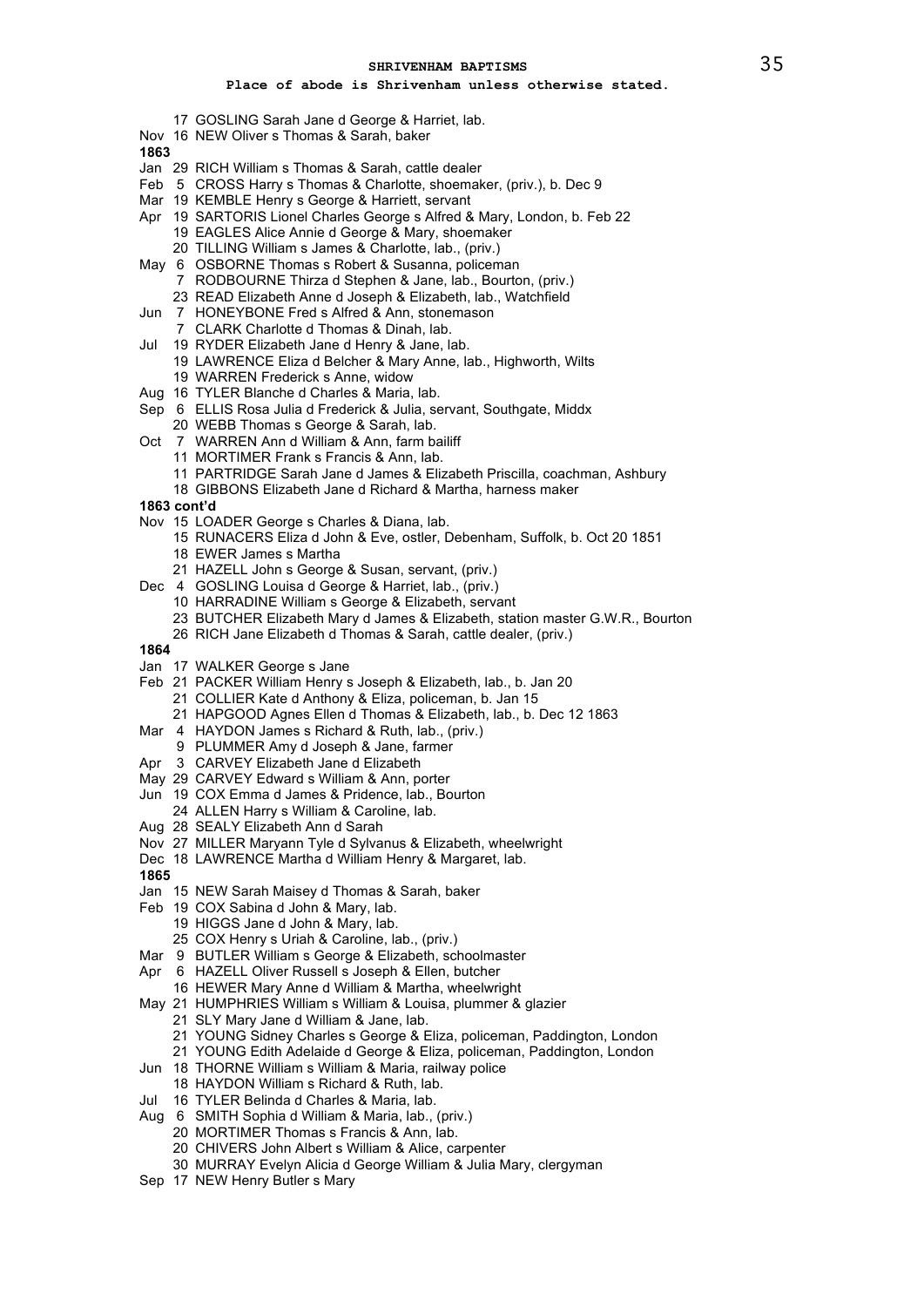- 27 WILLIAMS Elizabeth Ann d John & Phoebe, schoolmaster
- Oct 13 CARTER Ellen d Stephen & Jane, lab., b. Sep 1
	- 15 FULCHER John Knapp s George Knapp & Ann, bricklayer, Watchfield
- Nov 19 HARRIS William Allen s Allan Jones & Elizabeth, engineer, 3 Douglas St., Deptford, b. Aug 12 19 LEWIS Sarah Ann d Thomas & Sarah, lab.
	- 14 HAZELL John Francis s George & Susan, dealer, (priv.), b. Oct 4
- Dec 7 PACKER Joseph s Joseph & Elizabeth, lab., b. Sep 12
	- 17 WEBB John s George & Sarah, lab.
- **1866**
- Mar 4 CARVEY Theresa Jane d William & Ann, railway porter, Upper Stratton, Wilts
	- 8 TUCKER William Henry s William Henry & Maria, collarmaker
	- 8 WALKER Henry s Jane
	- 22 COX Arthur illegitimate s Jane
- May 6 ALLEN Elizabeth Ann d William & Caroline, lab. 6 WEBB Ann d Robert & Elizabeth, lab.
	- 6 READE Edwin James John s Martha, Watchfield
- Jun 3 CROSS Robert s Thomas & Charlotte, shoemaker
	- 3 REEVES Joseph James s James & Mary, lab.
	- 3 PRINCE Francis William s James & Hannah, lab.
	- 3 HONEYBONE Sarah Ann d Alfred & Ann, mason
	- 8 STONE Annie Cecilia d Edmund & Priscilla, baker
- Aug 1 RICH Annie Selina d Thomas & Sarah, farmer
- 24 MABERLY Edwin George s George Frederick & Mary Anne, coachbuilder Sep 19 HILL Ann d Thomas & Leah, sexton
- 
- 19 HUMPHRIES John Frederick s William & Louisa, plumber
- **1866 cont'd**
- Dec 2 READE Ellen Belinda d Elizabeth, sp., Watchfield
	- 19 MURRAY Ethel Grace d George William & Julia Mary, clergyman, (priv.)
- **1867**
- Feb 3 BUTLER Walter s George & Elizabeth, schoolmaster
- 3 SEALY Edward s William & Eliza, lab.
- Mar 3 ILETT John s John & Sarah, lab.
	- 10 CHIVERS Alice Jane d William & Alice, carpenter 29 BUTLER John s Eliza, sp.
- Apr 3 GOSLING Emma d George & Harriet, lab., Beckett Leaze
- Jun 10 GIBBS Sydney s Thomas & Sarah, policeman
	- 23 KNAPP Lizzie d Francis & Charlotte, mason
	- 23 LEWIS Harry Arthur s Thomas & Sarah, lab.
	- 23 PARTRIDGE James s James & Elizabeth Priscilla, gardener, Ashbury
	- 23 REEVES Henry s James & Mary, lab.
- Aug 16 CARTER Abner s Stephen & Jane, lab.
- Sep 8 HAYNES Frederick Thomas s William Henry & Louisa, carpenter
- Nov 3 WILLIAMS Frank s John & Phoebe, schoolmaster
	- 3 PACKER Clara d Joseph & Elizabeth, lab.
- Dec 1 SLY Edwin s William & Jane, lab.
	- 25 TUCKER Albert Victor s William Henry & Maria, harness maker
	- 25 SEALY Isabella d Robert & Alice, lab.
	- 25 PRINCE William Henry s James & Emma, lab.
- **1868**
- Jan 5 HONEYBONE George Alfred s Alfred & Ann, stone mason
- 5 WEBB George s George & Sarah, lab.
- Mar 1 CROSS Frank s Thomas & Charlotte, shoemaker, b. Dec 13 1867
- Apr 5 MURRAY Barrington Boyle s George William & Julia Mary, clergyman, b. Feb 9 5 COX Alfred s John & Mary, lab., b. Jan 23
	- 5 ALLEN William s William & Caroline, lab., b. Feb 10
	-
	- 22 FAIRTHORNE Ethel Ann d Amariah William & Emma, brewer
- Jun 14 BUTLER Mary Ann d Benjamin & Mary, servant
	- 14 ROBY Sarah d Henry & Jane, lab.
- Aug 2 RICH Henry Charles s Thomas & Sarah, cattle dealer
- Oct 4 CANFIELD Augusta Mary d Charles & Sarah, innkeeper
	- 4 WEBB Eliza d Robert & Elizabeth, lab.
- Nov 1 HUMPHRIES Edith Eleanor d William & Louisa, plumber
- Dec 6 MABERLY Clara Henrietta d George Frederick & Mary Anne, coachbuilder
- **1869**
- Feb 7 TOVEY Sydney s George & Mary, lab.
	- 7 TOVEY Clarence George s George & Mary, lab., b. Oct 1 1863
	- 7 BUTLER Alice Edith d George & Elizabeth, postmaster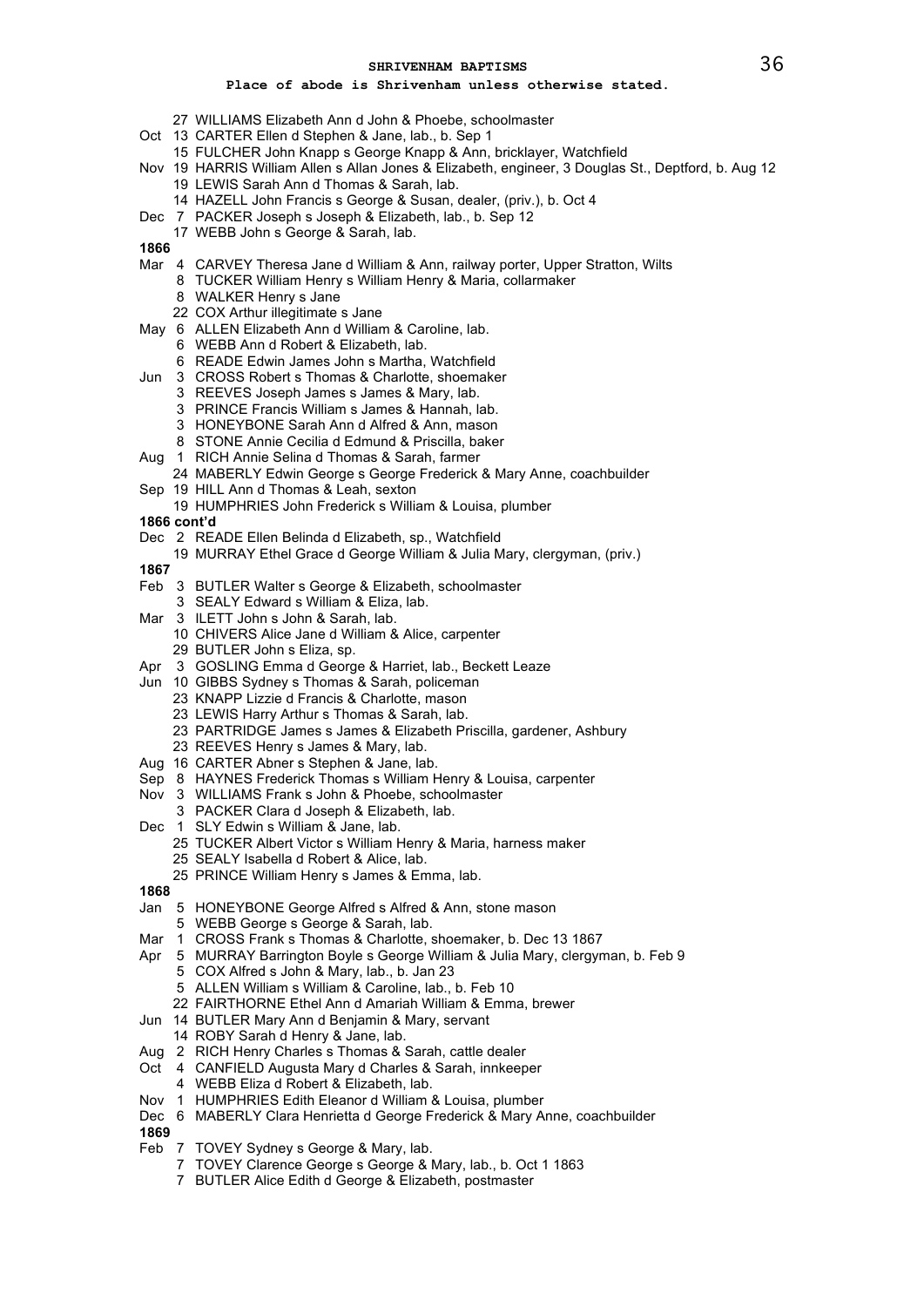- Mar 7 STURGEON Emma d George & Charlotte, keeper
- May 2 LEWIS Arthur s Henry & Anne, clerk
	- 2 SLY Frederick s William & Jane, lab.
		- 2 KNAPP William s Francis & Charlotte, bricklayer
		- 2 HOLYOAKE Annie d Robert & Anne, lab.
		- 2 LAWRENCE William s George & Rebekah, lab.
		- 2 LAWRENCE Mordecia d? George & Rebekah, lab.
		- 2 CHIVERS Ann d William & Alice, carpenter
- Jun 6 KENNETT Peter James s Peter & Fanny, lab.
	- 18 GILES George s William & Rebecca, miller, Lechlade Mill, Lechlade
		- 18 GILES Rebecca Hewer d William & Rebecca, miller, Lechlade Mill, Lechlade
- Aug 1 WINCHCOMBE Matilda Jane d Wallace & Jane, police officer
- Sep 5 CANFIELD Charles Newman s Charles & Sarah, innkeeper
	- 5 PACKER Frederic s Joseph & Ann, lab.
	- 5 MORTIMER Thomas s John & Frances, lab.
- Nov 7 TUCKER Rosa Jane d William Henry & Maria, dealer
- 7 REEVES Rosa Elizabeth d George & Mary Ann, dairyman
- Dec 25 GOSLING Albert Ernest s George & Harriett, lab., Beckett Leaze
- **1870**
- Feb 6 SEELEY Rose d Robert & Alice, lab.
- Mar 6 WHEATLEY Jane d Charles & Sarah, lab., Bourton
- Apr 3 ALLEN Robert Gosling s William & Caroline, gardener
- 20 FAIRTHORNE Berkley William s Amariah William & Emma, brewer Jun 5 FAIRTHORNE Henry s William & Lucy, farmer, Friars Farm
- 5 WEBB William s George & Sarah, lab., Watchfield 19 SLY alias MONK Alice Kate d William & Jane, lab.
- **1870 cont'd**
- Jun 19 LAURENCE Louisa d William & Margaret, lab.
	- 21 HUMPHRIES Martha d William & Louisa, plumber, (priv.)
	- 29 SALT Jennie d George James & Anne, merchant
- Jul 3 PARTRIDGE Emily Matilda d James & Elizabeth Priscilla, coachman, Bourton
- 3 DANCE Eliza Jane (*was registered as Eliza Ann*) d James & Sarah, carman, Rotherhithe W., London
	- 3 SLATTER Florence d Robert & Mary, butcher
- Aug 7 WINCHCOMBE Eliza d Wallace & Jane, policeman
	- 7 CROSS Edith d Thomas & Charlotte, shoemaker
	- 7 PRINCE Fanny d James & Hannah, lab.
	- 7 HEWER Richard James illegitimate s Elizabeth
- Oct 30 SEXTON Annie Louisa d Walter & Letitia, keeper
- Nov 6 CANFIELD Ada Maria d Charles & Sarah, innkeeper
	- 6 WEBB Amy Selina d George & Martha, lab., Watchfield
	- 16 PALK Lawrence Charles Walter s Lawrence Heskett, Esq., & Constance Mary
- Dec 4 SQUIRES Fanny Maude d Henry & Sarah Ann, groom
	- 4 KENT Mary d William & Ann, lab.
	- 25 JOHNSON Young s Thomas & Ann, lab.
	- 25 REEVES Louisa d James & Mary, lab.
	-
	- 29 BUTLER Fanny d Edwin & Ann, lab., (priv.)
- **1871**
- Jan 30 SEALEY Henry s Sarah, (priv.)
- Feb 5 RICH Laura d Thomas & Sarah, dealer
- 5 TOVEY Harry s George & Mary, shoemaker
- Mar 5 HEWER Joseph s James Thomas & Jane, groom
	- 5 PERKINS William George s George & Susan, coachman
	- 5 LEWIS Sarah Jane d Henry & Ann, clerk
- Apr 23 MURRAY George Teesdale s George William & Julia Mary, clergyman, (priv.) 26 SEELY John s Sarah, (priv.)
- May 7 HOLYOAK Elizabeth d Robert & Ann, lab., b. Mar 18
	- 7 LAWRENCE Harry s Henry & Ann, lab., b. Mar 20
		- 7 BUTLER Sophia d Edwin & Ann, lab.
- Jun 11 REEVES Agnes d George & Mary Ann, lab.
- 28 FAIRTHORNE Mary Louisa d William & Lucy, farmer
- Aug 30 SKURRAY Ethel Maria d John & Maria, farmer
- Sep 3 PACKER Richard s Joseph & Elizabeth, lab.
- Oct 1 BELLINGER Edmund s Thomas & Sarah Ann, lab.,
- Nov 5 TUCKER David s William Henry & Maria, dealer, b. May 6
- 5 WEBB Robert Henry Charles s Robert & Elizabeth, lab., b. Sep 17
- Dec 3 PALK Florence Annette Georgiana d Lawrence Heskett, Esq., & Constance Mary, b. Oct 20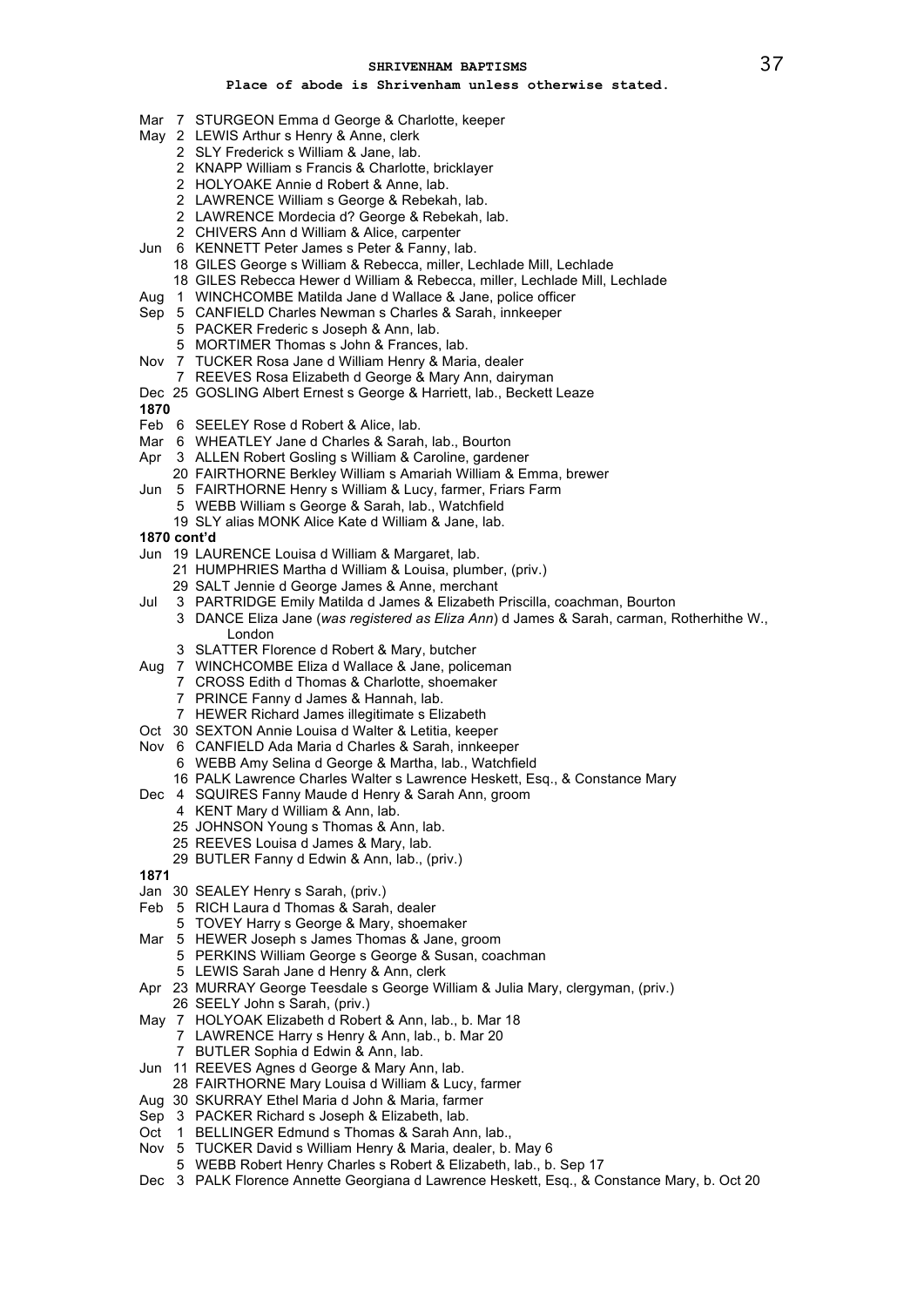- 25 COX Anna Maria d John & Mary, lab.
- 25 SEALY Emily d Robert & Alice, lab.
- 25 SEALY John s Sarah

- Feb 4 PRINCE Edith Kate d James & Hannah, lab.
- Mar 16 ROBERTS Sarah d John & Rosetta, hawker, East Hendred, (priv.)
	- 20 WINCHCOMBE Elizabeth Annie d Wallace & Jane, Police Constable
- Jun 2 WEBB Sarah Ann d George & Sarah, lab.
	- 2 BUTLER Kate d Benjamin & Mary, lab.
	- 2 MORTIMER John s John & Frances, lab.
	- 2 SLY Emily Louisa d William & Jane, lab.
	- 2 ALLEN Caroline d William & Caroline, lab.
- Jul 21 MORTIMER Ann d Francis& Ann, lab.
- Aug 4 MORLEY Percy Edward s Percy & Sarah, innkeeper
	- 4 SQUIRES Lucy Mabel d Henry & Sarah Ann, groom
		- 4 CROSS John James s Thomas & Charlotte, shoemaker
		- 28 KNAPP Frank s Francis & Charlotte, bricklayer, (priv.)
- Nov 3 JOHNSON Minnie d Thomas & Ann, lab.
	- 13 BOULTON Frances Elizabeth d Alfred & Frances, painter
	- 13 BOULTON Maria Annie d Alfred & Frances, painter
	- 13 DENNIS George s Walter & Jemima, carpenter
	- 13 DENNIS Mary Rachel d Walter & Jemima, carpenter
	- 13 DENNIS Solesby Robert s Walter & Jemima, carpenter
- Dec 1 LAWRENCE William s Henry & Ann, lab.
- **1873**
- Mar 2 HOLYOAK John s Robert & Ann, lab.
	- 5 REEVES William George s James & Mary, lab., (priv.)
- **1873 cont'd**
- Mar 6 KNAPP Mary Ann d Henry & Sarah, bricklayer, (priv.) 6 SEELY Stephen s Mary Ann, (priv.)
	-
	- 14 MURRAY Florence Emily d George William & Julie May, clergyman, (priv.)
- Apr 6 CLARK Ernest James s Edward & Emma, lab., b. Feb 3
	- 30 ARNOLD Caroline Kate d David & Tryphena, lab., (priv.)
- Jun 1 SKURRAY Gertrude Maude d John & Maria, farmer
- 15 TUCKER Maria d William Henry & Maria, dealer, Watchfield
- Aug 3 KNAPP Maude Maria d Charles & Maria, mason, Swindon 3 PACKER Rank Richard s Joseph & Elizabeth, lab.
	- 3 HEWER Percy s James & Jane, groom
- Oct 18 PERKINS Herbert s George & Susan, coachman, (priv.)
- Dec 7 CROSS Mary Jane d Thomas & Charlotte, shoemaker
- 25 HEATH Charles s William & Mary Ann, groom
- **1874**
- Jan 4 WINCHCOMBE Philip Charles s Wallace & Jane, policeman
- Mar 1 CHIVERS Harry s William & Alice, carpenter
- 1 WEBB Mary Ann d Robert & Elizabeth, lab.
- May 24 ATTEWELL Alice Adelaide d Francis William & Annie Maria, tailor
- Jun 7 MORLEY Hester d Percy & Sarah, innkeeper, Faringdon
	- 7 MORLEY Alice d Percy & Sarah, innkeeper, Faringdon
- Jul 1 SQUIRES Caroline Seary d Henry & Sarah Ann, groom, (priv.) 5 ELLIS Lilian Ada d Henry & Elizabeth, servant
	- 5 GIBBS Mary Lawrence d Sarah Ann
- Aug 3 WEBB Charles Henry s George & Sarah, lab., Watchfield
- 3 MURRAY Douglas Fenwick s George William & Julia Mary, clergyman
- Sep 6 DANCE Emily d James & Sarah, carman, Rotherhithe
- 6 AXFORD George s Robert & Sarah, saddler
- Nov 1 LAURENCE Jesse s Henry & Ann, lab.
	- 1 BOULTON Alice Louisa d Alfred & Fanny, painter LAWRENCE Emma d William & Margaret, lab.
- Dec 25 HOLYOAK Charles Cottam s Charles & Elizabeth, sadler, Reading
	- 25 HEWER Emily Martha d William & Martha, wheelwright, Purton, b. Feb 7 25 REEVES Frederick Charles s James & Mary, lab.
- **1875**
- Feb 7 BALLINGER Charles Frederick s Thomas & Sarah Ann, lab.
- Apr 21 WHEELER Alice d Joseph & Selina, innkeeper, (priv.)
- May 2 CLARK Ellen Louisa d Edward & Emma, lab., b. Feb 24
- Jul 4 TUCKER Alice d William Henry & Maria, dealer, Watchfield, b. Feb 4
	- 4 ANGER Edith Emily d Thomas & Jane, lab., Watchfield, b. May 15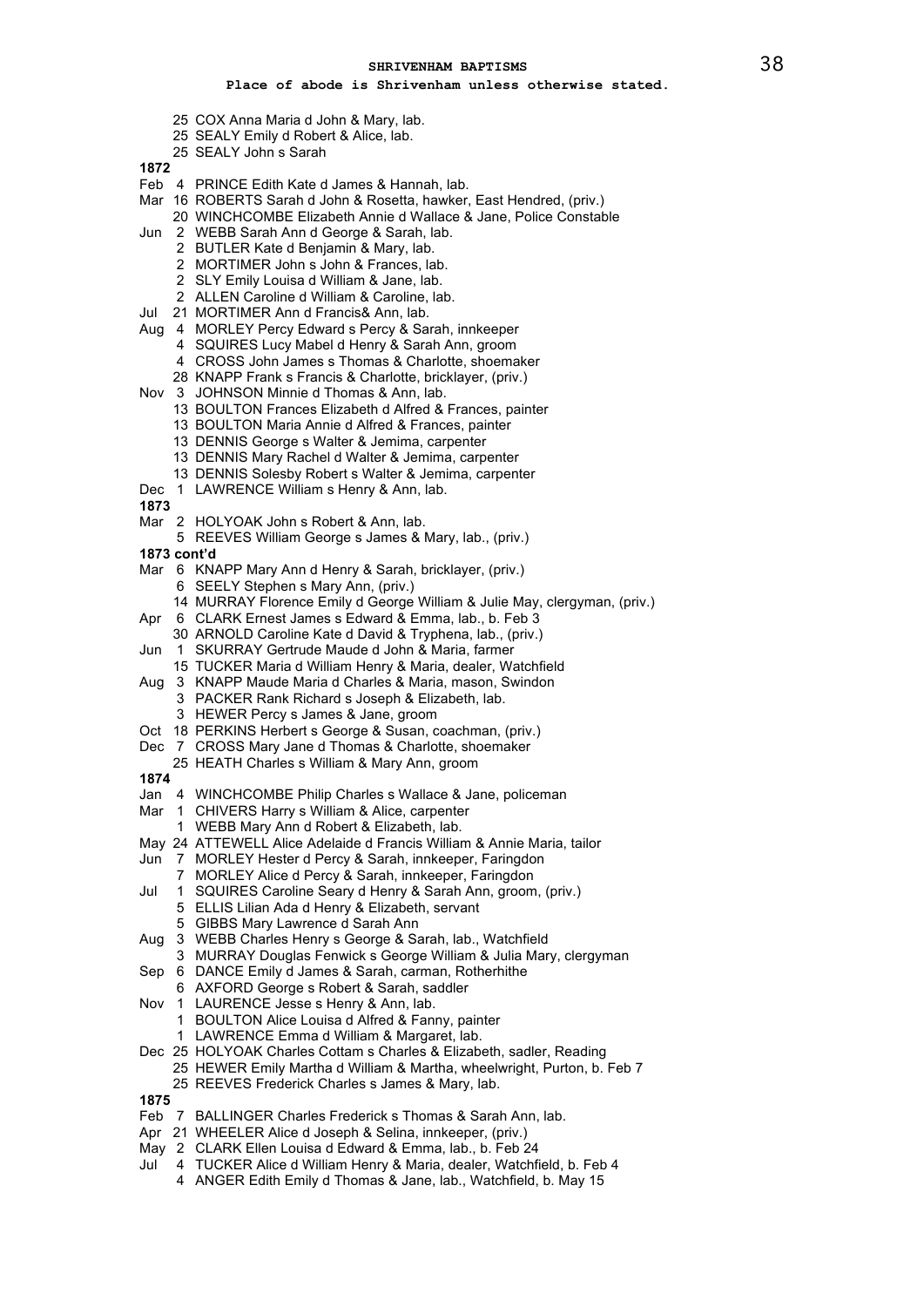## **Place of abode is Shrivenham unless otherwise stated.**

- Aug 1 KNAPP Percy Phillip s Francis & Charlotte, bricklayer, b. Apr 30
	- 1 LAWRENCE Maria Kinns d Maryann, b. Jun 21
- Sep 5 SLY Lucy d William & Jane, lab., b. Jul 16
	- 5 COX John s John & Mary, lab., b. Jul 14
	- 5 LAWRENCE James s John & Sarah Ann, lab., b. Apr 30
	- 14 MURRAY Eleanor Constance d George William & Julia Mary, clergyman, (priv.)
- Nov 13 KNAPP John s Henry & Sarah, bricklayer, (priv.)

**1876**

- Jan 2 PALK Mary Evelyn d Lawrence Heskett, Esq., & Constance Mary
	- 7 HEAVEN Rosalie Annie d John Isaac & Mary Ann, constable, Olaves Crutched Friars, Middx,
- (priv.) Mar 5 WEBB Harry s Robert & Elizabeth, lab.
	- 5 PEACEY Robert s Henry & Sarah Ann, gardener, Bourton
	- 5 MORTON George Frederick s Richard & Louisa, plumber
- Apr 2 MORTIMER Ann d Francis & Ann, lab.
- Aug 6 CROSS William Charles s Thomas & Charlotte, shoemaker
- 6 STONE Frederick Ernest White s William & Diana, dairyman
- Sep 3 SKURRAY John Stephen s John & Maria, farmer
- Nov 5 WINCHCOMBE Lucy Maria d Wallace & Jane, police constable 5 WINCHCOMBE George Percy s Wallace & Jane, police constable
- Dec 3 KNAPP Charles s Charles & Maria, bricklayer
- 3 LAWRENCE Charles s Harry & Ann, lab.

- Jan 1 ROBERTS Richard s John & Rosa, hawker, East Hendred, (priv.) 7 CLARK Joseph s Edward & Emma, lab.
	- 31 MURRAY George Arthur s George William & Julia Mary, clergyman, b. Nov 28 1876
- Apr 1 TUCKER George s William Henry & Maria, dealer, Watchfield
	- 11 THORN Olive Agnes d George & Mary, cowman
- **1877 cont'd**
- May 11 ALLEN Mary Jane d William & Caroline, lab., (priv.)
	- 20 HEWER Arthur Edward s James Thomas & Jane, servant
- Jun 3 LAWRENCE Ellen d John & Sarah, lab., Compton Beauchamp, b. Jan 12
	- 3 REEVES Minnie d James & Mary, lab., b. Jan 16
		- 3 INGRAM Sarah d Elias Edwin & Mary Ann, lab., Woolston, b. May 6 1873
		- 3 INGRAM Emma d Elias Edwin & Mary Ann, lab., Woolston, b. Sep 16 1876
		- 3 WALKER Elizabeth Ann d Albert & Elizabeth, lab., Woolston, b. Aug 21 1876
		- 3 WEBB Alfred s Maria, b. May 7
	- 3 HEATH Frederick s William & Mary Ann, servant, b. May 7
- Nov 11 SKURRAY Ellen Louisa d John & Maria, farmer
- 7 MORTON Richard s Henry & Elizabeth, grainer, Faringdon, (priv.)
- Dec 2 MEADS Mary d William & Mary, gardener
	- 3 WHEELER Rose d William & Mary, fogger
	- 14 HAZELL Marie Louise d Alfred John & Harriet Emma, innkeeper
- **1878**
- Feb 3 LEWIS Selina Louise d Thomas & Louisa, smith, Swindon
- Mar 21 WINCHCOMB Herbert s Wallace & Jane, police constable, (priv.)
- Apr 7 BISHOP Frederick James s William & Mary, butler
	- 7 SEALEY Edith d Robert & Alice, lab.
- Jun 23 CROSS George s Thomas & Charlotte, shoemaker
	- 23 REEVES Ellen d George & Mary Ann, lab.
		- 23 DANCE Ernest James s James & Sarah, carman, Rotherhithe, Kent
		- 23 BALLINGER Thomas s Thomas & Sarah, lab.
		- 23 WEBB Ellen Louise d Robert & Elizabeth, lab.
		- 23 HEATH Julia Maria d William & Maryann, servant
		- 23 KNAPP Edward John s Francis & Charlotte, bricklayer
		- 26 MORSE Thomas s James & Maria, lab.
- Jul -- WILTSHIRE Francis John s Francis & Jane Charlotte, farmer, (priv.)
	- 30 JENKINS Minnie d Mary Ann, servant, (priv.)
- Sep 1 HALL Arthur s Henry & Charlotte, lab., b. Jul 10
- Dec 1 COOPER Edward George s William & Hannah, coachman, b. Oct 21
- 1 COMLEY Frederick Charles s Charles & Elizabeth, gardener, b. Nov 4
- Nov 23 ALLEN Edith d William & Caroline, lab., (priv.)
- Dec 14 LAWRENCE Selena Mary d Harry & Ann, lab., (priv.)
- **1879**
- Jan 3 HAZELL Henry Burford s Alfred John & Harriet Emma, innkeeper, (priv.)
- Apr 6 THORN Kate d John & Elizabeth, carpenter
	- 6 WHITE George Edward s Harry & Fanny, groom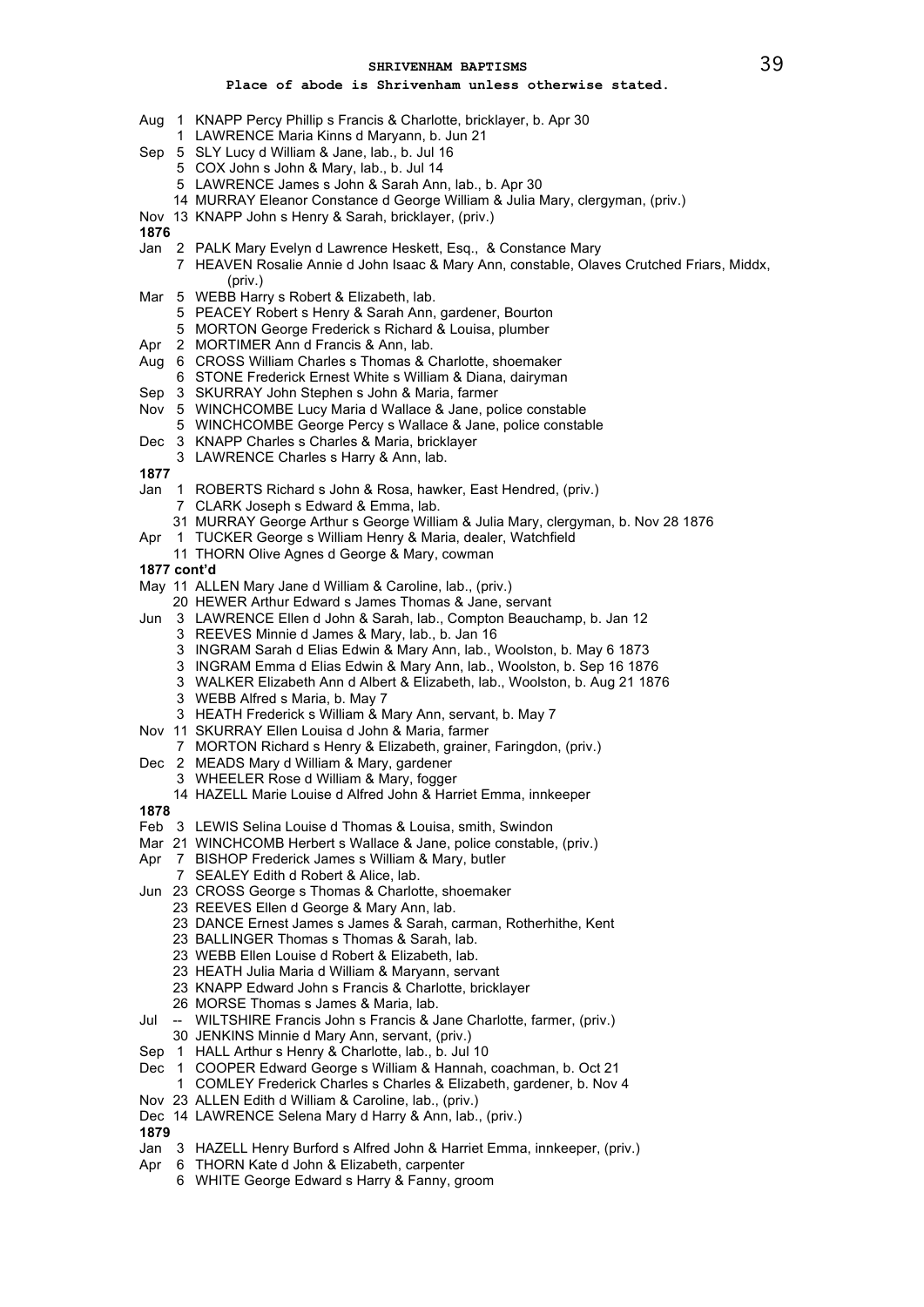# **Place of abode is Shrivenham unless otherwise stated.**

- May 4 TUCKER Frederick s William Henry & Maria, dealer, Watchfield, b. Jan 13
- Jun 15 COX Eda Mary d John & Mary, lab.
- Jul 6 LEWIS Thomas Westall s Thomas & Louisa, smith, Swindon 9 BUSH Herbert s Alice
	- 18 BURRAGE Elfrida Beatrice d Edwin Harcourt & Alice Louisa, journalist
	- 20 STANLEY William Henry s Henry James & Martha Jane, painter, Swindon
- Aug 3 MORSE William Charles s James & Maria, lab.
- 3 CLARK Eliza Amelia d Edward & Emma, lab.
- Sep 7 GILLS Annie d James & Mary, lab.
- Oct 5 TITCOMB Joseph James s James & Julia, lab.
	- 29 MEADS Annie d William & Mary, gardener
- Nov 2 COMLEY George William s Charles & Elizabeth Ann, gardener
- Dec 25 GODDARD Edwin John s Thomas Richard & Charlotte, coalmerchant

# **1880**

- Jan 4 SKURRAY Thomas Clement s John & Maria, farmer
- Feb 1 WRIGHT Anna d Robert & Mary, lab.
	- 1 WINCHCOMB Edith Louise d Wallace & Jane, Inspector of Police
	- 11 THORNE George s George & Mary, lab.
- May 2 HALL William Walter s Henry & Charlotte, lab. 7 TYRRELL Frederick James Fereman s Frederick & Mary Elizabeth, surgeon, Ramsgate 30 TOMS Alfred s Edwin Alfred & Mary Elizabeth, general dealer
	-
- Jul 4 KNAPP Bertie s Charles & Maria, mason
	- 4 BELLINGER Bertie William s Thomas & Sarah, lab.
	- 4 WEBB Alfred John s Robert & Elizabeth, gardener
	- 4 HEWER George s James & Jane, groom, Watchfield
- Oct 3 WALKER Albert s Albert & Elizabeth, lab.
- 3 WHEATLEY Ann d William & Harriet, lab.
- Dec 25 JEFFERIES William James s Edward & Mercy Ann, farmer

# **1881**

- Jan 2 TUCKER Percy s William Henry & Maria, dealer, Watchfield, b. Nov 6 1880
- Feb 6 ROBERTS Ada Mary d John & Elizabeth Maria, wheelwright
	- 9 BECKLEY John Pearce s William & Martha Elizabeth, signalman, (priv.)
- Mar 6 JEFFERIES Edith d Edward & Mercy Ann, farmer
	- 6 JEFFERIES Walter Edward s Edward & Mercy Ann, farmer
	- 6 JEFFERIES Lilian Kate d Edward & Mercy Ann, farmer
	- 7 WOODBRIDGE Elizabeth d George & Elizabeth, sadler
	- 7 BUTLER William James s Edwin & Ann, lab., Watchfield
- May 1 LAWRENCE John s Henry & Ann, lab.
	- 1 SEALY Robert s Robert & Alice, lab.
	- 1 PRINCE George Frederick s James & Hannah, lab.
- Jun 3 TOWN Emily *(said to be 3yrs old)* d Abel & Martha, railway policeman
- Jun 3 TOWN Abel s Abel & Martha, railway policeman
	- 5 THORN Alice d John & Eliz<sup>th</sup>, carpenter
	- 19 WHITE Charles Percy s Harry & Fanny, coachman, Harbridge, Hants
- Aug 7 COOMBS Jane d Albert & Elizabeth Jane, lab., (priv.)
- 14 HIGGS George William s William & Mary, police constable, Worksop
- Sep 25 TITCOMB Edward Charles s James & Ann, lab.
- Nov 6 WALDRON Maria Elizabeth d Richard & Maria, bailiff, b. Sep 28 1878
	- 25 COULBERT Lionel s Thomas & Annie Mary, butler
- Dec 5 GILL Sarah d James & Mary, lab.
- **1882**
- Jan 1 DAY Arthur James s John George & Ann, farmer
- Apr 9 COX George s John & Mary, lab.
- Jun 11 SHADDOCK Charles Martin s George & Sarah, policeman, Kensington, Middx 11 KNAPP George s Francis & Charlotte, bricklayer
	- 11 GEE Harry Howard s Frederick & MaryAnn, railway ganger
- Sep 3 REEVES Edith Mary d George & Mary Ann, lab.
	- 3 SMITH Florence Maude d Charles Henry & Marie, railway porter
	- 15 MILLARD William Charles s Henry & Elizabeth, farmer, b. Aug 20
- Oct 4 COOPER Annie Elizabeth d William & Hannah, coachman, b. Aug 9
- Nov 5 LEWIS Winifred Emily d Thomas & Louisa, smith, Swindon, Wilts
- 5 THORNE Kate d John & Elizabeth, carpenter
- Dec 15 WALKER Sarah Jane d Albert & Elizabeth Jane, lab.

- Jan 7 BELLINGER Arthur s Thomas & Sarah Ann, lab.
	- 17 KNAPP James s Henry & Sarah, mason, (priv.)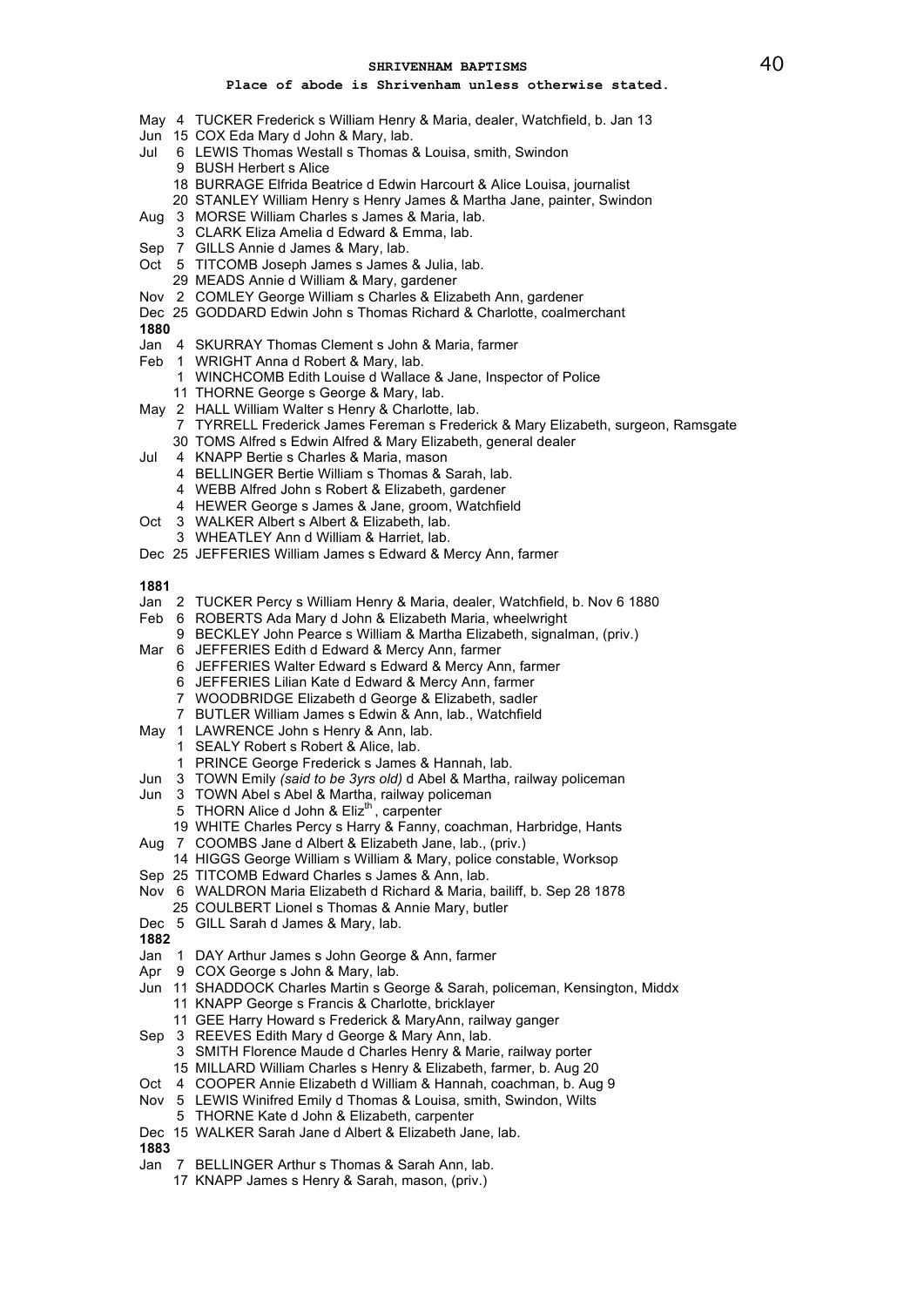# **Place of abode is Shrivenham unless otherwise stated.**

- Mar 25 BECKLEY Herbert s William & Martha, signalman G.W.R.
- Jun 13 WHITE Harry Arthur s Harry & Fanny, coachman, Harbridge, Hants
- Aug 12 HIGGS Amy d William & Mary, police constable, Worksop, Notts, b. Nov 11 1882
- 26 OLLIVER Edith Alice d Henry Charles Eaton & Alice Jane, National Schoolmaster, b. Jun 21
- Sep 2 SEALEY Elizabeth Ann d Robert & Alice, lab., b. Jul 12
- Oct 7 WHEATLEY Eliza d William & Harriet, lab.
- Nov 4 HODKINSON Martha Elizabeth d Edward & Sarah Julia, gardener, b. Sep 5
- Dec 24 SMITH Maria Louisa d George & Catherine, gardener
- **1884**
- Feb 3 SHAYLE Edith d George Walter & Ann Selina, groom, b. Dec 31 1883
- Mar 12 HALL Emily Martha d Henry & Elizabeth, servant, b. Jan 1 1867
- Apr 6 TUCKER Mary Elizabeth d William Henry & Maria, dealer, Watchfield
- May 21 CARTER William Henry s John & Elizabeth, lab., (priv.), b. May 11
- Sep 7 CLARK Mary Ann d John & Leah, lab., b. Aug 11
- Nov 2 OLLIVER Evelyn Kate d Henry Charles Eaton & Alice Jane, certified teacher, b. Sep 1
- 2 THORNE Minnie d John & Elizabeth, carpenter, b. Aug 29
- **1885**
- Feb 1 KNAPP Elizabeth Ann d William & Martha, stonemason, b. Nov 14 1884
- 28 REASON Ruth d Jesse & Sarah Ann, railway signalman, (priv.)
- Mar 1 COX Alice Kate d John & Mary, lab., b. Jan 2
	- 1 TOWN Henry Frigsby s Abel & Martha, railway porter, b. Dec 6 1884
	- 12 GREEN Jane d Thomas & Sarah, lab., Gloucester, (priv.)
	- 19 WALKER Mary Ann d Albert & Elizabeth, lab., (priv.)
- Aug 2 LAWRENCE Arthur Martin s Henry & Ann, lab.
- 19 COOPER Rose Hannah d William & Hannah, coachman
- Oct 23 MILLARD George Henry s Henry & Elizabeth, farmer
- Nov 1 CANTER Arthur Henry s Edward James & Alice Mary, servant
- Dec 31 MESSENGER William Henry John Charles s William Charles & Belinda Elizabeth, poulterer

- Jan 3 LAURENCE Mabel Winifred d James & Martha Godfrey, farmer, b. Dec 4 1885
- Feb 7 WHEATLEY Emily d William & Harriet, lab.
- 7 SPARKS Charles Percy s Charles & Matilda, policeman
- Apr 4 WALKER Louisa d Albert & Elizabeth, lab., b. Feb 28
- 4 CARTER Florence Emily d William & Ellen, gardener, b. Jan 21
- May 2 BALDWIN William Herbert s Robert & Jane, lab., b. Feb 12
- Jun 6 OLLIVER Florence Elizabeth d Henry Charles Eaton & Alice Jane, certified teacher, b. Apr 26
- Sep 5 KNAPP William s Charles & Maria, bricklayer
	- 5 KNAPP George s Charles & Maria, bricklayer
		- 5 MORSE Florence Lilian d William James & Ellen, relieving officer
		- 5 MORSE Mary Priscilla d William James & Ellen, relieving officer
		-
		- 5 MORSE Thomas James s William James & Ellen, relieving officer
		- 5 MORSE Frederick Percival s William James & Ellen, relieving officer
- Nov 7 SEALY Mercy d Sarah
- 7 CLARK Thomas Henry s John & Leah, lab., b. Sep 1
- **1887**
- Feb 6 HIGGS John s Jane
	- 6 SMITH William St Barbe s George & Catharine, lab.
	- 9 DAY William Warren s Daniel William & Sarah, baker
- Mar 6 COX Mildred Louisa d William & Mary Ann, gardener
- 9 HILL Margaret Ethel d Frederick & Laura Kate, farmer Apr 22 GROVE Wallace s George & Rose, lab., (priv.)
- May 29 WILLIS Elsie Mary d Joseph & Selina, platelayer
- 29 BELLWORTHY Sidney Edgar s William & Emily, coachman, b. Apr 24
- Jul 3 TUCKER Kate d William Henry & Maria, dealer, Watchfield
- Sep 4 LAWRENCE Louisa Emily d Henry & Esther Ann, lab.
	- 4 LYNN George Lambert s Lambert & Rose Anna, lab.
- Nov 6 GUY Emily Dawson d Thomas William & Alice Maude Mary, railway porter
- Dec 4 FULLER Alice Edith Evelyn d Thomas & Louisa Ellen, baker
- **1888**
- Feb 27 PRINCE Edith Kate d Joseph James & Olive Lavinia, bricklayer
- Apr 1 HALL Edward s Henry & Charlotte, lab., b. Jan 23
	- 1 CLARK Elizabeth Millie d John & Leah, lab., b. Jan 27
	- 1 WALKER Charles William s Henry & Harriet, lab., b. Feb 22
	- 3 CARTER Albert George s William & Ellen, gardener, (priv., received May 6)
- May 6 CARTER Thomas Nelson s John & Elizabeth, lab.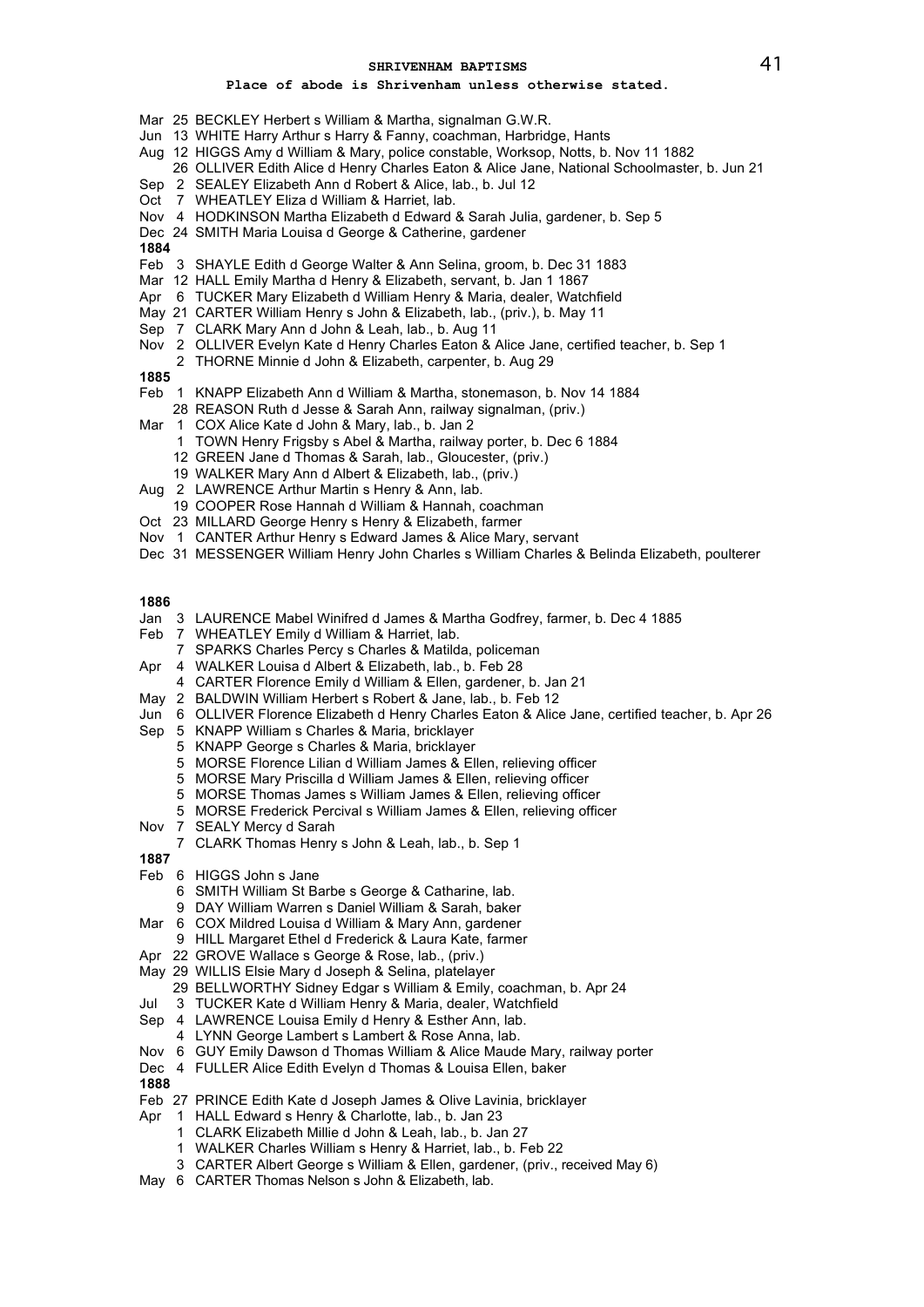# **Place of abode is Shrivenham unless otherwise stated.**

- 22 OLLIVER Charles Henry s Henry Charles Eaton & Alice Jane, certified teacher, b. Apr 22
- 27 KNAPP William Henry s William Henry & Martha, stonemason
- Jul 1 UNDERWOOD May Caroline d Adam & Mary Ann, servant, b. May 9
	- 1 ROWLAND May d William & Ann, servant, b. May 19
- Aug 5 MESSENGER Frederick George s William Charles & Belinda Elizabeth, lab., b. Mar 3
- Sep 2 WALKER Lucy Caroline d Albert & Elizabeth, lab. deceased, b. May 8
	- 2 GROVES Beatrice Louise d George & Rose, shepherd, b. Jun 22
		- 2 JONES Lilian d Frederick & Mary Ann, groom, b. Aug 1
	- 7 BASSON Albert Tucker s Jane, Bourton
- Nov 4 MORSE Frank s James & Maria, lab.
- **1889**
- Feb 20 FULLER John James s Thomas & Louisa Ellen, baker
- Mar 15 HAYDEN William Henry s James & Elizabeth Anne, lab., (priv.)
- Apr 21 LAWRENCE Reginald Charles Frogley s James & Martha Godfrey, farmer
- May 5 WALKLETT Percy s William Edward & Amelia, railway signalman, (priv.)
- 15 HILL Katherine Aurora d Frederick & Laura Kate, farmer
- Apr 23 BELLWORTHY Ethel Gertrude d William & Emily, groom, (priv., received Jun 2)
- Jun 2 WHEATLEY Frederick s William & Harriet, lab.
- Aug 4 FORD Elizabeth Helena d Walter & Helena, coachman, Mary-le-bone, London, b. Dec 16 1888 4 SMITH Eleanor Frances d George & Catharine, gardener, b. May 14
- Sep 11 COMLEY Ernest Edward s Charles & Elizabeth Ann, gardener
- Oct 6 WARREN Ethel Lilian d George & Lillian, bailiff, b. Aug 30
	- 6 CUTTING Ada Beatrice d Lance & Martha, carpenter, Hammersmith, Middx, b. Mar 25 1887
	- 6 CUTTING Albert Edward s Lance & Martha, carpenter, Hammersmith, Middx, b. Apr 5
	- 6 GUY Edith Agnes d Thomas William & Alice Maude Mary, porter, b. Sep 20
	- 6 PRINCE Olive Lavinia d Joseph James & Olive Lavinia, mason, b. Aug 18
- **1890**
- Mar 9 RICHENS Annie d James & Emma, horse trainer, b. Nov 16 1889
- Apr 6 LAWRENCE Emily d John & Sarah Ann, lab., Ashbury
	- 6 HOLDER Sidney William Henry s Sidney & Elizabeth, lab.
	- 6 CASTLE William Robert s John & Rose, lab., Swindon
- **1890 cont'd**
- Apr 6 OLLIVER Dorothy Agnes d Henry Charles Eaton & Alice Jane, schoolmaster, b. Feb 9 13 TOWN Mary Jane d Abel & Martha, railway porter
	- 20 CARTER Frederick Charles s William & Ellen, gardener, b. Jan 20
	- 20 CLARK Charles Alexander s John & Leah, lab., b. Feb 13
	- 20 EBSWORTH Dorah Mary d Sarah
	- 27 HAYDON Henry Charles s Charles & Sarah, lab., b. Feb 2
- May 25 HALL Henry John s Henry & Charlotte, lab., b. Apr 17
- Jun 22 BENNETT Gertrude Eliza d George Stephen & Sophia, shoemaker, Swindon, b. May 9
- Jul 3 FULLER Nellie Louisa d Thomas & Louisa Ellen, baker
- Sep 14 FLUCK Walter Edward s Walter & Emma Maria Ellen, carpenter, b. Aug 6
- Oct 5 BASSON William Alfred s William & Emma Jane, lab., Bourton, b. Apr 25
- 5 BUTLER George s Charlotte
- Nov 2 HAYDON Emily Rose Ellen d James & Elizabeth Ann, lab.
- 2 BALDWIN Gertrude Florence d Robert & Jane, lab.
- Dec 25 UNDERWOOD Daisy Ethel d Adam & Mary Ann, lab., b. Oct 20, (priv., received Jan 25 1891)
- Dec 25 UNDERWOOD Frederick Charles s Adam & Mary Ann, lab., b. Oct 20, (priv., received Jan 25 1891)
- **1891**
- Feb 1 CHIVERS Ethel Alice d John Albert & Hannah, carpenter, b. Nov 21 1890
- Mar 1 WILLIS Beatrice Louisa d Joseph & Selina, plateleyer, b. Jan 11
- May 10 BENNETT Ernest John s Samuel Thomas & Elizabeth Jane, boiler smith, Swindon, b. Apr 15 17 BEVAN Cecil Percy s Joseph William & Emily Louisa, lab., New Swindon, b. Mar 31
- Jul 19 PRINCE George Alexander s Joseph James & Olive Lavinia, mason, b. May 16
- Oct 25 MESSENGER Ellen Selina d William Charles & Belinda Elizabeth, lab.
- Nov 8 WHEATLEY William Arthur s William & Harriet, lab.
	- 15 SMITH Emily d George & Catherine, groom, b. Sep 15
	- 29 HAYDON Lizzie Annie d Charles & Sarah, lab.
- Dec 6 CARTER Ellen Kate d William & Ellen, gardener, b. Sep 19
	- 20 FLUCK Margaret Mary d Walter & Emma, carpenter, b. Nov 21
		- 27 WILTSHIRE Alfred John s Thomas & Charlotte, lab., b. Sep 4

- Jan 31 JONES Frederick William s Fred<sup>k</sup> & Mary Ann, lab., b. Dec 3 1891
- 31 JUDD Samuel James s James & Jane, lab., Bourton, b. May 14 1891
- May 15 MORSE Ellen Elizabeth d William James & Ellen, relieving officer, b. Jan 3 1878
	- 15 MORSE Minnie d William James & Ellen, relieving officer, b. Jul 15 1879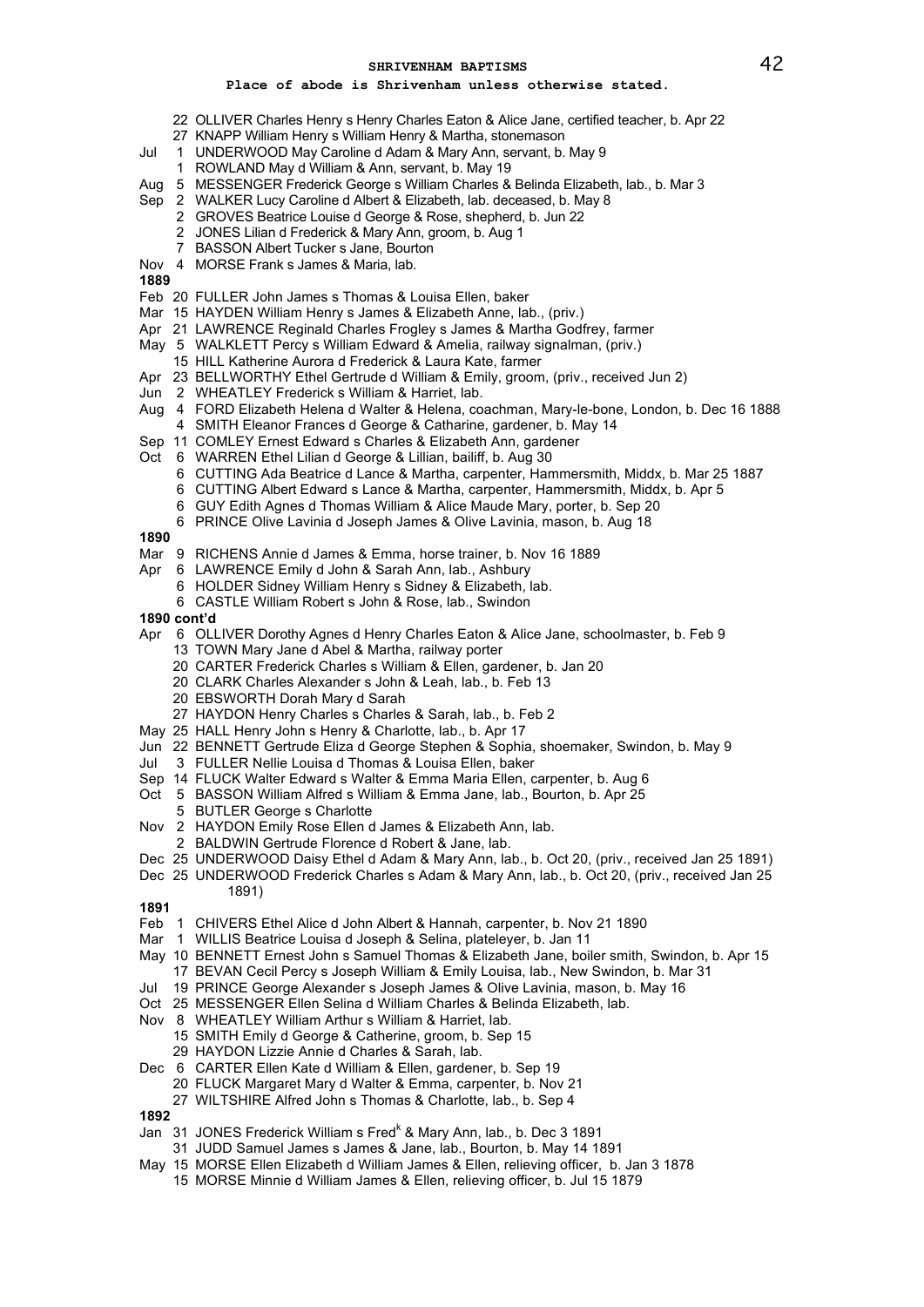- 15 MORSE Mabel Jane d William James & Ellen, relieving officer, b. Jul 15 1882
- 15 MORSE John Pembroke Heys s William James & Ellen, relieving officer, b. Jun 5 1884
- Jun 26 BANNISTER Ellen Annie d Alfred & Elizabeth, silversmith, b. Mar 31
- 30 HOBBS William Joseph s William Joseph & Jeanetta, bricklayer, Swindon, b. Apr 20
- Jul 6 HAYDON James s James & Elizabeth Ann, lab., b. Jul 2, (priv., died Jul 7)
- Aug 7 RICHENS Henry s James & Emma, dealer, b. May 5
	- 7 CASSELL Arthur John s John & Rose, lab., Gorse Hill, Swindon, b. May 24
- Sep 17 LAWRENCE Ida Dorothy d James & Martha Godfrey, farmer, b. Aug 11
- Nov 20 BATT Ethel Mabel d John Henry & Sarah, cowman, b. Oct 14
- Dec 11 GROVES Walter s George & Rose, shepherd, (priv.), b. Jul 21
- 25 FULLER Charles Robert s Thomas & Louisa Ellen, baker, b. Aug 25
- **1893**
- Jan 1 OLLIVER Madeline Rose d Henry Charles Eaton & Alice J., schoolmaster, b. Nov 26 1892 15 MESSENGER Albert Thomas s William Charles & Belinda Elizabeth, lab., b. Dec 5 1892
	- 22 ROWLAND Eva d William & Ann, beer retailer, b. Dec 20 '92
- Feb 5 KEYLOCK Annie Blanche d Sidney & Alice, life guardsman, Windsor, b. Dec 20 1892
- 26 BALDWIN Thomas Alfred s Robert & Jane, lab., b. Jan 8
- May 7 WILLIS Dorothy Ellen d Joseph & Selina, lab., b. Mar 15
- Sep 3 CHOULES Frederick James s Joseph & Charlotte, lab., b. Nov 24 1892 24 HALL Ellen d Henry & Charlotte, lab., b. Jul 26
	- 24 CLARK Alice Leah d John & Leah, lab., b. May 7
- **1894**
- Jan 14 RICHENS Charles s James & Emma, dealer, b. Oct 21 1893
	- 21 WAINE Ellen d William & Emma, lab., b. Dec 23 1893
- Mar 4 UNDERWOOD Frederick Ernest s Adam & Mary Ann, gardener, Little Coxwell, b. Dec 14 1893 11 PRINCE Beatrice Florence d Joseph James & Olive Lavinia, mason, b. Jan 9
- 25 BENNETT Elsie Amelia d Samuel Thomas & Amelia, boiler smith, Swindon, b. Feb 2
- Apr 15 WHEATLEY Charles s William & Harriett, lab., b. Feb 9
- 15 JONES Francis George s Frederick & Mary Ann, lab., b. Mar 6
- May 6 FULLER Oliver Victor Thomas s Thomas & Louisa, baker, b. Feb 17
	- 13 BROOKE Beryl Mary d John Charles Evelyn & Violet Mary, Hinton, Northants, b. Apr 2
	- 13 YEATES Thomas Frank s George Saunders & Harriett Eliza, cabinet maker, b. Feb 23
- **1894 cont'd**
- Jun 3 ROUSE William John s William & Annie, lab., Ashbury, b. Mar 13
- Jul 8 BEAVEN Mary Louisa d Joseph William & Emily Louisa, lab. G.W.R. works, Gorse Hill, Swindon, b. May 2
- Aug 19 JEFFERIES Beatrice Sarah d Arthur William & Hannah Maria, waggon builder, Upper Stratton, Wilts, b. May 3
	- 19 FOARD Margaret Lucy d Richard Ambrose & Lucy, woodturner, New Swindon, b. Jun 13
- Oct 14 HUTT Hilda Mabel d Henry & Emma, farmer, b. Jul 27
- 28 TITCOMBE Albert Joseph s William Thomas & Mary Jane, gardener, b. Sep 15
- Nov 4 HAYDON James s James & Elizabeth Ann, lab., Bourton, b. Jul 25
- Dec 14 BASSON Edith Mary d Robert & Sabina, lab., Bourton, b. Dec 10, (priv. died)
- **1895**
- Mar 3 HUNT Edith May d George William & Lily, lab., b. Mar 9 1894
	- 3 HUNT George Frederick s George William & Lily, lab., b. Jan 26
	- 17 LAWRENCE Ethel Irene d Harry & Annie, lab., b. Dec 15 1894
- Apr 14 CURTIS Diane d Reginald Salmond & Hilda Margaret, Capt. Royal Marines, Heath End, Farnham, b. Feb 8
- Jun 2 BROOKE Basil Charles Barrington s John Charles Evelyn Hope & Violet Mary, Hinton, Brackley, b. Apr 6
	- 16 CLARK Percy Douglas Lionel s John & Leah, lab., b. Mar 21
	- 30 BUTLER Evelyn Florence Bennett d William & Louisa Sophia, farmer, The Firs, b. Jun 1
- Jul 14 WILLIS Susan d Joseph & Selina, lab., b. May 25
- 21 BUTLER Gordon Bradshaw s Charles W. & Helen Gordon, Bourton House, b. May 6
- Aug 4 RICHENS Margaret Clara d James & Emma, horse dealer, b. Jun 7
- 11 MESSENGER Ernest Walter s William Charles & Belinda Elizabeth, lab., b. Jun 22
- Oct 6 YEATES Edith Rosalind d George Saunders & Harriett Eliza, cabinet maker, b. Jul 27
- Dec 1 STEVENSON Edward Ernest s Charles & Elizabeth, lab., b. Dec 10 1887
	- 1 STEVENSON Frank Josiah s Charles & Elizabeth, lab., b. Oct 9
	- 22 MILDENHALL Beatrice Elizabeth Jane d Edward & Sarah Jane, lab., b. Nov 11
- **1896**
- Feb 9 BERRIDGE Marjorie d Thomas & Lydia Mary, gardener, b. Jan 7
	- 24 FORTH Walter George, b. 1878 (conditionally baptised)
	- 26 HALL Thomas s Henry & Charlotte, lab., b. Feb 1, (priv., received into church Apr 5)
	- 26 HALL Albert s Henry & Charlotte, lab., b. Feb 1, (priv., received into church Apr 5)
	- 28 HUTT Elsie Emma d Henry & Emma, farmer, b. Jan 9, (priv., received into church Apr 12)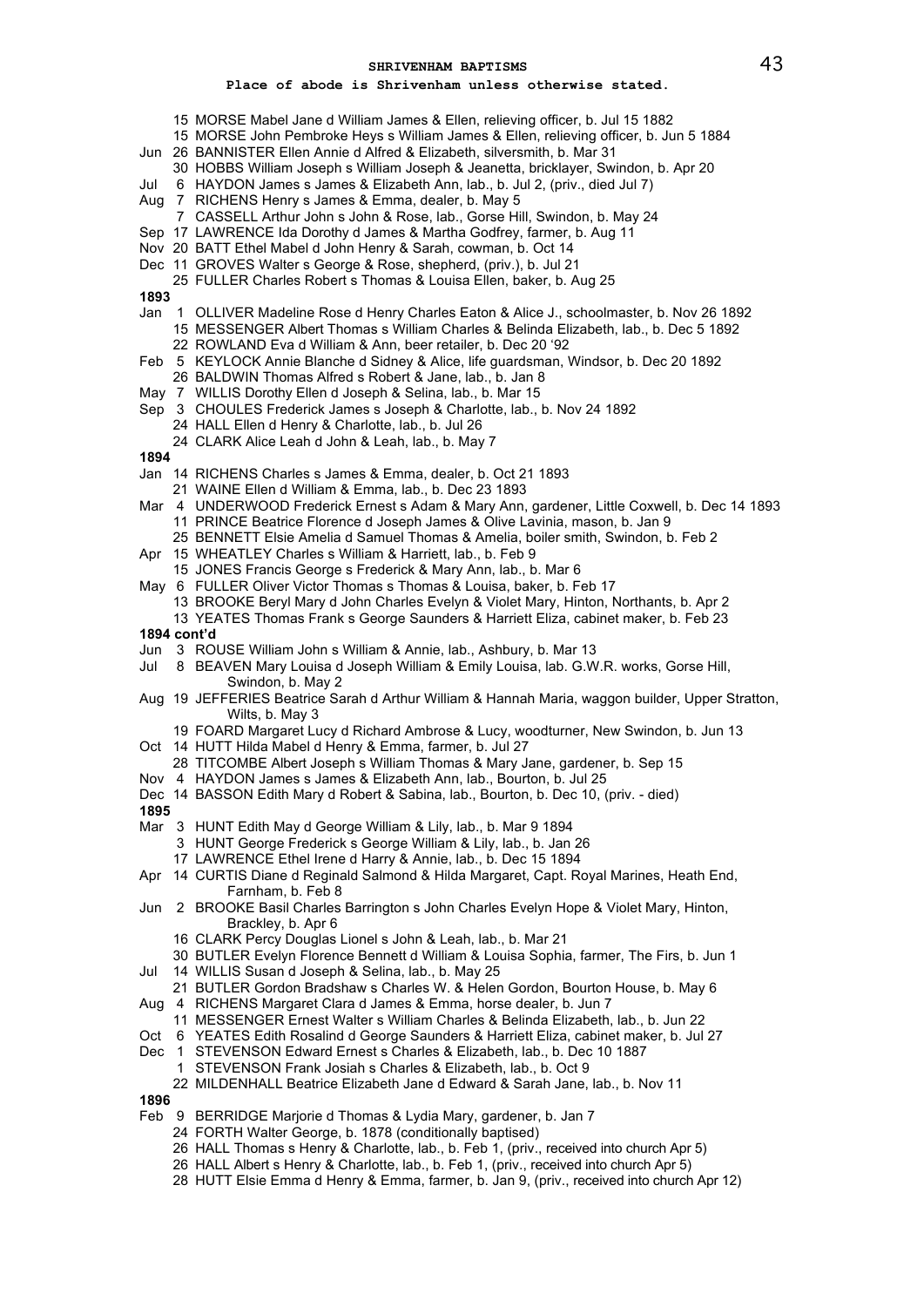# **Place of abode is Shrivenham unless otherwise stated.**

- Apr 5 JONES Charles Edward s Frederick & Mary Ann, cowman, Woodhill Farm, Wantage, b. Mar 9 12 WILSON Elizabeth Gladys d James Henry & Caroline Mary, farmer, Elm Tree House, b.
	- Mar 10
- May 14 DANIELL Ronald Stanley Legeyt s Francis Frederick & Harriet Edith, Shrivenham House, h Anr 22
	- 24 FLINT George Patrick s George Frederick & Elizabeth Kate, commercial traveller, 78 Mercers Rd., Holloway, London, b. Mar 27 1895
- Jul 19 WHEATLEY Edith Mabel d William & Harriett, lab. (deceased), b. May 17
- 19 BALLINGER Nora Annie d Edmond & Elizabeth, gardener, b. Jun 22
- Aug 2 WARREN Frederick James s Frederick & Louisa, packer on G.W.R., Upper Stratton, b. Jun 3 9 BUTLER Bernard St John s William & Louisa Sophia, farmer, South Marston, b. Jul 5
- Oct 18 WAINE William Arthur s William (deceased) & Emma, lab., b. Sep 24
- 25 PRINCE Joseph William s Joseph James & Olive Lavinia, mason, b. Sep 19
- Nov 15 FULLER Happy d Thomas & Louisa, baker, b. Aug 19
- **1897**
- Jan 3 LETHEREN John Thomas Alexander s William & Elizabeth Ann, stud groom, b. Dec 8 '96 10 BUCKLAND Reginald William John s William & Emily, cowman, b. Nov 4 1896
- Feb 26 HAYDON William James s Charles & Sarah, lab., b. Feb 6 1896 (priv. died)
- Mar 1 WALKER Elijah s Henry & Harriet, lab., b. Nov 15 1896, (priv.)
- Apr 11 ENSTONE Sidney John s George & Mary Ann, lab., b. Mar 20 1891
- May 9 YEATES Florence Victoria Maud d Harriet Eliza & George Saunders, cabinet maker, b. Apr 5 16 CARTER Norah Irene Hariet d George & Emily, lab., b. Mar 16
	- 23 RICHENS Florence Victoria d James & Emma, horse dealer, b. Apr 4
- Jul 11 BARRETT Sarah Ann d Francis & Louisa, farm lab., b. Feb 23 1883
- Aug 1 DIKE Madeline d Thomas & Sarah Ann, coachbuilder, b. Jun 28
	- 2 KINGSTON Florence Elizabeth d George & Caroline, farm lab., b. May 26
	- 8 HAYWARD Jubilee Joseph George s Joseph & Fanny Elizabeth, lab. G.W.R., b. Jun 5
- Sep 26 OLLIVER Winifred Grace d Henry Charles Eaton & Alice Jane, schoolmaster, b. Aug 3
- Oct 27 HOBBS Lucy Amelia Jeanetta d Joseph & Jeanetta, masoner, Gorse Hill, Swindon
- Nov 21 CARTER Frederick James s Charles & Emily, platelayer, b. May 5
- Dec 14 FAIRWEATHER Edith Alice Nellie d John (deceased) & Edith, b. May 26 1890 26 HUTT Hubert Arthur s Henry & Emma Maria, farmer, b. Nov 2

- Jan 16 STRAW Violet Lilian d Lewis Arthur & Annie, coachman, b. Jun 6 1897
- Feb 6 TITCOMBE Alice Sarah Jane d William Thomas & Mary Jane, gardener, b. Dec 22 1897
- Apr 10 GROVES Harold Ernest s George & Rose, shepherd, b. Mar 6
- May 8 WILLIS Eleanor Amy d Joseph & Selina, platelayer, b. Apr 3
- 16 BALLINGER May d Edmond & Elizabeth, gardener, b. May 14, (priv. died)
- Jul 10 BERTRAM Helen Cynthia d Robertson Fuller & Elizabeth Maude, Beckett, b. Jun 7
- Aug 7 BUTLER Helen Mary Norrie d Charles William & Helen Gordon Norrie, Bourton House, b. Jul 7
- 14 WARREN George William s Frederick & Louisa, platelayer, Upper Stratton, Nr Swindon, b. Jun 26
- Sep 25 POOLMAN Douglas George Evelyn s Henry John & Ellen, butler, Swindon, b. Jun 27
	- 25 WRIGHT Herbert George s Herbert & Rosa Elizabeth, gardener, b. Aug 20
		- 25 FAIRTHORNE Richard Berkley s Berkley William & Kathleen Louisa Vere, brewer, Faringdon, b. Aug 13
		- 25 STRAW Lewis Henry s Lewis Arthur & Annie, coachman, b. Jun 24
- Oct 9 JONES Elizabeth Ann d Frederick & Mary Ann, groom, b. Aug 13
- Dec 4 BERRIDGE Kathleen Muriel d Thomas & Lydia Mary, gardener, b. Nov 8
	- 4 YEATES Gladys Lilian d George Saunders & Harriett Eliza, cabinet maker, b. Oct 1
		- 25 CARTER William Henry Joseph s George & Emily, lab., b. Nov 23
- **1899**
- Jan 1 DIKE Winifred Kate d Thomas & Sarah Ann, coachbuilder, b. Nov 8 1898
	- 22 HALL Winifred d John & Jane, lab., Gorse Hill, Swindon, b. Jan 22
- May 5 FORD Harry Barker s Elizabeth, b. Sep 3 1898, (priv.)
- 7 HUTT Ivy Margaret d Henry & Emma, farmer, b. Mar 6
- Jul 9 EBBSWORTH William Henry s Albert & Charlotte, lab., b. May 12
- Oct 8 STEVENS Evelyn May d Arthur John & Mary Ann, carter, b. Jul 16
- 22 DIKE William Lewis s Thomas & Sarah Ann, coach builder, b. Sep 4
- 22 PARTRIDGE Gladys May d Percy & Emily Ann, New Swindon, b. Jul 21
- Dec 3 BATT Florence Helen Annie d John Henry Philip & Florence Lilian, signalman G.W.R., b. Oct 3 **1900**
- Mar 4 WALKER Gladys Langston d John Albert & Fanny Elizabeth, G.W.R. railway ser<sup>t</sup>, b. Dec 7 1899
- Apr 11 REASON Annie Louisa d Robert Francis & Mercy Priscilla, packer G.W.R., b. Feb 23
	- 15 BERRIDGE Roy s Thomas & Lydia Mary, gardener, b. Feb 23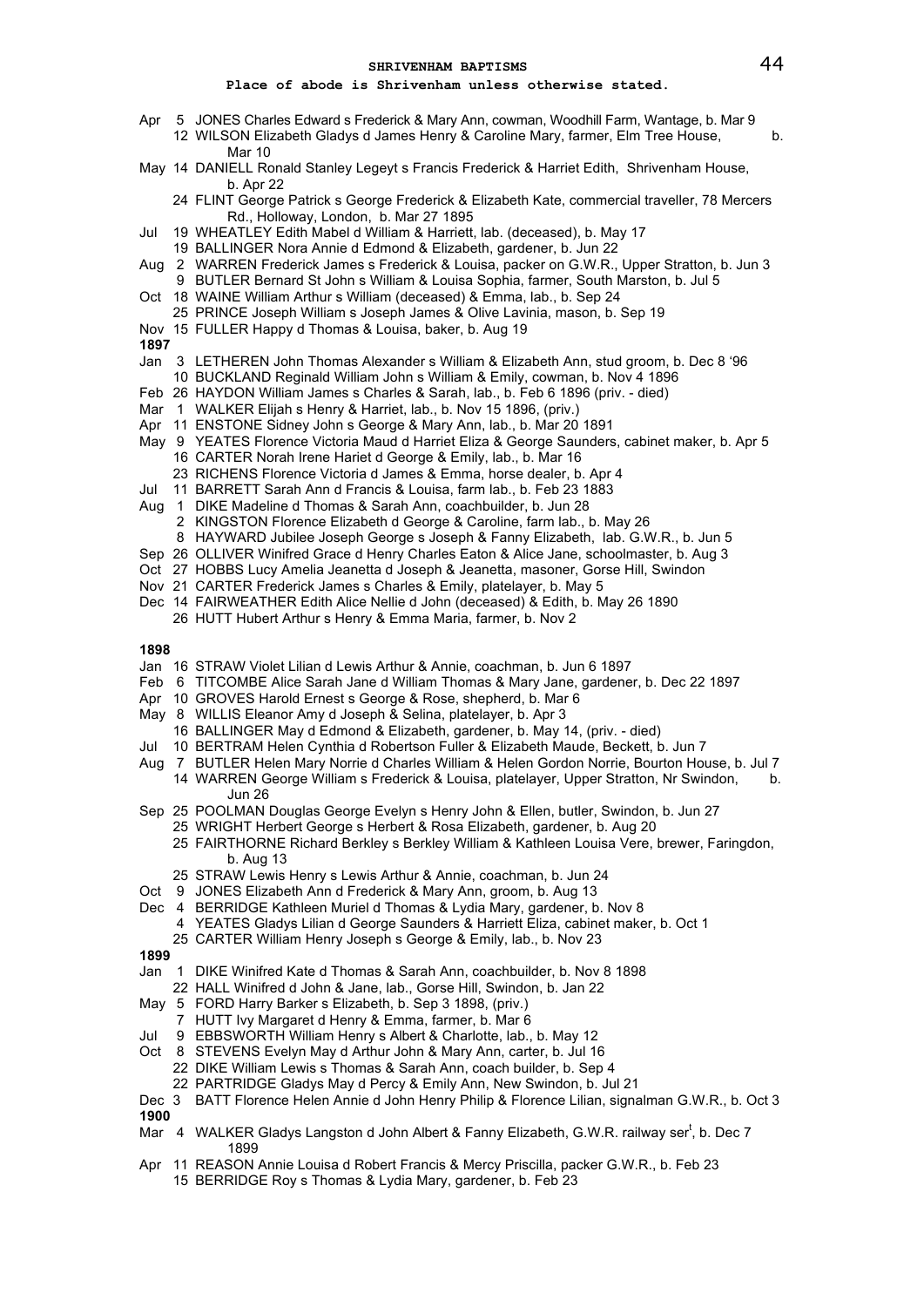# **Place of abode is Shrivenham unless otherwise stated.**

- 15 HALL Edith Kate d Henry & Charlotte, lab., b. Feb 13
- 15 FLUCK Dulcie Marion d Walter & Emma Maria Helen, carpenter, b. Feb 18
- 22 PEARCE Ernest Robert s Robert New & Edith Annie, lab., b. Mar 12
- May 6 WILLIS Edith Selina d Joseph & Selina, lab., b. Apr 3
- 24 KENNARD Gwendoline Nancy d David Gerald & Madeline Brown, doctor, Faringdon, b. Apr 21
- Jul 1 CAMPLING Sidney Edward s George & Emma Ellen, electrical engineer
	- 29 PRINCE Herbert Alexander s Joseph James & Olive Lavinia, mason, b. Jun 4
	- 29 CARTER Kathleen Louisa d George & Emily, carter, b. Jun 25
- Aug 5 YEATES Reginald Roberts s George Saunders & Harriet Eliza, cabinet maker, b. Jun 7
- Sep 16 SELF Nellie d Reas Albert Ernest & Emily, innkeeper, b. Jun 26
	- 16 JONES Albert Edward s Frederick & Mary Ann, groom, b. Mar 30 30 BALLINGER Maud Irene d Edmund & Elizabeth, G. W. R. works, Swindon, b. Jul 5
	- 30 REYNOLDS Elizabeth Alice d Richard & Alice Elizabeth, postman, b. Aug 1

- Jan 13 EBSWORTH Reginald George s George & Eliza, groom, b. Nov 14 1900
	- 20 DIKE Ernest Reginald s Thomas & Sarah Ann, coachbuilder, b. Nov 4 1900, (priv.)
- Mar 3 KENYON Annie Doris d Maurice Owen & Selina Mary, journalist, London, b. Dec 28 1900
- 26 SNOOK Henry Harvey s William John & Grace, farmer, Ruffen's Wick, Ashbury, b. Mar 21, (priv.)
- May 26 BRERETON Christina Laura d Charles Abdy & Ethel Christina, clerk in Holy Orders, The Parsonage, Watchfield, b. Apr 6
- Jun 2 HALL Muriel Alice d Arthur & Florence, signalman, b. Mar 21
- Jul 5 REASON Jesse Edmond s Robt Francis & Mary Priscilla, packer G.W.R., b. Jul 5, (priv., bapt by doctor)
	- 5 REASON Lily d Robt Francis & Mary Priscilla, packer G.W.R., b. Jul 5, (priv.bapt by doctor)
- Aug 4 MOSS Reginald Victor s Thomas & Elizabeth Ann, signalman G.W.R., b. Jun 21
	- 4 PEACEY Annie Patricia d Robert & Emily Maria, assurance agent, b. Mar 17
		- 4 ANJER Laura Annie d William & Fanny, lab., b. Jun 21
	- 11 FLINT Reginald Holt s George Frederick & Elizabeth Kate, secretary for public company, 20 Dancer Rd., Munster Park, Fulham, b. Jun 1896
- Oct 10 BERRIDGE Kenneth s Thomas & Lydia Mary, gardener, b. Jul 31, (priv., received into church Nov 10)
	- 20 BASELEY Doris d John Selby & Kate Isabel, relieving officer, b. Sep 19
	- 27 SMITH Herbert John s John & Lucy Anne, lab., b. Aug 31
- **1901 cont'd**
- Nov 17 RICHENS Laura d James & Emma, horsedealer, b. Oct 13
- 24 ILOTT Frances Edith Mary d James & Maria, insurance agent, b. Sep 12
- **1902**
- Jan 5 YEATES Marian Alice d George Saunders & Harriett Eliza, cabinet maker, b. Nov 30 1901 12 BUCKLAND Albert Ernest s Frank & Helen, farm lab., b. Nov 6 1901
	- 19 FOARD William Douglas s Thomas Baxter & Mary Jane, machinist, b. Nov 29 1901
- Feb 2 CARTER Georgina Emily d George & Emily, carter, b. Dec 27 1901
- Mar 23 GROVES Gladys d George & Rose, shepherd, b. Jan 28
- May 4 ALLEN Minnie d George & Annie, lab., b. Feb 20
	- 11 HUTT Marjorie d Henry & Emma, farmer, b. Mar 8
- Jun 9 WILLIS Joseph Edward s Joseph & Selina, platelayer, b. Jun 9, (priv., bapt by doctor, received into church Aug 3)
	- 15 PARTRIDGE Beatrice May d Edward & Edith Annie, lab., b. Nov 28 1901
- Aug 3 EBSWORTH Osbert Edward s George & Eliza, groom, b. Jun 20
- 22 HAYNES Edith Florence d Frederick William & Florence, West Kensington, London, b. Jul 30 **1903**
- Apr 12 HALL Stella Irene Gertrude d Arthur & Florence Louise, signalman G.W.R., 63 East St., St Helens, Abingdon, b, Nov 2 1902
- May 27 ALLEN Lilian d George & Annie, lab., b. May 27, (priv. died)
	- 27 ALLEN Lottie d George & Annie, lab., b. May 27, (priv. died)
		- 31 FOARD Thomas John s Thomas Baxter & Mary Jane, machinist G.W.R., b. Apr 5
	- 31 WARREN Albert Edward s Frederick & Louisa, platelayer, b. Apr 30
- Oct 4 ILOTT John Edward s James & Maria, lab., b. Jul 13
- Dec 16 BASELEY John Selby s John Selby & Kate Isabel, relieving officer, b. Oct 23
- **1904**
- Jan 3 KNAPP Reginald Frank Paten s Frank & Gertrude, mason, b. Oct 27 1903 13 WHITEHEAD Thomas Bowill s Robert Bowill & Rosalie Emily, Doon Broadford, Co. Clare, Ireland, b. Dec 13 1903
	- 24 SIMS Eva Gladys Mary d William & Elizabeth, lab., b. Nov 24 1903
- Feb 28 TITCOMBE Violet Mary d William Thomas & Mary Jane, gardener, b. Dec 29 1903
- 28 PARTRIDGE Edward Holdsworth s Edward Holdsworth & Edith Annie, lab., b. Jan 5
- Apr 3 PONSFORD Walter Ernest s Walter & Alice, policeman, b. Dec 23 1903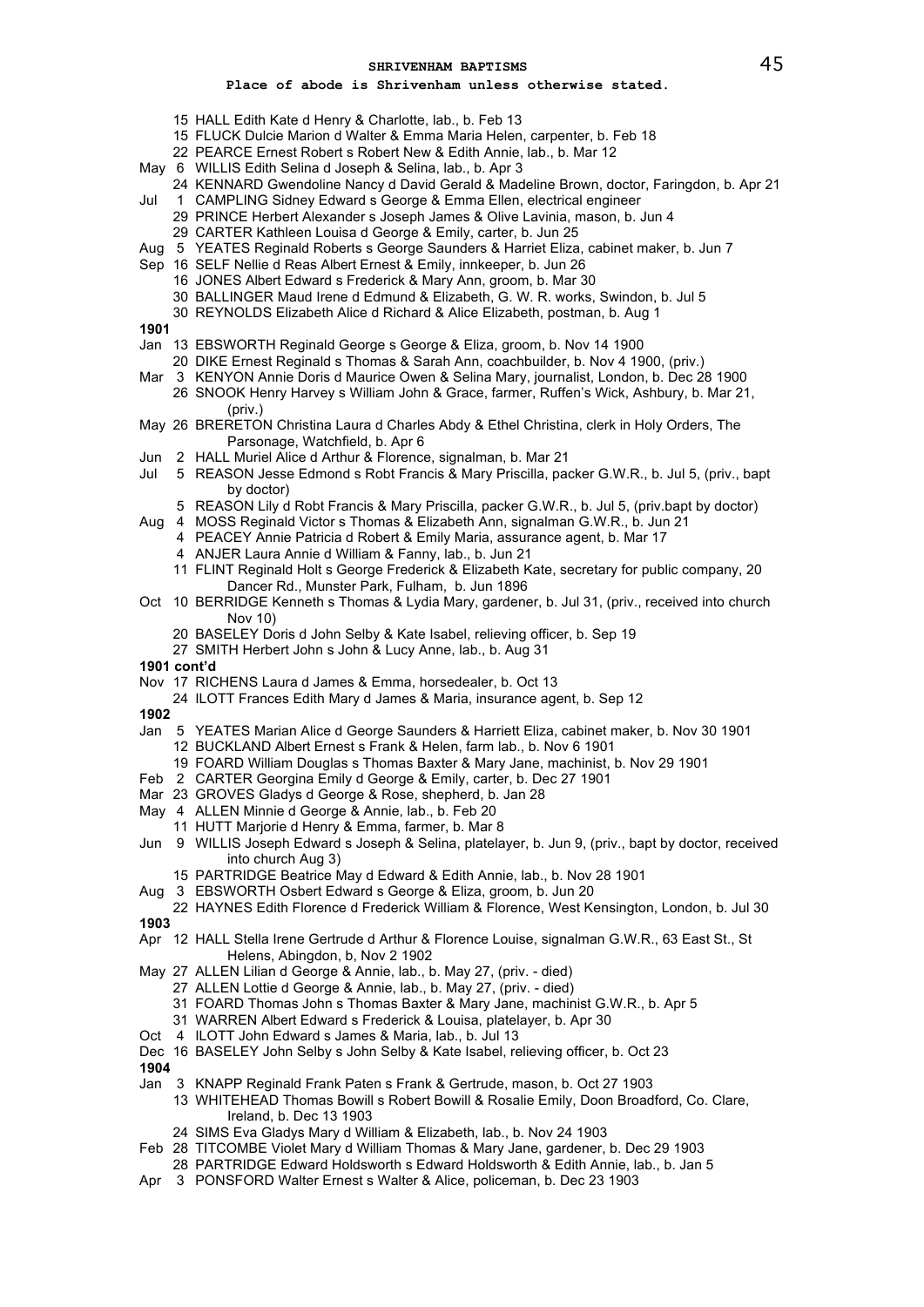# **Place of abode is Shrivenham unless otherwise stated.**

- May 8 REASON Jesse Edmund Robert s Robert & Mercy, packer G.W.R., b. Mar 15
	- 22 HEWER Beatrice Florence d Arthur Edward & Susannah, lab., East Hagbourne, Didcot, b. Feb 14
- Jul 10 MORTIMER Annie Marion Eliza d Charles & Emily, lab., b. Jun 1
- Aug 21 ROGERS Ethel Mary d William Thomas & Ellen, lab., Stainswick Cottage, b. Jun 15
- 28 CARTER Alfred James s Thomas & Maria, lab., Compton Rd. Cottage, b. Aug 3
- Nov 13 YATES Harold Reginald s George Thomas & Harriett, lab., Bourton, b. Oct 13
- Dec 18 EBSWORTH Walter Frederick s George & Eliza, groom, b. Sep 11
- 19 WARREN George s Frederick & Louisa, platelayer, b. Nov 27, (priv. died)
- **1905**
- Feb 12 SKUSE Beatrice Mary d John & Fanny, dairyman, b. Dec 16 1904
- Mar 26 FOARD Arthur Barker s Thomas Baxter & Mary Jane, insurance agent, b. Jan 29
- Apr 2 STRATTON William John s George & Elizabeth Ann, farm lab., b. Feb 26
	- 16 CARTER Noble Herbert Frederick s George & Emily, carter, b. Mar 2
	- 16 CARTER Ida Alice Margaret d George & Emily, carter, b. Mar 2
- Jul 2 CARTER Rose Ellen d William & Emily, carter, Friars Mill Cottage, b. Jan 16 1904
	- 16 ILOTT Walter James s James & Maria, roadman, b. Jun 5
	- 16 PAGE Walter Ernest s Joseph Charles & Rose, lab., b. May 9
- Sep 17 GROVES Iris Rose d George & Rose, shepherd, b. Jul 18
- Oct 15 HUNT Irene Mary d Frank Ernest & Annie, station master G.W.R., b. Nov 19 1903
	- 25 HUNTINGFORD Marjorie d George Tremenheere & Mary Wilberforce, civil engineer, b. Sep 22
- Nov 5 UNDERWOOD Ada Lilian d William John & Ada, gardener, b. Aug 9
- Dec 31 JUDD Elsie May d David & Jane Elizabeth, lab., b. Nov 3
- 31 BARKER John Martinson s John & Elizabeth, engineer, b. Oct 22

**1906**

- Jan 7 MORTIMER Dulcie Jane d Charles & Emily Jane, lab., b. Oct 14 1905
- Mar 4 BUCKLAND Alexander George s Frank & Helen, lab., b. Dec 9 1905
	- 4 BUCKLAND Jesse Chandler s Frank & Helen, lab., b. Dec 9 1905
- May 27 PARTRIDGE Reginald George s Edward Holdsworth & Edith Annie, lab., b. Mar 12
- Jul 1 CARTER Maud Leah d Charles & Emily, lab., b. Apr 19
- 12 SAGE Dulcie Amy d Edwin Banwell & Dulcie Amy, butcher, b. Jun 1
- Aug 26 CARTER Edith May d Thomas & Maria, lab., Bourton, b. Jul 3
- Sep 9 CARTER Ernest Edward Thomas s William & Emily, carter, Fryers Mill Cottage, b. Jul 27
- Dec 9 DAUSON Violet Mercy d Myles & Lily, wellsinker, b. Nov 18
- 9 DAUSON Margaret Elsie d Myles & Lily, wellsinker, b. Nov 18

- Jan 20 CHANDLER Nevil William Druce s William Albert & Alice, engineer, b. Oct 25 1906
- Feb 3 POUND Gustavius Henry James s Stephen & Caroline, jeweller, b. Mar 15 1896
	- 3 POUND Doris Evelyn d Stephen & Caroline, jeweller, b. Dec 15 1897
	- 3 POUND Gwendolen d Stephen s Stephen & Caroline, jeweller, b. May 21 1899
	- 3 POUND Kathleen Muriel Edith d Stephen & Caroline, jeweller, b. Aug 2 1901
	- 3 POUND Stephen s Stephen & Caroline, jeweller, b. Jun 2 1905
- Mar 31 FOARD Kathleen Mary d Thomas Baxter & Mary Jane, insurance agent, b. Dec 22 1906 31 HODSON George Alexander William s William David Albert & Julia Cordelia, Royal Marines, b.
	- Dec 16 1906
	- 31 HEWER Edward James s Arthur & Susanna, lab., b. Feb 17
- Apr 7 EBSWORTH Hilda Alice d George & Eliza, stableman, b. Jan 20
	- 15 WHEELER Amelia Jane d Alice Grace, The Locks, Longcott, b. Feb 22
- May 12 NEW Arthur Henry s Elijah & Louisa, lab., b. Jan 29
- 19 EDMONDS Muriel Edith d Frederick James & Martha Jane, builder, Brighton, b. Dec 14 1906 Jun 16 REASON Robert Francis s Robert & Mercy, packer G.W.R., b. Apr 17
- 23 WARREN Ethel d Frederick & Louisa, platelayer G.W.R., b. Oct 22 1906
- Jul 21 REEVES Hilda Evelyn Ivy d Henry & Esther Rose, gamekeeper, b. May 13
- Aug 18 BUCKLAND Beatrice Mary d Alfred & Thirza, lab., b. Jul 23
- Sep 15 CLIFTON Solomon William Sydney s William & Mary Anne, lab., b. Jun 2 1900
	- 15 CLIFTON Doris Elizabeth d William & Mary Anne, lab., b. Dec 3 1902
	- 15 CLIFTON Olive Gwendoline d William & Mary Anne, lab., b. Aug 24 1904
	- 15 CLIFTON Donald Percy Victor s William & Mary Anne, lab., b. Jun 20
	- 15 RICHENS William Frederick James s James & Emma, horse dealer, b. Jul 22
- Nov 17 PAGE Kathleen Mabel d Joseph Charles & Rose, gardener, b. Sep 25
- Dec 10 DIKE Thomas Alfred s Thomas & Sarah Ann, carpenter, b. Dec 10, (priv. died Dec 11)
- 15 PONSFORD Edward Michael s George Walter & Alice Julia, police constable, b. Nov 29 **1908**
- Feb 16 SHEPPARD Richard Llewellyn s Llewellyn & Leah Rhoda, baker, Wanborough, Wilts, b. Jan 12
	- 27 BLANDFORD Beatrice Mary d Robert Frank & Beatrice Sophia, grocery stores manager, b. Jan 18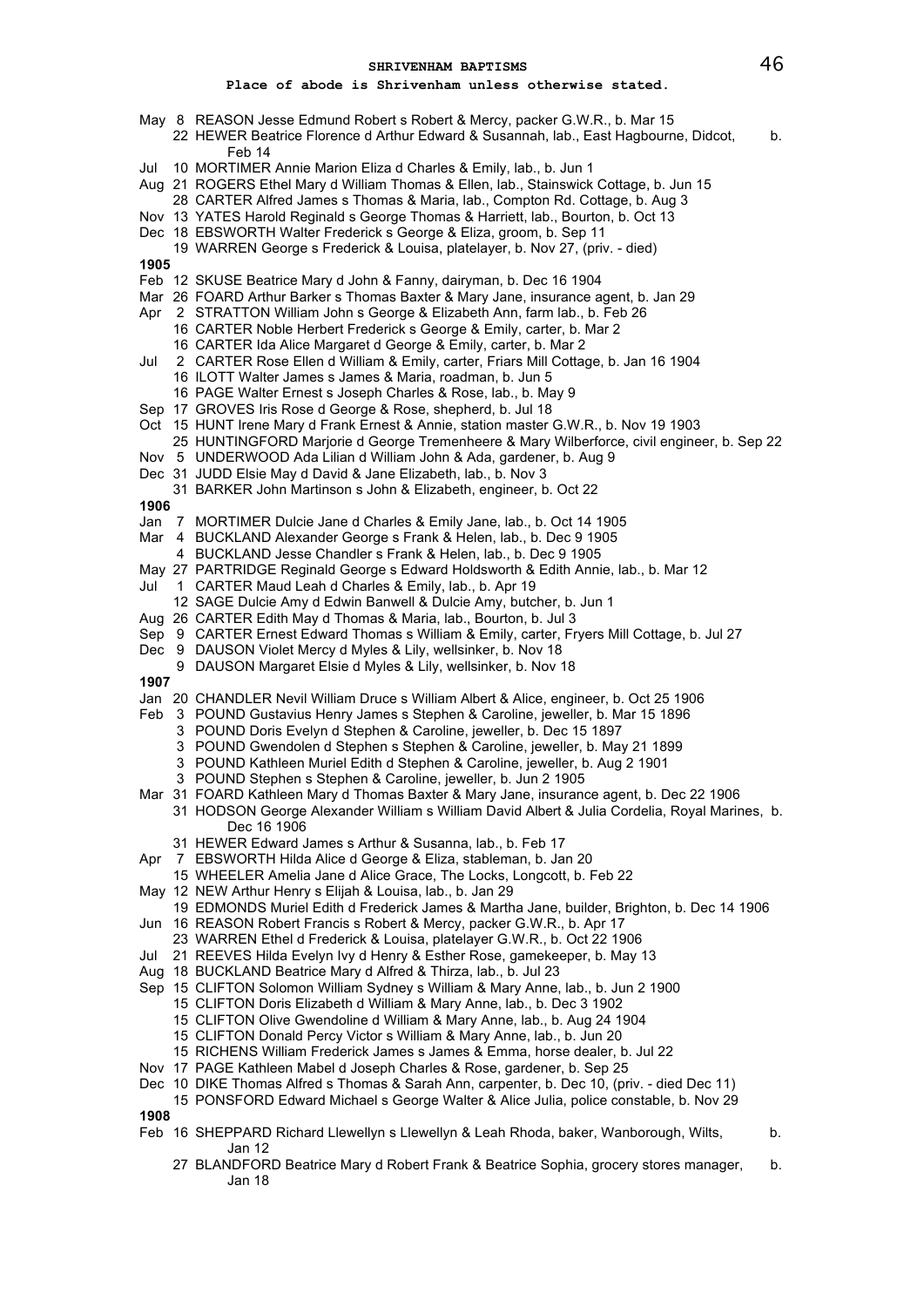- May 17 ANGER Hilda May d William & Fanny, lab., b. Mar 21
	- 17 CARTER Nelson George s George & Emily, carter, b. Apr 17
	- 24 MANNERS Frank Bennett s Henry Howard & Florence Matilda, bailiff, Chapel Wick Farm, Ashbury, b. Mar 2
	- 31 TIPPING Norman Henry s William James & Emma, farmer, Bechunaland, S. Africa, b. Nov 3 1906
- Jul 5 PARTRIDGE Cecil William s Edward & Edith Annie, lab., b. Apr 19
	- 5 PARTRIDGE Percy Charles s Edward & Edith Annie, lab., b. Apr 19
	- 5 HART Kenneth Miles s Joseph Samuel & Mildred Edith, brewer, Elm Tree House, b. Jun 9
	- 27 CLARK Mabel Leah d Alice Leah, b. Jun 25
- Sep 27 POUND Robert Victor s Stephen & Caroline, jeweller, b. Jun 23
- 27 WHEELER Selina Annie d George & Annie Louisa, lab., b. May 30
- Oct 16 JOYCE Louisa Florence d Edwin & Frances, chauffeur, 3A Blue Ball Yard, London, S.W., b. Aug 9 1905
- Dec 27 PHIPPS Phyllis Louisa Alice d Herbert & Norah Emily, assistant licensed victualler, b. Nov 30 **1909**
- Jan 24 UNDERWOOD Edward Frank s William John & Ada, gardener, b. Jan 10
- 24 PARROTT Margaret Ruth d Richard & Elizabeth, cowman, b. Dec 18 1908
- Feb 7 MORTIMER Charles Edward s Charles & Emily, lab., b. Dec 8 '08
- 21 FOARD Maud d Thomas Baxter & Mary Jane, insurance agent, b. Dec 14 '08 Apr 11 REASON Ivy May d Robert & Mercy, packer G.W.R., b. Feb 8
- 11 REASON Muriel Ruth d Robert & Mercy, packer G.W.R., b. Feb 8
	-
- 18 MINALL Mary Ethel d William & Emma, signalman G.W.R., b. Feb 18
- May 2 PAGET Samuel Herbert s Fred<sup>k</sup> Charles & Eleanor, station master, b. Feb 1
- Jul 25 BLANDFORD Alice Sophia d Robert Frank & Beatrice Sophia, grocers manager, b. Jun 13
- 25 JEFFERIES Gladys Mabel d Walter Edward & Ethel Mary, farmer, b. Jun 25
- Sep 12 HEWER Ethel Mary d Arthur Edward & Susannah, lab., b. Jul 6
- **1910**
- Apr 3 LAWRENCE Lilian Elizabeth d Walter George & Edith Laura, lab., b. Nov 29 1909
- May 8 UNDERWOOD Llewellyn George s George & Ethel Rose, gardener, b. Apr 2
- 29 WOODWARD Frederick William s William & Emily Sarah, postman, b. May 15
- Nov 27 MINALL William George s William & Emma, signalman G.W.R., b. Oct 29
- Dec 10 BLANDFORD Charles Conrade s Robert Frank & Beatrice Sophia, grocers manager, b. Nov 2 10 PERRY William Sidney s William & Edith Annie, gardener, b. Oct 27
- **1911**
- Jan 15 MORTIMER Emily Esther d Charles & Emily, lab., b. Nov 15 1910
- Apr 16 GROVES Herbert s George & Rose, shepherd, b. Feb 16
- 23 VAUGHAN Mabel Phyllis d John & Emily, grocer, Skelton, Yorks, b. Feb 25 May 14 MANNERS Frederick William s Henry Howard & Florence Matilda, farm bailiff, b. Jan 28
- 21 FOARD Elizabeth Margaret d Thomas Baxter & Mary Jane, insurance agent, b. Apr 9 21 TITCOMBE Edwin John Martin s Edwin & Ellen Henrietta, chauffeur, b. Apr 19
- Jun 18 MOSS Percy George s Thomas & Elizabeth Ann, signalman G.W.R., b. May 13
- 25 CHIVERS Rosemary d Harry & Ethel, decorator, b. May 31
- Jul 10 EDWARDS Mary Jane Freda d Thomas & Emily, groom gardener, b. Apr 26
	- 16 BELCHER Ernest Maurice s Ernest & Edith, packer at G.W.R., b. May 31
		- 23 PAGE Mary Lilian d Joseph Charles & Rose, lab., b. May 24
	- 30 JEFFERIES Nancy Mabel d Charles & Rose Ethel, farmer, Earlscourt, Hinton, Wilts, b. Jun 12
- Aug 10 LARKINS John Batchelor s Edith Fanny, b. Aug 9 1908, (priv.)
	- 15 HALL Winifred d Edward & Ellen, smith, Brackley, b. Sep 6 1910
		- 27 PORTER William George s George Edwin & Amy Beatrice, lab., b. Aug 1
- Oct 1 BROWN Hilda May d William & Esther, lab., b. Jun 29
- **1912**
- Jan 21 REASON Phyllis Mary d Robert & Mercy, packer G.W.R., b. Oct 24 1911
	- 21 REASON Leslie John s Robert & Mercy, packer G.W.R., b. Oct 24 1911
		- 21 EBSWORTH Freda Mary d George & Eliza, groom, b. Nov 3 1911
		- 21 EBSWORTH Arthur Stanley s George & Eliza, groom, b. Nov 3 1911
- Mar 10 BLANDFORD Thomas Roderick s Robert Frank & Beatrice Sophia, grocers manager, b. Jan 27
	- 15 BARNES Francis Samuel David s Edward John & Eleanor Giddings, farm lab., b. Jan 20, (priv.)
	- 24 BALDWIN George William s William & Emily, platelayer, b. Feb 2
- Apr 7 MORTIMER Ernest Alan s Charles & Emily, lab., b. Jan 24
	- 7 KNAPP Eva Lizzie d George & Elsie, blacksmith, b. Dec 17 1912 [*must mean 1911*]
- May 26 EDMONDS Constance Evelyn d Frederick James & Martha Jane, builder, Portslade, Sussex, b. Dec 31 1911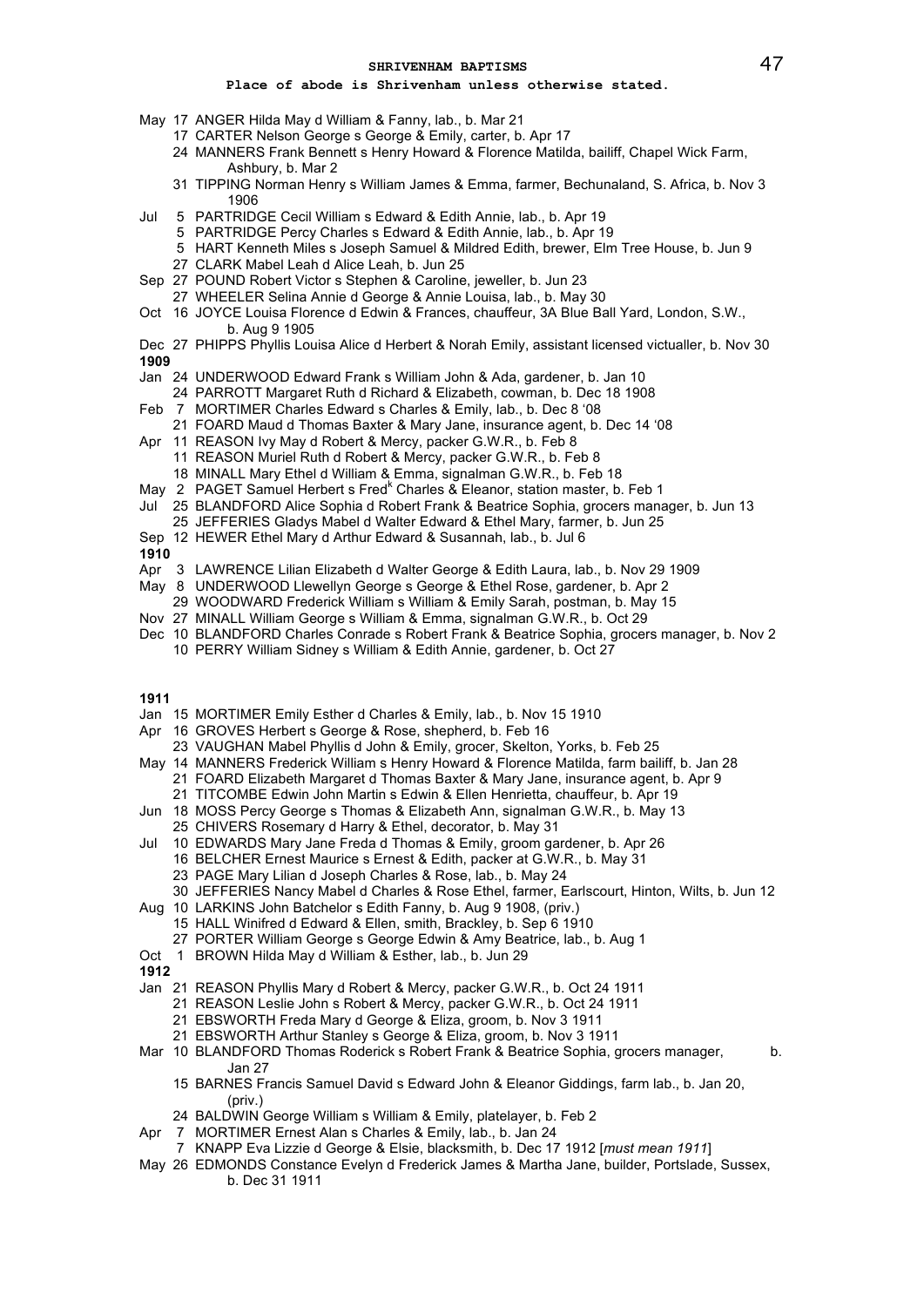# **Place of abode is Shrivenham unless otherwise stated.**

- Jun 23 ELDERFIELD Sydney Nelson s Christopher & Ada, carpenter, Stanford in the Vale, b. May 8
- Aug 4 PEACEY William Henry s John & Ann, switch filter, 73 Ponting St., Swindon, b. Jun 25
- Sep 15 HAWKER Mary Evelyn d Reginald James & Florence Elizabeth, civil service clerk, 9 Gordondale Rd., Wimbledon Park, b. Jul 19
- Oct 13 JEFFERIES George Edward s Charles & Rose Ethel, farmer, Earls Court, Hinton, b. Aug 19 25 POUND Daphne Coral d Stephen & Caroline, jeweller, b. Sep 25
- Nov 3 GILES Kathleen Florence d Charles Henry & Florence Elizabeth, motor conductor G.W.R., 82 Abbey Rd., Oxford, b. Aug 23
- Dec 22 LAWRENCE Elsie Mabel d Walter George & Edith Laura, lab., b. Sep 14

**1913**

- May 4 PAGET Winifred Edith d Frederick Charles & Eleanor, station master, b. Jan 26
- Jun 15 FOARD Dorothy Eliza d Thomas Baxter & Mary Jane, insurance agent, b. Apr 25
	- 22 HART Elizabeth Mary d Joseph Samuel & Mildred Edith, trade, b. May 28
		- 30 SWEETZER Florence Verena Sybil d Frederick George & Verena Jane, signalman G.W.R., b. May 4
- Aug 20 MOSS Mary Grace d Thomas & Elizabeth Ann, signalman G.W.R., b. Jul 11
- Sep 28 MILDENHALL Arthur Frederick & Beatrice, G.W.R. packer, b. Jun 27
- Oct 19 BRICKELL George Edwin s Robert James & Bessie Annie, licenced victualler, Victoria Tavern, b. Jul 31
	- 26 BALDWIN Molly Margaret d William & Emily, platelayer G.W.R., b. Aug 27
- Dec 27 PEACEY Donald Charles Rowland s John & Ann, switchfitter G.W.R., 73 Ponting St., Swindon, b. Oct 10

- Mar 8 HAYWARD Richard John s Ernest Evan & Margaret Lucy, baker, b. Jan 4
- 8 CARTER Florence Lilian d George & Emily, carter, b. Feb 3
- 15 WHEATLEY George Charles Carpenter s George Edward & Emily, postman, b. Feb 21
- Apr 3 TITCOMB Mary d Alice, b. Feb 13
- 19 JEFFERIES Harry James s Charles & Rose Ethel, farmer, Earls Court Farm, Hinton, b. Jan 12
- Apr 26 GILES Frederick Charles s Charles Henry & Florence Elizabeth, guard G.W.R., 31 Hayfield Rd., Oxford, b. Apr 1
	- 26 BOULTON Agnes Edith d Richard & Eliza, postman, b. Feb 24
	- 26 BARRETT William Francis s William & Emily, milker, b. Mar 9
- May 31 REYNOLDS Phyllis Fanny d George & Fanny, shepherd, b. Mar 21
- 31 THOMPSON Harold Leslie s Arthur Charles & Florence Ann, farm lab., b. Jun 29 1912
- Sep 27 REASON Francis Edward George s Robert & Mercy, ganger on G.W.R., b. Jun 8
- Oct 10 THOMPSON Edith Margaret d Arthur Charles & Florence Ann, farm lab., b. Sep 22 '14 25 PAGE Margaret Alice d Joseph Charles & Rose, lab., b. Aug 23
- **1914 cont'd**
- Oct 25 LAWRENCE Dorothy Nellie Ann d Walter George & Edith Laura, farm lab., b. Aug 21
- Nov 22 CADDY George Frederick s Sidney & Edith Mary, grocer, b. Aug 23
- 22 ANGER Dorothy Laura d Charles & Edith Fanny, lab., b. Sep 3
- **1915**
- Jan 27 TITCOMBE Frederick David s Edwin & Ellen, chauffeur, b. Dec 24 1914
- Mar 28 LAWRENCE Richard Geoffrey s Richard Hull & Elizabeth Blanche, farmer, Round Robin Farm, Highworth, b. Feb 18
- Apr 4 MACLEAN Henry Howard s John William & Louisa Emily, chemist, Hampstead Garden Suburb, London, b. Feb 18
- May 28 POUND Ruby d Stephen & Caroline, jeweller, b. Apr 27, (priv.)
- Jun 13 MATTINGLEY William Robert s Tom & Florence, packer G.W.R., b. Apr 10
	- 20 THOMAS Sydney John s Walter John & Mary, signalman G.W.R., b. Feb 27
- Jul 25 THOMAS Marjorie Evelyn d Albert Edward & Margaret Ellen, signalman G.W.R., b. Aug 25
- 25 THOMAS Albert Cyril s Albert Edward & Margaret Ellen, signalman G.W.R., b. Jun 3
- Sep 12 ANDREWS Albert Stanley s Frank & Beatrice, soldier, b. Jul 22
- 19 BALDWIN Francis Herbert s William & Emily, platelayer G.W.R., b. Aug 1 Oct 17 FORTY Albert James s Alfred Louis & Elizabeth, soldier, b. Feb 22
	- 17 GILES Winifred Mary d Charles Henry & Florence Elizabeth, railway guard, 31 Hayfield Rd., Oxford, b. Aug 29
		- 24 LAMBERT May Rosamond d Henry George & Rose Mary, soldier, Clewer, Nr. Windsor, b. Sep 18
		- 31 BRICKELL Thomas William s Robert James & Bessie Annie, licensed victualler, Victoria Arms, b. Jul 17
- Dec 12 BLANDFORD Edith Joan d Robert Frank & Beatrice Sophia, grocers manager, b. Sep 28 **1916**
- Feb 6 HARRIS Yolande d Robert John & Emma Eliza, butcher, b. Nov 26 1915
- 6 GEORGE Kenneth William s William & Maud, gardener, b. Dec 15 1915
- Mar 12 MILES Margaret Evelyn d Edward Thomas & Florence, farm lab., b. Feb 11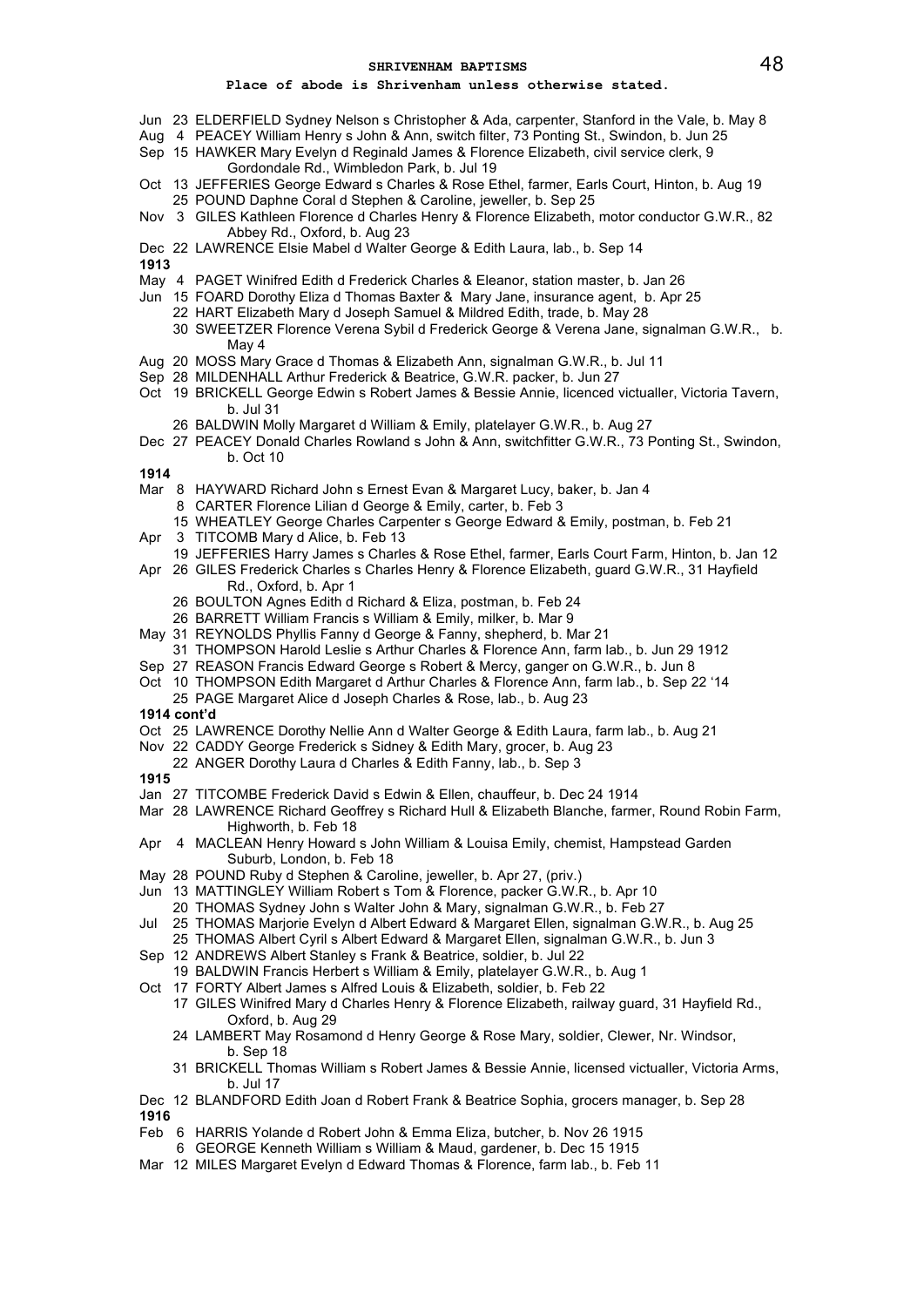## **Place of abode is Shrivenham unless otherwise stated.**

- Apr 2 SUTTON Robert Hubert Jasper Cowley s Percy Jasper & Bertha Caroline, farmer, Penny Hooks Farm, b. Nov 24 1915
- May 7 MILDENHALL Alice Edith Ellen s Frederick & Beatrice, platelayer, b. Apr 13
- 7 BARRETT Louisa Emily d William & Emily, soldier, b. Dec 10 1915
- Aug 16 HAYNES Frederick Walter s Francis Montsath & Eleanor Lucy, grocer, Purton, Wilts, b. Apr 15
- 27 SNOOK Frances May d George Harvey & Henrietta, farmer, Sandhill Farm, b. Jul 30
- Dec 31 KNAPP Alma Frances d George & Elsie, blacksmith, b. Oct 15
- **1917**
- Feb 11 WHEELER Enid d Edward & Ellen Amelia, police constable, b. Jan 11
- Mar 4 THOMPSON Elizabeth Annie d Brash & Rose, farm lab., b. Dec 31 1916 11 ANGER Edward Charles s Charles & Edith Fanny, soldier, b. Jan 8 25 MARGETTS Elizabeth d William & Rose, soldier, b. Feb 18
	-
- Apr 22 POUND Pearl Sybil d Stephen & Caroline, jeweller, b. Feb 26 Jul 22 HAWKER Derek Charles s Reginald James & Florence Elizabeth, clerk India Office, 3 Farquhar Rd., Wimbledon Park, S.W., b. May 13
	-
- Aug 12 WILSON Doris Mary d George & Doris, farmer, Manor House, b. Jul 7
- Dec 5 GIBBS Margaret Beryl d George & Hilda May, signalman G.W.R., b. Oct 28, (priv. died)
- 23 PAGE Margery Edith d Joseph Charles & Rose, lab., b. Sep 27

# **1918**

- May 23 MATHEWS Michael Bernard John s Bernard Charles & Margaret Sarah, soldier, b. Apr 25, (priv., received into church Jul 14)
- Aug 6 THOMAS Edna Margaret d Albert Edward & Margaret Ellen, signalman G.W.R., b. Feb 22
- Sep 17 SNOOK Alice Mary d George Harvey & Henrietta, farmer, b. Aug 2
- Dec 16 GIBBS Raymond Frederick George s George & Hilda May, signalman G.W.R., b. Dec 7, (priv., received into church Aug 24 1919)

# **1919**

- Jan 26 MILDENHALL Albert Frederick s Frederick & Beatrice Louisa, packer G.W.R., b. Nov 21 1918 26 MASON Joseph Ernest Samuel s Samuel John Wade & Dorothy Ellen, soldier, b. Dec 15 1918
- Feb 9 THOMPSON Madeline Joyce d Brash & Rose, private RASC, b. Dec 20 1918
	- 11 BRICKELL Arthur s Robert James & Bessie Annie, licensed victualler, Victoria Arms, b. Sep 2 1918, (priv.)
	- 14 BARRETT Vera May d William & Emily, soldier Pte Lab Bat<sup>n</sup>, b. Feb 4, (priv. died Apr 1919)
	- 14 BARRETT George Edward s William & Emily, soldier Pte Lab Bat<sup>n</sup>, b. Feb 4, (priv., received into church Aug 24)
	- 16 SHEAFF Nancy Constance d George Herbert & Violet Victoria, grocer, b. Jan 18
- May 11 SIMMONS Frederick s Alfred & Helen Clara, motor driver, Nechells, B'ham, b. Dec 9 1918
- Jun 8 STRATTON Evelyn May d Charles & Florence, lab., b. May 10
- Jul 20 ANGER Kitty Mary d Charles & Edith Fanny, thatcher, b. Jun 14

# **1919 cont'd**

- Sep 4 WILSON Kathleen Joy d George James Hedges & Doris Evelyn, farmer, Manor House, b. Aug 10
- 4 CHAPPELL Reginald Douglas s William & Gladys, farm lab., Sandhill Cottage, b. Aug 18 **1920**
- Jan 25 NASH Violet Mary d Herbert & Florence Kate, farm lab., b. Dec 30 1919
- Feb 29 GOLLOP Vera May d George & Ellen, cowman, b. Oct 10 1919
- Mar 28 HAYWARD Ernest Ambrose s Ernest George & Margaret Lucy, office porter, b. Feb 6
- Apr 25 ARKELL Evelyn Mary d Albert Victor & Evelyn Margaret, farmer, Grange Farm, Bourton, b. Mar 30
- May 2 SNOOK Phyllis d George Harvey & Henrietta, farmer, Sandhill Farm, b. Jan 16
	- 16 BRICKELL William s Robert James & Bessie Anne, licensed victualler, Victoria Tavern, b. Feb 14
	- 16 BREWER Dorothy May d John William & May Caroline, guard L.B. & S. C. Railway, b. Dec 29 1919
	- 30 GIBBS Kenneth William Lawrence s George & Hilda May, signalman G.W.R., b. Mar 16
- Jul 19 COLLEDGE Diana June d John Theodore & Winifred, farmer, Stallpits, b. Jun 9
- Aug 8 JUDD James William s Samuel James & Edith Florence, lab. G.W.R., Rodbourne, Swindon, b. Jun 26
- Sep 19 REEVES Lilian Muriel Bourton d John Bourton & Bessie Elizabeth Bourton, lab., Station Rd., b. Mar 11 1919
	- 19 REEVES Harold Bourton s John Bourton & Bessie Elizabeth Bourton, lab., Station Rd., b. May 20
- Oct 24 TILLEY Doris May d Charles John & Happy, fitters mate, Bishopstone, Wilts, b. Aug 22 **1921**
- Jan 2 HEAD Joan Mary d William & Nellie Louisa, signalman G.W.R., b. Nov 27 1920
- Feb 20 HUNT Walter Henry s Henry John & Gertrude Ellen, bailiff, Pennyhooks Farm, b. Apr 14 1919
	- 20 HUNT William s Henry John & Gertrude Ellen, bailiff, Pennyhooks Farm, b. Nov 18 1920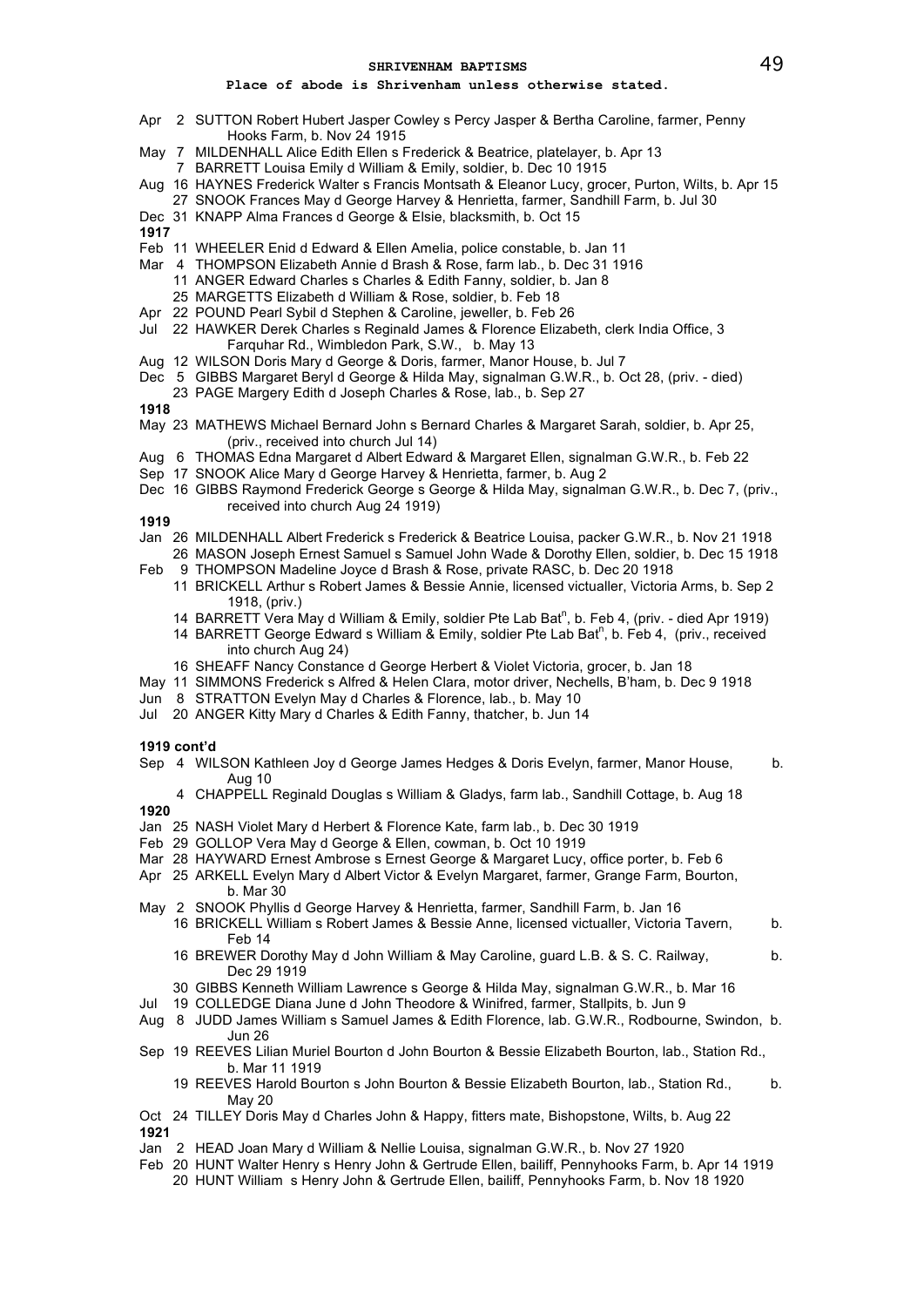# **Place of abode is Shrivenham unless otherwise stated.**

- Jul 3 TUCKER William Henry Percy s Percy & Annie, customs watcher, Hildenborough, Kent, b. Aug 28 1920
	- 24 WHEELER Alice Mary d Albert Cecil & Gertrude Emily, hotelkeeper, Barrington Arms, b. May 20
	- 31 STRATTON Norman Henry s Charles & Florence, lab., b. Jun 8
- Aug 28 JUDD Doris Evelyn d Henry David & Mary Ann, fireman G.W.R., b. Jul 22
- Oct 2 BROOKS Winifred Doris d Herbert Harry & Lizzie Georgina Fanny, ex- soldier, b. Mar 21 2 WARREN Frederick Cecil s Edith Selina & Frederick James, wheelwright, b. Jul 18
	- 30 ANGER Thomas Arthur s Charles & Edith Fanny, lab., b. Sep 16
- Nov 6 MILDENHALL Alfred Charles s Frederick & Beatrice Louisa, platelayer G.W.R., b. Sep 15
	- 27 FORTY Margaret Kathleen d Alfred Lewis & Elizabeth, groom, b. Aug 28

**1922**

- Feb 26 BENFORD Edna Mary d George & Dorothy, grocers manager, b. Nov 15 1921
- 27 THOMPSON William Arthur s Brash & Rose, lab., b. Feb 21
- Mar 11 MORSE Cyril William s John & Lilian, lab., b. Mar 9, (priv.)
- May 6 THOMAS Jonathan Cromwell Eric s Albert Edward & Margaret Ellen, guard G.W.R., b. Feb 2
	- 7 BRICKELL Rosina May d Robert James & Bessie Annie, licensed victualler, Victoria Tavern, b. Feb 14
- Jun 18 BUTLER Robert Frederick s Frederick George & Freda, groom, b. Sep 3 1921
- Jul 16 FORDER James Henry s William Henry & Ethel Alma, bank messenger, 91 Taff St., Pontypridd, S. Wales, b. Jan 23
- Sep 10 HAYWARD Kathleen Lucy d Ernest Evan & Margaret Lucy, office porter, b. Jul 10 10 BALDWIN Lois Mary d William Herbert & Margaret Elizabeth, platelayer G.W.R., b. Jul 22
- Oct 15 PAINTER William Richard s Charles Henry & Sarah Elizabeth Rose, lab., b. Aug 15
- Nov 19 CHAPPELL John William s William & Gladys, farm lab., Watchfield, b. Oct 10

**1923**

- Mar 4 DANCE Kenneth Dixon s Frank Dixon & Amy Louisa, schoolmaster, b. Dec 23 1922
- 18 BRISTOW Francis s Francis Albert & Linda Sarah, butcher, Salisbury St., Swindon, b. Dec 24 1922
- Apr 8 JUDD Stanley Cyril s William George & Edith Emily, farm lab., b. Dec 21 1922
- May 20 TITCOMB Dennis s Ernest Frank & Lily May, tram conductor, 73 Medsbury Rd., Swindon, b. Apr 5
- Jun 3 TILLEY William Thomas s Charles John & Happy, lab., Bishopstone, Wilts, b. Oct 7 1922 24 FORD Brenda Neta d Charles Henry & Mary Emily Elizabeth, lab., b. May 10
- Nov 4 KNAPP Francis Herbert John s Edward John & Lily, farmer, b. Aug 13
- 25 STRATTON Dennis William s Charles & Florence, lab., b. Oct 7
- Dec 2 BENFORD William Edward s George & Dorothy, grocers manager, b. Aug 23
	- 23 HEAD Albert William Frank s William & Nellie Louisa, signalman G.W.R., b. Nov 24

- Jun 29 SNOOK Margaret d George & Henrietta, farmer, Sandhill Farm, b. Jun 3
- Aug 10 POPE Allen s Maurice Allen & Beatrice Emily, groom, b. Jun 19
- 31 UNDERWOOD Betty Violet d Cecil Frank & Laura Helena, gardener, b. Jul 25
- Sep 4 THOMAS Tudor Artio? John s Albert Edward & Margaret Ellen, passenger guard G.W.R., b. Jul 4
- Nov 2 STICKLEY Richard John Theodore s Richard Theodore & Violet Emily, carter, Faringdon, b. Oct 12
	- 9 MILDENHALL Francis Ernest s Frederick & Beatrice Louisa, platelayer G.W.R., b. Jul 29
	- 9 BRICKELL Bessie d Robert James & Bessie Annie, licensed victualler, Victoria Hotel, b. Aug 17
- Dec 21 BENFORD Nina May d George & Dorothy, grocers manager, b. Oct 16 **1925**

- Jan 18 BOWERY Eileen Margaret d Sidney George & Frances Annie, gardener, b. Oct 27 1924
- Feb 1 BUTLER Bryan St John s Bernard St John & Kathleen Emily, motor mechanic, b. Dec 15 1924
	- 8 KNAPP George Reginald s Edward John & Lily Dorothy, farmer, b. Dec 17 1924
- 22 BUTCHER Raymond s Tom & Eleanor Maria, harness stitcher, b. Jan 24 Aug 9 PAINTER Winifred Asenath d Charles Henry & Sarah Elizabeth Rose, lab. G.W.R., b. May 15
- 9 BALDWIN Robert Albert Stanley s Thomas Alfred & Lilian Violet, platelayer G.W.R., b. Apr 23 Oct 18 UNDERWOOD Mary Phyllis d Cecil Frank & Laura Helena, gardener, b. Sep 11
- Dec 27 HAYWARD Sybil Margaret d Ernest Evan & Margaret Lucy, office porter G.W.R., b. Sep 21
- **1926**
- Jan 31 POPE Harold James s Maurice Allen & Beatrice Emily, groom, b. Dec 1 1925
- Feb 28 BENFORD Frank Robert s George & Dorothy, grocers manager, b. Dec 6 1925
- Apr 18 BARRETT Vera May d William & Emily, farm lab., b. Jan 31
	- 19 CRAVEN Rupert Jose Evelyn s Rupert Cecil & Josephine Margerita, Wadley Manor, Faringdon, b. Mar 22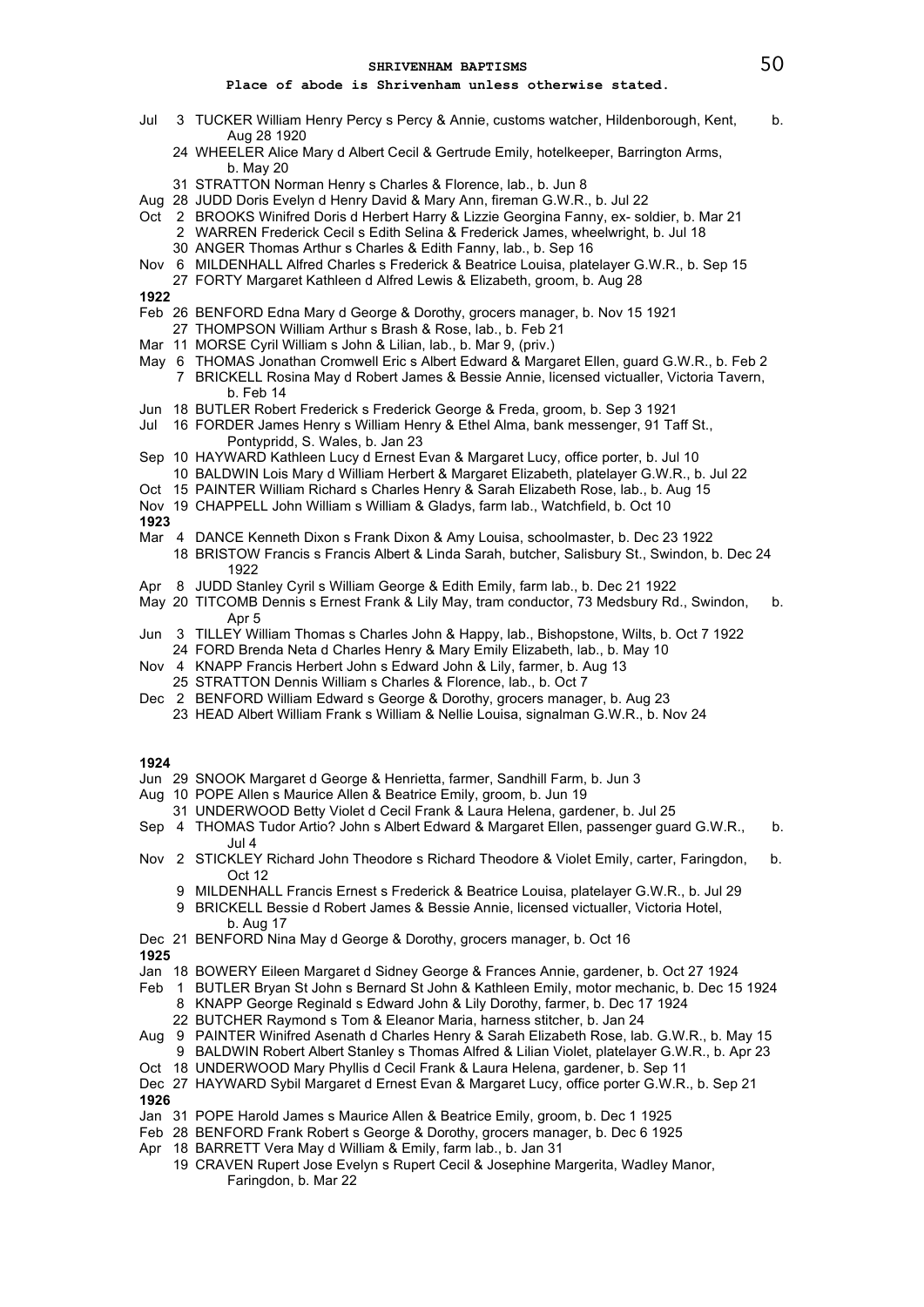# **Place of abode is Shrivenham unless otherwise stated.**

- May 23 THOMPSON Gladys Edna Joan d Brash & Rosetta, farm lab., b. Feb 19
- Jun 12 FREARSON Margaret Dore d Arthur Edward & Margaret Mary, farmer, Woolstone, b. May 17
- Aug 29 DANCE Betty d John & Violet Mary, lab., b. Aug 1
- Oct 17 CLARIDGE William John s Harold John & Ellen Louisa, caretaker, b. Sep 2
- Nov 28 HEMMING William Peter s George Henry & Lucy, farm lab., Fryers Farm Cottage, b. Sep 26 **1927**
- Jan 9 BISHOP Lionel Frank s Frank & Annie, chauffeur, Aldbourne, Wilts, b. Nov 12 1926
- Feb 13 ANGER Joyce Nancy d Charles & Edith Fanny, thatcher, b. Dec 22 1926
- Mar 20 STRATTON Kathleen d Charles & Florence, lab., b. Feb 2
- Apr 24 BALDWIN Arthur John s William Herbert & Margaret, platelayer G.W.R., b. Apr 4
- May 29 MAISEY John Francis s Francis Edward & Edna, manager Swindon Oil Comp<sup>y</sup>, 63 Plymouth St., Swindon, b. Mar 20
	- 29 MAISEY Peter William s Francis Edward & Edna, manager Swindon Oil Comp<sup>y</sup>, 63 Plymouth St., Swindon, b. Mar 20
- Jun 12 WHITE Cyril Geoffrey s Stanley George & Gwendoline, commercial traveller, 79 Argyle Av., Luton, Beds, b. Mar 29
- Nov 27 JUDD Eric Edward s Samuel James & Edith Florence, lab. G.W.R., b. Sep 16
- **1928**
- Apr 8 ANGER Peter s Charles & Edith Fanny, thatcher, b. Feb 10
- May 27 DANCE Ivy Rose d John Seymour & Violet Mary, lab., b. Mar 23
	- 27 HAMMOND William Henry John s William & Jane, baker, b. May 7
	- 27 CLIFTON Freda Emily Mary d William & Winifred Alice, soldier, 9 Ansen? Terrace, Devizes, b. Nov 8 1927
- Aug 26 DANCE Joan Mary d Albert & Margaret, platelayer G.W.R., b. Jul 9
- Sep 16 TROLLOPE David John s Sybil, 44 Sherman Rd., Reading, b. Aug 22
- Oct 14 PAINTER Henry s Charles Henry & Sarah Elizabeth Rose, lab., b. Aug 8
- 21 COLLINS Gordan s Albert & Gertrude, mechanic, b. Jul 26
- Nov 18 HAMBRIDGE Frederick William s Sidney John & Edith Annie Pretoria, lab., b. Feb 22
- Dec 30 FORTY Arthur John s Alfred Lewis & Elizabeth, groom, b. Nov 4
- **1929**
- Mar 10 PINNELL Ronald Charles s Edward Charles & Phyllis Ivy Martha, lab., b. Jan 19
- 17 ILOTT Pamela Pearl d Walter James & Doris May, motor mechanic, b. Nov 25 1928
- Jun 16 POUND Philip Stanley s Stephen & Caroline, jeweller, b. Apr 16 16 MARTIN Margaret Ellen d Sydney Ross & Beatrice Maud, stationmaster G.W.R., b. Apr 7 1925
- Oct 20 COLLINS Malcolm Albert s Albert & Gertrude, b. Sep 10 (father died Jul 1929)
- Dec 29 BLATCHLEY Alma Heather d Charles Donald & Lily Caroline, farm lab., b. Oct 24

- Feb 23 STRATTON Reginald James s Charles & Florence, lab., b. Jul 16 1929
- May 11 COLLINS Bryan Charles s Charles & Rose, garage proprietor, b. Apr 5
- Jun 15 WILLESLEY-WESLEY Eve Finola d Charles Michael St Maur & Averil Margaret Mary,
- Fernham House, Faringdon, b. Apr 2
- **1930 cont'd**
- Dec 21 DIMENT Shirley d Harold & Isabel Kate, commercial clerk, b. Nov 8
- **1931**
- Jan 25 BRICKELL Winifred Rose d Robert James & Winifred Kate, garage proprietor, b. Oct 23 1930 25 FORTY Cyril Frank s Frank & Lucy, lab., b. Feb 8 1930
- Feb 15 DANCE Ena May d John & Violet, platelayer, b. Dec 19 1930
- 15 TITCOMBE Peter William s Albert & Bella, platelayer, b. Dec 25 1930
- Mar 8 STANDING Peggy d Albert Walter & Winifred Isabella, butler, b. Oct 5 1930 15 WESTON Betty d Frederick Charles & Ada Maria, platelayer, b. Feb 5
	- 21 REEVES Hilda Alice d Charles Frederick & Winifred Alice, platelayer, b. Jan 18
- Apr 12 HAMBRIDGE Kenneth George s Sidney John & Edith Annie, lab., b. Feb 8
- 12 MILDENHALL Reginald George s Frederick & Beatrice Louisa, packer G.W.R., b. Sep 4 1928
- May 17 GILES Gwendoline May d John & Rosetta, farm lab., b. Mar 31 17 FAGAN Jean Louisa d Sidney Joseph & Eva Mary, salesman, b. Feb 3
- 31 HEMMING Beryl d George Henry & Lucy, tractor driver, b. Feb 1
- Oct 11 DANCE Nancy Joy d Sydney Arthur & Annie Marion, lab.
- 11 DANCE Arthur Edward s Sydney Arthur & Annie Marion, lab.
- **1932**
- Jan 17 BALL HORNBLOW Ruth Beatrice d Dorothy Evelyn & Frederick John, farm lab., Stainswick Cottage, b. Nov 24 1931
	- 24 WARREN Beryl Daphne d Frederick James & Edith Selina, carpenter, 2 Ashbury Rd., b. Dec 13
- Jun 5 DANCE Gwendoline Ruth d Reginald Norman & Ivy May, lab., Elm Tree Cottage, Faringdon, b. Apr 9
	- 5 STRATTON Douglas Stanley s Charles & Florence, lab., b. Mar 23
- Aug 7 MILDENHALL John s Frederick & Beatrice, platelayer G.W.R., Hazel Lane, b. Mar 2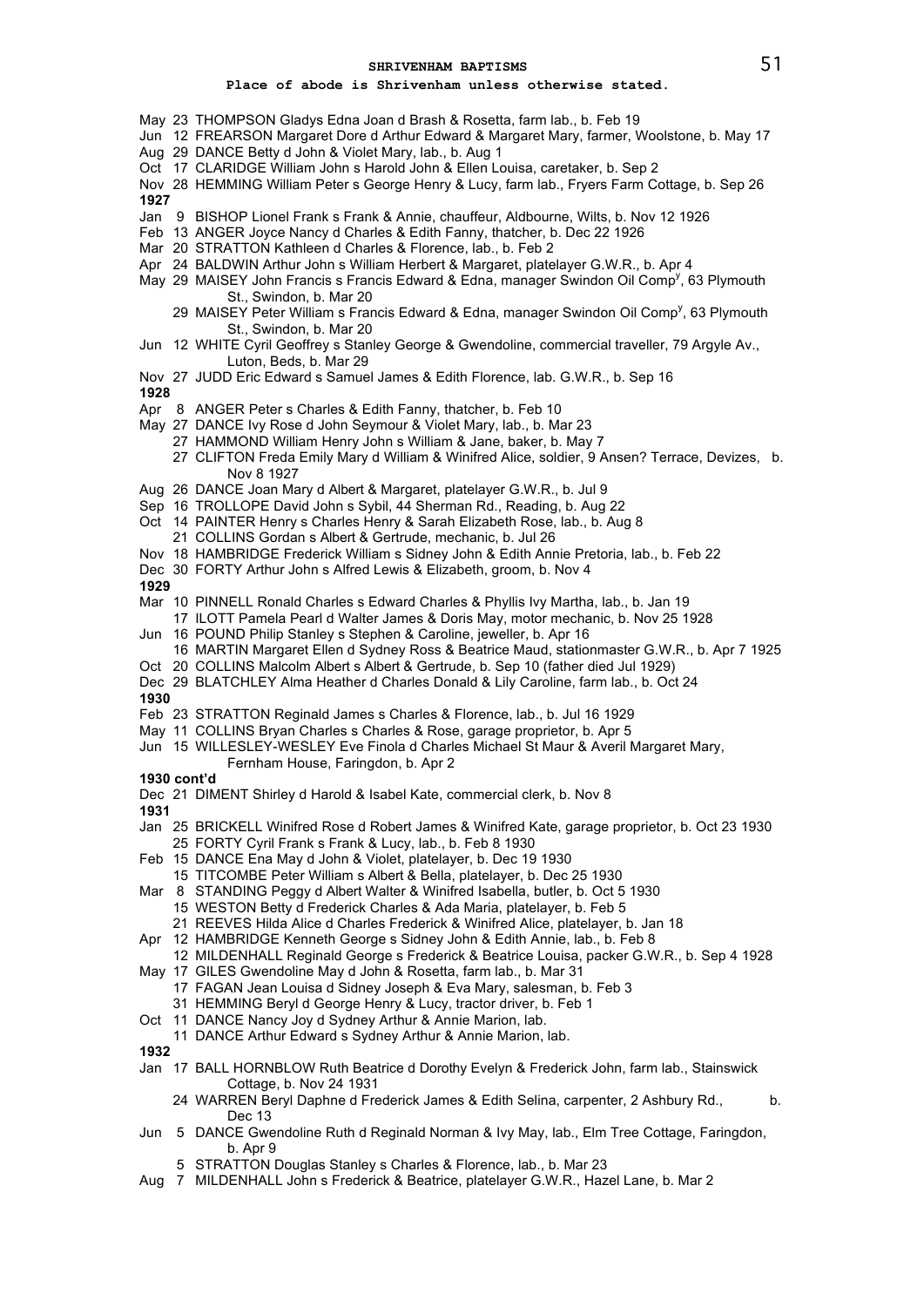## **Place of abode is Shrivenham unless otherwise stated.**

- 14 WELLER Alan James Charles s James William & Dulcie Jane, lab., 7 The Pill, Hodson, Wroughton, b. Apr 17
- Sep 11 HIGGS Hilda Mary d James Leslie & Annie Hilda, lab., b. May 13
	- 18 KENT Phyllis May d Edgar Vincent & Nellie Estelle, motor driver, 12 Railway Terrace, Slough, b. May 7
- Dec 18 BRICKELL Joan Priscilla d Robert James & Winifred Kate, garage proprietor, High St., b. May 23

**1933**

- Jan 15 FORTY Michael John s Frank & Lucy Elizabeth, railway worker, Station Cottage, b. Nov 20 1932
- Apr 16 COX Graham Russell s Francis Robert & Eunice, dairyman, Yew Tree House
	- 16 GODFREY John s William & Glen, baker, Watchfield, b. Mar 25
	- 16 DAY Victor George s Reginald Robert Victor & Mary, motor driver, 5 Beech Tree Cottage, b. Feb 22
- May 21 GILES Edgar William s John & Rosetta, farm lab., Rimes Cottage, b. Mar 1
- Jun 4 TITCOMB Gwendoline Elizabeth d Edric George & Olive Gwendoline, re-layers, Manor Cottage, b. Feb 21
	- 18 CLARK Bryan James John s Charles Alexander & Miriam Ethel, gardener, Church Av., b. Jan 31
- Dec 10 HACKER Laurence John s Albert George & Gertrude Mary Elizabeth, electrician, 83 Winifred St., Swindon, b. Oct 13
	- 24 EVANS Marion Brenda d Kenneth Henry James & Margaret Bertha, sheet metal worker, 18 James St., Oxford, b. Sep 30

**1934**

- Feb 11 IRESON Jean d James Henry & Violet Mercy, casing manufacturer, 1 Church Cottage, b. Jan 24
	- 25 ANGER Heather d Dorothy Laura, Ashbury Rd., b. Jan 12
- Mar 25 MITCHAW Beryl Ann d Alfred George & Gladys May, tractor driver, 3 Fortis Green Av., N. Finchley, London, b. Feb 2
- Apr 1 LAWRENCE Peter John s William John & Muriel Rose, lab., North Mill Cottage, Ashbury, b. Feb 24
	- 1 BARRETT John Stanley s William & Emily, farm lab., Stallpits Lane, b. Feb 9
	- 22 TITCOMB John Hartin s Edwin John Hartin & Mary, chauffeur, Wisteria Cottage, b. Mar 13
	- 25 DIMENT Beryl Wendy d Robert Beagarie & Mary Agnes, farmer, Sandhill, b. Dec 23 1933
	- 29 REEVES William Charles s Charles Frederick & Winifred Alice, platelayer, Claypit Cottage, b. Mar 12
- Jun 10 TURNER Jean Valery d Harold & Kathleen Constance Lilian, motor mechanic, b. Mar 21 10 ALLEN Raymond Arthur s Arthur & Elsie Ada, chauffeur, b. May 3
- Jul 1 SIMPSON Michael John s Ronald John Richard & Hilda Alice, grocers assistant, Stallpits Lane, b. Jun 7
	- 27 STRATTON Sylvia Ruth d Edith, lab., Stallpits Lane, b. Jun 22
- Oct 21 MORTIMER Margaret Emily d Charles Edward & Elsie Emily, general lab., b. Sep 10 **1934 cont'd**
- 
- Nov 4 MORTIMER Edward s Emily Esther, b. Oct 14 1929 **1935**
- 
- May 5 BENFORD Joyce Margaret d George & Dorothy, grocer, b. Feb 17
- Jul 28 TELLING Freda Phyllis d Frederick Day & Kathleen Beatrice Rose, railway rigger, b. Jun 8
- Aug 4 DIMENT Robert Beagarie s Robert Beagarie & Mary Agnes, farmer, Sandhills, b. May 31
- Oct 27 BARBER David Joseph s William Robert & Emily Alice, glazier, 104 Olive Rd., Cricklewood, London, NW2, b. Sep 9
- Nov 3 PAINTER Charles Thomas s Charles Henry & Sarah Elizabeth Rose, lab., Station Cottage, b. Aug 6

**1936**

- Jan 19 TURNER Marjorie Edna d Harold & Kathleen Constance Lilian, mechanic, b. Jan 21 1932
- 19 TURNER Pamela Elizabeth d Harold & Kathleen Constance Lilian, mechanic, b. Nov 22 1935 Aug 9 HIGGS Brian Laurence s Frederick George & Amelia Jane, baker, Watchfield, b. Jun 5
- 30 MORTIMER Arthur Charles s Charles Edward & Elsie Emily, G.W.R., b. May 2 30 FORTY Yvonne Shirley d Frank & Lucy Elizabeth, G.W.R., b. Jul 11
- Sep 13 ELLISON Marlene d Francis Henry & Maud, tobacco lab., 20 Merton Av., Upper Stratton, Swindon, b. Jun 19
- Oct 4 PARTRIDGE David Edward s Percy Charles & Jenny Ellen, farm lab., Beehive Cottage, b. Aug 30

- Jan 22 BARKER John s John Martinson & Ethel May, gardener, Beehive Cottage, b. Oct 29 1936
- Feb 14 MILES Stella Elizabeth d Christopher Edgar John & Beatrix, builder & decorator, Hill View, b. Dec 21 1936
- Mar 14 ALLEN Peter Geoffrey s Arthur & Elsie Ada, chauffeur, b. Dec 28 1936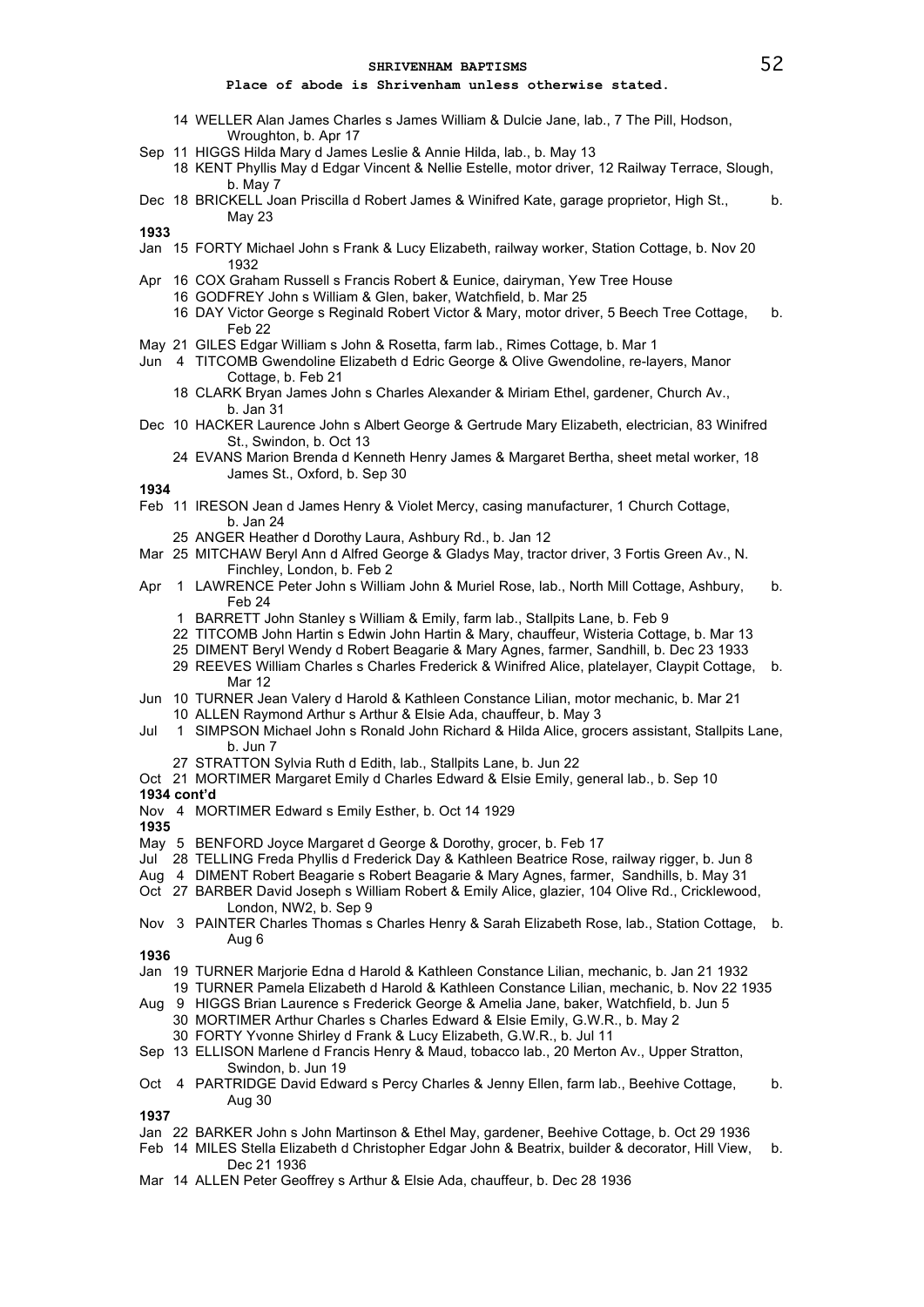### **Place of abode is Shrivenham unless otherwise stated.**

- 14 PARTRIDGE Pamela Joan d Reginald George & Alice Beatrice, roadman, b. Jan 5
- 21 WILLIS Christine Mary d Oswald John & Florence May, farm lab., Broadleaze, b. Dec 20 1936 Apr 15 HOLLAND Jane d Walter Thomas Forrest & Ada Maria Howard, late Capt 21<sup>st</sup> Lancers,
- Coxwell Lodge, Faringdon, b. Feb 25
- May 9 FREETH Derek Bryce s Wilfrid Bryce & Rose Helen, railway clerk, Downsfield, Stallpits Rd., b. Mar 26
	- 30 MEAGER Joan Marion d George Henry & Marion, chauffeur, Home Farm, b. Apr 26
- Jun 1 CARTER Christine Mary d Albert & Emily, signalman, Northford House, b. Mar 28
- Jul 4 CLIFTON Molly Ellen d Donald Victor Percy & Fanny Elizabeth, farm lab., Cowleaze Cottage, b. Apr 22
- Aug 29 DAY Brian Peter s Reginald Robert Victor & Mary, mechanic, Church Cottage, b. Jul 26
- Sep 26 BROWN Kathleen Margaret Daisy d Frederick John & Sarah Jane, farm lab., Sandhill Cottage, b. Aug 8
- Nov 7 DAVIS Ernest William s Harold & Lilian Mabel, goods guard, 1 Council Houses, b. Dec 3 1925 7 DAVIS James Graham s Harold & Lilian Mabel, goods guard, 1 Council Houses, b. Feb 10 1927
	- 7 GOODMAN Alan s Ivor & Elsie, boiler clothier, 6 Park Cottage, b. Dec 24 1929
	- 7 GOODMAN Geoffrey s Ivor & Elsie, boiler clothier, 6 Park Cottage, b. Feb 19 1931
	- 7 GOODMAN Elsie d Ivor & Elsie, boiler clothier, 6 Park Cottage, b. Aug 31
- **1938**
- Mar 17 WILLIAMS Charles Patrick Abbott s Walter David Abbott & Eunice Florence, major R.E., Medlar Cottage, b. Mar 17 1933
- Apr 3 MARSH Derick John Martin s John Nathaniel & Beatrice Maud, platelayer, b. Feb 2
	- 10 DIXON Roy s Joseph & Elizabeth Margaret, decorator, b. Feb 2
	- 17 CAVILL Roy David s Pursey Hill & Ethel, motor driver, Huntworth, Ermin Park, Brockworth, Glos, b. Oct 31 1937
	- 17 TITCOMBE Betty d Worthy & Winifred Alice, builders lab., Council Houses, Stallpits Rd., b. Feb 24
	- 17 COX Jean Priscilla Mary d Charles Frederick & Phyllis Mary, lab., 49 Draycott Rd., Chiseldon, Wilts, b. Mar 2
- May 1 HIGGS Irene Jean d James Leslie & Annie Hilda, lab., Church Cottage, b. Dec 17 1935
- Oct 8 NEWMAN Mary Roberta d John Franklyn & Dorothy Mabel, cabinet maker, Station Rd., b. Jul 3
- Nov 6 MUSCUTT David John s John Henry & Phyllis Mabel, lab., 2 Beckett Drive, b. Jun 25 **1939**
- Jan 22 INGE Ernest Alexander John s George Alexander & Violet Maud Mary, cowman, Liddington Wick, Swindon, b. Oct 29 '38
- Feb 1 HINDS Barbara Mary d Frances Mary, Grove House, Redland Rd., Bristol, b. Aug 27 1938 18 EDWARDS James Henry s Albert Alfred & Edith Mary, postman, High St., b. Feb 12, (priv.)
- Mar 26 ALLEN Kenneth Edward s Arthur & Elsie Ada, chauffeur, b. Dec 20 1938
- Apr 2 WEAVING Henry John Keith s Henry James & Mary Elizabeth Ruth Esther, tractor driver, b. Dec 18 1938

**1939 cont'd**

- Apr 9 CLIFTON Ruth Norah d Donald Percy Frederick & Fanny Elizabeth, farm lab., Pump Cottage, b. Jan 7
	- 9 ENSTONE Anthony Francis John s Sidney John & Fanny, coal merchant, Hazel Lane, b. Dec 23 1938
- May 28 WELLER Michael Neville s James William & Dulcie Jane, roadman, 11 Station Rd., Chiseldon, Wilts, b. Feb 24
- Jul 30 COX Alistair Timothy Robert s Francis Robert & Eunice, dairyman, Yew Tree House, b. Jun 7
- Aug 20 COALE Judith Anne d Douglas John Matthew & Alice Edith, dental clerk, 2 Bristol St., Swindon, b. Apr 9
- Sep 10 FREETH Helen Jennifer d Wifrid Bryce & Rose Helen, railway clerk, Downsfield, Stallpit Rd., b. Jul 19

- Mar 24 WOTHERS Geoffrey John Harvey s John Thomas & Muriel Orchard, farmer, Friars Farm, b. Feb 17
	- 24 BERRY Irene Joyce d Ernest George & Edith May, farm lab., Galleyhearns Farm, b. Oct 4 1939
- Apr 14 ROBERTS Ann Patricia d Herbert Leslie & Elsie Lily, P. T. Instructor R.A., Sandy Ground Estate, b. Aug 24 1939
- May 17 EDWARDS John s Albert Alfred & Edith Mary, postman, High St., b. May 15, (priv. died 17.5.40)
	- 17 EDWARDS --- (blank) Albert Alfred & Edith Mary, postman, High St., b. May 15, (priv, received 13.10.40)
- Sep 8 PALING Robert Roy s Reginald Roy & Margery Ellen, bricklayer, Hill View, High St., b. Jun 10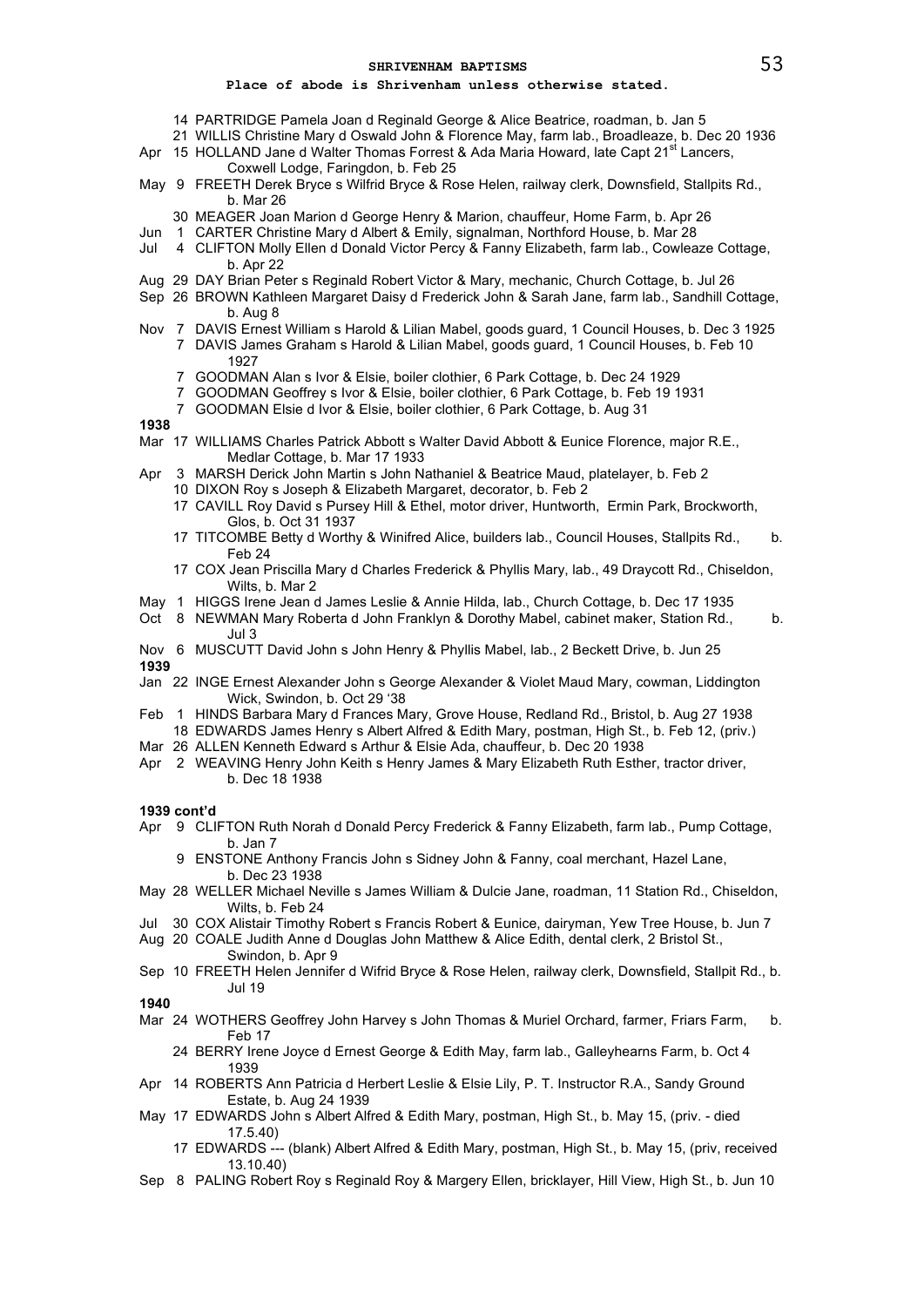# **Place of abode is Shrivenham unless otherwise stated.**

- 29 JARVIS Ann Manners d Donald Edward Manners & Helen Margaret, cadet R.A., Beckett Park, b. Mar 2
- Oct 12 EVANS Jean Margaret d Thomas Philip & Marjory Evelyn, G.W.R. porter, Hillcot, Newton, Westbury, Wilts, b. Jul 8
	- 20 TIMMS Douglas Peter s Cyril John & Margaret Alice, gunner R.A., Kingston Hill Farm, Abingdon, b. Sep 22
- Nov 7 THOMAS Lavinia Audrey Adelaide d Albert Edward & Margaret Ellen, railway guard, 4 Council Houses, Stallpits Rd., b. Nov 4 1927
- Dec 18 ADAMS Ernest Albert s George & Mary Elizabeth, Belford Wing, The Barracks

- Jan 12 GOODWIN Alan John s William Albert & Lilian, railway porter, 6 Almshouses, b. Oct 3 1940
- Mar 3 PERKINS Jean Elsie d Frederick Hatton Edward & Constance Nellie, soldier, 9 Council Houses, b. Feb 8, (priv., received into church 18.1.42)
	- 9 KNAPP Catherine Mary d Harold Gladstone & Margery Clara, farmer, High St.
- Apr 20 TUBB Ann Doreen d Gilbert & Gladys May, bricklayer, Beckett Stables, b. Mar 22
- May 11 DIXON John s Joseph & Elizabeth Margaret, decorator, b. Mar 8
- Jun 1 SHARP Valerie Ann d William & Dora Winifred, soldier, b. Mar 15
	- 1 COX Ann Margaret d Charles Frederick & Phyllis Mary, G.W.R. lab., 69 Whitworth Rd., Swindon, b. Apr 25
	- 8 CHILDS Alan Roy s Edgar William Frederick, recorder H.M.D. Portsmouth, 11 Chatsworth Av., Cosham, b. Feb 7
	- 8 BRITTAIN Jean Elizabeth d Bernard Walter & Louisa Dorothy, soldier, b. Mar 28
- Jul 6 GODFREY Isabel May d William & Glen, baker, Watchfield, b. May 16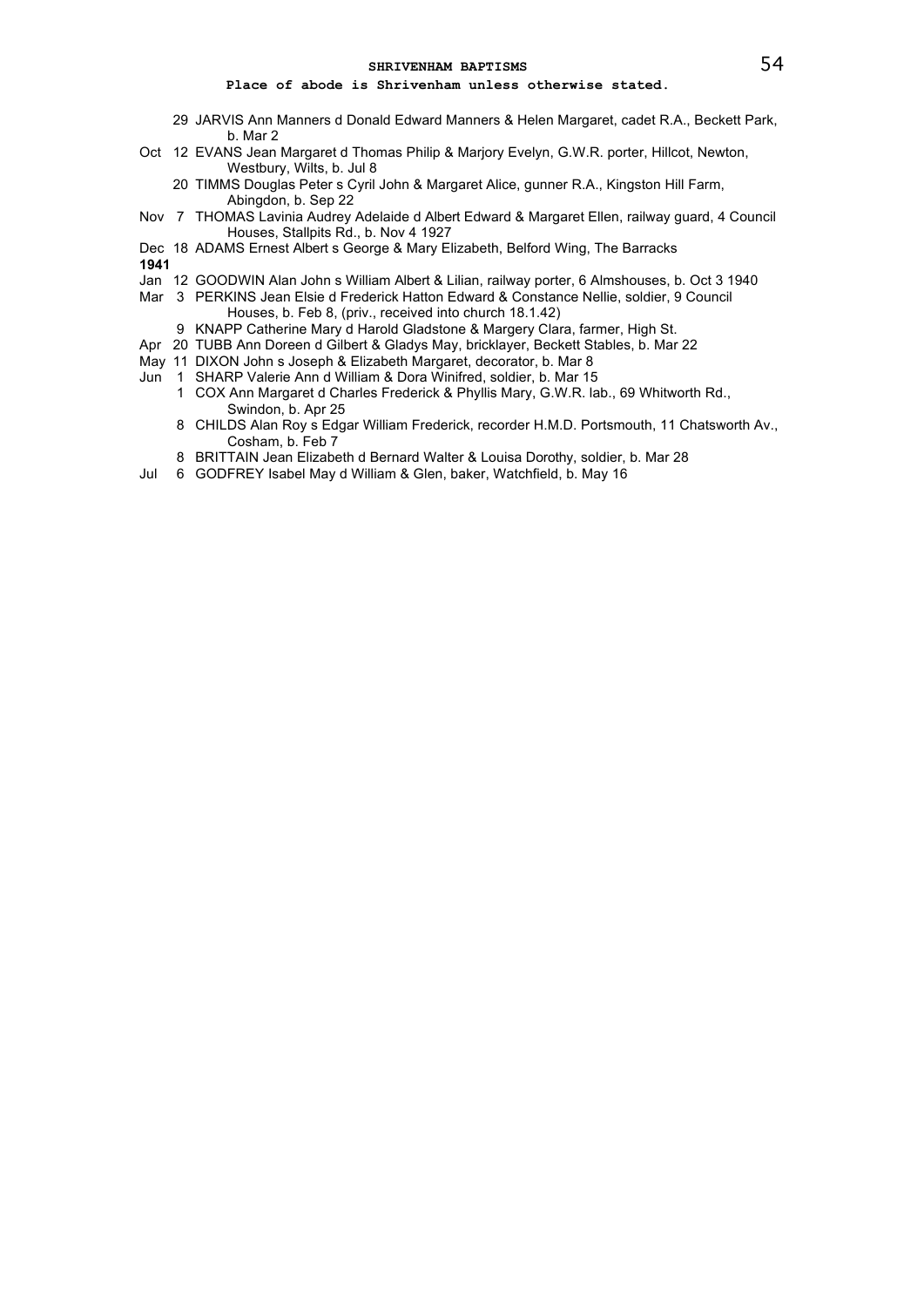**A**

ADAMS 815, 940 AIRES 825 see also AYERS AKERELL/ AKERILL/ AKRILL 813(2), 814, 815, 816, 817, 818, 820(2) AKERMAN 814, 815, 817 ALLAWAY 846, 848, 851 ALLEN 841, 861, 862, 864, 866, 868, 870, 872, 877, 878, 901, 903(2), 934, 937, 939 ANDREWS 915 ANGEL 830, 832, 837, 838, 839, 840 ANGER/ ANJER 820, 825, 827, 829, 833, 836(2), 841, 842, 843, 844, 845, 846, 847, 849, 857, 875, 901, 908, 914, 917, 919, 921, 927, 928, 934 ARKELL 920 ARNOLD 873 ASHFIELD 818 ASHLEY 851, 853, 854, 855, 857 ATTEWELL 874 AUSTIN 842 AVELING 826 AXFORD 874 AYERS 818, 820, 822 see also AIRES

# **B**

BADCOCK 815, 816, 819, 821, 844 BALDING 821 see also BALDWIN BALDWIN 851, 886, 890, 893, 912, 913, 915, 922, 925, 927 see also BALDING BALL 815, 818, 821, 823, 827, 830, 833, 836, 839 BALL HORNBLOW 932 BALLENGER/ BALLINGER/ BELLINGER 821, 824, 826, 833, 840, 852, 854, 857, 871, 875, 878, 880, 883, 896, 898, 900 BANNISTER 892 BARBER 935 BARKER 816, 905, 937 BARNES 912 BARRETT 897, 914, 916, 919(2), 926, 934 BARRINGTON 835, 836, 842, 847, 848, 850 BASELEY 901, 903 BASSON 888, 890, 894 BATT 825, 827, 830, 832, 833, 835, 837, 892, 899 BAXTER 813, 814, 816(2), 818, 820, 822, 824, 826, 828, 831, 832, 833(2), 836, 837(3), 838(2), 840(2), 841, 842, 843, 844, 846, 847, 848(2), 850(3), 851, 852, 853(3), 854, 855(2), 856(2), 857(2) BEACH 851 BEACHY 856 BEASANT 846 BEAVEN 894 BECKLEY 881, 883 BELCHER 827, 830, 836, 838, 840, 842, 844, 846, 849, 852, 911 BELLINGER see BALLENGER BELLWORTHY 887, 889 BENFORD 922, 923, 924, 926, 935 BENNETT 890, 891, 894 BERRIDGE 896, 898, 900, 901 see also BURRAGE BERRY 940

BERTRAM 898 BEVAN 891 BIRCHALL 856, 858 BISHOP 878, 927 BLANCHET 819 BLANDFORD 908, 909, 910, 912, 915 BLATCHLEY 929 BOND 820 BOULTON 872(2), 874, 914 BOURNE 852 BOWDEN 816 BOWERY 925 BOYLE 832 BREAKSPEARE 845 BRERETON 901 BREWER 920 BRICKELL 913, 915, 919, 920, 922, 924, 931, 932 BRINSDON 821, 847 BRISTOW 923 BRITTAIN 941 BROAD 825 BROCKSTONE 815 BROOKE 894, 895 BROOKS 921 BROWN 911, 937 BUCKLAND 897, 901, 906(2), 907 BUCKNER 825(3) BULFORD 850, 851 BURCHELL 817 BURRAGE 879 see also BERRIDGE BUSH 879 BUTCHER 863, 925 BUTLER 826, 828, 830, 831, 832(2), 833(3), 835, 836(2), 837(4), 839(2), 840, 841(3), 842, 843(2), 844(2), 846(2), 847, 848(2), 851, 852, 855(4), 857, 859(3), 861, 862, 865, 867(2), 868, 869, 870, 871, 872, 881, 890, 895(2), 896, 898, 922, 925 BYE 823

# **C**

CADDY 914 CALLEY 849, 852 CAMPLING 900 CANFIELD 828, 832, 833, 837, 840, 841, 844, 846, 848, 868, 869, 870 CANNON 852 CANTER 885 CAREY 852 CARTER 813(2), 814, 816, 819, 821, 823(2), 824(2), 826(2), 827(2), 828, 829, 830, 831, 832(2), 833(2), 835(3), 836, 837, 838(2), 841, 843, 847(2), 848(2), 849(2), 850(2), 851, 852, 854(2), 855, 856(3, 857(3), 859, 860, 865, 867, 884, 886, 888(2), 890, 891, 897(2), 898, 900, 901, 904, 905(3), 906(3), 908, 914, 937 CARVEY/ CARVY/ CAVEY/ CAVY 815, 816, 817, 818(2), 820(2), 822, 823, 824, 826(2), 827, 828, 830(2), 833(2), 835, 836, 837, 838(2), 839, 841(3), 844(3), 845, 846, 847, 850, 853, 854, 857(2), 859, 861, 864(2), 866 CASSELL/ CASTLE 890, 892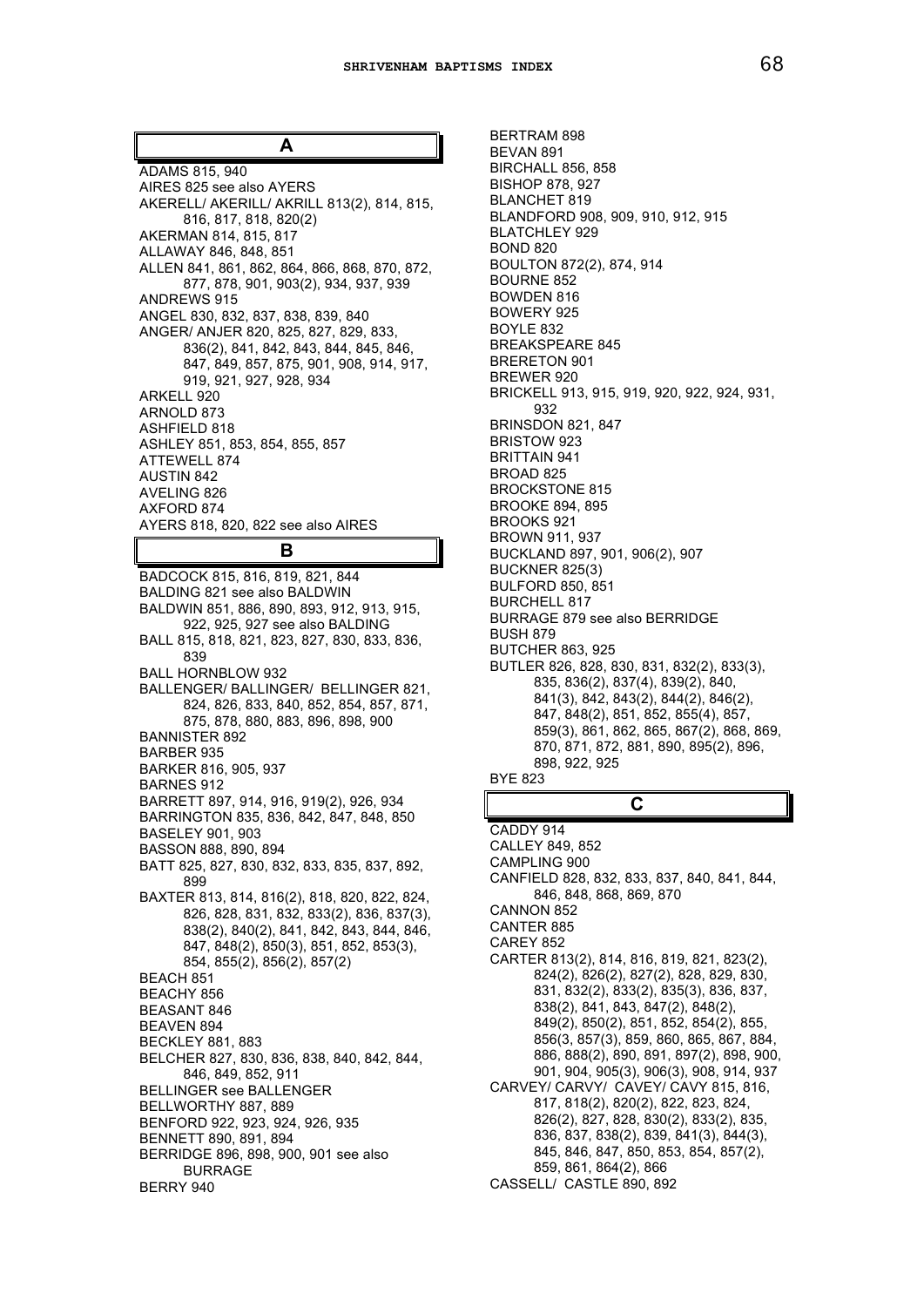CAVILL 938 **C cont'd** CHANDLER 817, 823, 825, 829, 833, 840, 907 CHAPPELL 919, 922 CHILDS 941 CHIVERS 857, 858, 865, 867, 869, 874, 891, 911 CHOULES 833, 893 CLACK 816, 821, 847, 850, 851, 857, 861 CLARIDGE 926 CLARK 813, 858, 859, 863, 873, 875, 877, 879, 884, 886, 888, 890, 893, 895, 908, 933 CLIFTON 907(4), 928, 937, 939 COALE 939 COCK 837 COLES 846 COLLEDGE 920 COLLEY 855 COLLIER 832, 864 COLLINS 928, 929, 930 COMLEY 878, 879, 889 CONSTABLE 819 COOK 827 COOMBS 881 COOPER 878, 882, 885 COPELEY/ COPLEY 842, 844 COTTEREL 832 COULBERT 881 COUSINS 850, 852 COX 816, 827, 830, 831, 832, 833, 835, 838, 848, 850(2), 853(2), 858(3), 861(2), 862(2), 864, 865(2), 866, 868, 871, 875, 879, 882, 885, 887, 933, 938, 939, 941 CRAVEN 926 CROMWELL 847 CROSS 863, 866, 868, 870, 872, 873, 876, 878 CUE 847 CULLEY/ CULLY 827, 853 CURTIS 895 CUTTING 889(2)

# **D**

DANCE 870, 874, 878, 923, 926, 928(2), 931(3), 932 DANDRIDGE 836, 837 DANIELL 896 DARLING 814, 816, 817 DASHWOOD 827, 832 DAUSON 906(2) DAVIS 815, 817, 820, 824, 843(2), 847, 852, 937(2) DAY 839, 882, 887, 927, 933 DEACON/ DACON 840, 842, 843 DENNIS 872(3) DEXTER 846 DIKE 897, 899(2), 901, 907 DIMENT 930, 934, 935 DIXON 856, 859, 938, 941 DORE 840 DOWLING/ DOULING 819, 821, 823, 825, 827, 830, 833, 835 DRAPER 844, 848, 850 **E**

EAGLES 861, 863

EARLE 832 EAST 850, 852 EBBSWORTH/ EBSWORTH 816, 818, 821, 840, 890, 899, 901(2), 904, 907, 912(2) EDMONDS 830, 859, 907, 912 EDNEY 823, 825 EDWARDS 911, 939, 940(2) ELDERFIELD 912 ELLIS 863, 874 ELLISON 936 EMBLING 831(2), 842 ENSTONE 897, 939 EVANS 855, 933, 940 EWER 813, 817, 832, 833(2), 836, 837, 842, 843, 844, 845, 846, 847, 849(2), 851, 863 see also HEWER EWING 844 **F**

FAGAN 931 FAIRBROTHER 814, 820 FAIRTHORN/ FAIRTHORNE 816, 824, 868, 870(2), 871, 898 FAIRWEATHER 897 FARMER 816, 818, 820, 822, 824, 827, 850, 852, 856 FEREMAN 852, 853, 854, 855, 856, 857, 859 FERRIS 848, 849, 851 FIDLER 83 FLINT 896, 901 FLUCK 890, 891, 900 FOARD/ FORD 889, 894, 899, 901, 903, 905, 907, 909, 911, 913, 923 FORDER 922 FORTH 896 FORTY 915, 921, 928, 931, 933, 936 FOWLER 849(2), 850, 852, 853, 855, 857 FRAMPTON 828, 847, 851, 852, 855 FRASER 849, 851, 853 FREARSON 926 FREETH 937, 939 FUCE 813, 825, 827, 829, 833, 835, 838, 842, 859 FULCHER 843, 865 FULLER 887, 889, 890, 892, 894, 896

# **G**

GARDENER/ GARDINER/ GARDNER 813, 815, 817(2), 819, 820, 822, 823, 824, 827, 828, 830, 833, 840, 842, 844, 846, 847, 849, 851 GARRETT 831, 832(2), 833, 839, 841 GARTON 818 GEE 882 GEORGE 916 GEARING/ GERRING 813, 823, 824, 826, 827, 829(2), 830, 831, 832, 833(2), 835, 836(2), 838, 839, 840(2), 842(2), 843, 849, 852, 854, 856, 857(2) GIBBONS 863 GIBBS 867, 874, 917, 918, 920 GILBERT 828, 830, 833, 837, 840 GILES 820, 827, 829, 831, 833, 842, 845, 869(2), 912, 914, 915, 931, 933 GILL/ GILLS 879, 881 GODDARD 857, 860, 879 GODFREY 941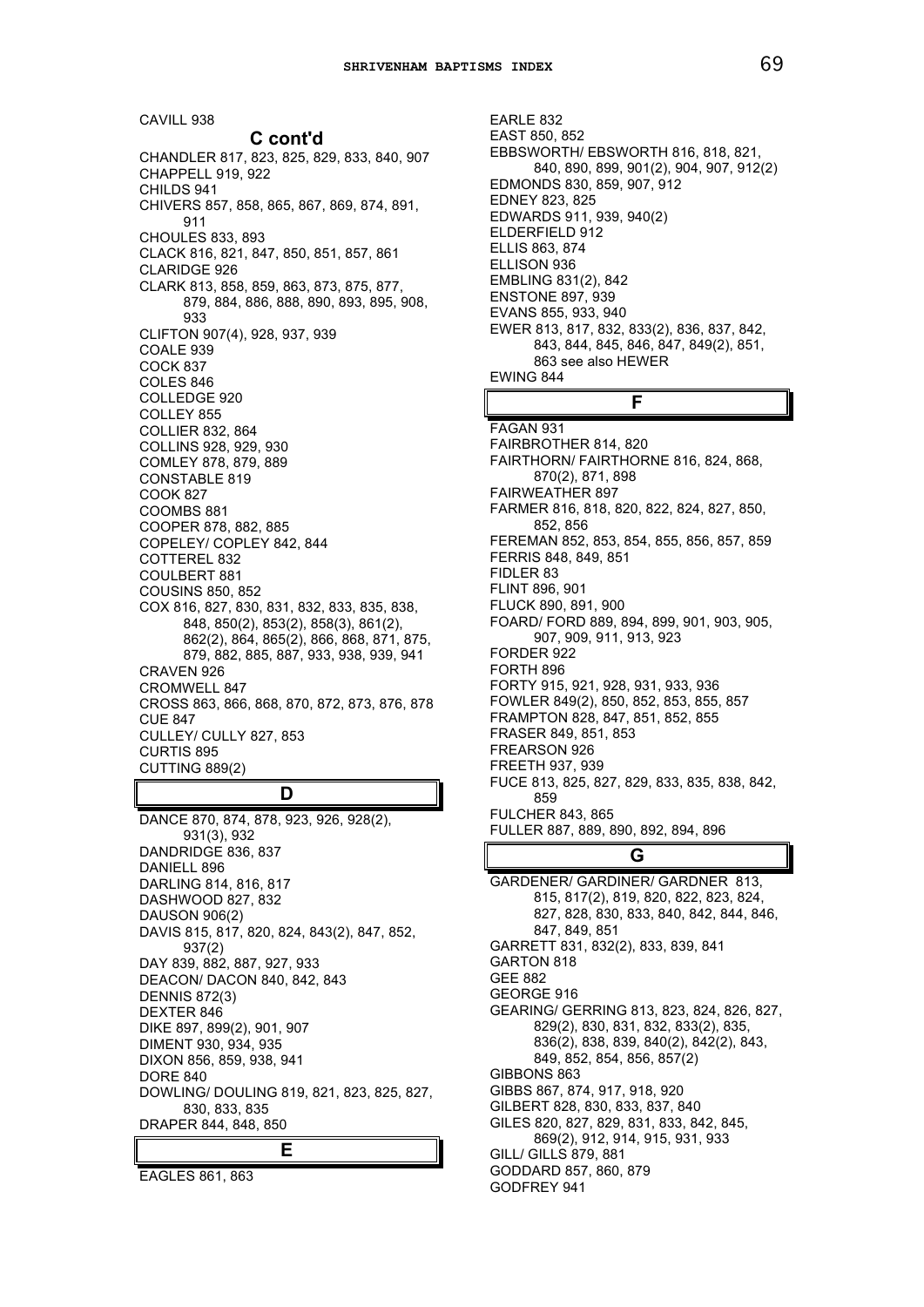GODWIN/ GOODWIN 838, 840, 941 **G cont'd** GOLDING 843 GOLLOP 920 GOODCHILD 856 GOODMAN 937(3) GOODWAY 847, 849, 851(2) GORTON 816, 823, 824, 835 GOSLING 814, 816(2), 817, 818, 819(2), 820, 821(3), 822, 823, 824, 825(2), 826, 827, 829, 830, 831, 833, 835, 839, 840, 841, 842(2), 843, 844, 845, 846, 847(2), 848, 849, 851, 853, 855, 857, 859, 860, 862, 863, 867, 869 GREEN 815, 817, 821, 823, 825, 826, 827, 829, 831, 833, 836, 839, 841, 850, 860, 885 GREENWOOD 815 GRIFFIN 817 GROVE 887 GROVER 842 GROVES 824, 888, 892, 898, 901, 905, 911 GRUNDY 825, 827, 830, 832, 833, 842 GUY 887, 889 **H** HACK 853, 856 HACKER 933 HADERILL/ HADRIL/ HADRILL 816(2), 817, 822, 823, 825, 830(2), 833, 838(2), 840, 846, 848(2), 850, 851, 852 HAGGARD 828, 833 HAINES see HAYNES HALL 855, 878, 880, 884, 888, 890, 893, 896(2), 899, 900, 901, 903, 911 HAMBRIDGE 928, 931 HAMMAN/ HAMMANS/ HAMMOND/ HAMMONDS/ HAMMONS 831, 833, 836, 838(2), 841, 845, 928 HANLINGTON 814 HAPGOOD 864 HARBART 846 HARDING 827 HARENC 843, 845, 846 HARGRAVE 824 HARMAN 821, 823, 824, 826, 828, 829, 831, 833(2), 835, 838, 842, 848, 849, 851 HARRADINE 852, 854, 856, 863 HARRIS 818, 841, 865, 916 HARRISON 858 HART 842, 908, 913 HATHERILL/ HATHRILL 840, 850, 854, 856, 858, 860 HAWKER 912, 917 HAYDEN/ HAYDON 823, 824, 826, 828, 830, 832, 833, 837, 845, 847, 849, 850, 857(2), 859, 864, 865, 889, 890(2), 891, 892, 894, 897 HAYNES 816, 830, 831, 832, 833(2), 835, 836(2), 837, 838, 839, 840(2), 842(2), 844, 847, 867, 901, 916 HAYWARD 897, 914, 920, 922, 925 HAYWOOD 862 HAZEL/ HAZELL 813(3), 817, 818, 819, 820(2), 822(2), 823, 824, 826, 829, 835, 837, 840, 848, 850, 851, 852, 853, 855,

856, 857, 858(2), 860(2), 862, 863, 865(2), 877, 879 HEAD 921, 923 HEATH 813, 816(2), 818, 819, 820, 822, 825, 827, 829, 831, 832, 833, 835, 836, 839, 842(2), 857, 873, 877, 878 HEAVEN/ HEAVENS 847, 876 **HELL 851** HEMMING 926, 931 HENEY 825 HERBERT 841, 843 HERMON 817, 819 HESTER 856 HEWER 838, 839, 841(2), 844, 853, 860, 865, 870, 871, 873, 874, 877, 880, 904, 907, 909 see also EWER HIBBARD 814, 816 HICKMAN 854, 850, 851, 854(2), 855(2), 856, 857 HIGGINS/ HIGGON 830, 833, 835, 838 HIGGS/ HIGGES 821, 822, 823, 826, 856(2), 859, 862, 865, 881, 883, 887, 932, 936, 938 HILL 813, 815, 818, 820, 822, 824, 827, 829, 830, 831, 833, 845, 847, 859, 866, 887, 889 HILLIER 823, 824, 830, 833, 835, 840, 855 HINDER 815 HINDS 939 HIPPISLEY 832, 833, 842 HOBBS 844, 892, 897 HODKINSON 883 HODSON 907 HOLDER 890 HOLIFIELD 849, 851, 853 HOLLAND 937 HOLLICK 822, 825 HOLYOAK/ HOLYOAKE 813, 815, 817, 818, 820, 821, 822, 823, 824, 826, 828, 830, 831, 839(2), 840, 842(2), 845(2), 847(2), 848, 850(2), 851, 852(2), 853, 855(2), 856, 857, 862, 869, 871, 873, 874 HONEYBONE/ HONIBONE/ HONYBONE 830, 832(2), 833, 838(2), 840, 842, 843, 846, 854, 856, 858, 860, 863, 866, 868 HORN/ HORNE 814, 820, 822, 824, 837, 841, 842, 843(2), 846 HORTON 819 HOUGHTON 847 HUDSON 856 HUGHES 828, 830, 840, 842 HUMPHRIES/ HUMPHRY 844, 845, 865, 866, 868, 870 HUNT 895(2), 905, 921(2) HUNTINGFORD 905 HURRELS 833, 837 HUTT 894, 896, 897, 899, 901 **I**

ILETT/ ILOTT 867, 901, 903, 905, 929 INGE 939 INGRAM 877(2) IRESON 934

# **J**

JACKSON 855(2), 857, 860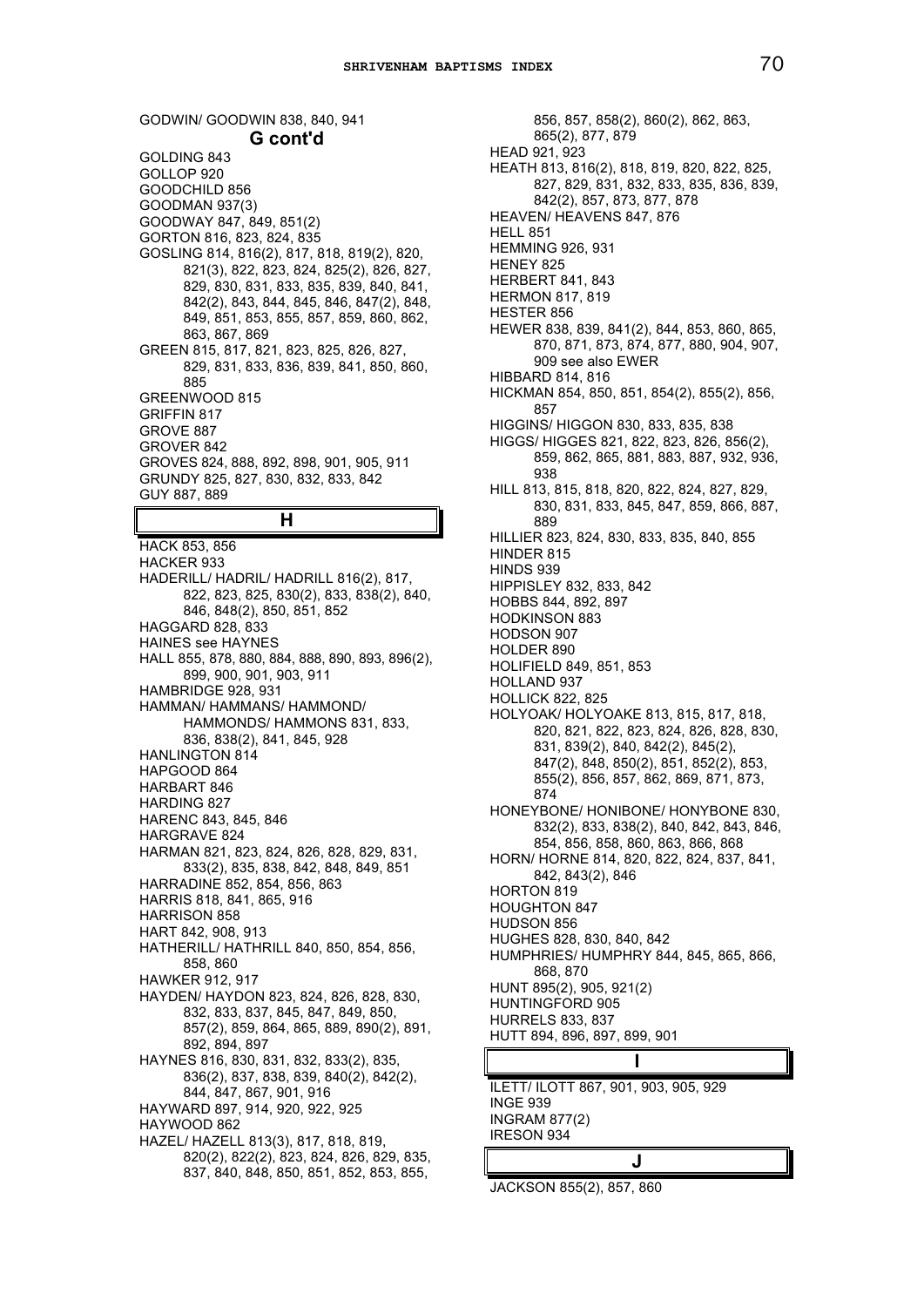JARRETT 854 JARVIS 848, 940 **J cont'd** JEFFERIES/ JEFFRIES 816, 819, 820, 822, 824, 825, 880, 881(3), 894, 909, 911, 912, 914 JENKINS 878 JENNER 820 JOHNSON 870, 872 JONES 813, 817, 818, 833, 837, 840, 842(2), 843, 844, 845, 847(2), 849(2), 888, 892, 894, 896, 898, 900 JOYCE 908 JUDD 892, 905, 920, 921, 923, 927

# **K**

KEACH 817 KEMBLE 823, 826, 829, 851, 853, 855, 857, 860, 863 KENCH see KINCH KENNARD 900 KENNETT 869 KENT 813, 815, 840, 870, 932 KENYON 901 KERBY see KIRBY KEYLOCK 893 KILLARD 813, 817 KINCH 818, 820, 821, 824, 825, 828, 830, 833 KINGSTON 897 KIRBY 827, 832, 833, 835 KITCHENER 815, 832, 843(3) KNAPP 813(2), 814(2), 815, 816, 817, 818, 819, 820, 821, 823(2), 826, 827, 828, 830, 831(2), 832, 833(2), 835, 836(2), 837, 838(2), 840(2), 841(2), 842(2), 843(2), 844, 845(3), 846(2), 847, 848, 849(4), 850, 851(2), 852, 853, 854(2), 856, 867, 869, 872, 873(2), 875(2), 876, 878, 880, 882, 883, 885, 886(2), 888, 904, 912, 916, 923, 925, 941

**L**

LAMBERT 915 LANSLEY 829 LARKINS 911 LAURENCE see LAWRENCE LAWFORD 862 LAWRANCE see LAWRENCE LAWRENCE/ LAWRANCE/ LAURENCE 814, 816, 819(2), 825, 827(2), 830(2), 831(2), 832(2), 833(2), 835(2), 836, 837, 838, 839, 840, 841(2), 842(4), 843, 844(2), 845(2), 847, 848, 849(2), 850(2), 852(3), 853(2), 854(2), 855(2), 856, 857, 858(2), 859(2), 861, 862(3), 863, 864, 869(2), 870, 871, 872, 874(2), 875(2), 876, 877, 878, 881, 885, 886, 887, 889, 890, 892, 895, 910, 912, 914, 915, 934 LAY 828, 830, 832, 835, 837, 839, 842, 844 LEA/ LEE 817, 818, 819, 820, 822, 825, 826, 827, 829, 831, 833, 835, 837, 841, 842(2), 847(2), 848, 849, 850, 851, 853(4), 854, 855, 857, 858 LEE see LEA LETHEREN 897

LEWIS 814, 815, 817, 819, 821, 823, 825, 828, 855, 856, 865, 867, 869, 871, 878, 879, 882 LOADER 863 LOCKEY 821(2), 822, 826, 833(2), 835, 843 LOOKER 819, 821(2), 823, 824, 825, 827 see also LUCKER & LUKER LUCAS 851, 852, 854 LUCKER 842 see also LOOKER & LUKER LUCKETT 847, 848(2) LUKER 817, 828, 830, 833, 837, 845, 848, 850, 852, 854, 856, 859 see also LOOKER & LUCKER LYNN 887

# **M**

MABERLY 866, 868 MACLEAN 915 MACNATT 859 MAISEY 820, 927(2) MANNERS 908, 911 MANSELL 858 MARCHAM 815, 818, 820, 828, 830, 837, 838 MARGETTS 917 MARSH 938 MARTIN 845(2), 929 MASON 919 MATHEWS/ MATTHEWS 830, 918 MATTINGLEY 915 MAXFIELD 842, 845 MAXWELL 830, 832, 835, 840, 842 MAY 814, 829, 830, 832, 833, 835, 836, 837, 838, 839, 840, 843, 845(2), 849, 851, 858, 861 MAYOW 825 MEADS 877, 879 MEAGER 937 MERIFIELD/ MERRIFIELD 826, 833, 835, 838, 840 MERRYWEATHER 816 MESSENGER 885, 888, 891, 893, 895 MILDENHALL 895, 913, 916, 919, 921, 924, 931, 932 this is pronounced MINALL so see entry MILES 827, 855, 858, 916, 937 MILLARD 882, 885 MILLER 864 MINALL 909, 910 see also MILDENHALL MITCHAW 934 MONK 832, 836, 844, 847, 870 MOORHOUSE 851(2), 853 MORLEY 872(2), 874(2) MORSE 813, 814, 816, 818, 820, 822, 823, 825, 827, 830, 832, 837, 841, 842, 844(2), 846(3), 848(2), 850(2), 852, 856, 878, 879, 886(4), 888, 892(4), 922 MORTIMER 818, 821, 826, 831, 833(2), 836, 838, 839, 840, 841(2), 843, 846, 848, 852, 854(2), 856, 859, 861, 863, 865, 869, 872(2), 876, 904, 906, 909, 911, 912, 934(2), 936 MORTON 876, 877 MOSS 840, 854, 856, 857, 901, 911, 913 MOXHAM 828, 833, 839, 843, 849, 31 MULCOCK 854 MUNDAY 853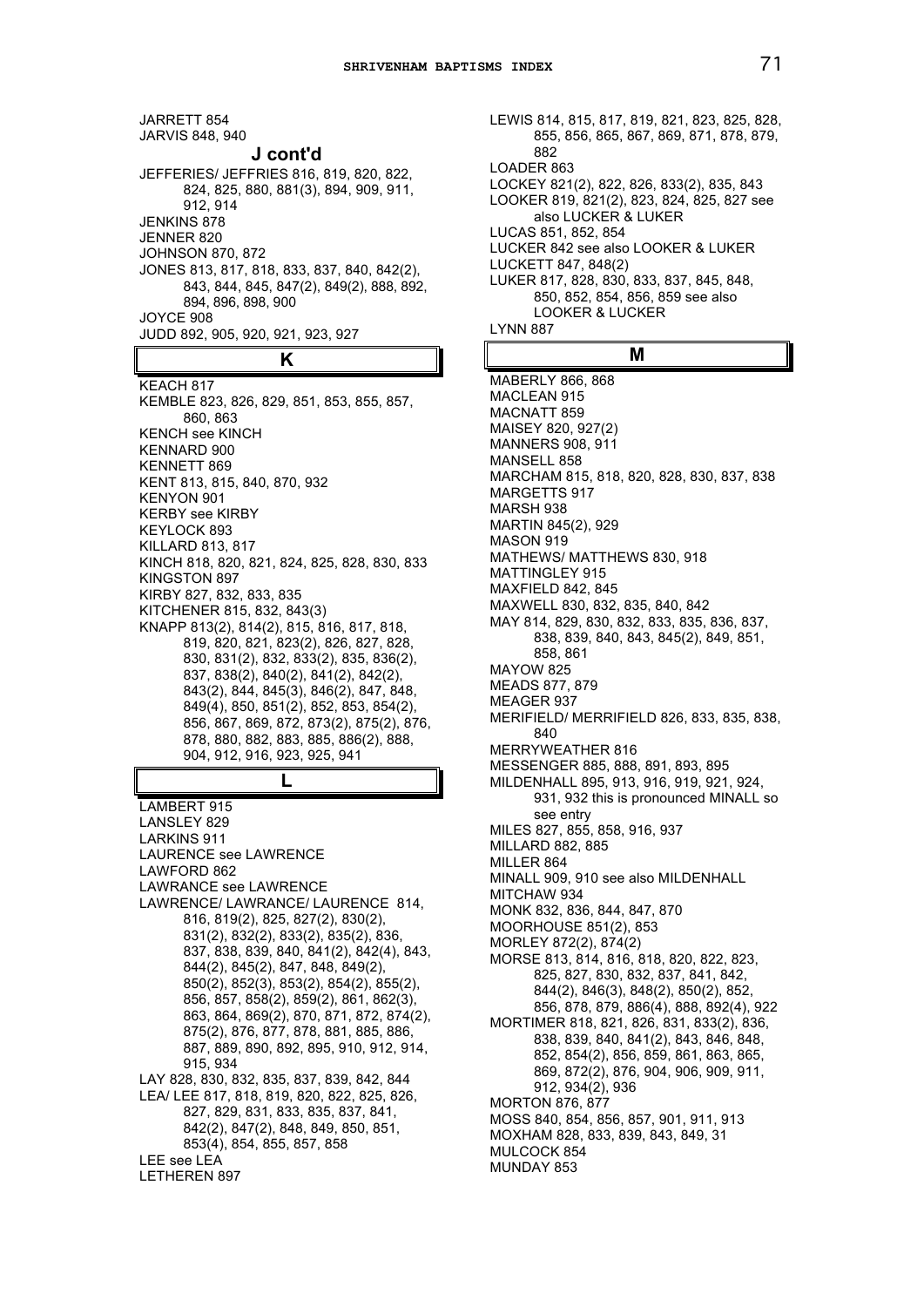MURRAY 865, 866, 868, 871, 873, 874, 875, 877 MUSCUTT 938

**N**

NASH 920 NEW 828, 831, 833(2), 837, 840, 842, 844, 847, 853, 855, 857, 859, 862, 865(2), 907 NEWMAN 938 NEWPORT 852 NICHOLLS 820, 821 NOBES 823 NORRICE 814 NURSEY 854

# **O**

OAKLEY 819, 821, 823, 825, 828, 830, 832, 833, 846, 849, 851, 855, 857 OGDEN 833, 837, 839, 840, 842, 845, 847, 851 OLLIVER 883, 884, 886, 888, 890, 893, 897 ORPWOOD 818, 821, 823, 826, 828, 831, 833, 836, 839, 842, 844, 846, 849, 851, 853, 855, 858 OSBORNE 816, 855, 861, 863 **P**

PACKER 846, 861, 864, 865, 867, 869, 871, 873 PAGE 815(2), 817, 819, 820, 822, 824, 825, 827, 830, 831, 832, 833, 836, 837, 838(2), 839, 840, 843(2), 845, 848, 852, 854(2), 857(2), 905, 907, 911, 914, 917 PAGET 909, 913 PAIN 818 PAINTER 922, 925, 928, 935 PALING 940 PALK 870, 871, 876 PALMER 831(2) PARKS 840 PARROTT 909 PARSONS 842, 844, 846, 848 PARTRIDGE 824, 859, 863, 867, 870, 899, 901, 904, 906, 908(2), 936, 937 PEACEY 876, 901, 912, 913 PEACHY 856 PEAPEL 827 PEARCE 900 PERKINS 871, 873, 941 PERRIN 814, 819 PERRY 910 PHILLIPPS 858 PHIPPS 908 PINNELL 929 PLUMMER 822, 836, 838, 849, 851, 853(2), 854, 855, 857(2), 859, 860, 862, 864 POCOCK/ POCOCKE 813, 815, 816, 818, 820, 822, 823, 824, 825, 829, 840, 842, 845, 850, 852, 855, 856, 857 PONSFORD 904, 907 POOLMAN 898 POPE 924, 926 PORTER 911 POUND 907(5), 908, 912, 915, 917, 929

POVEY 814, 818, 820, 840, 843(2), 844, 846, 848(2), 850, 851, 855, 858 POWELL 814, 817, 832, 833, 836, 841, 844, 849, 852, 855, 860 PRICE 862 PRINCE 866, 867, 870, 872, 881, 888, 889, 891, 894, 896, 900 PULBROOK 821

# **R**

RAISEY 850 RALPH 821, 822, 826 RASEY 847 READ/ READE/ REED/ REID 820, 823, 828, 833(2), 835, 837(2), 840(2), 842, 843, 845, 846, 848(2), 849, 851, 852, 853, 855, 856, 863, 866(2) REASON 817, 823, 825, 827, 830, 843, 844, 848, 850(2), 852, 855(2), 858, 860, 861, 885, 900, 901(2), 904, 907, 909(2), 912(2), 914 REEVES 814, 826, 827, 830, 833, 835, 837, 840, 842, 846, 847, 849(2), 858, 862, 866, 867, 869, 870, 871, 873, 874, 877, 878, 882, 907, 920(2), 931, 934 REYNOLDS 839, 840, 900, 914 RICE 837 RICH 814, 817, 819, 821, 823, 825, 827, 830, 861, 863(2), 866, 868, 871 RICHENS 890, 892, 894, 895, 897, 901, 907 RICKARDS 852, 853, 855 RIDER 853, 855 RIVES 815 ROBERTS 829, 831, 833, 837, 872, 877, 881, 940 ROBY/ ROBEY 814, 817, 820(2), 829, 835, 851, 855, 858, 868 RODBOURN/ RODBOURNE/ RODBURN 813, 814, 816(2), 817, 818(2), 819, 820, 822, 823(2), 826, 828, 830, 833, 835, 837, 839, 840, 842, 844, 846, 849, 851, 859(2), 863 ROGERS 844, 847, 852, 850, 904 ROLLINSON 832 ROSE 825, 833 ROUSE/ ROWSE 819, 841, 845, 847, 857, 894 ROWLAND 888, 893 RUNACERS 863 RYDER 859, 863

**S**

SAGE 906 SALT 847, 870 SARTORIS 863 SAUNDERS 815, 816, 818, 820, 823, 825, 827, 835, 838, 843, 847 SEALEY/ SEALY/ SEELEY/ SEELY 813, 814(3), 815, 816(4), 817, 818, 819, 821(2), 822, 823(2), 824, 825, 828, 833(2), 835, 836, 837, 838(2), 839, 840, 843(2), 845(2), 846, 847(2), 848, 849(3), 851(2), 852(2), 853, 854, 856, 860, 862, 864, 867(2), 870, 871(4), 873, 878, 881, 883, 886 SELBY 850 see also SERBY SELF 900 SERBY 856(2) see also SELBY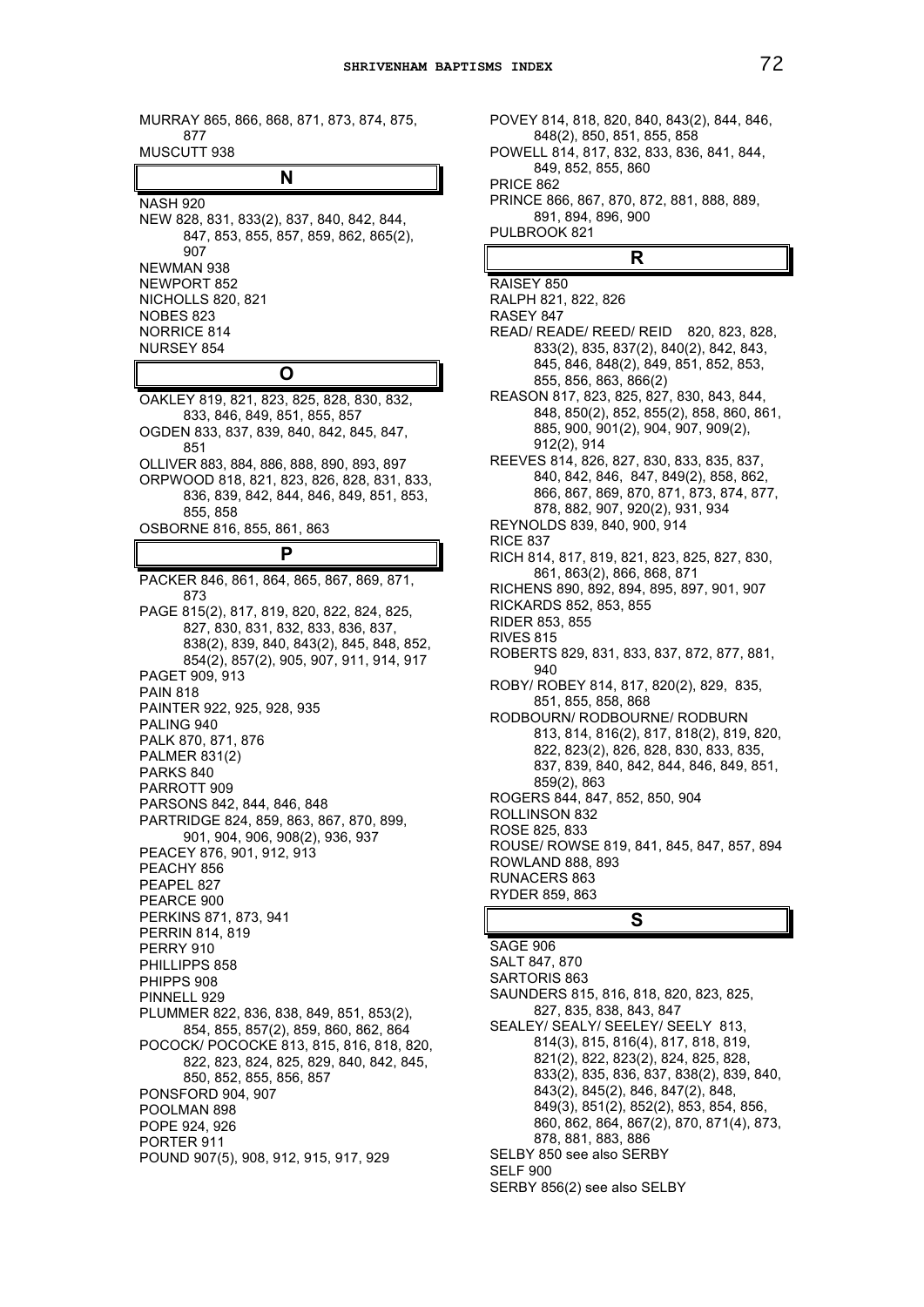SEXTON 870 SHADDOCK 882 SHAIL 851 SHARP 941 SHAYLE 884 **S cont'd** SHEAFF 919 SHEPPARD 908 SHURY 820(2), 822 SIMMONDS/ SIMMONS/ SIMONDS 826, 828(2), 833, 836, 839, 843, 848, 851(2), 852, 853, 854, 855, 856, 857, 858, 919 SIMPSON 934 SIMS 904 SKINNER 815, 816, 820, 841, 843, 845, 849, 856 SKURRAY 871, 873, 876, 877, 880 SKUSE 905 SLATTER 870 SLAUGHTER 845 SLY/ SLEY 815, 817, 819, 820, 824, 831, 833, 836, 842, 844(2), 846, 847(2), 849, 852, 853, 854, 856, 857, 859, 861, 865, 867, 869, 870, 872, 875 SMITH 813, 815, 816, 817, 818(4), 820(3), 821(3), 822, 823(2), 824, 825(3), 826, 827(2), 829, 830, 832(3), 833(3), 836, 837, 839(2), 841(3), 843, 845, 853, 854, 856, 857, 860, 862, 865, 882, 883, 887, 889, 891, 901 SNOOK 901, 916, 918, 920, 924 SPARKS 886 SQUIRES 870, 872, 874 STANDING 931 STANDLEY/ STANLEY 835, 879 STEVENS 814(2), 817(2), 819, 825(2), 826, 827(2), 828, 830, 833, 835, 836, 838, 844, 845, 846, 848(2), 850(2), 852, 856, 899 STEVENSON 895(2) STICKLEY 924 STILES 836 STONE 814(2), 815, 816(2), 817, 818, 820(2), 822(3), 823, 824, 825(2), 827, 829, 830, 831, 833, 837, 839, 842, 845, 846, 849(2), 850, 852, 853, 866, 876 STRATTON 816, 831, 845, 847, 850, 905, 919, 921, 923, 927, 930, 932, 934 STRAW 898(2) STREAT 813, 816, 817(2), 819, 821, 823, 826, 827, 828, 829, 830, 831, 832, 833, 839, 841 STURGEON 869 SUTTON 916 SWEETZER 913 **T** TANNER 819, 821, 824, 827, 830, 832, 835,

838, 850 TAYLOR 813, 818, 819, 820, 822, 824, 826, 828, 830, 851, 853 TELLING 935 THATCHER 813, 814, 815, 816(2), 818, 819, 820, 821, 823(3), 824(2), 826, 828, 829, 831, 833 THEOBALDS 833, 837, 844, 856

THOMAS 915(3), 918, 922, 924, 940 THOMPSON 914(2), 917, 919, 922, 926 THORN/ THORNE 813, 865, 881, 877, 879, 880, 882, 884 TILLEY 920, 923 TILLING 863 TIMMS 940 TIPPING 908 TITCHENER 814, 818, 830, 831, 833(2), 835, 836, 838, 839(2), 841(2), 843, 846, 852, 859 TITCOMB/ TITCOMBE 818, 820, 822, 825, 828, 847, 851, 857, 858, 879, 881, 894, 898, 904, 911, 914, 915, 923, 931, 933, 934, 938 TOMS 880 TOVEY 869(2), 871 TOWN 881(2), 885, 890 TOWNSEND 828, 835, 838, 854(2), 855, 857, 859, 860 TRAVERS 846 TROLLOPE 928 TROTT 814, 816 TRUMAN 824 TUBB 941 TUCKER 833, 850(2), 866, 867, 869, 871, 873, 875, 877, 879, 881, 884, 887, 921 TUCKEY 824 TURNER 934, 936(2) TYLER 863, 865 TYRRELL 880

# **U**

**V**

UNDERWOOD 841, 888, 890(2), 894, 905, 909, 910, 924, 925

VANE 853 VAUGHAN 911 VINES 841, 843, 847, 850 VOCKINGS/ VOCKINS 813(2)

# **W**

WAINE 894, 896 WALDRON 881 WALGRAVE/ WALGROVE 830, 832 WALKER 815, 817, 819, 824, 826, 828, 831, 838, 839, 840, 841, 842, 845, 847, 851(2), 856, 858, 864, 866, 877, 885, 880, 882, 886, 888(2), 897, 900 WALKLETT 889 WALLACE 840 WALTER 833, 835 WARMAN 831, 836(2), 842, 844, 847, 850 WARNER 852, 856, 858 WARREN 818, 820, 821, 823(2), 825(2), 827(2), 829(2), 832, 833(3), 836, 837, 839, 840, 846, 850, 852, 854, 856, 858, 860, 861, 863(2), 889, 896, 898, 903, 904, 907, 921, 932 WEAVING 939 WEBB 814, 818, 828, 829, 830(2), 832, 833(3), 835, 837, 838, 840(2), 843, 846, 848, 849, 852, 854, 855, 858, 863, 865, 866, 868(2), 870(2), 871, 872, 874(2), 876, 877, 878, 880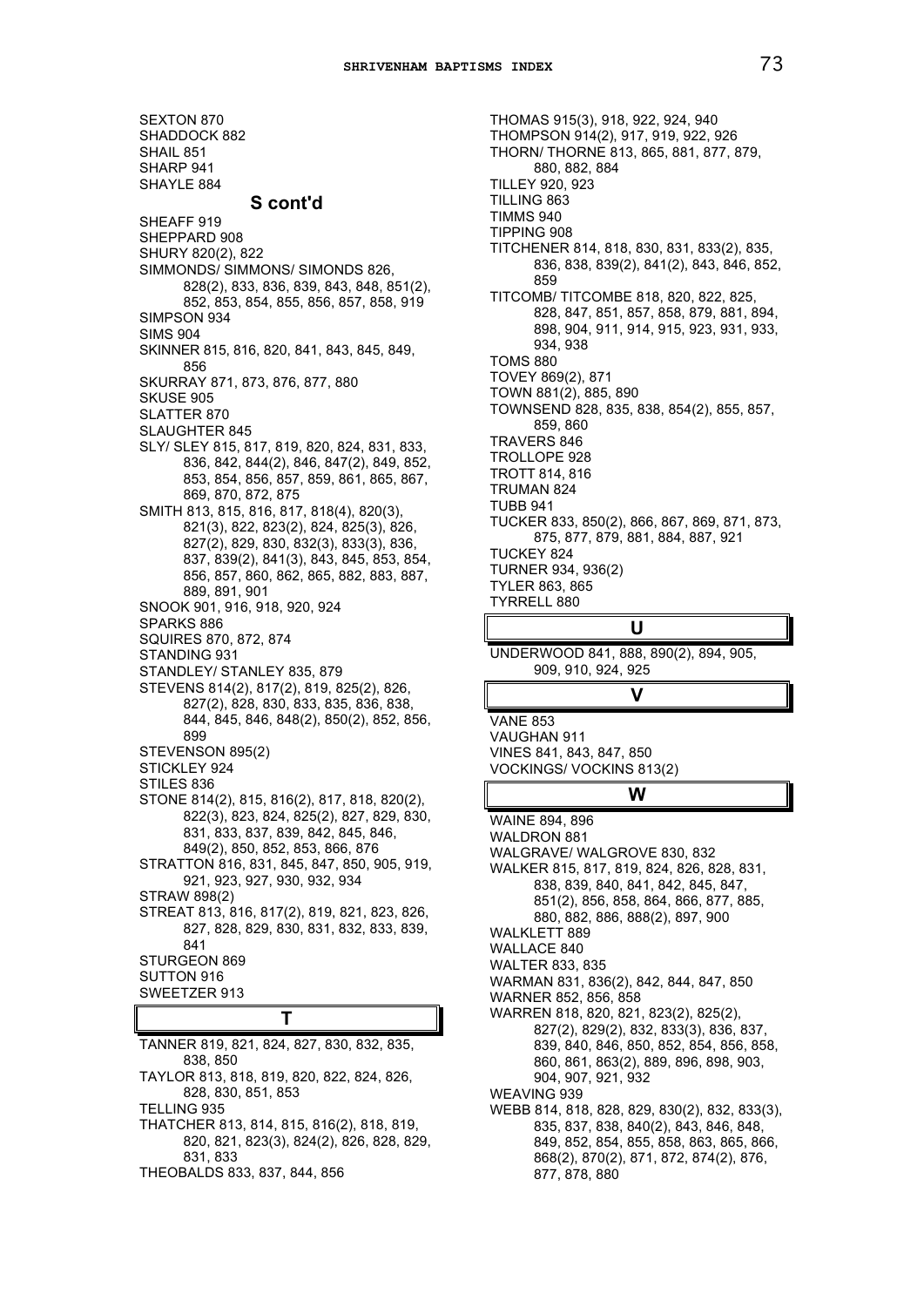WELLER 932, 939 WELLS 817, 857 WESTBURY 842 WESTON 931 WEYBURG 846

# **W cont'd**

WHEATLEY/WHEATLY 820, 822, 826, 841, 844(3), 845, 846, 85(2)1, 870, 880, 825, 883, 886, 889, 891, 894, 896, 914 WHEELER 816, 819, 821, 833, 836, 839(2), 841(2), 842, 875, 877, 907, 908, 917, 921 WHITE 879, 881, 883, 927 WHITEHEAD 904 WHITEHORN 825 WHITEMAN 816 WHITFIELD 826 WICKS 844, 862 WILKINS 815, 822, 839, 842 WILLESLEY-WESLEY 930 WILLIAMS 826, 841, 843, 844, 845, 865, 867, 938 WILLIS 835(4), 839(2), 844, 887, 891, 893, 895, 898, 900, 901, 937

WILLOUGHBY 826, 828, 831, 833, 836, 838, 840, 843, 846, 849 WILSON 819, 820, 822, 823, 824, 826, 827, 829, 830, 831, 833, 835, 836, 840(2), 896, 917, 919 WILTSHIRE 878, 891 WINCHCOMB/ WINCHCOMBE 869, 870, 872, 874, 876(2), 878, 880 WINTER 842 WINTLEBURY 839 WIRDNAM 818, 818, 830, 831, 833, 835, 847 WOOD 842 WOODBRIDGE 852, 853, 854, 856, 858, 859, 881 WOODWARD 910 WOOLFORD 856 WOTHERS 940 WRIGHT 823, 880, 898 WYATT/WYAT 827, 829, 831, 832, 833, 837, 841, 848, 851, 852, 855 WYSE 841 **Y**

YATES/ YEATES 894, 895, 897, 898, 900, 901, 904 YOUNG 854, 856(2), 857, 859, 860, 865(2)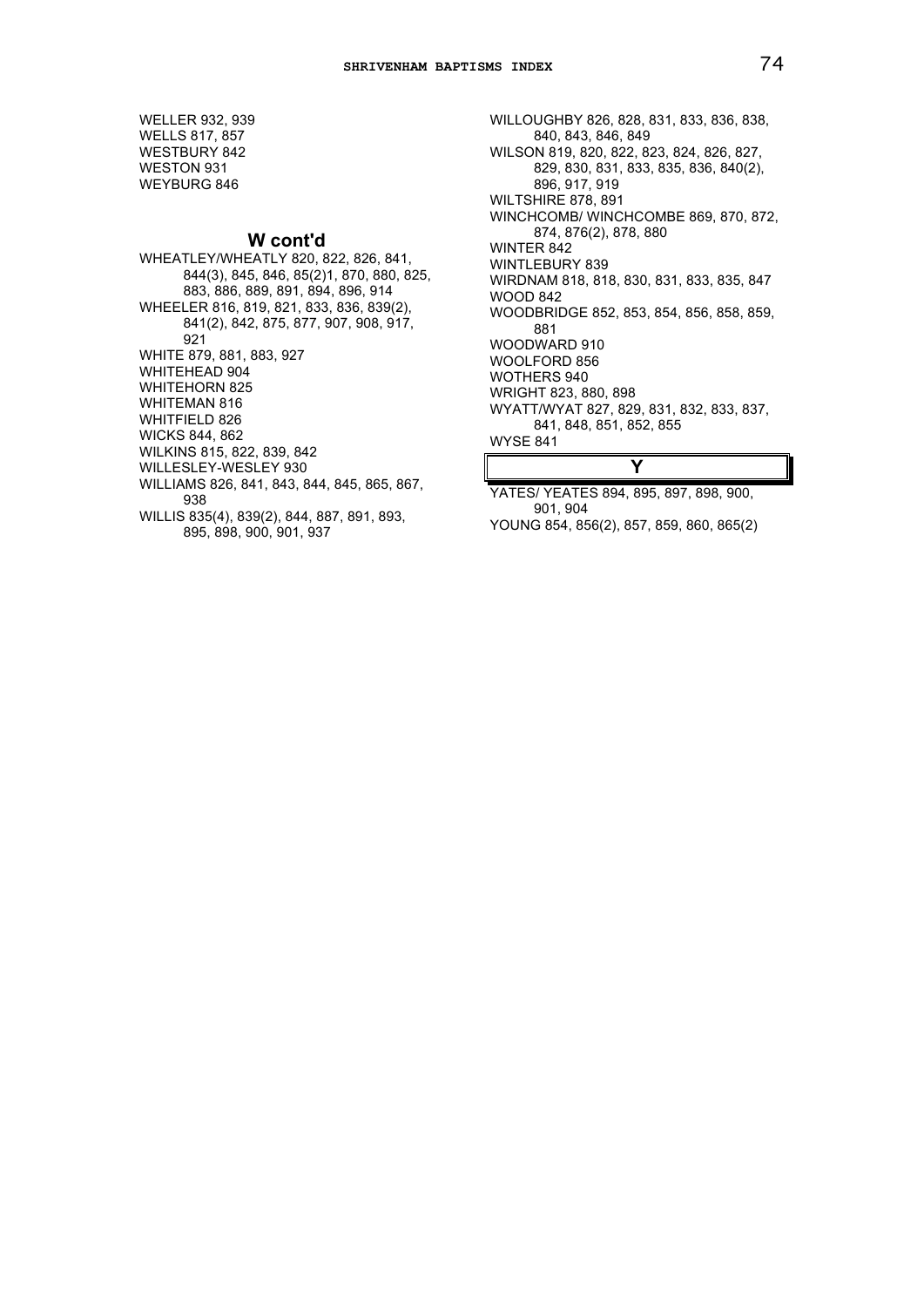# **SHRIVENHAM REGISTERS**

# **BAPTISMS**

# **1812 - 1941**

Transcribed, indexed and typed by Rosemary Church

© Rosemary Church 1996